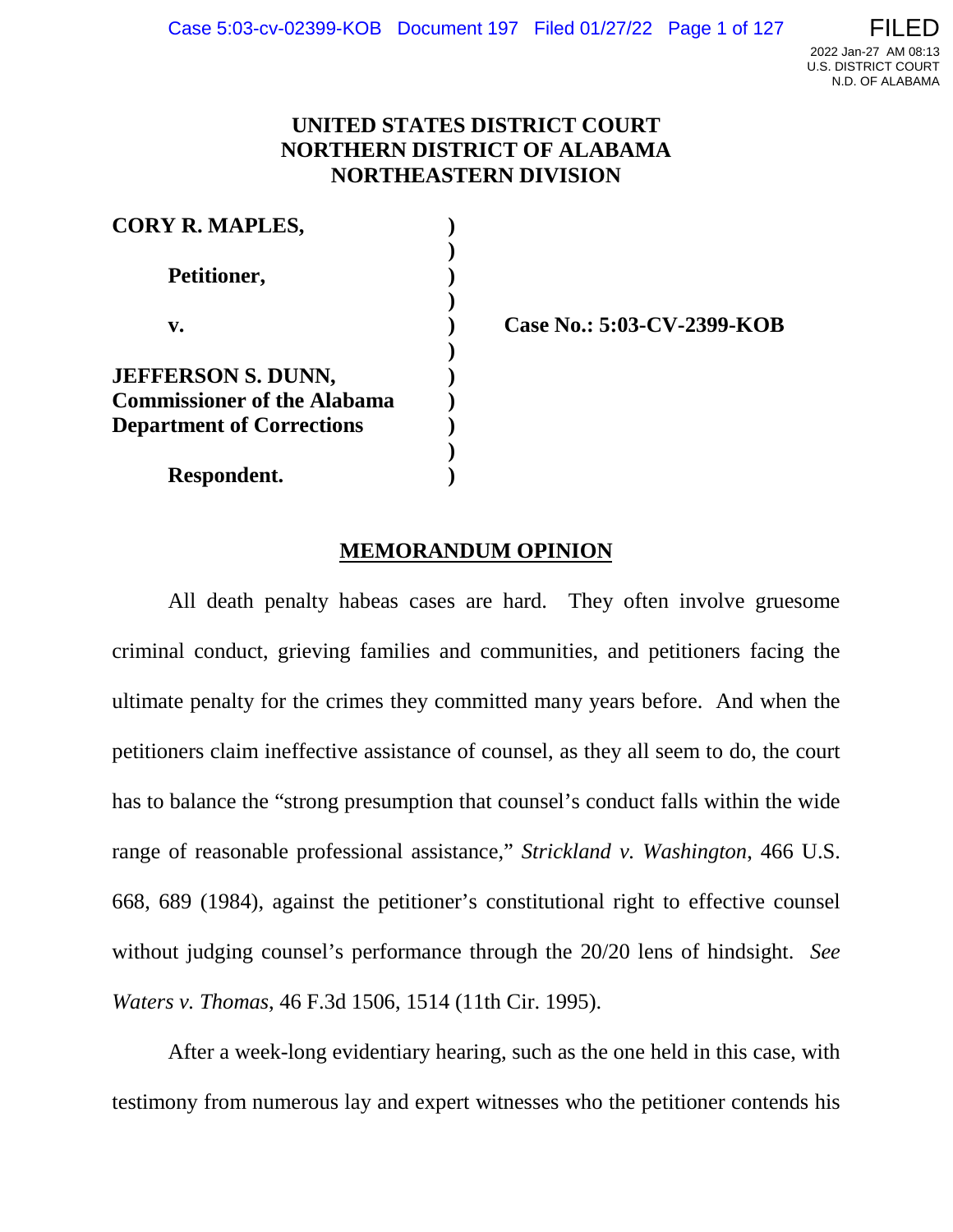#### Case 5:03-cv-02399-KOB Document 197 Filed 01/27/22 Page 2 of 127

trial counsel should have presented as mitigation in the penalty phase of the trial, the "what might have been" evidence requires the court to first determine how much of it reasonable trial counsel should have uncovered during a reasonable investigation. Then, the court must weigh whether such evidence would have been sufficient to move enough jurors—in this case, only one more was needed—to vote for life in prison instead of the death penalty; but in doing so, the court should avoid looking through the 20/20 lens of hindsight. *See Waters*, 46 F.3d at 1514. This task is often a daunting one.

In this case, twenty-one-year old Cory R. Maples shot two of his friends, Stacy Terry and Barry Robinson, each in the head twice without any known provocation and in his family's front yard. He left Terry's body in the yard, then threw Robinson's body in a creek a short distance away, stole Terry's car, fled to Tennessee, and evaded arrest for nearly a month. When arrested, he gave a videotaped confession in which his speech was almost monotone, and he showed little emotion and no regret. But Maples said he could not remember why he killed his friends.

Because Maples's confession would be presented to the trial jury, counsel knew Maples would likely be convicted. *See Maples v. Comm'r, Ala. Dep't of Corr.*, 729 F. App'x 817, 825 (11th Cir. 2018). His videotaped confession did not show Maples in a good light. Counsel knew that overcoming the effect that video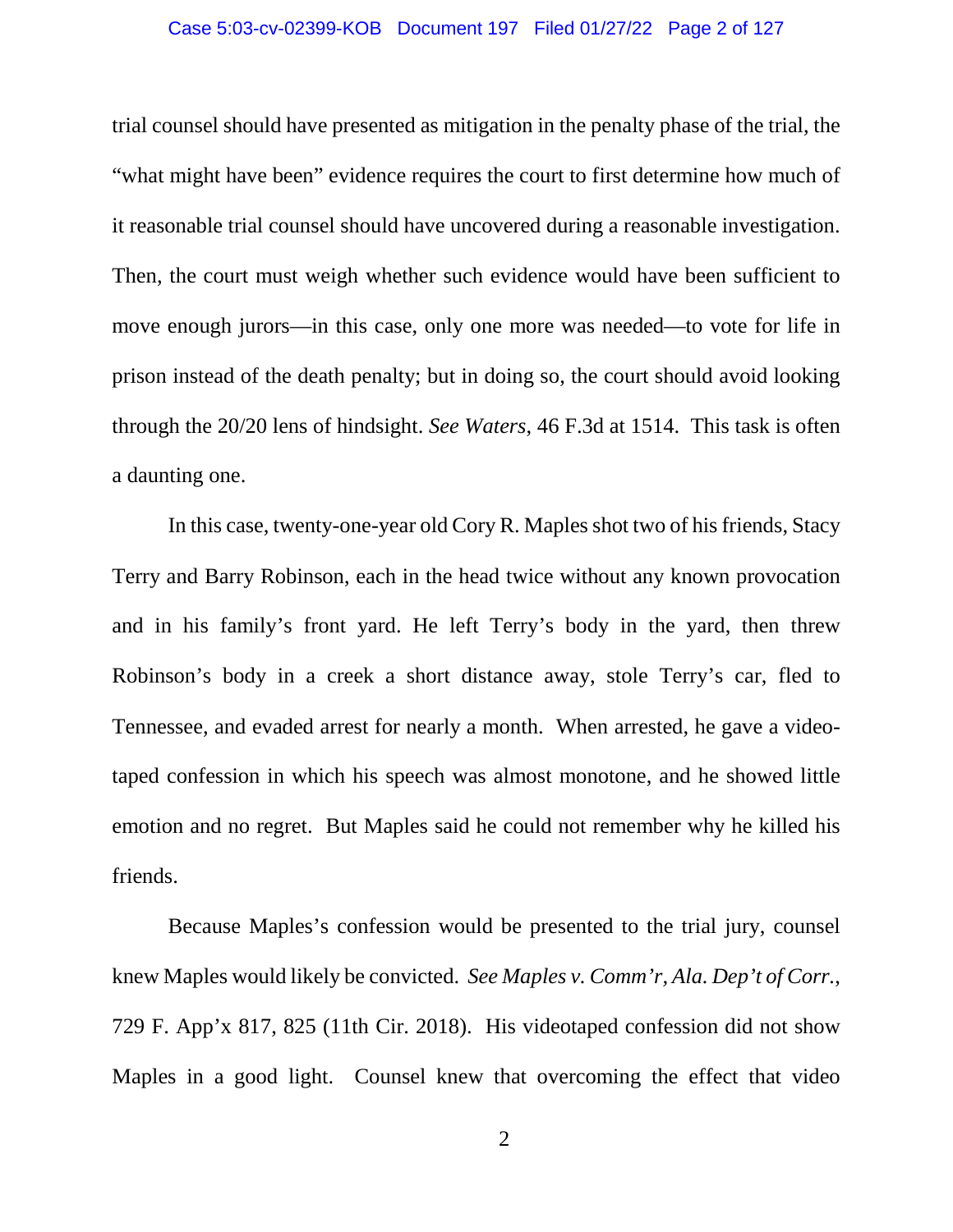confession would most likely have on the jury's view of Maples would require presenting a different Cory Maples to the jury during the penalty phase. Yet they did relatively little to investigate potential witnesses who could show the jury a different side of Maples or who could provide more explanation of traumatic effects of his mother's treatment of him as a toddler.

The gravity of Maples's crimes is not lost on this court—just as it was not lost on the jury that, by a vote of 10 to 2, recommended Maples be put to death for his crime, or on the trial judge who imposed the death penalty. But Maples, like all defendants, had a constitutional right to effective counsel in the penalty phase of his trial. For the reasons discussed below, the court finds that his trial counsel failed to reasonably investigate and present mitigating evidence on Maple's behalf. Had his counsel done so, a reasonable probability arises that at least one juror would have been swayed to vote for life without the possibility of parole instead of death. Based on the record, including the testimony and exhibits presented at the evidentiary hearing, the court finds that Maples's claim of ineffective assistance during the penalty phase is due to be granted.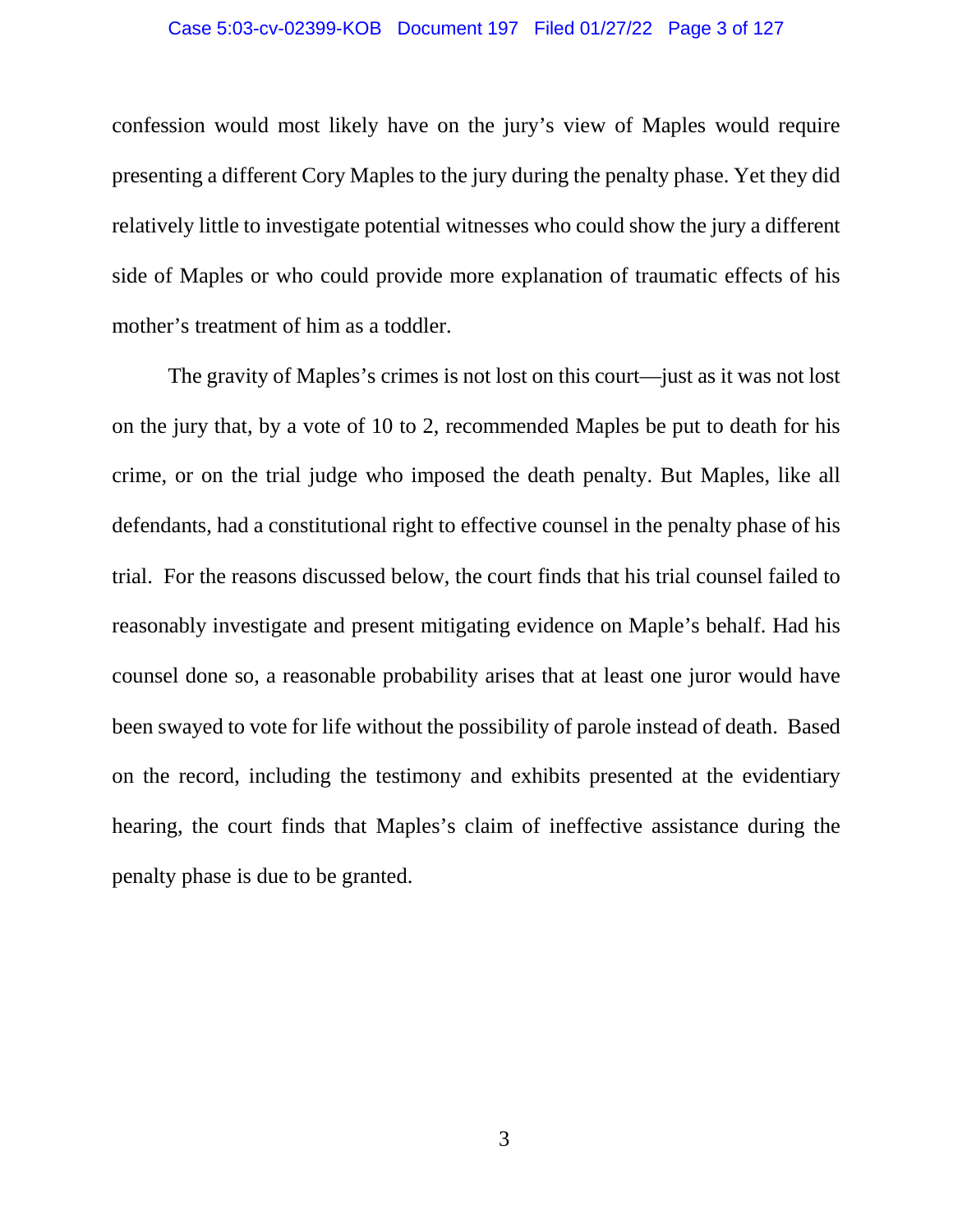# **I. BACKGROUND**

 $\overline{a}$ 

## **A. Factual Background**

The facts that follow are largely derived from the trial court's factual findings reflected in its sentencing order. *See* (Rule 32 C.R. Vol. 37, Tab 26 at  $1-12$  $1-12$ ).<sup>1</sup> Maples and Terry had spent the evening of Friday, July 7, 1995 drinking, playing pool, and riding around in Terry's new red Camaro. Robinson, who was new to the area but had known Terry and Maples for months, asked Terry for a ride home from the pool hall where the three men had been playing pool.

Sometime around or shortly after midnight that night, the trio arrived at the driveway of Maples's family home. Once there, Maples went into his home, picked up a .22 caliber rifle, and walked back outside to the car where Terry and Robinson were preparing to leave. Maples walked to the driver's side of the car and shot Terry twice in head, then shot Robinson twice in the head. Both men died instantaneously. Maples then pulled Terry's body out of the car, drove the car to a nearby bridge, and threw Robinson's body into the Mud Tavern Creek one mile from Maples's home.

<span id="page-3-0"></span> $<sup>1</sup>$  A note about citations: If the state court record is part of this court's electronic record,</sup> this court has cited to the document number in this court's electronic record; if not, the court has cited directly to the state court record. Regarding page numbers for cites to documents in this court's electronic record, the court has cited to the actual page number for transcripts, such as ones from witness depositions or the evidentiary hearing, and not to the PDF page number for that court document. In all other instances, the court's citation refers to the document number in this court's electronic record with the PDF page number of that specific document.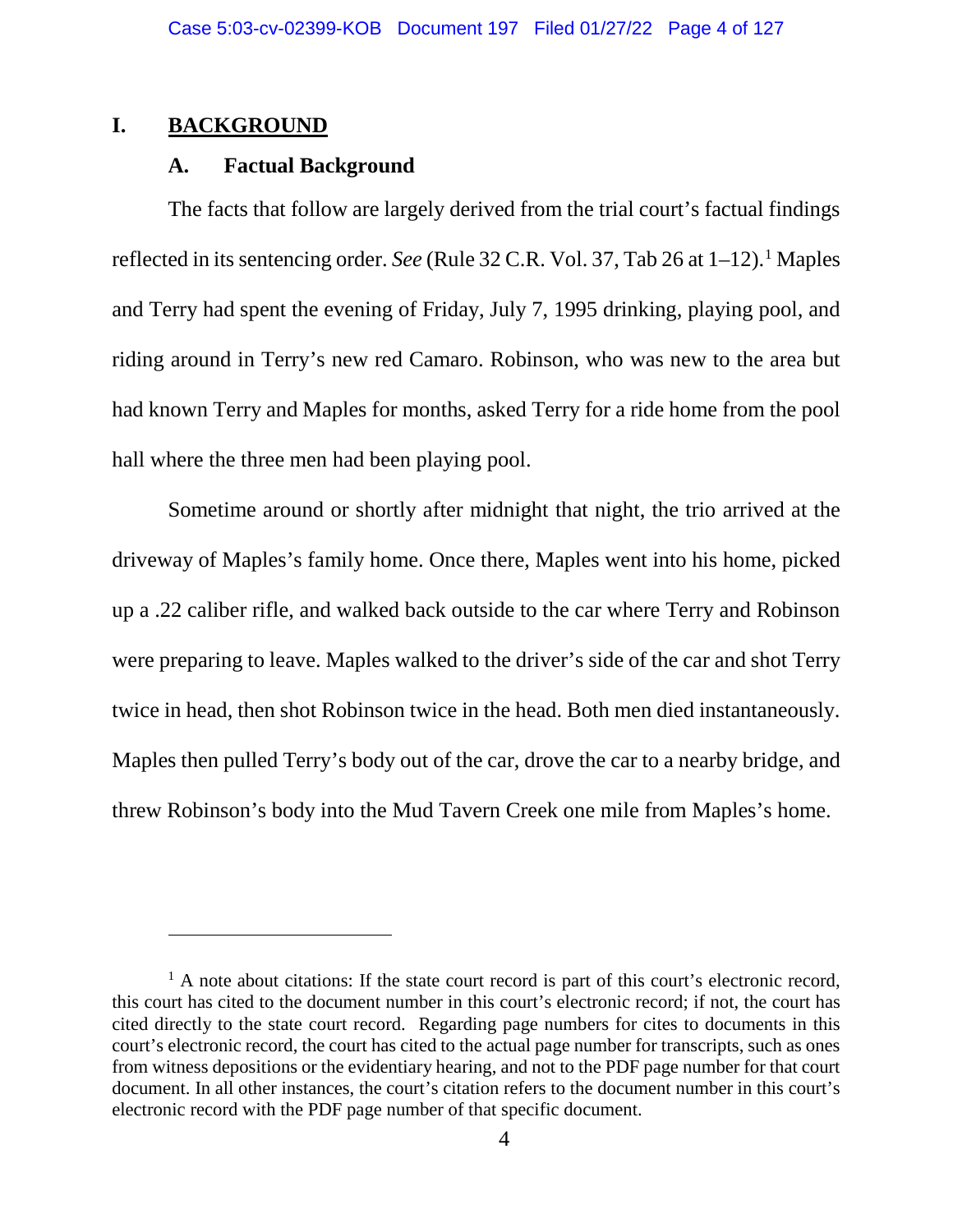Around 1:00 A.M. on Saturday, July 8, 1995, Maples's half-brother, Daniel Maples and his friend Matt Shell discovered Terry's body in the driveway near the Maples home. Later that night, Decatur police discovered Robinson's body in the creek.

On the night of August 1, 1995, almost a month later, the Nashville Police found and arrested Maples after receiving a tip from someone who spotted him with Terry's red Camaro. Shortly after being taken into custody, in the early hours of the following morning, Maples confessed to the murders on a video recording. He showed no remorse and could not think of a reason why he shot Terry and Robinson. He had not been fighting with either of them and denied harboring any animosity towards them. And he had no history of serious violent crime.

Following his indictment, the trial court appointed two attorneys, Mark Craig and Phil Mitchell, to represent Maples. His attorneys later retained Johnny Nesmith, a private investigator, and Dr. Allen Shealy, a clinical and forensic psychologist, to help them prepare for trial.

## **B. Procedural History**

After a jury trial, Maples was convicted of capital murder. The jury recommended Maples be sentenced to death by a vote of 10 to 2, which the trial court accepted. The court found one statutory aggravating factor—murder during a robbery; one statutory mitigating factor—Maples's limited criminal history; and a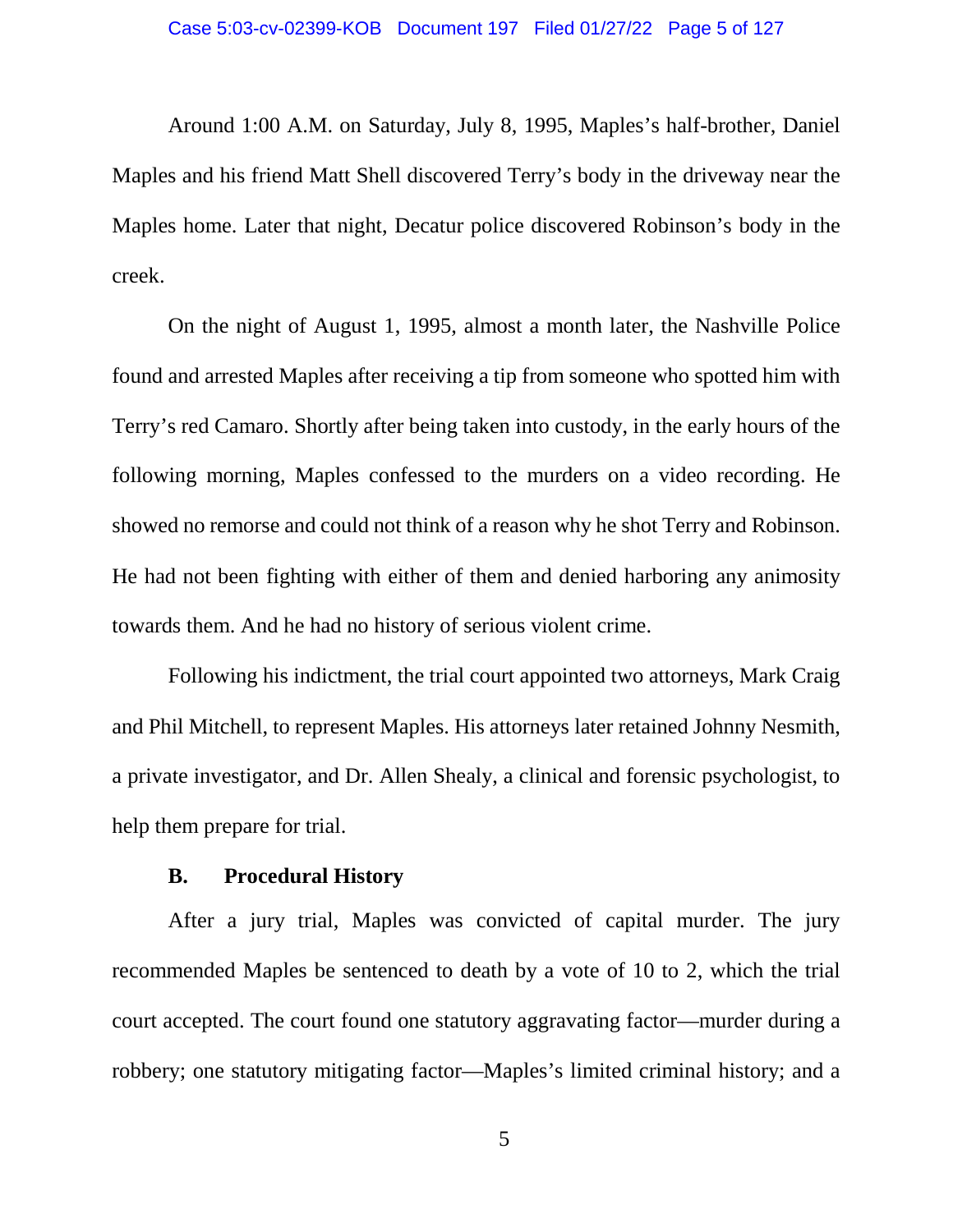### Case 5:03-cv-02399-KOB Document 197 Filed 01/27/22 Page 6 of 127

few non-statutory mitigating factors—Maples had a "history of abuse from his mother," suffered from drug dependency, and "made efforts at controlling his drug dependency in drug rehabilitation." *See Maples v. State*, 758 So. 2d 1, 31-32, 81 (Ala. Crim. App. 1999) (citing C.R. 560-565) (explaining in detail the trial court's sentencing order). The trial judge concluded that Maples's mitigating factors were weak and unpersuasive and found that the single statutory aggravating factor justified imposing the death penalty. *See Maples*, 758 So. 2d at 21-21.

On direct appeal, the Alabama Court of Criminal Appeals and the Alabama Supreme Court affirmed the convictions and sentence. *Ex parte Maples*, 758 So. 2d 81 (Ala. 1999); *Maples v. State*, 758 So. 2d 1 (Ala. Crim. App. 1999). The United States Supreme Court denied *certiorari*. *Maples v. Alabama*, 531 U.S. 830 (2000).

Maples then retained new, *pro bono* counsel and filed his initial petition for postconviction relief under Alabama Rule of Criminal Procedure 32 in state court, which he later amended. The trial court denied Maples's petition and sent notice by mail to Maples's attorneys of record. But unknown to both Maples and the trial court, Maples's *pro bono* counsel had changed law firms without notice to them. So, Maples was never informed of the trial court's decision and, through no fault of his own, did not timely appeal the trial court's Rule 32 order to the state appellate court.

Through new counsel, Maples sought federal habeas relief. The district court denied his request because of his procedural default in state court, and the Eleventh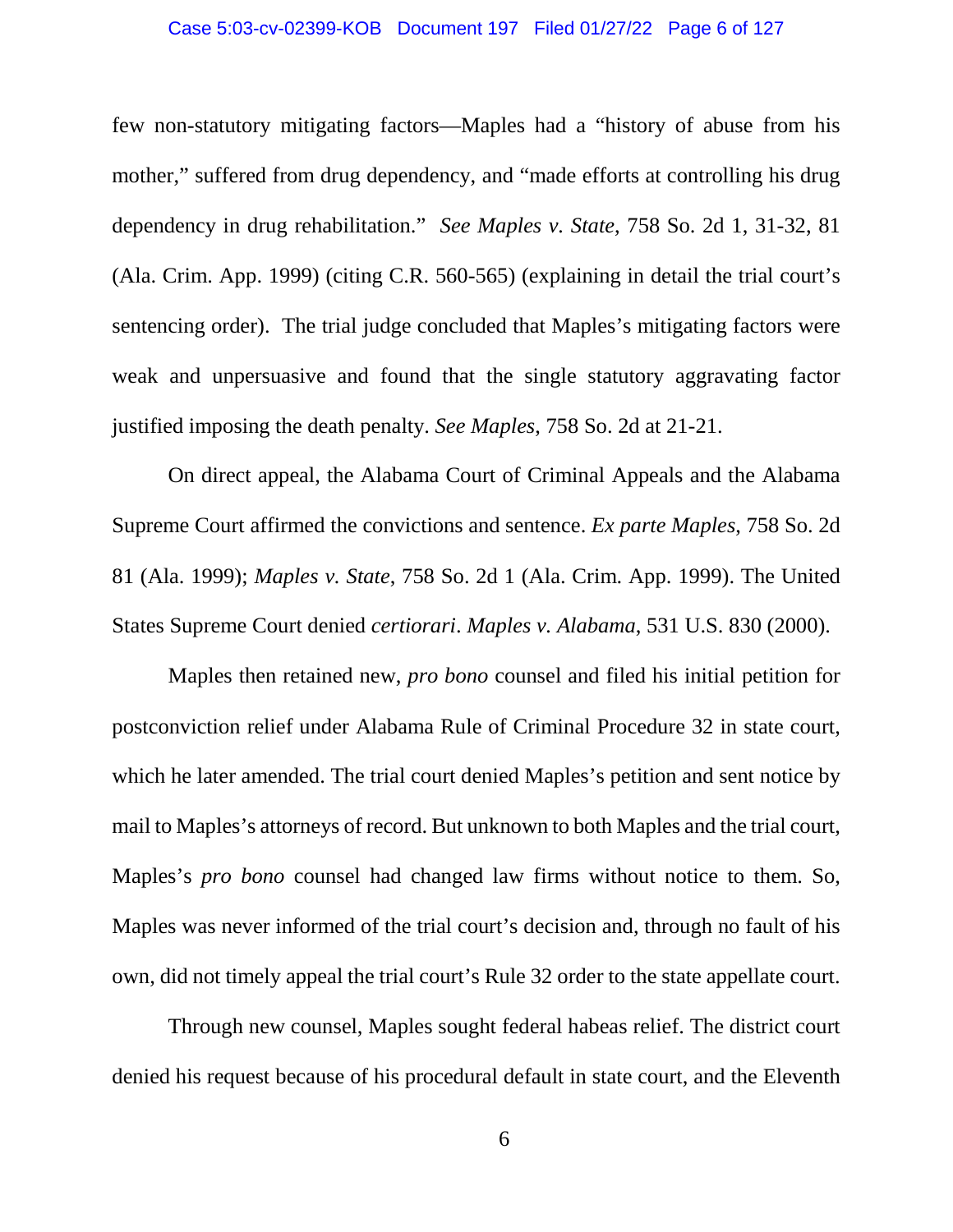Circuit affirmed. *Maples v. Allen*, 586 F.3d 879 (11th Cir. 2009), *rev'd sub nom. Maples v. Thomas*, 565 U.S. 266 (2012). Maples then appealed to the United States Supreme Court. After finding that Rule 32 counsel had abandoned him, the Supreme Court reversed, holding that Maples's procedural default was excused by his prior counsel's silent abandonment. *Maples v. Thomas*, 565 U.S. 266, 289 (2012). The Court left open the question of whether Maples showed actual prejudice, and the Eleventh Circuit remanded the case back to the district court to address that issue. *Maples v.Comm'r, Ala. Dep't of Corr.*, 460 F. App'x 860 (11th Cir. 2012).

On remand, the district court denied Maples's request for an evidentiary hearing and concluded that Maples's penalty-phase mitigation claim was procedurally defaulted for lack of prejudice. *Maples v. Dunn*, No. 5:03-CV-2399- SLB, 2015 WL 5444096 (N.D. Ala. Sept. 14, 2015). Specifically, the district court found reasonable the state habeas court's conclusion that Maples, in his amended Rule 32 petition, did not allege facts that established *Strickland* prejudice and determined that the claim was procedurally defaulted. *Maples*, 2015 WL 5444096 at \*50-78. Maples appealed. *See Maples v. Comm'r, Ala. Dep't of Corr.*, 729 F. App'x 817 (11th 2018).

## **1. The Eleventh Circuit Remanding Opinion**

The Eleventh Circuit "granted Maples a Certificate of Appealability (COA) as to one claim: 'Whether the district court erred in denying [Maples's] claim that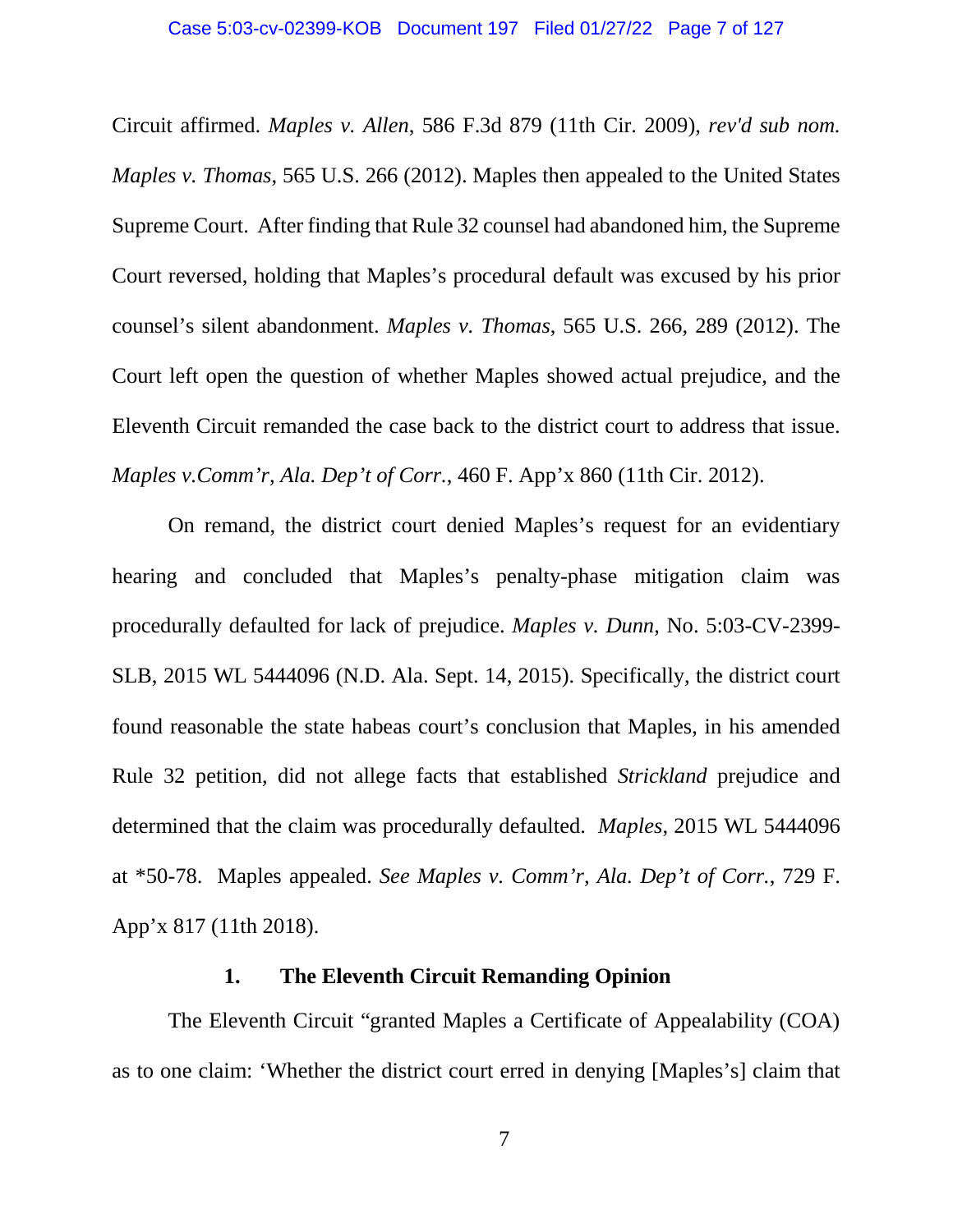### Case 5:03-cv-02399-KOB Document 197 Filed 01/27/22 Page 8 of 127

his trial counsel rendered ineffective assistance of counsel in the investigation and presentation of mitigating evidence during the penalty phase of [Maples's] 1997 trial?'" *Maples*, 729 F. App'x at 819. On appeal, the Circuit Court held that Maples had adequately *alleged* a claim of ineffective assistance of trial counsel during the penalty phase of his trial. It remanded the case and instructed this court to hold an evidentiary hearing to provide Maples the *opportunity to prove* the allegations in his Amended Rule 32 Petition of ineffective assistance of counsel during the penalty phase of his trial. *Id*. at 828.

After ordering an evidentiary hearing, the Eleventh Circuit instructed this court to "make factual findings and conclusions of law as to whether Maples has shown actual prejudice to excuse his procedural default of his penalty-phase mitigation claim in state court . . . ." *Id*. And if this court concludes that Maples has shown actual prejudice, the Eleventh Circuit instructed this court to rule on the merits of Maples's penalty-phase mitigation claim. *Id.*

The Eleventh Circuit further advised that because it determined the state habeas court's decision was unreasonable, this court "is no longer bound by § 2254(d) or limited to consideration of the facts developed in the state [habeas] court record when evaluating the merits of [Maples]'s claim"; accordingly, the Eleventh Circuit instructed this court to review Maples's claim *de novo*. *Maples*, 729 F. App'x at 828*.*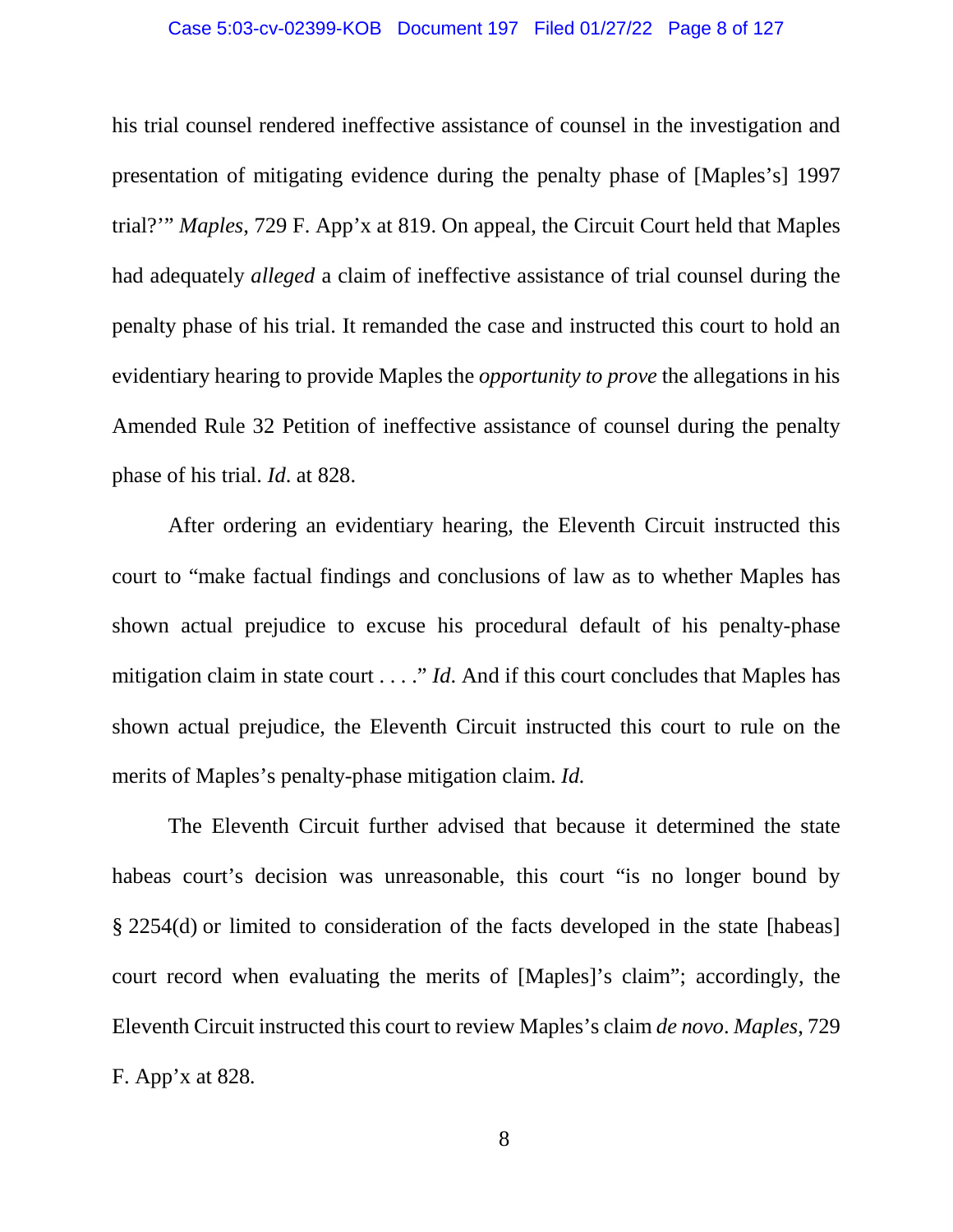## **II. STANDARDS OF REVIEW**

## **A. Mandate Rule**

Because the Eleventh Circuit remanded this case with instructions, the mandate rule applies. "The mandate rule is a specific application of the 'law of the case' doctrine which provides that subsequent courts are bound by any findings of fact or conclusions of law made by the court of appeals in a prior appeal of the same case." *Friedman v. Mkt. St. Mortg. Corp.*, 520 F.3d 1289, 1294 (11th Cir. 2008) (quotation marks omitted). Under this rule, "a district court cannot amend, alter, or refuse to apply an appellate court's mandate simply because an attorney persuades the court that the decision giving rise to the mandate is wrong, misguided, or unjust." *Winn-Dixie Stores, Inc. v. Dolgencorp, LLC*, 881 F.3d 835, 844 (11th Cir. 2018).

But, as explained above, the Circuit Court's decision does not limit this court's fact-finding on remand. The Circuit decision only discussed Maples's *allegations* not what he might actually prove. Instead, the Eleventh Circuit directed this court to conduct an evidentiary hearing and "make factual findings and conclusions of law as to whether Maples has shown actual prejudice to excuse his procedural default of his penalty-phase mitigation claim in state court." *Maples*, 729 F. App'x at 828. As noted, the Circuit Court also directed this court to review Maples's claim *de novo*. *Id.*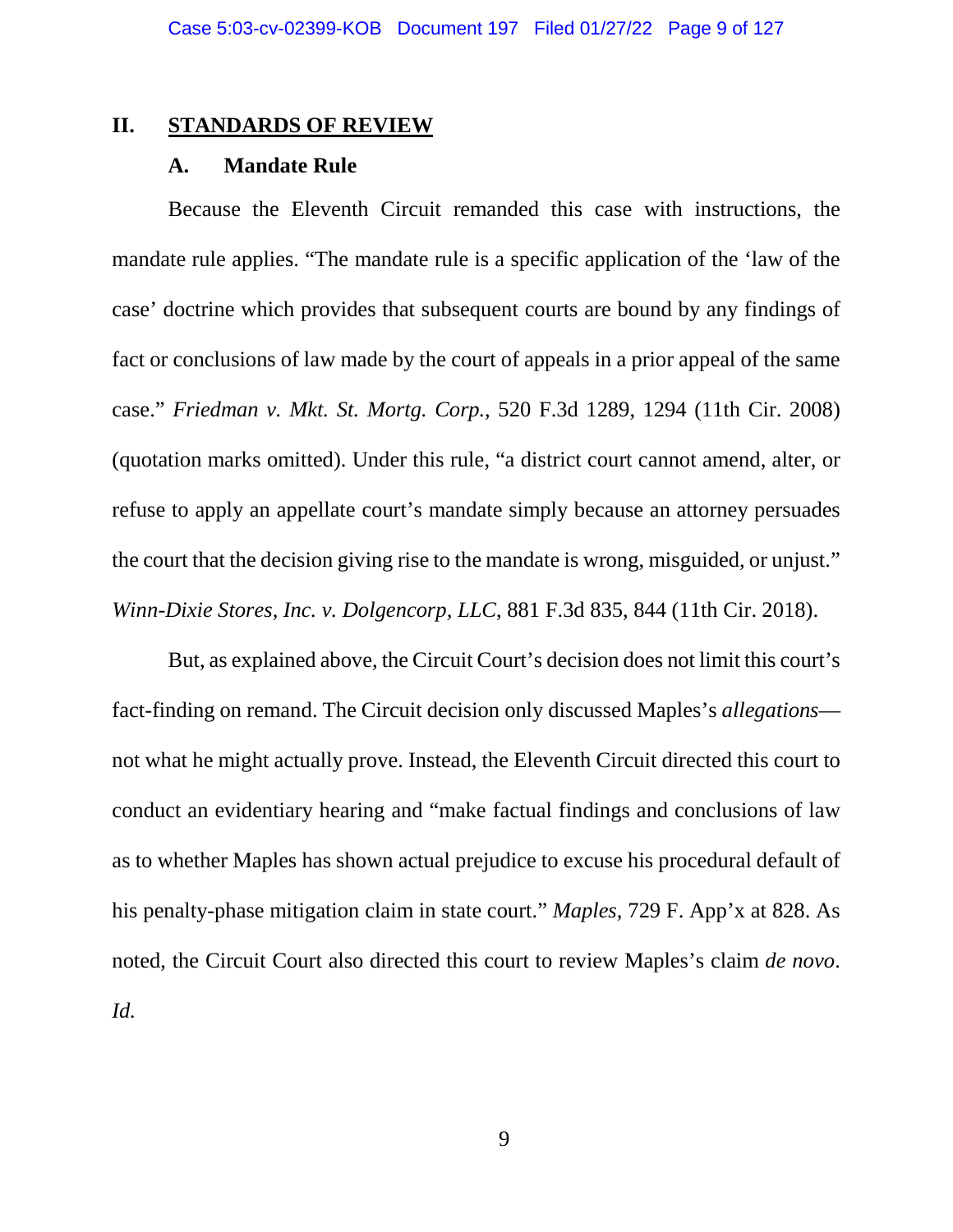## **B. Cause-and-Prejudice Standard**

Generally, "a state prisoner's habeas claims may not be entertained by a federal court when (1) a state court [has] declined to address [those] claims because the prisoner failed to meet a state procedural requirement, and (2) the state judgment rests on independent and adequate state procedural grounds." *Maples v. Thomas*, 565 U.S. 266, 280 (2012) (alterations in original) (citation and internal quotation marks omitted). "The bar to federal review may be lifted, however, if the prisoner can demonstrate cause for the [procedural] default [in state court] and actual prejudice as a result of the alleged violation of federal law"—the "cause and prejudice" standard. *Maples*, 565 U.S. at 280, 289 (alterations in original) (citation and internal quotation marks omitted).

As explained above, the Supreme Court has already held that Maples established *cause* for his procedural default—his abandonment by Rule 32 counsel constituted "cause to excuse the missed notice of appeal deadline." See *Maples*, 565 U.S. at 280. But he must still show *prejudice* for the failure to appeal his ineffective assistance of counsel claim. *Id.* "To prevail on a cause and prejudice theory, a petitioner must show 'actual prejudice.' 'Actual prejudice means more than just the possibility of prejudice; it requires that the error worked to [the petitioner's] actual and substantial disadvantage, infecting his entire trial with error of constitutional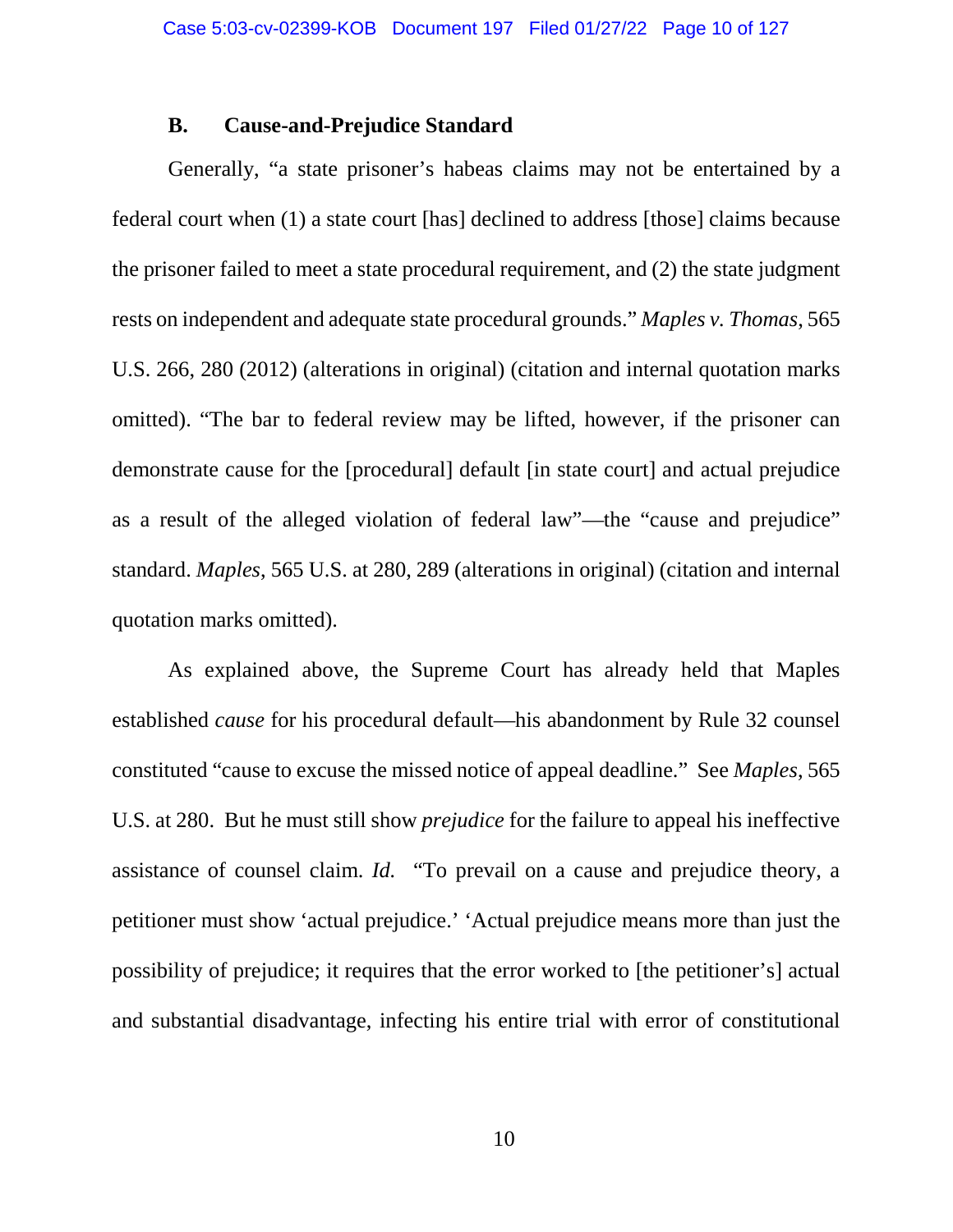dimensions.'" *Fordham v. United States*, 706 F.3d 1345, 1350 (11th Cir. 2013) (quoting *Ward v. Hall*, 592 F.3d 1144, 1179 (11th Cir. 2010)).

The standard for actual prejudice to overcome a procedural default overlaps with the standard for *Strickland* prejudice to prove an ineffective-assistance claim. *Maple*s, 729 F. App'x at 821 (citing *Strickler v. Greene*, 527 U.S. 263, 289 (1999)); *see also Mincey v. Head*, 206 F.3d 1106, 1147 & n.86 (11th Cir. 2000) ("the prejudice *Strickler* requires to overcome procedural default is the same as the prejudice *Strickland* requires to demonstrate prejudice" for ineffective assistance of counsel). So, to establish either prejudice to excuse his procedural default for failing to appeal the Rule 32 court's denial of his claim and *Strickland* prejudice for ineffective assistance of counsel, Maples must show "a reasonable probability that, but for counsel's unprofessional errors, the result of the [penalty phase of his trial] would have been different." *See Strickland*, 466 U.S. at 696.

Here, Maples's procedural default stems from his failure to fully exhaust his ineffective assistance of counsel claim in state court; he failed to appeal the Rule 32 court's denial of that claim. To determine whether a failure to appeal a claim was prejudicial, the court must first review "the merits of the [un-appealed] claim. If the Court finds that the neglected claim would have a reasonable probability of success on appeal, then . . . it is necessary to find appellate counsel's performance prejudicial because it affected the outcome of the appeal." *Heath v. Jones*, 941 F.2d 1126, 1132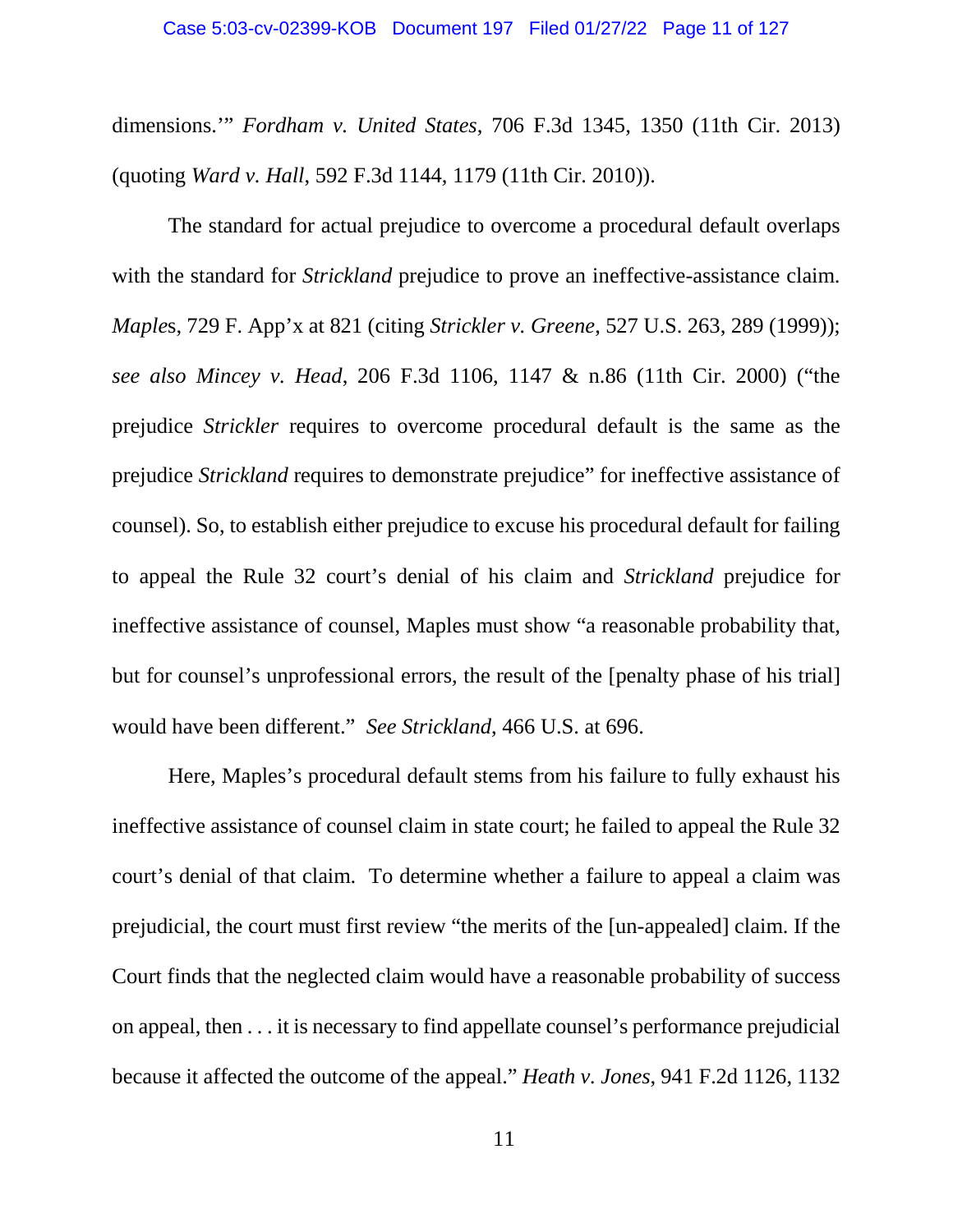(11th Cir. 1991) (quoting *Cross v. United States*, 893 F.2d 1287, 1290 (11th Cir. 1990)).

So, the court will first decide the merits of Maples's claim of ineffective assistance of trial counsel during the penalty phase. And, the court will assess the merits of that claim based on the Eleventh Circuit's finding that, *if* Maples proved the allegations in his amended Rule 32 petition, those allegations would constitute deficient performance and "establish a reasonable probability that, but for trial counsel's deficient performance, the result of Maple's penalty-phase proceeding would have been different." *Maples*, 729 F. App'x at 826. As the court subsequently will explain thoroughly, because Maples has proven enough of his allegations to prove both deficient performance and prejudice under the *Strickland* standard, Maples has also shown prejudice to overcome procedural default for his failure to fully exhaust the ineffective assistance of counsel claim in state court.

## **C. The** *Strickland* **Standard**

For Maples to prevail on his ineffective assistance of counsel claim, he must prove "[1] that his counsel's performance was deficient and  $[2]$  that his counsel's deficient performance prejudiced him.@ *See Andrus v. Texas*, 140 S. Ct. 1875, 1881 (2020) (citing *Strickland*, 466 U.S. at 688). Maples must prove both of these prongs by a preponderance of competent evidence. *See Chandler v. United States*, 218 F.3d 1305, 1313 (11th Cir. 2000).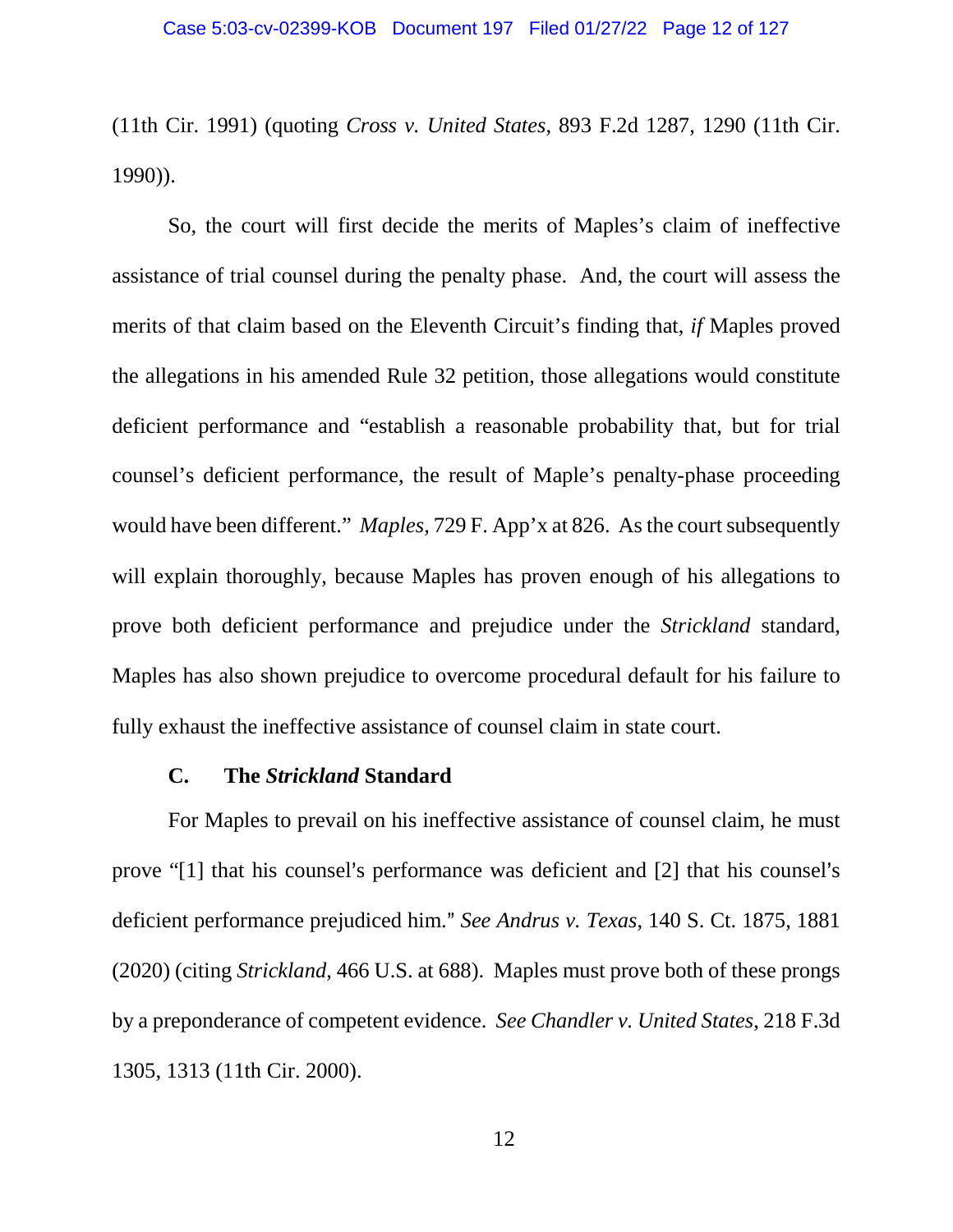# **Performance Prong**

To satisfy the performance prong, a petitioner must establish by a preponderance of the evidence that counsel's performance was unreasonable. *Stewart v. Sec'y, Dep't of Corr.*, 476 F.3d 1193, 1209 (11th Cir. 2007) (citing *Chandler*, 218 F.3d at 1313). Deficient performance is "representation [that falls] below an objective standard of reasonableness.'" *Hardwick v. Sec'y, Fla. Dep't of Corr.*, 803 F.3d 541, 551 (11th Cir. 2015) (citing *Strickland*, 466 U.S. at 688).

The Sixth Amendment does not guarantee a defendant the very best counsel or the most skilled attorney, but only an attorney who performed reasonably well within the broad range of professional norms. *Stewart*, 476 F.3d at 1209. The court does not consider "what the best lawyers would have done"; instead the court must determine "whether some reasonable lawyer at the trial could have acted, in the circumstances, as defense counsel acted at trial." *White v. Singletary*, 972 F.2d 1218, 1220 (11th Cir. 1992).

Judicial scrutiny of counsel's performance must be highly deferential, because "[r]epresentation is an art, and an act or omission that is unprofessional in one case may be sound or even brilliant in another." *Strickland*, 466 U.S. at 693. Indeed, reviewing courts "must indulge a strong presumption that counsel's conduct falls within the wide range of reasonable professional assistance." *Id.* at 689. Because of this strong presumption, a movant "'must establish that no competent counsel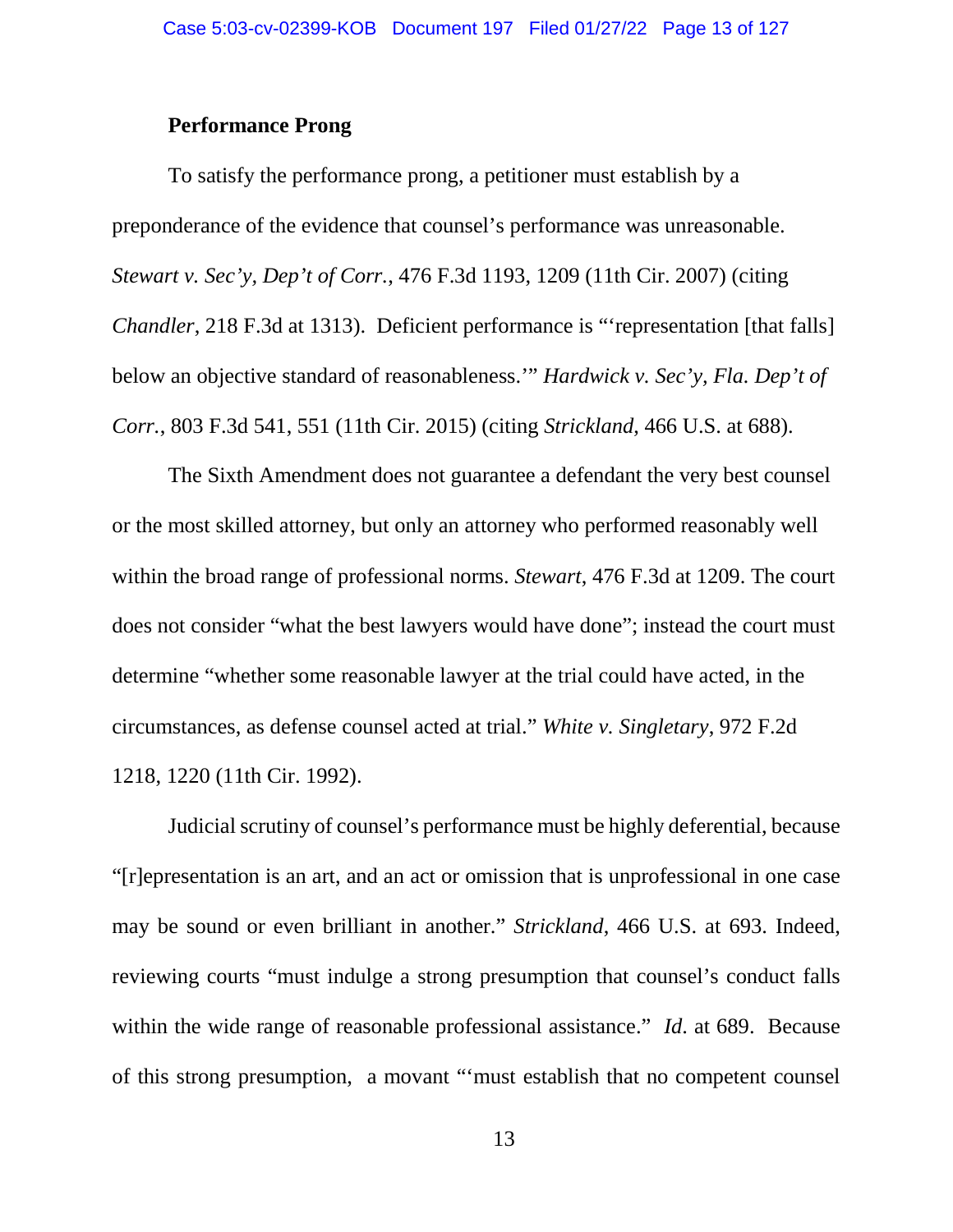would have taken the [challenged] action.'" *Khan v. United States*, 928 F.3d 1264, 1272 (11th Cir. 2019) (quoting *Chandler v. United States*, 218 F.3d 1305, 1314-15 (11th Cir. 2000) (en banc) and citing *Michael v. Crosby*, 430 F.3d 1310, 1320 (11th Cir. 2005)).

*Strickland*'s strong presumption "is an evidentiary presumption that carries through the trial" and requires the petitioner to "present evidence that outweighs the presumed evidence of competence." *Harvey v. Warden, Union Corr. Inst.*, 629 F.3d 1228, 1238–39 (11th Cir. 2011). And "where the record is incomplete or unclear about [counsel]'s actions," the court presumes that counsel "exercised reasonable professional judgment." *Id.* at 1239 (alteration in original).

Review of counsel's performance is highly deferential and must not be made with the benefit of hindsight. As the Eleventh Circuit has instructed, "[t]he widespread use of the tactic of attacking trial counsel by showing what 'might have been' proves that nothing is clearer than hindsight—except perhaps the rule that we will not judge trial counsel's performance through hindsight." *Waters v. Thomas*, 46 F.3d 1506, 1514 (11th Cir. 1995).

When examining counsel's performance at the penalty phase of trial, the court must decide "'whether counsel reasonably investigated possible mitigating factors and made a reasonable effort to present mitigating evidence to the sentencing court.'" *Stewart*, 476 F.3d at 1209 (quoting *Henyard v. McDonough*,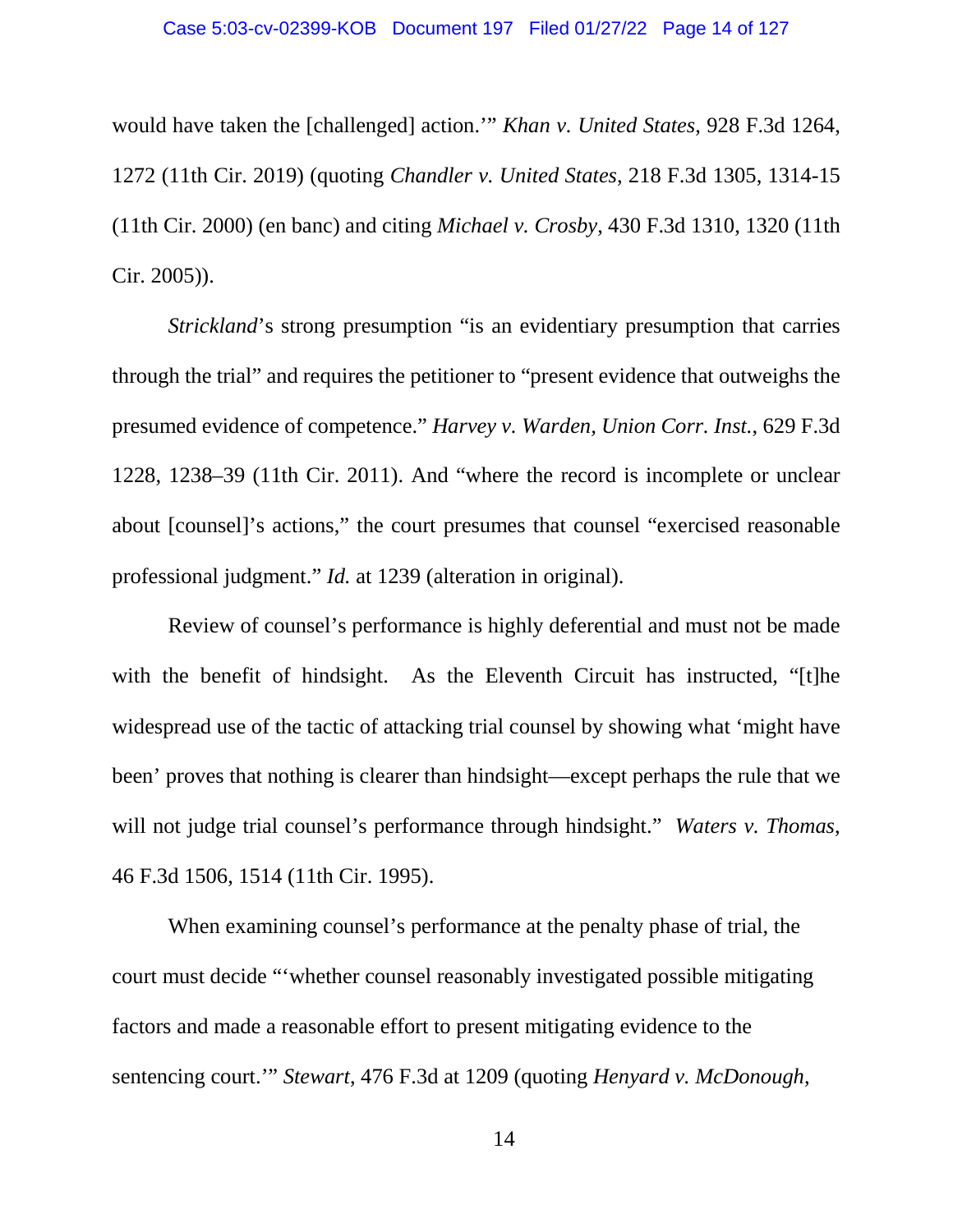459 F.3d 1217, 1242 (11th Cir. 2006)). To meet the requirements of *Strickland*, counsel does not need to investigate "every conceivable line of mitigating evidence" regardless of its likelihood of benefitting the defendant at sentencing. *Pittman v. Sec'y, Florida Dep't of Corr.*, 871 F.3d 1231, 1250 (11th Cir. 2017) (quoting *Wiggins v. Smith*, 539 U.S. 510, 533 (2003)).

In fact, the *Strickland* standard does not even "require defense counsel to present mitigating evidence at sentencing in every case." *Pittman*, 871 F.3d at 1250. Rather, the *Strickland* standard for counsel's performance is "reasonableness under prevailing professional norms." *Strickland*, 466 U.S. at 688. And, of course, reasonableness depends upon the context of the particular case. *Wiggins v. Smith*, 539 U.S. 510, 522-23 (2003). So, the district court must make a case-by-case determination regarding whether a mitigation investigation was reasonable under the facts of that particular case. *Hardwick*, 803 F.3d at 552.

"Even assuming [trial counsel] limited the scope of their investigation for strategic reasons, *Strickland* does not establish that a cursory investigation automatically justifies a tactical decision with respect to sentencing strategy." *Hardwick*, 803 F.3d at 552. "Rather, a reviewing court must consider the reasonableness of the investigation said to support that strategy." *Id.* "[S]trategic choices made after less than complete investigation are reasonable precisely to the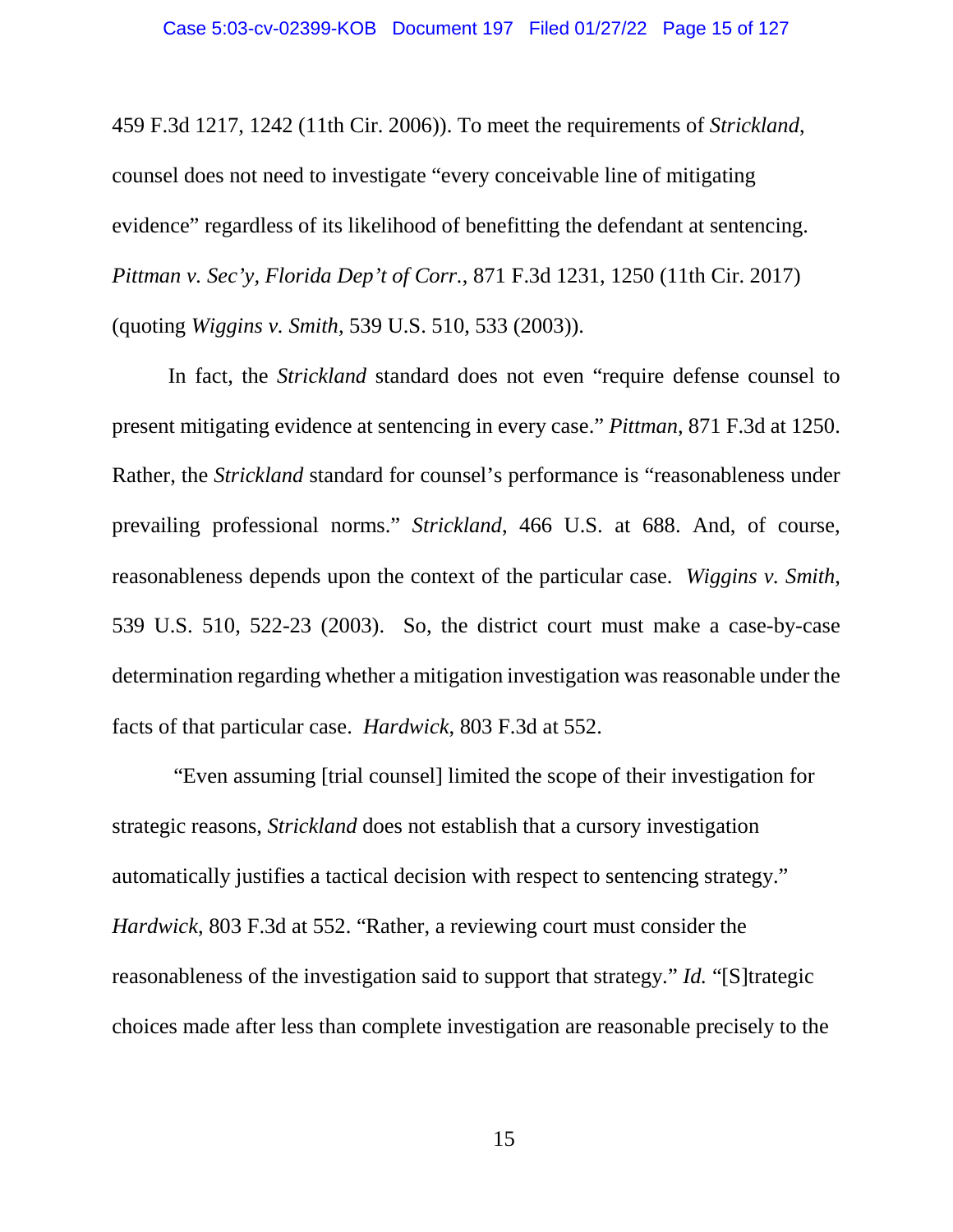extent that reasonable professional judgments support the limitations on investigation." *Id.* at 528 (quoting *Strickland*, 466 U.S. at 690–691).

Counsel's failure to present mitigating evidence is not *per se* ineffective assistance of counsel; "it can, on occasion, be justified as a strategic choice." *Hardwick*, 803 F.3d at 551 (citing *Lightbourne v. Dugger*, 829 F.2d 1012, 1025 (11th Cir. 1987)). "Strategic choices made *after thorough investigation* of law and facts relevant to plausible options are virtually unchallengeable . . . ." *Strickland*, 466 U.S. at 690 (emphasis added). So, counsel's decision not to investigate further or present mitigating evidence is "only reasonable, and thus due deference, to the extent that it is based on a professionally reasonable investigation." *Hardwick*, 803 F.3d at 551.

## **Prejudice Prong**

A petitioner also must meet a high burden to establish that his lawyer's deficient performance caused prejudice to his case. *Van Poyck v. Fla. Dep't of Corr.*, 290 F.3d 1318, 1322 (11th Cir. 2002). The petitioner does not meet that high burden merely by showing "that the errors had some conceivable effect on the outcome of the proceeding." *Id*. (citing *Strickland*, 466 U.S. at 693). Instead, a petitioner must show "'a reasonable probability that, absent the errors, the sentencer . . . would have concluded that the balance of aggravating and mitigating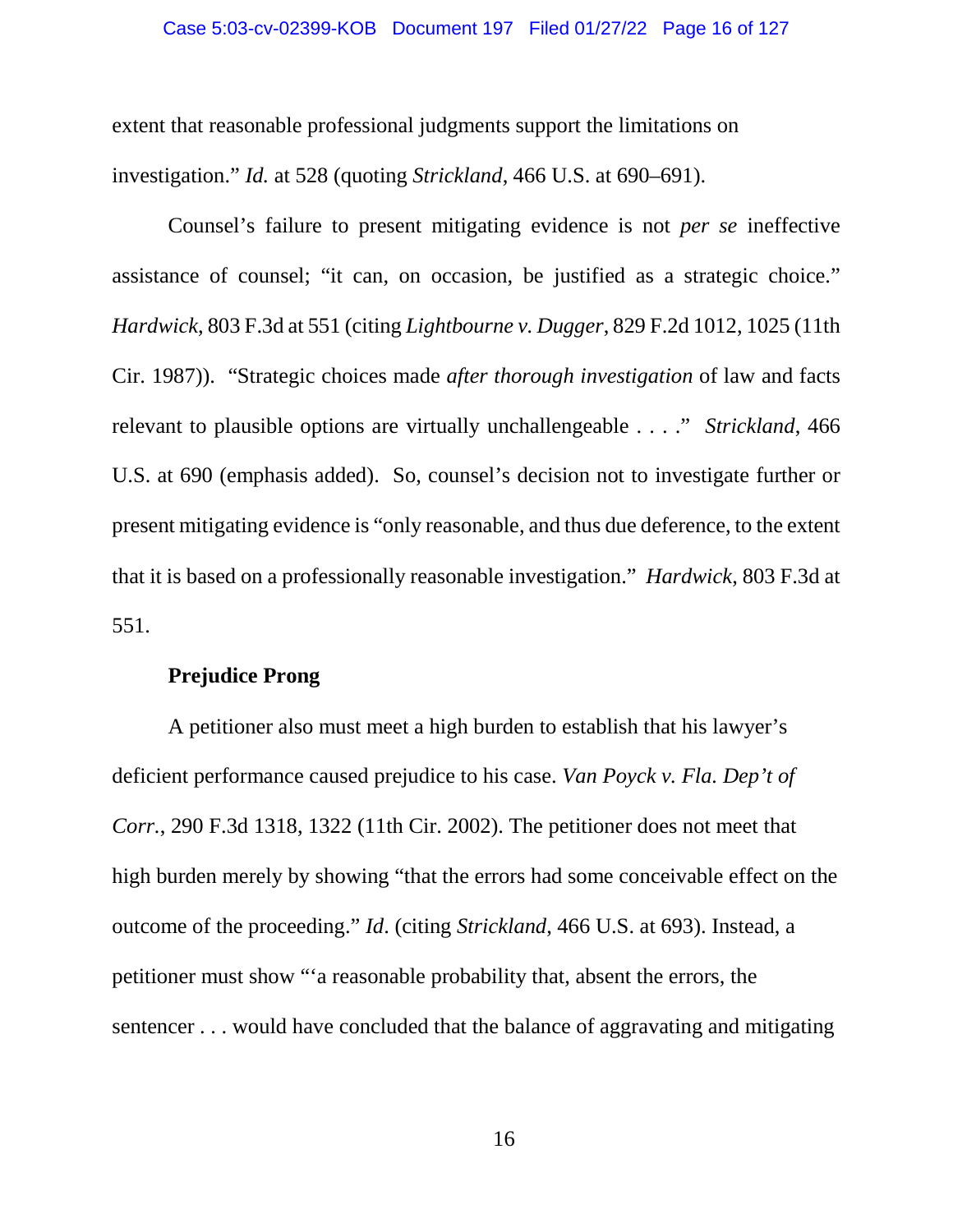circumstances did not warrant death.'" *Stewart*, 476 F.3d at 1209 (quoting *Strickland*, 466 U.S. at 695).

In evaluating whether the petitioner has shown a reasonable probability that, if counsel had not been deficient the petitioner would not have been sentenced to death, the court must "consider 'the totality of the available mitigation evidence – both that adduced at trial, and the evidence adduced in the habeas proceeding' – and 'reweig[h] it against the evidence in aggravation.'" *Porter v. McCollum*, 558 U.S. 30, 41 (2009) (quoting *Williams v. Taylor*, 529 U.S. 362, 397-398 (2000)); *see also Sears v. Upton*, 561 U.S. 945, 956 (2010) (holding that a proper prejudice analysis under *Strickland* must take into account the newly uncovered mitigation evidence, along with the mitigation evidence introduced during the penalty phase of the trial, to assess whether a reasonable probability arises that the petitioner would have received a different sentence after a constitutionally sufficient mitigation investigation).

# **III. EVIDENTIARY HEARING EVIDENCE**

Per the Eleventh Circuit's instructions, this court held an evidentiary hearing over five days, from Monday, October 21, 2019 through Friday, October 25, 2019. Maples presented 22 witnesses in person, including three expert witnesses. These witnesses were Maples's father, Philip Maples; his step-mother, Elise Maples; his friends Derek Shelton, James Beddingfield, and Roderick Frost; Shelton's mother,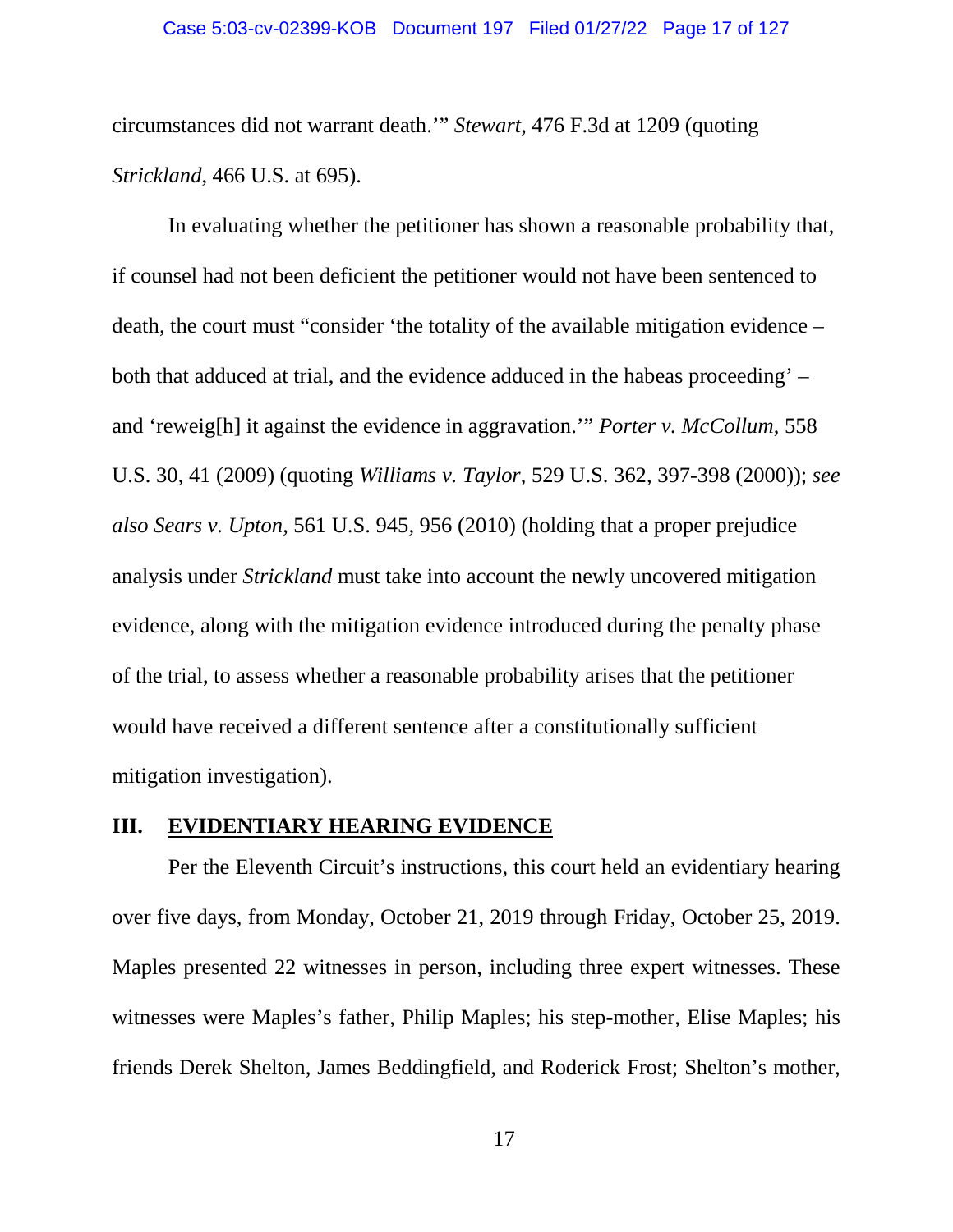Deborah Atkinson; his uncle, Kenneth Maples; his aunt, Dianne Ferrell; his cousin, Shannon Smith; his high school counselor, Martha Lenhart; his second grade teacher, Judy Simms; his high school principal, Bill Simms; his high school coaches Glen Lang and Billy Hopkins; Philip Maples's friend, Margie Moore; Maples's friend and former employer, Alan Birdsong; the Director of Quest, Kathy Goodwin; and Maples's trial counsel, Mark Craig. Maples also presented three expert witnesses—Dr. Robert Shaffer, a clinical psychologist specializing in neuropsychology and forensic psychology who testified about Maples's mental functioning at the time of the crime; Dr. Wilkie Wilson, a neuropharmacologist who testified about the effects of drugs on Maples's brain; and Dr. Jolie Brams, a licensed clinical, forensic psychologist who testified about the impact of Maples's early childhood background on his life. Maples also presented four witnesses by deposition: his trial co-counsel, Phil Mitchell; his birth mother, Denise Maples; his aunt, Dale Ray; and her husband, Fred Ray.<sup>[2](#page-17-0)</sup> The State offered one witness: its

 $\overline{a}$ 

<span id="page-17-0"></span><sup>&</sup>lt;sup>2</sup> Because many witnesses carry the "Maples" family name, the court refers to Petitioner Cory Maples as "Maples," and to others by their first name for clarity.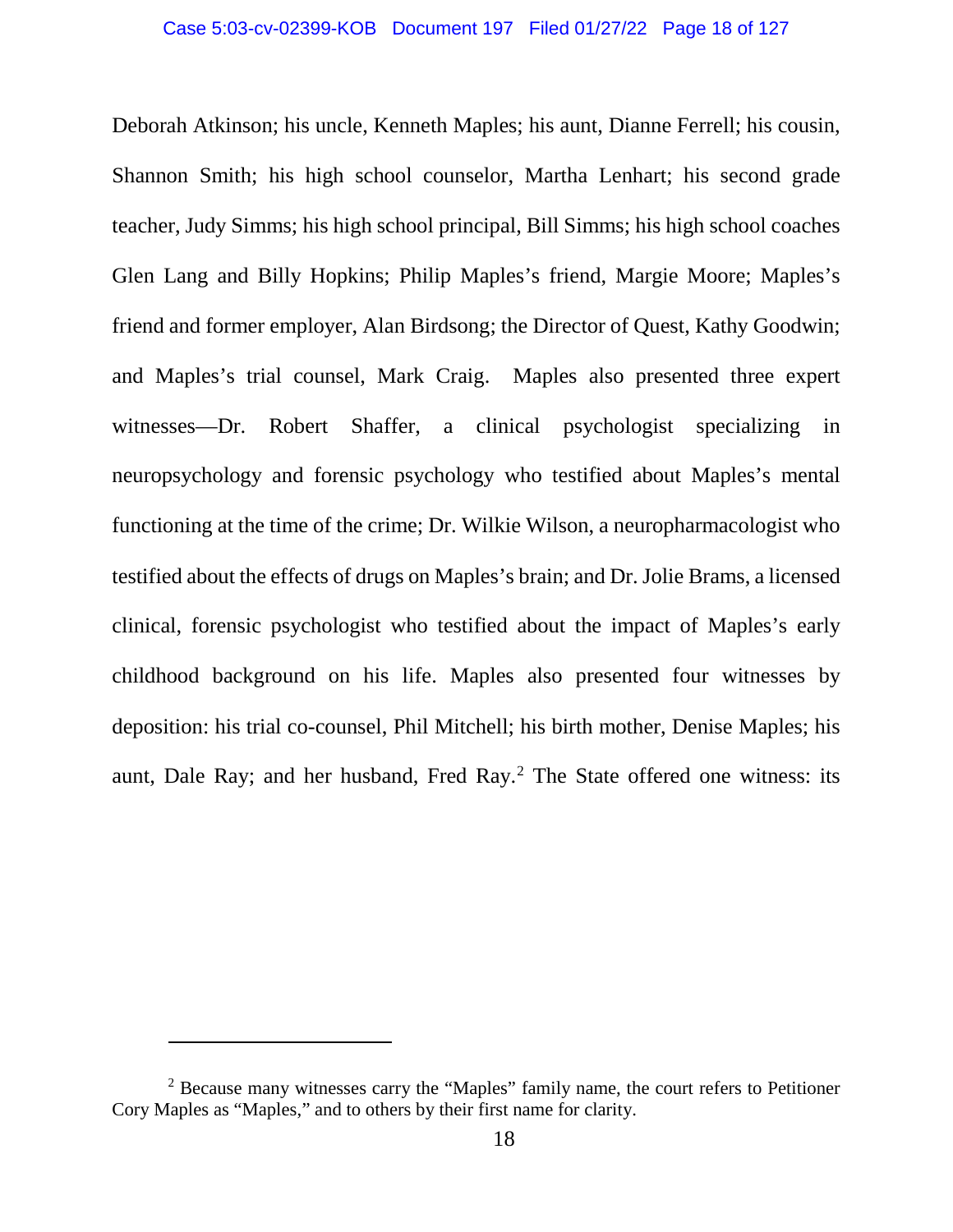psychological expert, Dr. Glen King. The court also admitted 40 of Maples's exhibits and 21 of the State's exhibits.

As stated above, the Eleventh Circuit also instructed this court to make findings of fact after conducting the evidentiary hearing to determine whether Maples proved his Rule 32 allegations.

## **IV. LEGAL ANALYSIS**

For organizational ease, the court will first discuss *Strickland's* deficient performance prong and Maples' allegations regarding deficient performance; make factual findings regarding whether Maples has proven each deficient performance allegation; and then analyze whether the proven allegations constitute deficient performance.

Before it proceeds to the prejudice prong of *Strickland* and discusses the mitigation evidence trial counsel should have presented to the jury but for their deficient performance, the court will assess the alleged strategic choices of counsel; discuss whether those choices were reasonable; and make factual findings as to what mitigation evidence it will consider based on those strategic choices. Next, the court will address the prejudice prong of *Strickland*; make factual findings as to whether Maples has proven each category of mitigation evidence he claims counsel should have presented to the jury; and then weigh the totality of the proven mitigation evidence against the evidence in aggravation. Because Maples has proven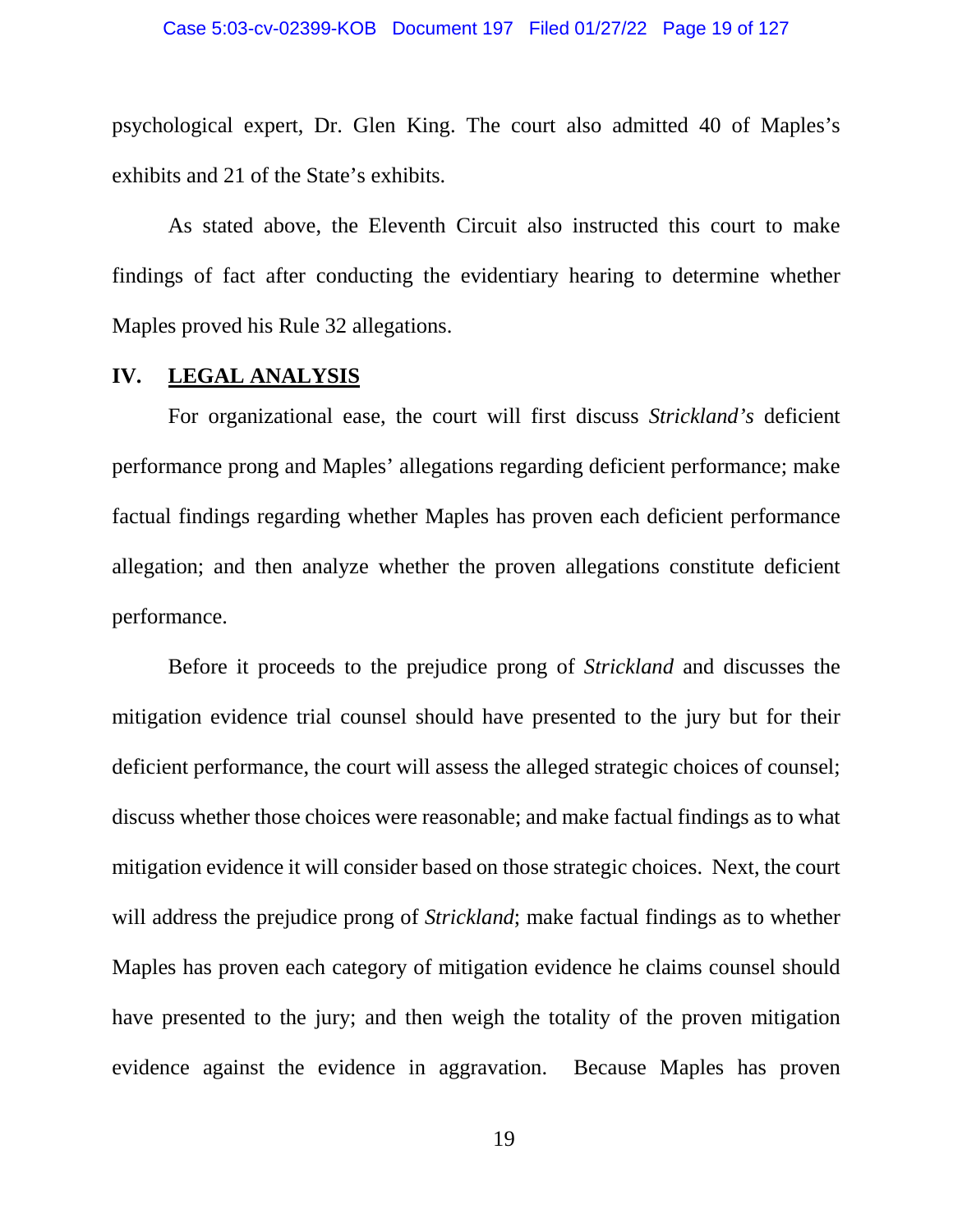significant allegations of both deficient performance and prejudice, the court will grant him habeas relief

# **A. Deficient Performance**

The Eleventh Circuit found that the allegations Maples made in his amended Rule 32 petition, *if true*, "show that [(1)] trial counsel failed to conduct a minimally adequate mitigation investigation and that [(2)] trial counsel's preparation for Maples's penalty-phase presentation fell below an objective standard of reasonableness." *Maples*, 729 F. App'x at 824 (internal quotation marks omitted). Like the Circuit Court, this court will also bifurcate its discussion of Maples's allegations of deficient performance into two parts: those relating to trial counsel's investigation, and those relating to trial counsel's penalty-phase preparation.

# **1. Deficient Mitigation Investigation**

# **a. Maples' Evidence of Deficient Mitigation Evidence**

The Eleventh Circuit found that the following allegations from Maples's amended Rule 32 petition, if true, "show that trial counsel failed to conduct a minimally adequate mitigation investigation":

- Before Maples's case, trial counsel had never assisted with a capital penalty phase.
- Trial counsel's entire mitigation investigation consisted only of briefly speaking to Maples's father and stepmother and hiring a psychologist, Dr. Allen Shealy, who only met with Maples for a few hours. Trial counsel did not contact any other individuals, despite Maples's father and stepmother recommending several potential mitigation witnesses by name, including neighbors, teachers,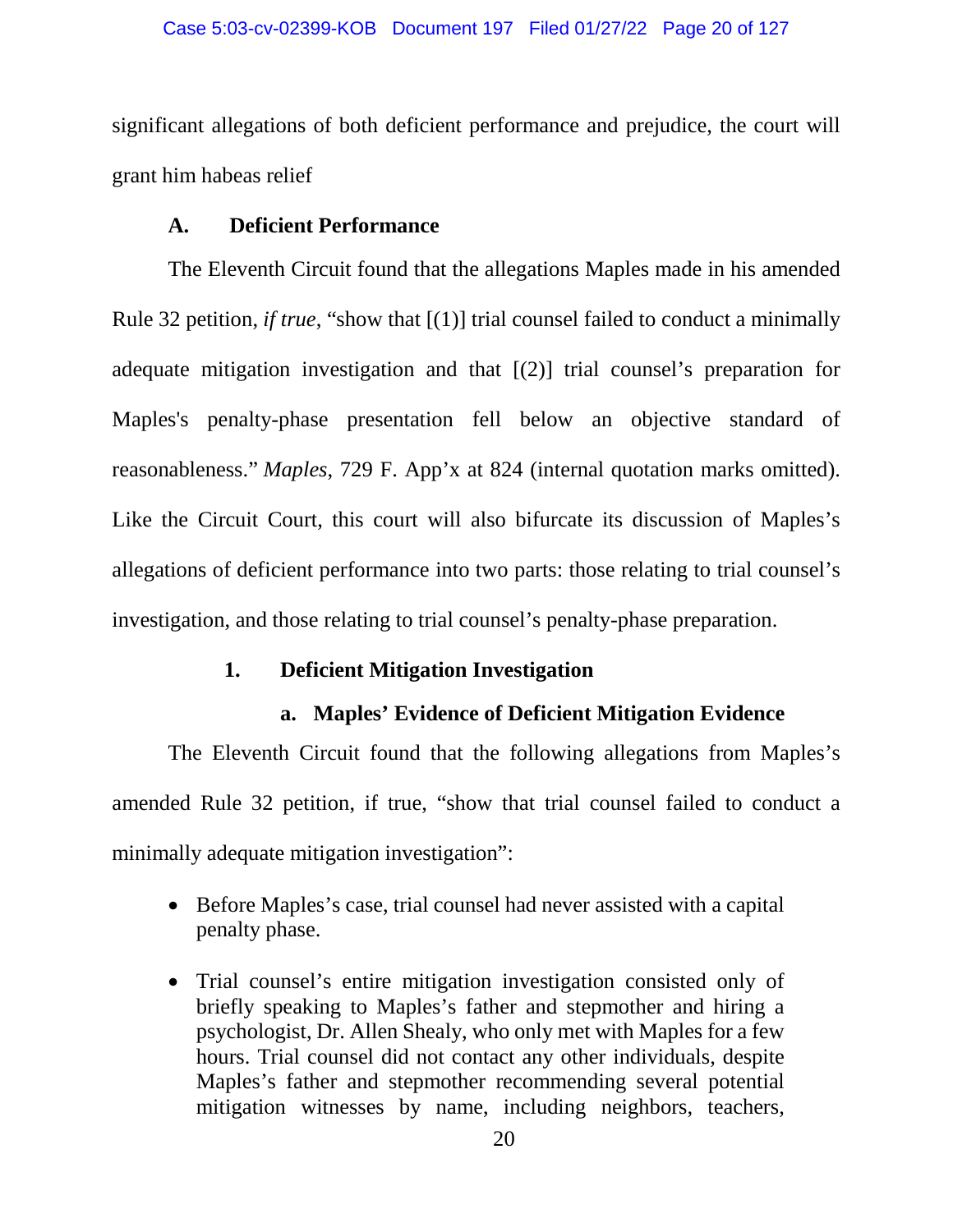friends, and relatives. Trial counsel also neglected to request Maples's educational and medical records. Further, trial counsel failed to provide Dr. Shealy with more thorough information about, among other things, the abuse Maples suffered as a child, Maples's struggles with drug addiction, and Maples's past suicidal ideation, thereby jeopardizing the thoroughness of his assessment.

• Trial counsel conducted this cursory investigation despite their awareness that Maples had a history of personal trauma that warranted additional investigation. For example, trial counsel were in possession of Maples's application to a drug-addiction program which indicated that Maples struggled with addiction and multiple suicide attempts. Yet, trial counsel did not contact any of Maples's counselors from the program—not even Kathy Goodwin, the director of the program who interviewed Maples for admission to the program.

*Maples*, 729 F. App'x at 823–24.

The Circuit Court found that, "based on the allegations, the scope of trial counsel's mitigation investigation was unreasonable" because "[a]ny reasonably competent attorney would have realized that pursuing these leads was necessary to making an informed choice' about penalty-phase strategy." *Id.* (quoting *Williams v. Allen*, 542 F.3d 1326, 1340 (11th Cir. 2008)). The following subsections detail the evidence Maples advanced—or failed to advance— during the evidentiary hearing as to each of these allegations.

# **i. Trial Counsel's Inexperience**

The Eleventh Circuit found that Maples had adequately alleged trial counsel's inexperience as *one of several* allegations that, "if true, amount to deficient performance under *Strickland*"; Maples had alleged, "Before Maples's case, trial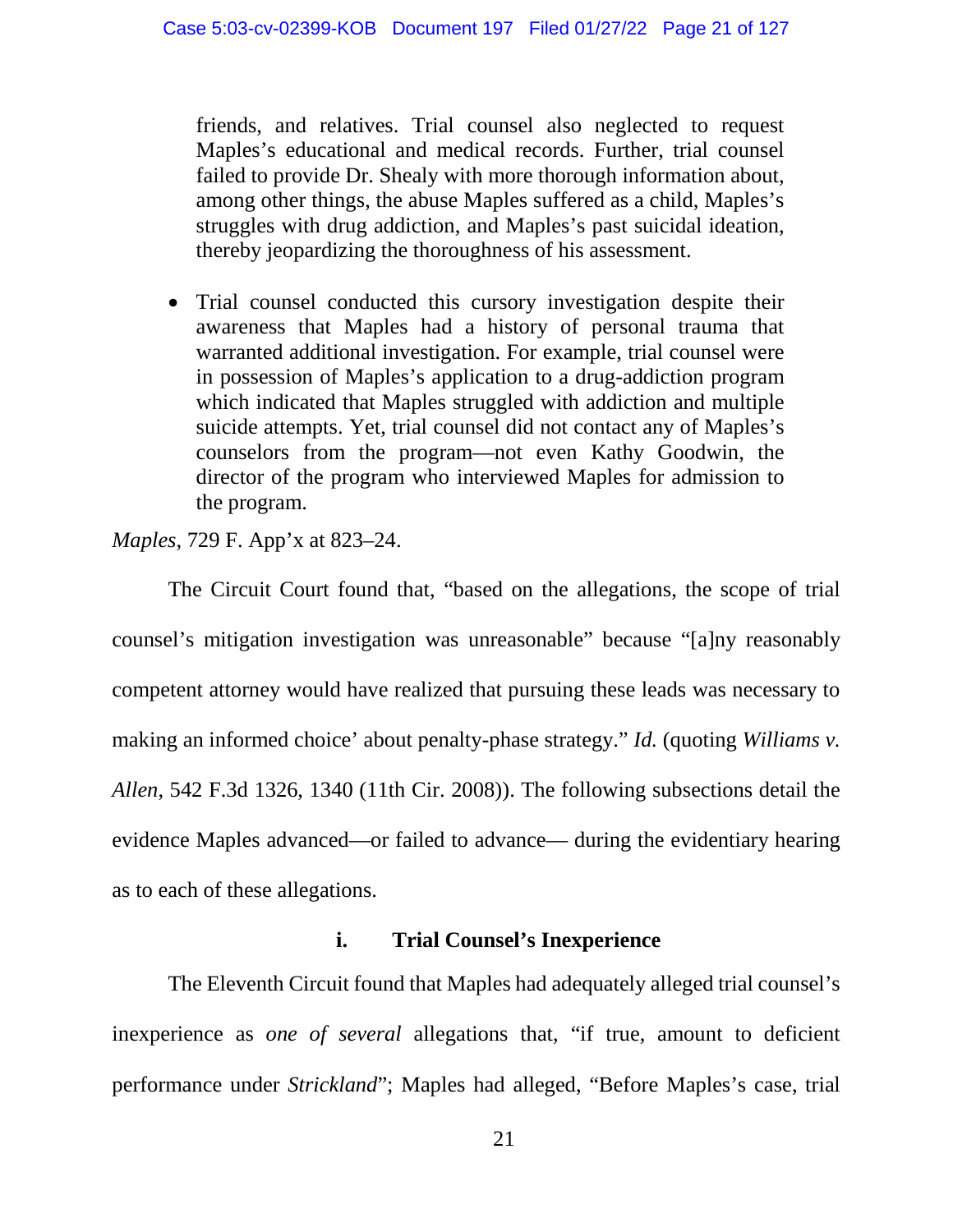### Case 5:03-cv-02399-KOB Document 197 Filed 01/27/22 Page 22 of 127

counsel had never assisted with a capital penalty phase." *Maples*, 729 F. App'x at 823–24. Although inexperience of counsel in a death penalty case is a factor that may contribute to a finding of ineffective assistance of counsel, that inexperience *alone* is not enough to find counsel ineffective. *See Sinclair v. Ferrell*, 2010 WL 1487820 \*10 (S.D. Ala. March 15, 2010) (citing *United States v. Kelley*, 559 F.2d 399, 401 (5th Cir. 1977)).

At the evidentiary hearing, Craig testified that before representing Maples, he had never served as lead counsel in a capital murder case and had never been involved in the penalty phase of a capital case; he had served as second chair in a capital murder case in which the defendant was convicted of lesser charges, so the case did not proceed to the penalty phase. (Doc. 191 at 932-33). Similarly, Mitchell testified that before representing Maples, he had never represented anyone in a murder trial and had no capital experience at all. (Doc. 184-37 at 10). In fact, trial counsel admitted this fact to the trial jury during the penalty phase presentation when Craig stated, in opening: "Now, I will confess to you as I stand before you in this part of the proceedings that while I've been in capital cases before, I've never been at this part . . . so we may appear to be stumbling around in the dark as we're proceeding . . . ." (Doc. 184-40 at 3081–82). During closing, Craig again stated "I have never stood before a jury that has convicted a client of mine of capital murder and had to request that jury to spare his life." (Doc. 184-40 at 3255-3256).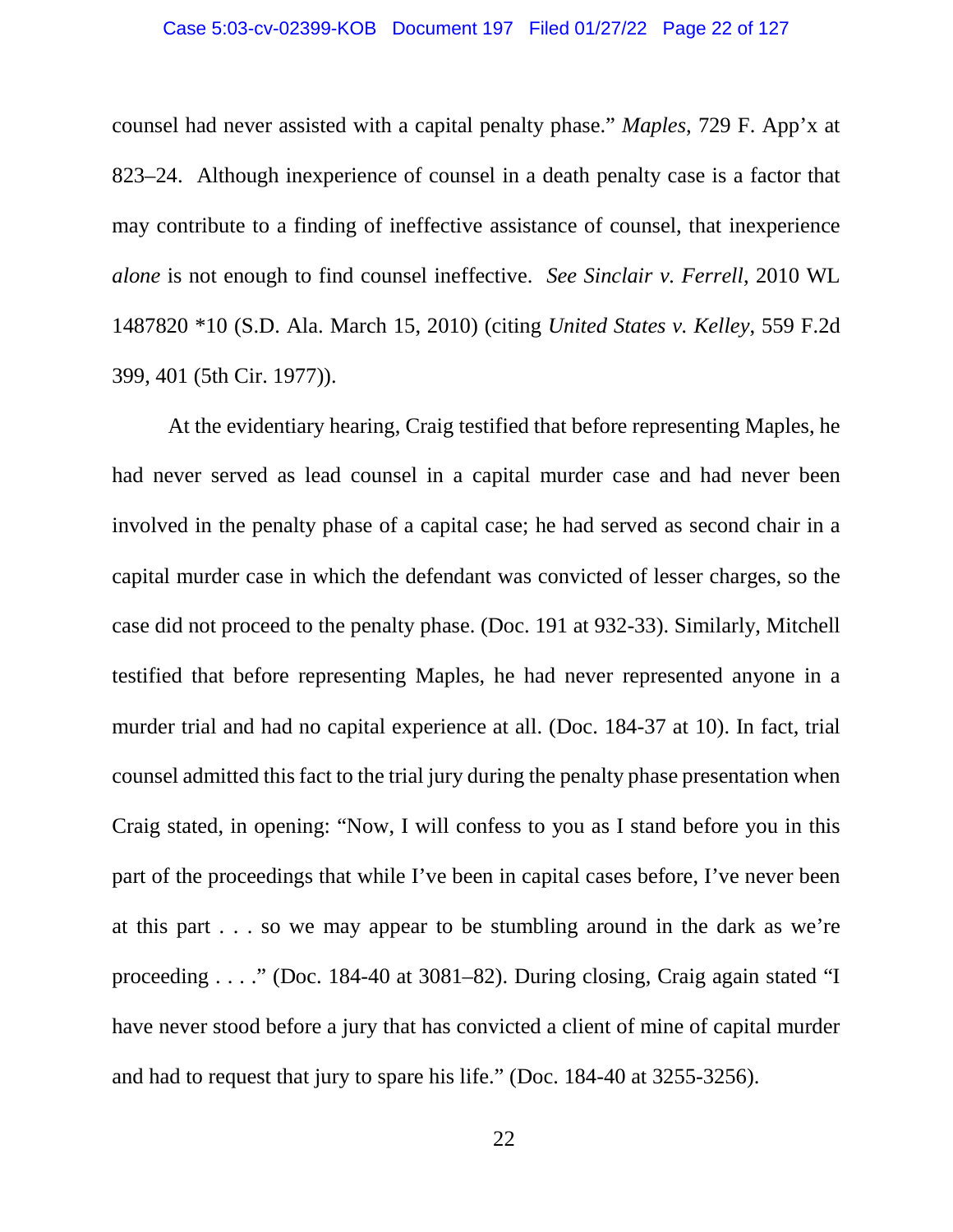But Craig also testified to efforts he made to prepare himself for the penalty phase: he read treatises and the *Capital Defense Manual* to educate himself; he spoke with experienced criminal defense attorneys and obtained their recommendations for an expert witness and an investigator; and he sought counsel from his law professor at Vanderbilt and from the Southern Center for Human Rights. (Doc. 191 at 945- 46, 1003-1006). His billing records do not reflect these efforts because he did not charge for educating himself. (Doc. 191 at 946, 1004). He does not recall anyone to whom he spoke recommending that he hire a mitigation specialist, and, to his knowledge, mitigation specialists were not in common use in North Alabama in the 1990s. (Doc. 191 at 1006-1007).

But despite Craig's efforts, the court finds that Maples has proven his trial counsel—Mark Craig and Phil Mitchell—had not participated in the penalty phase of a capital trial before his trial. The court will consider whether this factor contributed overall to the failures of counsel in representing Maples.

## **ii. Failure to Investigate Mitigation Witnesses**

The Eleventh Circuit found that Maples had adequately alleged trial counsel's failure to contact witnesses as one of the allegations that, "if true, amount to deficient performance under *Strickland*." *Maples*, 729 F. App'x at 823. According to the Eleventh Circuit, Maples adequately alleged that

Trial counsel's entire mitigation investigation consisted only of briefly speaking to Maples's father and stepmother and hiring a psychologist,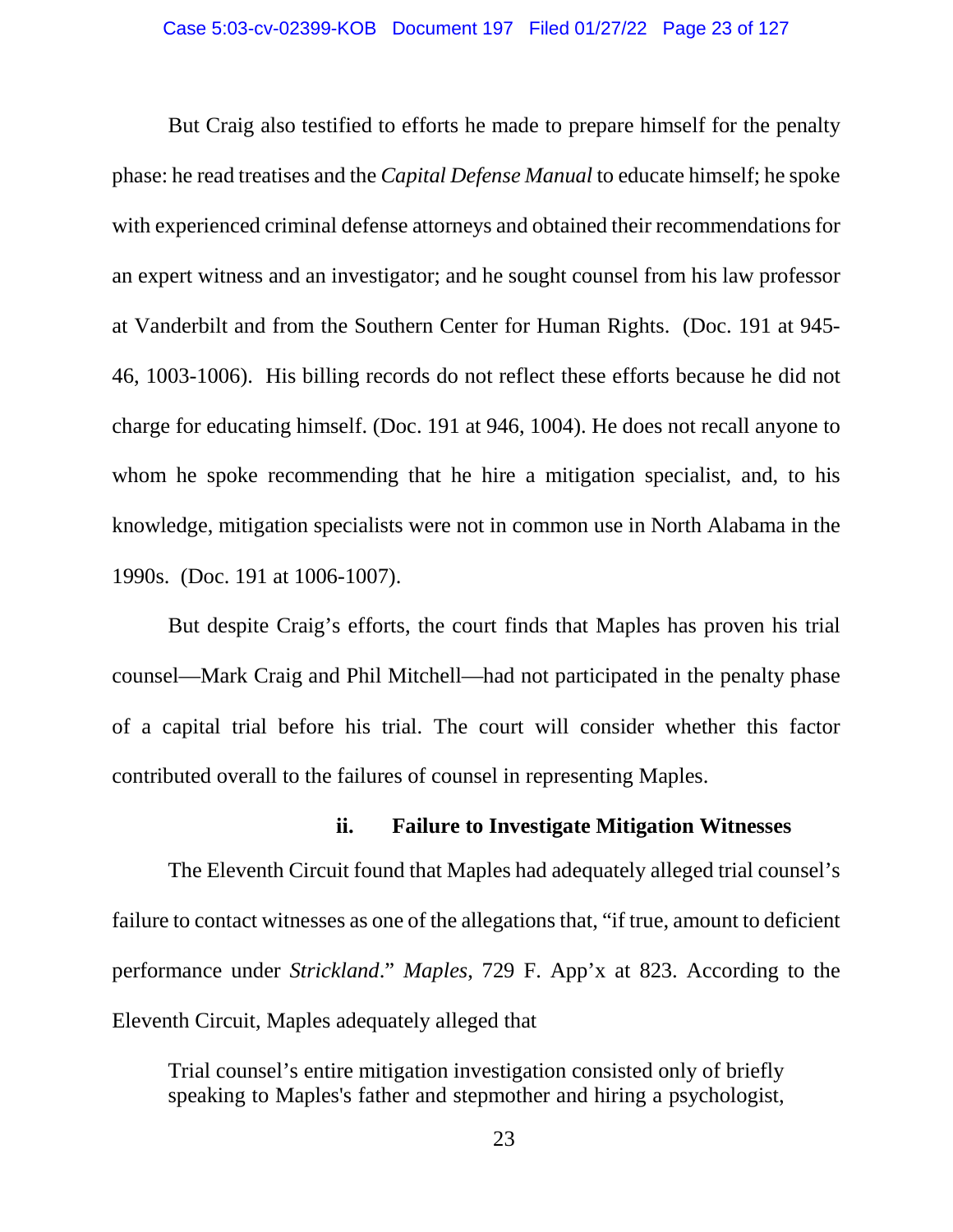Dr. Allen Shealy, who only met with Maples for a few hours. Trial counsel did not contact any other individuals, despite Maples's father and stepmother recommending several potential mitigation witnesses by name, including: neighbors, teachers, friends, and relatives.

*Id.* at 824. Maples alleged that trial counsel "failed to contact Maples's drugaddiction program or a single person from the laundry list of people whom Maples's father and stepmother named as potential witnesses." *Id.* at 824–25.

At the evidentiary hearing, Elise Maples testified that she gave Craig the names and contact information of family members, neighbors, cousins, and friends of Maples who could testify about him. (Doc. 188 at 24). Philip Maples added that trial counsel did not ask either him or Elise for such a list, but Elise provided one anyway. (Doc. 189 at 468).

Maples presented no evidence as to the actual names on the list Elise Maples prepared. But every family member, neighbor, friend, teacher, school administrator, and coach that appeared at the evidentiary hearing testified that he or she had not spoken to trial counsel or their investigator, Johnny Nesmith, before the trial. Each of these witnesses also testified they were available at the time and willing to speak with trial counsel. Both Craig and Mitchell similarly testified that they did not recall speaking with any of these potential witnesses before Maples's trial. (Doc. 191 at 991, 1082–83); (Doc. 184-37 at 32–36, 55–59). The court assumes that some or all these witnesses were on the "laundry list" of names mentioned in the Circuit opinion.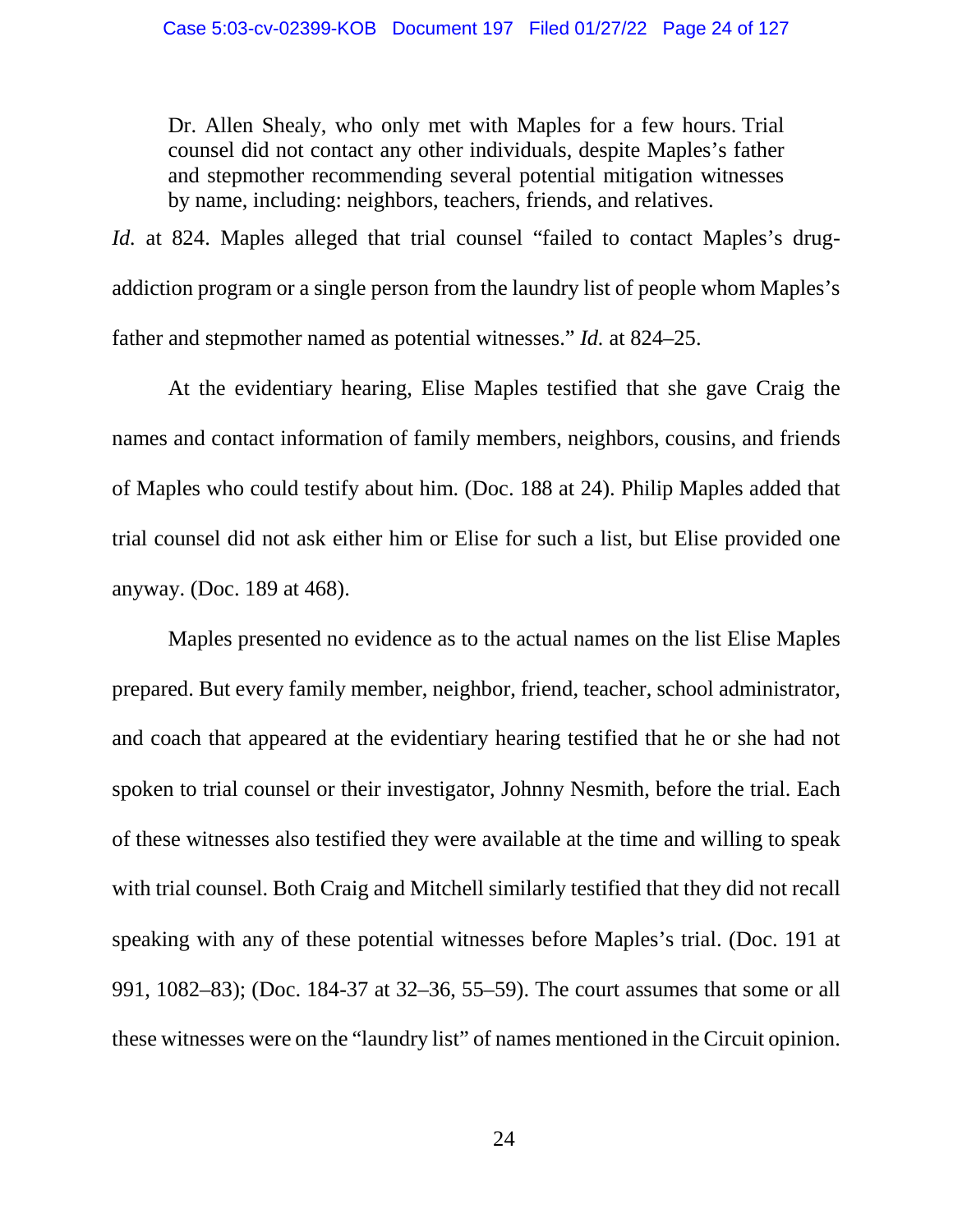### Case 5:03-cv-02399-KOB Document 197 Filed 01/27/22 Page 25 of 127

Even Kenneth Maples, who *did* testify during Maples's penalty-phase presentation, testified at the evidentiary hearing that trial counsel never contacted him or asked him to testify—Philip Maples had done so instead. (Doc. 188 at 127). Craig, however, recalls that he had spoken to Kenneth, but he did not clarify when they first spoke or for how long. (Doc. 191 at 1082–83).

Unlike Kenneth Maples, Alan Birdsong testified that one of Maples's trial counsel (he did not recall who) called and asked him to testify at Maples's trial in the guilt phase. (Doc. 189 at 347-348); *see* (Doc. 184-41) (transcript of testimony at guilt phase of Maples's trial). But Birdsong testified that trial counsel only asked him *whether* he would testify at the trial and never asked him any other questions prior to trial, including any about Maples's background. (*Id*.). Trial counsel's notes about Birdsong state, summarily, that Birdsong "[p]robably has no background knowledge in this case," lending further credence to Birdsong's testimony that trial counsel did not explore his knowledge about Maples's social background. (Doc. 184-29 at 1). Counsel did not call him for mitigation.

Among the witnesses that trial counsel failed to contact was Officer Lary Greene, who Maples had helped to arrest a local drug dealer. (Doc. 189 at 247). Greene testified that no one from Maples's trial counsel team contacted him to testify, but that he would have been willing to do so if asked. (*Id.* at 249). Craig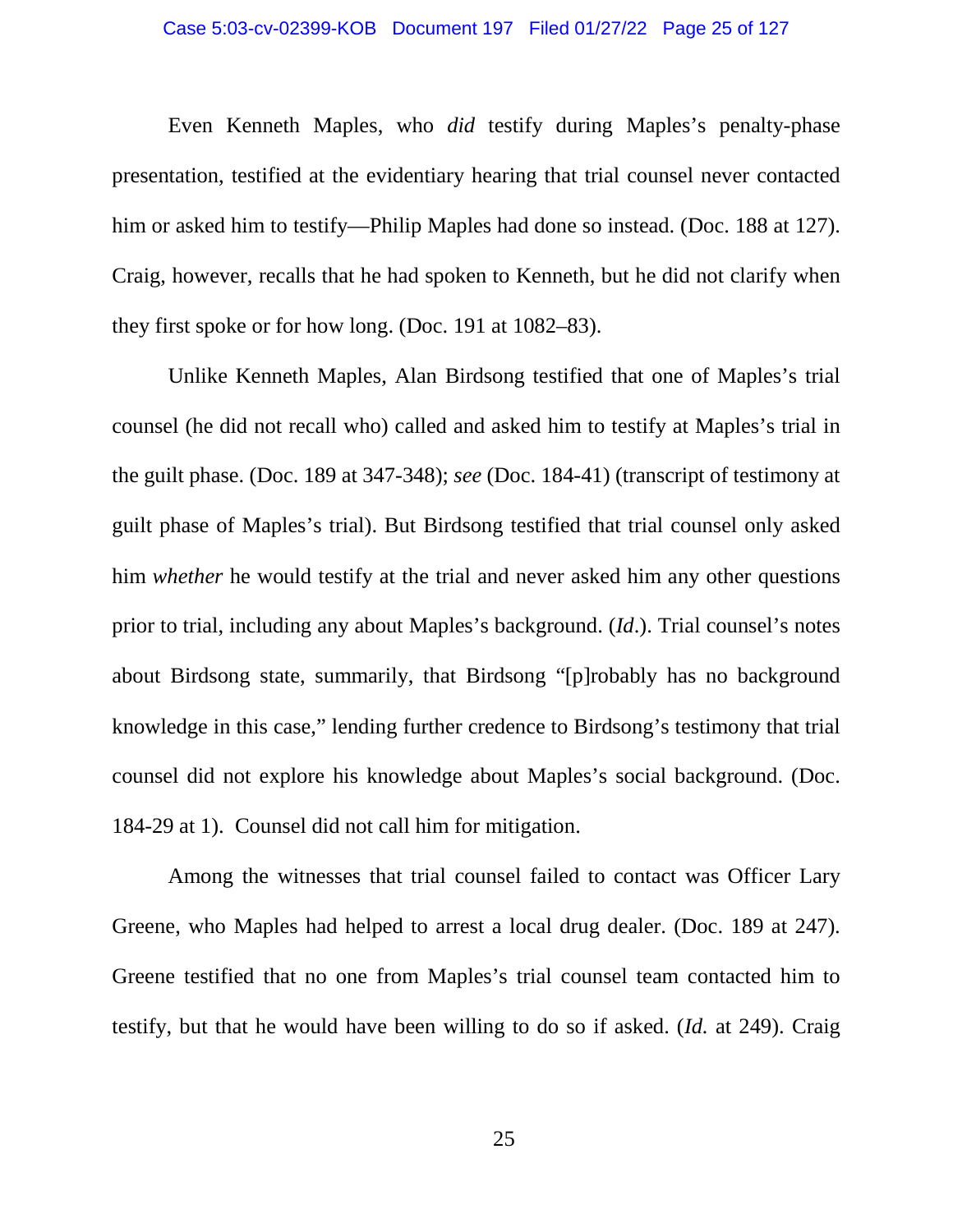likewise testified he is "fairly confident" he never interviewed Greene. (Doc. 191 at 969).

Trial counsel also failed to contact Kathy Goodwin, the director of the Quest program where Maples sought drug rehabilitation. Goodwin testified that she was still working at Quest from 1995 to 1997, and she does not remember anyone from Maples's trial counsel team reaching out to her. (Doc. 189 at 390). Craig and Mitchell both testified that they do not recall contacting Kathy Goodwin. (Doc. 191 at 967); (Doc. 184-37 at 46).

Based on the unrebutted testimony of the witnesses at the evidentiary hearing, the court finds that trial counsel did not contact any of the potential mitigation witnesses that testified during the evidentiary hearing except for Elise Maples, Philip Maples, Dr. Shealy<sup>[3](#page-25-0)</sup> and Alan Birdsong.

# **iii. Failure to Request Educational and Medical Records**

The Eleventh Circuit found that Maples had adequately alleged that trial counsel "neglected to request Maples's educational and medical records"—one of several allegations that, "if true, amount to deficient performance under *Strickland*." *Maples*, 729 F. App'x at 823–24.

 $\overline{a}$ 

<span id="page-25-0"></span><sup>&</sup>lt;sup>3</sup> As the court will discuss *infra*, although counsel contacted Dr. Shealy, they failed to take certain steps that may have allowed Shealy to make a more thorough assessment of Maples.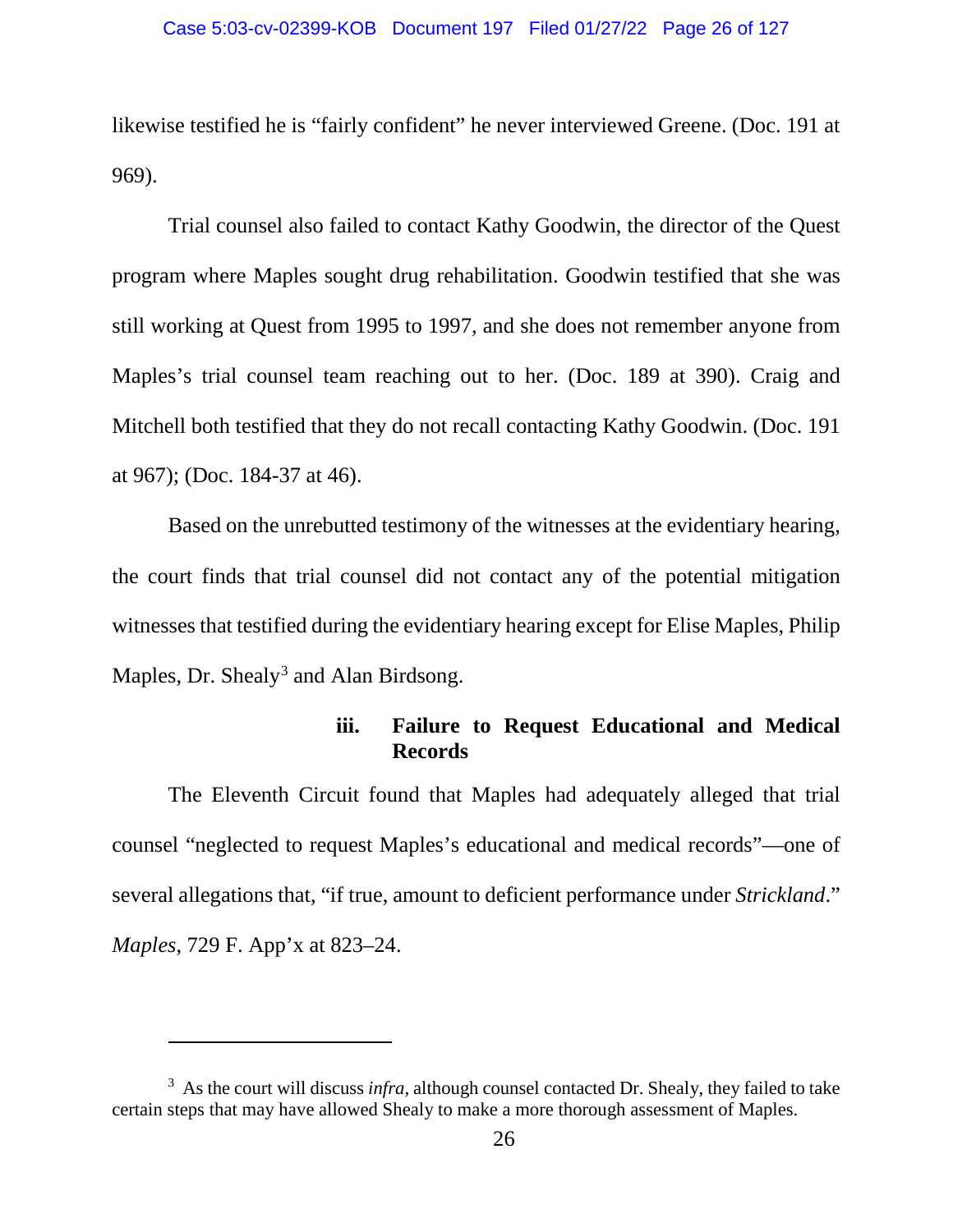### Case 5:03-cv-02399-KOB Document 197 Filed 01/27/22 Page 27 of 127

Craig and Mitchell both testified that they do not recall requesting Maples's educational records. (Doc. 191 at 967, 989–990); (Doc. 184-37 at 37, 69). When pressed further, Craig added that he is "pretty sure" he did not request them. (Doc. 191 at 1082). Martha Lenhart, the school administrator who had "complete" responsibility for fulfilling records requests at Maples's high school at the time of the trial, testified that no one requested Maples's records. (Doc. 189 at 269–270). Lenhart added that if anyone had made such a request, a record of that request would have been kept with Maples's cumulative file, and she saw no such record in Maples's file. (*Id.* at 270). So, the court finds that trial counsel neglected to request Maples's *educational* records.

But Maples failed to prove that his trial counsel neglected to request his *medical* records, including the records from Quest. Mitchell testified that he subpoenaed Maples's records from Quest and from the hospitals that had treated Maples in the past. (Doc. 184-37 at 25). When asked whether he recalled personally obtaining Maples's medical records, Mitchell answered affirmatively. (*Id.* at 38). Mitchell further testified that he recalled *reviewing* Maples's medical records as well. (*Id.* at 41). Additionally, Mitchell's fee declaration stemming from his representation of Maples—a contemporaneous record Maples himself submitted to the court—also contains two expense line items for "Medical Records pursuant to Subpoena" dated May 3, 1997. (Doc. 184-12 at 9). The fee declaration also contains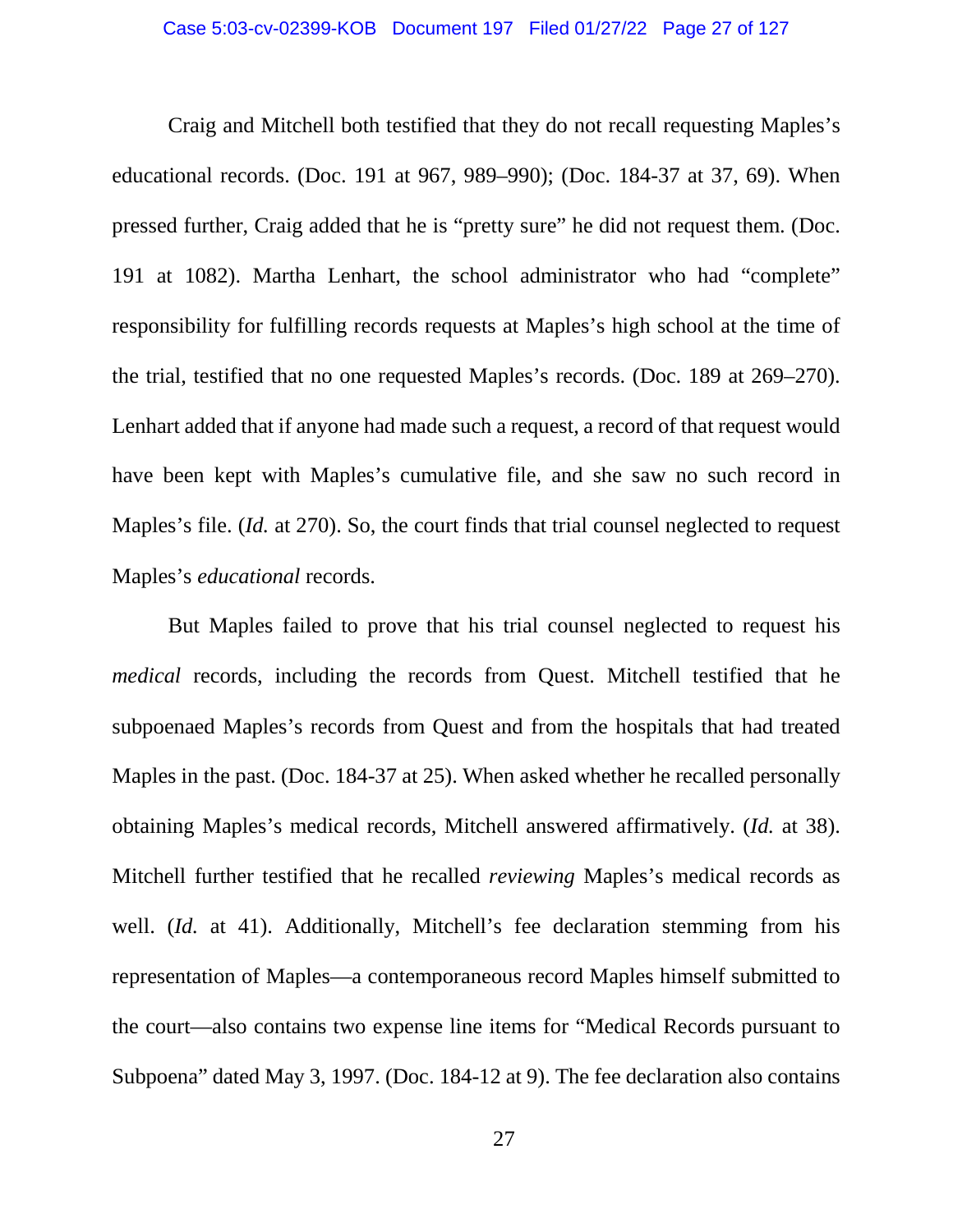### Case 5:03-cv-02399-KOB Document 197 Filed 01/27/22 Page 28 of 127

a billable line item for "review[ing] medical records from Decatur General West." (*Id.* at 5–6). Furthermore, the Quest records exhibit produced by Maples himself contain a subpoena dated February 1997 requesting those records, as well as a document from Quest responding to the subpoena and agreeing to produce Maples's records, also dated February 1997. *See* (Doc. 184-25 at 2–8).

Maples failed to present any contradicting or impeaching evidence to undermine the credibility of Mitchell's testimony or the line items in Mitchell's fee declaration. Further, Maples failed to mention trial counsel's alleged failure to request medical records in his pre-hearing brief. Tellingly, in that brief, Maples even omitted this allegation from his citation of the Eleventh Circuit's opinion that had previously discussed it, changing the allegation from "[t]rial counsel also neglected to request Maples's educational *and medical* records," *Maples* 729 F. App'x at 824 (emphasis added), to "[t]rial counsel neglected to request Mr. Maples's educational records." (Doc. 158 at 12). Thus, the court finds that Maples's trial counsel *did* request and review his medical records, including the Quest records.

So, the court finds that Maples has proven this allegation *only* as to his educational records but not as to his medical records.

# **iv. Failure to Provide Information to Expert Witness**

The Eleventh Circuit found that Maples had adequately alleged that his trial counsel failed to adequately prepare Dr. Shealy to assess Maples as they had not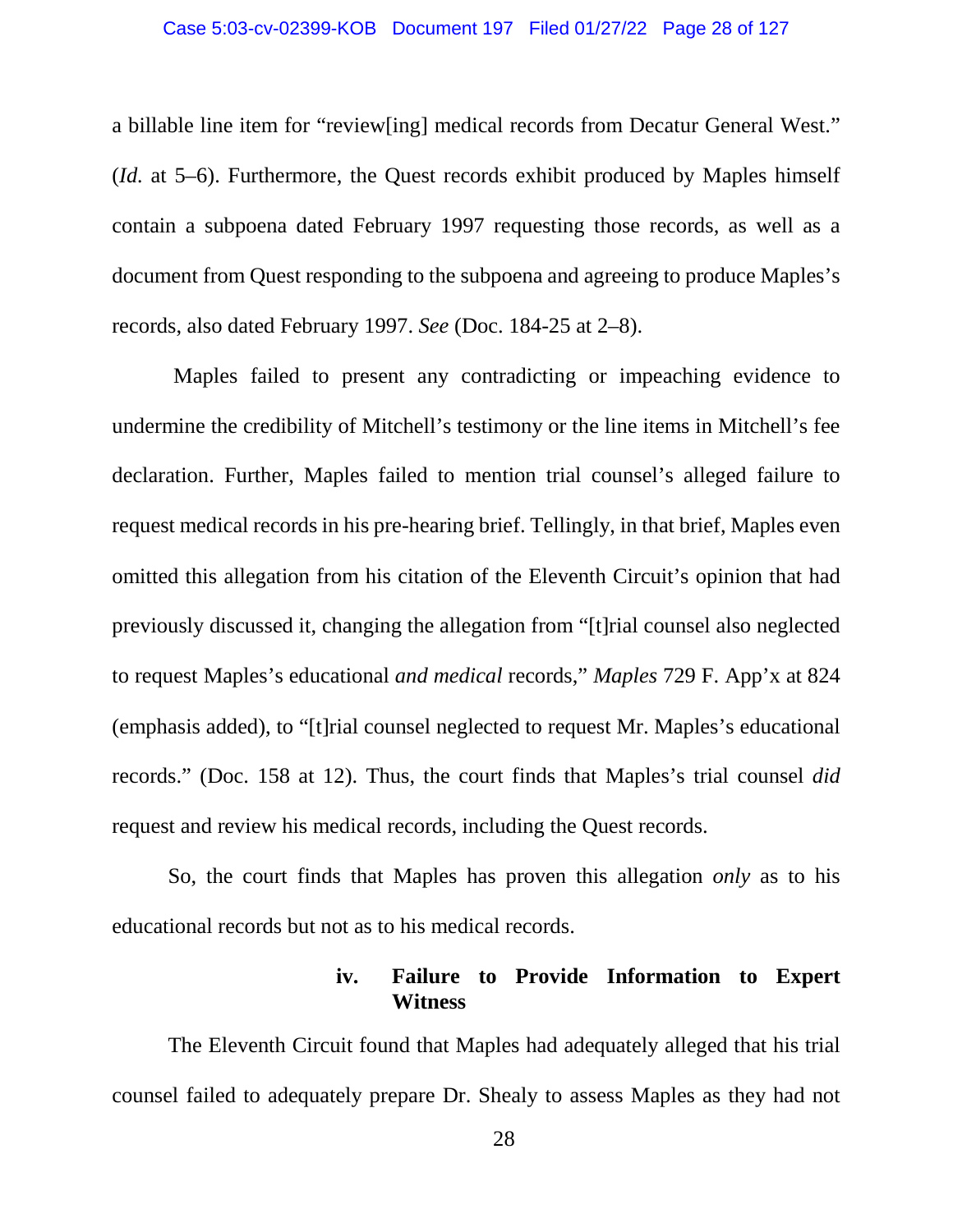### Case 5:03-cv-02399-KOB Document 197 Filed 01/27/22 Page 29 of 127

requested Maples's medical and educational records; and they had "failed to provide Dr. Shealy with more thorough information about, among other things, the abuse Maples suffered as a child, Maples's struggles with drug addiction, and Maples's past suicidal ideation, thereby jeopardizing the thoroughness of his assessment." *Maples*, 729 F. App'x at 824. As a result, according to Maples, Dr. Shealy's testimony was "confusing and misleading." *Id*.

The court first notes that neither Maples nor Dr. Shealy testified at the evidentiary hearing. So, the court lacks direct evidence of what Maples may have told Dr. Shealy about "the abuse [he] suffered as a child, [his] struggles with drug addiction, and [his] past suicidal ideation," beyond the transcript of a telephone call between Craig and Dr. Shealy and Dr. Shealy's own trial testimony. *See* (Docs. 148- 15 at 3093-3174; 184-28 at 1-13; 191 at 976, 979); *see also Maples*, 729 F. App'x at 824.

The court begins with what trial counsel *did* provide Dr. Shealy. First, the court finds trial counsel provided Dr. Shealy with Maples's medical records, including his records from Quest. Although Craig testified that he does not recall providing Dr. Shealy with Maples's medical records (doc. 191 at 976), co-counsel Mitchell testified that he had a "recollection of giving Dr. Shealy records related to Mr. Maples," and that Mitchell is confident Dr. Shealy had those medical records (doc. 184-37 at 25-26). Maples failed to offer any evidence contradicting Mitchell's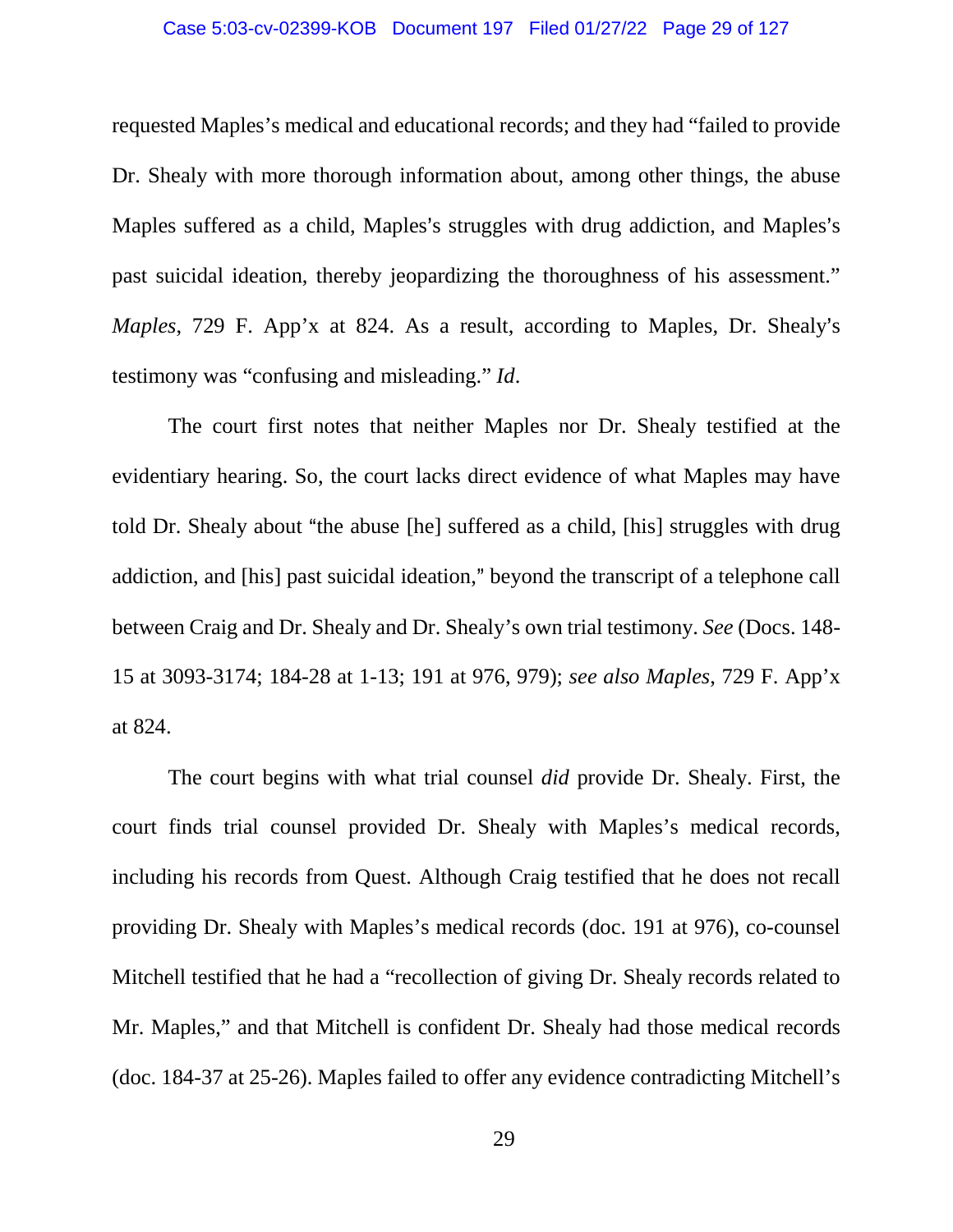### Case 5:03-cv-02399-KOB Document 197 Filed 01/27/22 Page 30 of 127

testimony. And, in his pre-hearing brief, Maples tellingly abandoned any contention that trial counsel failed to provide Dr. Shealy with his medical records, including those from Quest. *See generally* (Doc. 158).

The Quest records contain considerable information about Maples's substance abuse and suicidality. There, Maples detailed his history of drug abuse, including specific information about the types of drugs he abused and the age he began using certain substances. (Doc. 184-25 at 16–17). Maples also disclosed his suicidality in the Quest records. Maples answered "Yes" to the question about whether he had ever thought about ending his own life, stating that he "just got so depressed [he] wanted [his life] to end." (Doc. 184-25 at 14). When asked whether he had *attempted* to end his own life, Maples answered "Yes," adding that he had slit his wrist while under the influence. (*Id.*). So, Dr. Shealy would have been aware of Maples's substance abuse and suicidality by reviewing these records alone.

The court also finds that trial counsel ensured Dr. Shealy took steps to assess the effects of Maples's childhood trauma and drug addiction. Dr. Shealy's phone call with Craig and his trial testimony both indicate that Dr. Shealy had at least some knowledge about these aspects of Maples's history. Regarding Maples's childhood trauma, Dr. Shealy told Craig during a phone call that "[t]he core psychological factor in [Maples's] life was that issue of abandonment by the mother and the abuse by the mother." (Doc. 184-28 at 7). Dr. Shealy believed that Maples's childhood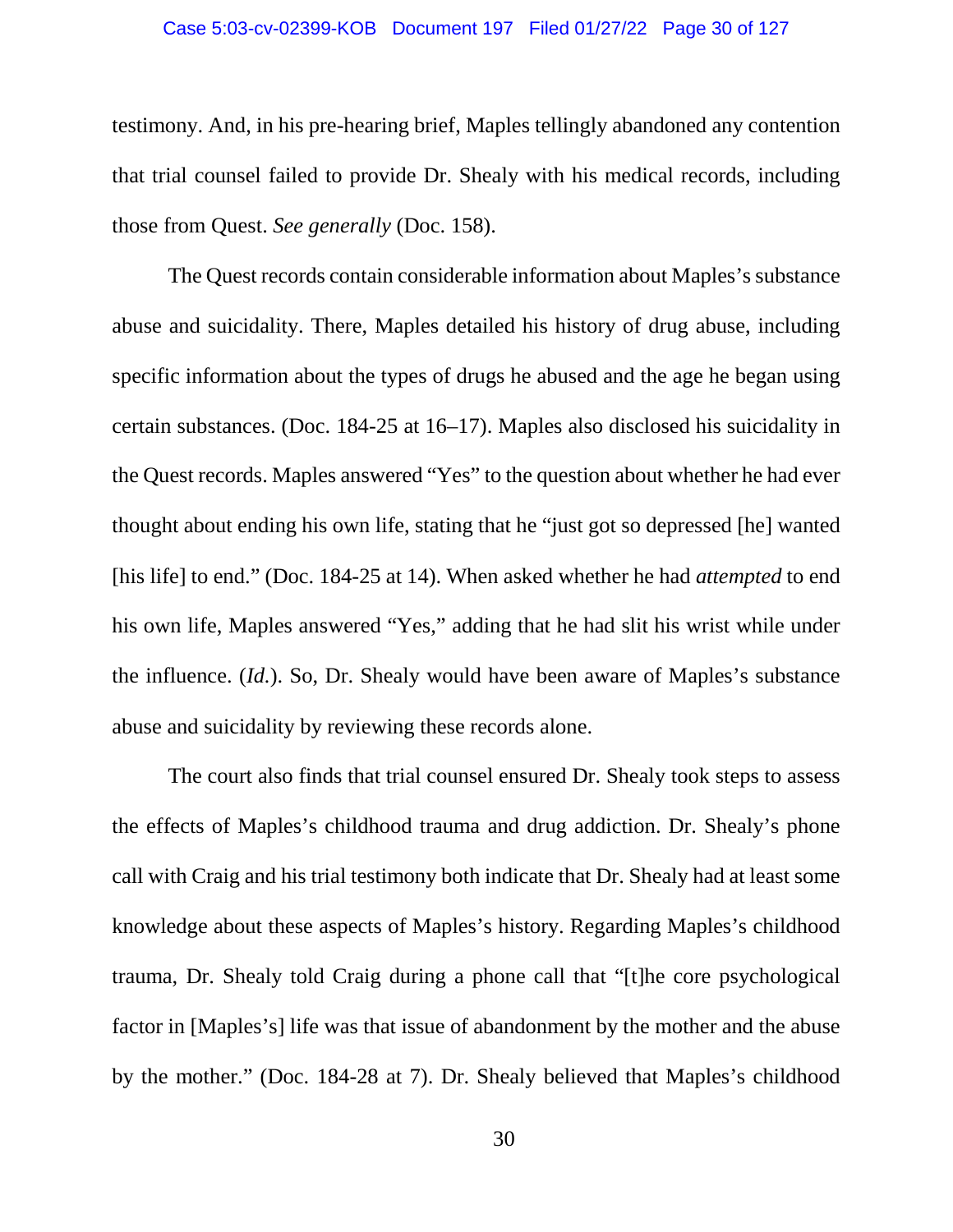### Case 5:03-cv-02399-KOB Document 197 Filed 01/27/22 Page 31 of 127

abuse was "the most mitigating . . . part of [his] history." (*Id.*). And at trial, Dr. Shealy testified about specific instances of abuse he had learned about during his examination of Maples, including Maples "being tied to a chair and whipped with a broom handle," returning home with "fingernail marks on his neck and bruises on his body," and an instance where Denise "had run away with him ... to Pennsylvania." (Doc. 184-40 at 3125-3127).

Regarding Maples's drug addiction, Craig testified that he recalled speaking "somewhat at length" with Dr. Shealy about Maples's drug issues. (Doc. 191 at 976). And the memorandum of Craig's phone conversation with Dr. Shealy substantiates Craig's recollection. During that call, Dr. Shealy explained that Maples "has a long history of intense substance abuse, and I believe has been to treatment for it one time," ostensibly referencing Maples's time at Quest. (Doc. 184-28 at 3). Dr. Shealy added that "before this, all of [Maples's] legal history was substance abuse related. A DUI and, I believe, possession." (*Id.*). And at the trial, Dr. Shealy was able to testify at length about Maples's substance abuse history. *See* (Doc. 184-40 at 3116- 3117).

But trial counsel failed to take certain steps that would have allowed Dr. Shealy to perform a more thorough assessment. First, the court finds that trial counsel failed to alert Dr. Shealy about, or ask him to assess, Maples's suicidality. Because trial counsel had requested and reviewed Maples's Quest records, they were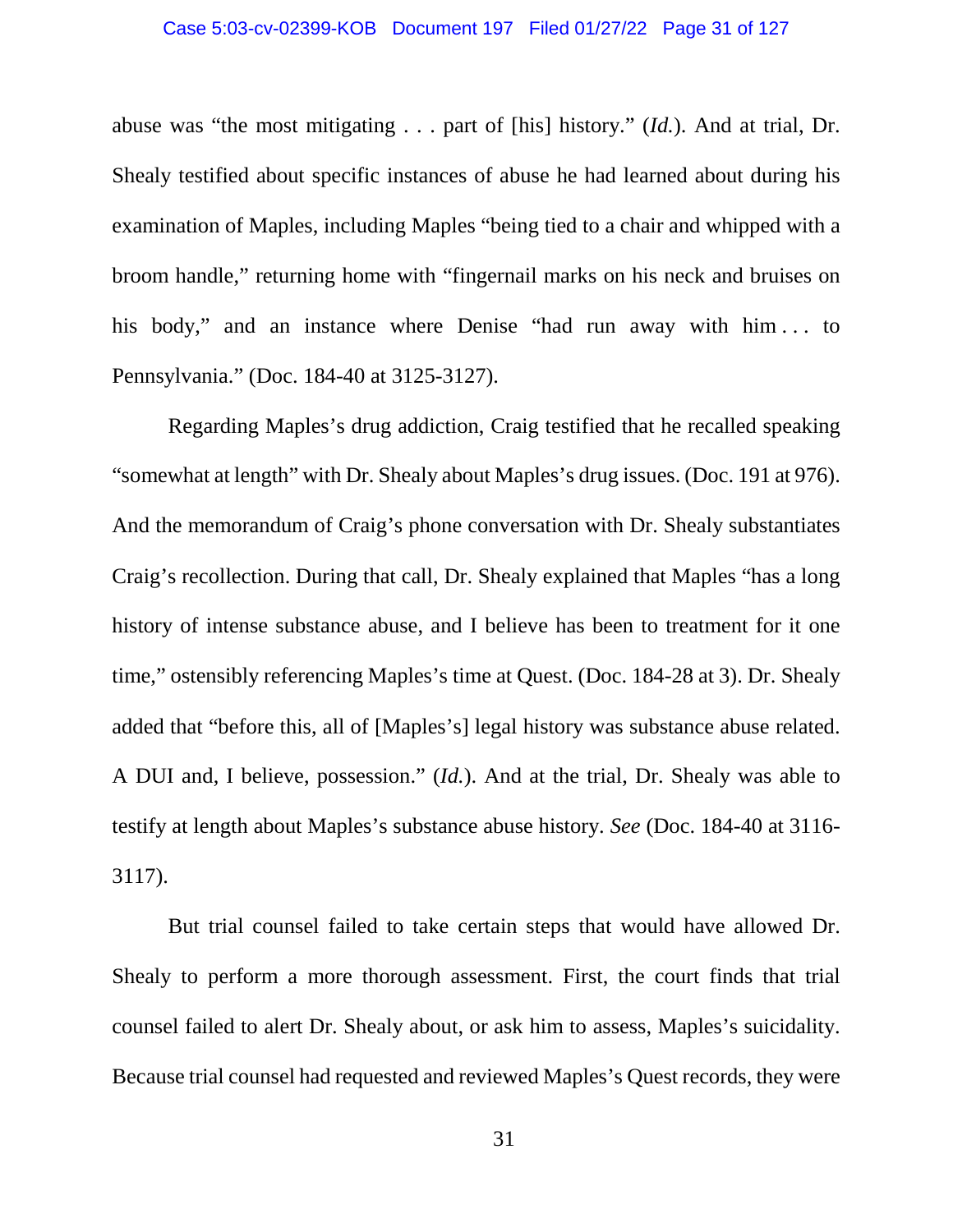### Case 5:03-cv-02399-KOB Document 197 Filed 01/27/22 Page 32 of 127

ostensibly aware of Maples's suicidality by the time they hired Dr. Shealy. Indeed, Mitchell testified that he was aware of Maples's suicidal ideation during his representation of Maples. (Doc. 184-37 at 43). But Craig testified that he does not recall telling Dr. Shealy about Maples's suicide attempts. (Doc. 191 at 976). And Craig and Dr. Shealy did not discuss Maples's suicidality during their memorialized October 1997 phone call. *See* (Doc. 184-28). Further, Dr. Shealy did not testify about Maples's suicidality during the trial.

Second, trial counsel failed to direct Dr. Shealy to further investigate evidence of Maples's previous depression. Again, because trial counsel had reviewed Maples's Quest records, they were ostensibly aware that Maples had reported experiencing depression by the time they hired Dr. Shealy. During their memorialized phone call, Dr. Shealy told Craig that his testing showed Maples was "maybe *situationally* depressed." (Doc. 184-28 at 3) (emphasis added). Craig did not ask Dr. Shealy any follow-up questions about that finding, nor did he indicate to Dr. Shealy that Maples's Quest records suggested Maples's depression predated his time in jail and warranted further investigation. *See* (*id.*). And Craig does not rebut this fact, testifying only that he does not specifically recall asking Dr. Shealy further about Maples's depression. (Doc. 191 at 976).

Third, the court finds that trial counsel failed to arrange for Dr. Shealy to meet anyone from Maples's family. Craig testified that he did not arrange for Dr. Shealy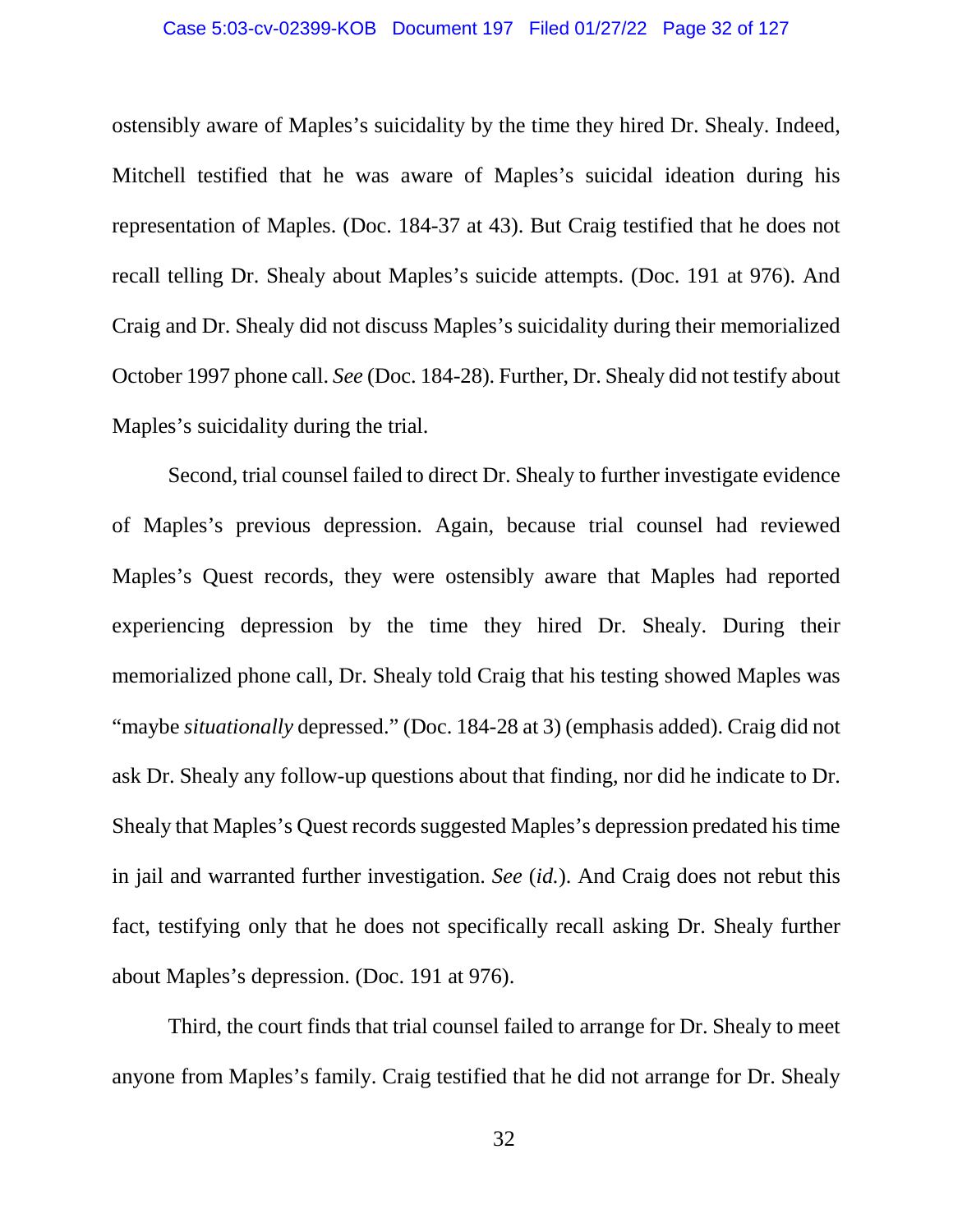### Case 5:03-cv-02399-KOB Document 197 Filed 01/27/22 Page 33 of 127

to meet anyone from Maples's family, and, to his knowledge, Dr. Shealy never interviewed anyone from Maples's family. (Doc. 191 at 975). Dr. Shealy's own time records corroborate Craig's recollection, reflecting no instances where Dr. Shealy met with anyone other than Maples. *See* (Doc. 184-33 at 1).

The information Maples provided at the evidentiary hearing from Elise, Phil and especially his cousin Shannon Smith could have been beneficial to Dr. Shealy. He testified at trial to a very limited extent about the profound effect of abandonment by a mother on a toddler's development and the lasting consequences it can have. *See* (Doc. 184-40 and Doc. 191 at 886-87). Had he known more about Maples's issues as elicited at the evidentiary hearing, Dr. Shealy could have provided details about how Denise's abandonment and particularly her second rejection of Maples affected his emotional development, much as the experts did at the evidentiary hearing. *See* (Docs. 191, 192).

Fourth, the court finds trial counsel failed to provide Dr. Shealy with Maples's educational records, which, as stated above, they did not request.<sup>[4](#page-32-0)</sup>

 $\overline{a}$ 

<span id="page-32-0"></span><sup>&</sup>lt;sup>4</sup> Regarding Maples's school record, the court notes that those records show that he had some minor conduct issues in elementary school, but no disciplinary issues in high school. Those records also show that he struggled academically in some subjects but reveal no remarkable intellectual deficiencies. But, as the court will subsequently discuss in detail, counsel chose not to call any school official at trial who would testify regarding Maples's good school record, and the court credits counsel's strategic decision.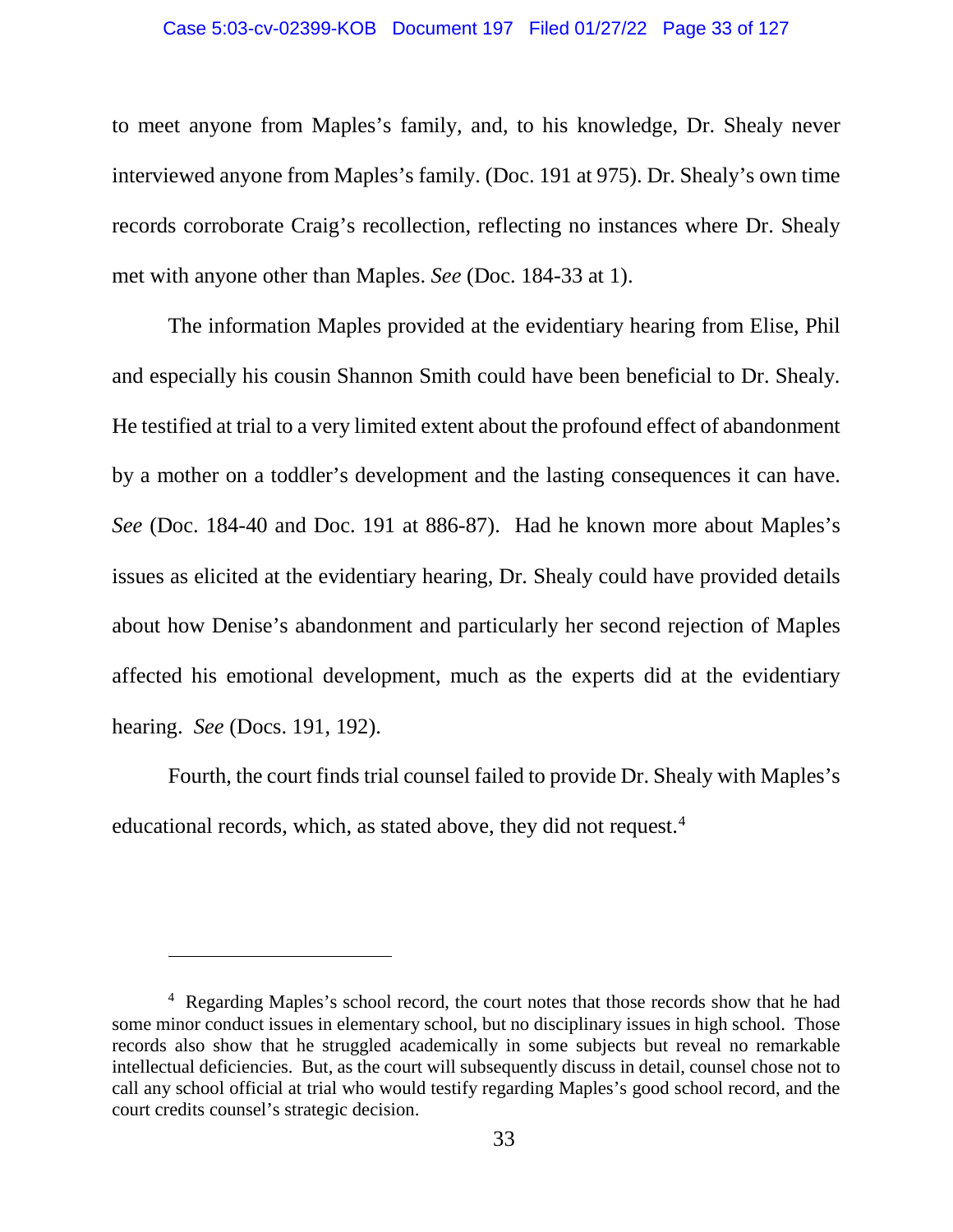### Case 5:03-cv-02399-KOB Document 197 Filed 01/27/22 Page 34 of 127

So, although Dr. Shealy may have had Maples's medical records, the court finds that trial counsel failed to provide other valuable information to Dr. Shealy to assist him in adequately assessing Maples.

As the court has already noted, Maples presented three additional experts at the evidentiary hearing: Dr. Robert Shaffer, a clinical psychologist specializing in neuropsychology and forensic psychology who testified about Maples's mental functioning at the time of the crime; Dr. Wilkie Wilson, a neuropharmacologist who testified about the effects of drugs on Maples's brain; and Dr. Jolie Brams, a licensed clinical, forensic psychologist who testified about the impact of Maples's background on his life, specifically his mother's abandonment and the issues caused by it. The court doubts that the trial judge in 1997 would have allowed three experts to testify in mitigation or that all three of these additional experts were necessary for a constitutional penalty phase presentation of mitigation evidence. Instead, had counsel adequately prepared Dr. Shealy and provided him with and pointed him to crucial mitigation evidence, Dr. Shealy could have recognized, understood, and explained the adverse impact Maples's troubled background had on Maples's mental health without the need for additional experts.

# **v. Failure to Further Investigate Maples's Traumatic History**

The Eleventh Circuit found that Maples had adequately alleged that trial counsel conducted a "cursory investigation despite their awareness that Maples had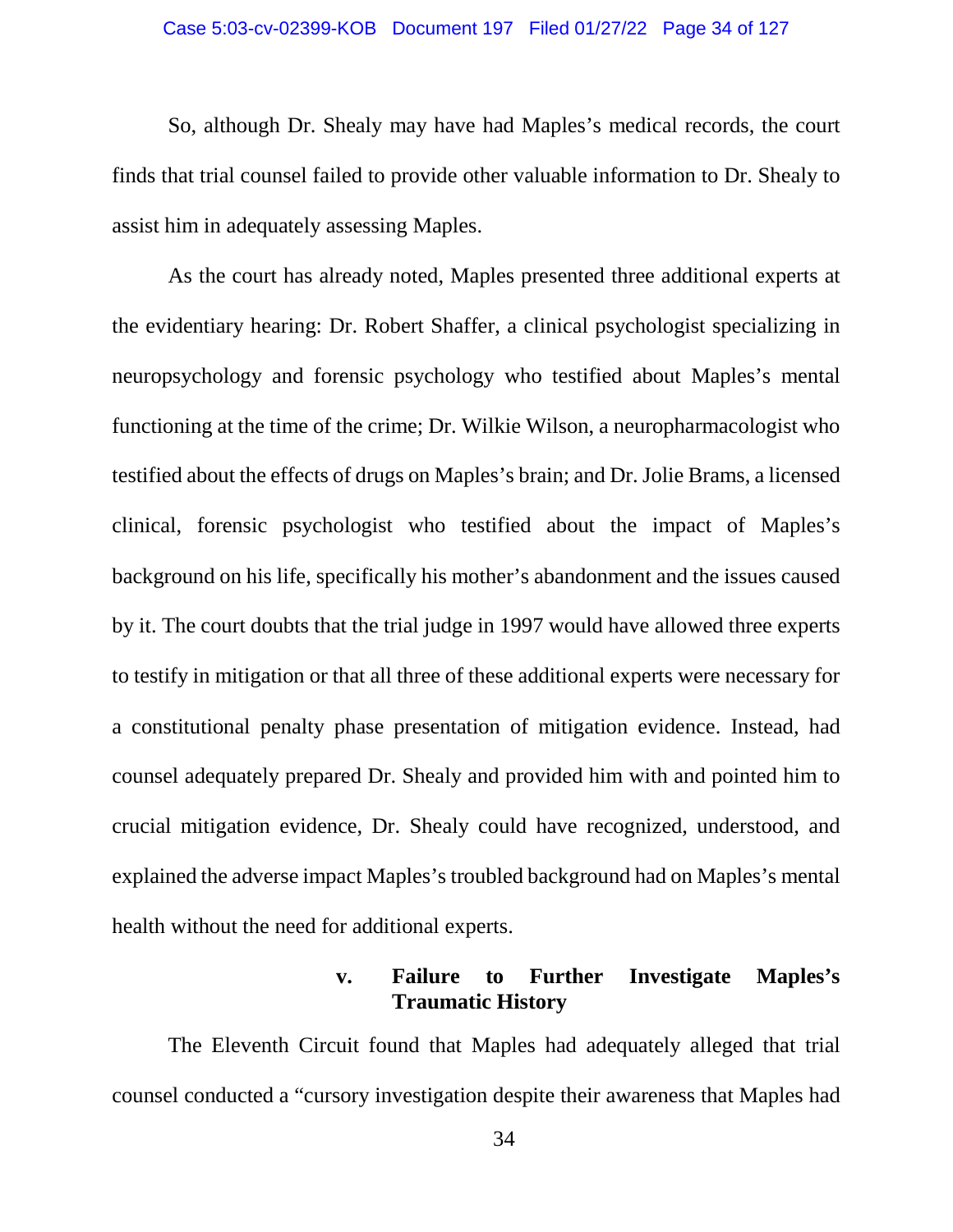### Case 5:03-cv-02399-KOB Document 197 Filed 01/27/22 Page 35 of 127

a history of personal trauma that warranted additional investigation." *Maples*, 729

F. App'x at 824. As an example, the Eleventh Circuit cited Maples's allegation that

trial counsel were in possession of Maples's application to a drugaddiction program which indicated that Maples struggled with addiction and multiple suicide attempts. Yet, trial counsel did not contact any of Maples's counselors from the program—not even Kathy Goodwin, the director of the program who interviewed Maples for admission to the program.

*Id.* The Eleventh Circuit concluded that, based on Maples's allegations, "potentially powerful mitigating evidence stared [trial counsel] in the face, such as Maples's suicide attempts, but they ignored the evidence, failing to take any steps to pursue it." *Id.* (internal quotation marks and first alteration omitted) (alteration in original) (citing *Bobby v. Van Hook*, 558 U.S. 4, 11 (2009)).

Beyond his mental health, Maples also alleged his trial counsel unreasonably failed to investigate his history of head trauma stemming from his twenty-foot fall from a bluff as a teenager and a fight in which he was allegedly struck in the head.

## **(a) History of Suicidality**

The court finds that Maples's trial counsel failed to investigate his alleged suicidality beyond reviewing the Quest records. As stated above, trial counsel became aware of Maples's suicidality at some point during their investigation—at the latest when they obtained and reviewed the Quest records. When asked whether he investigated Maples's attempted suicide, Craig testified that he does not recall "any other investigation of that" beyond receiving the Quest records. (Doc. 191 at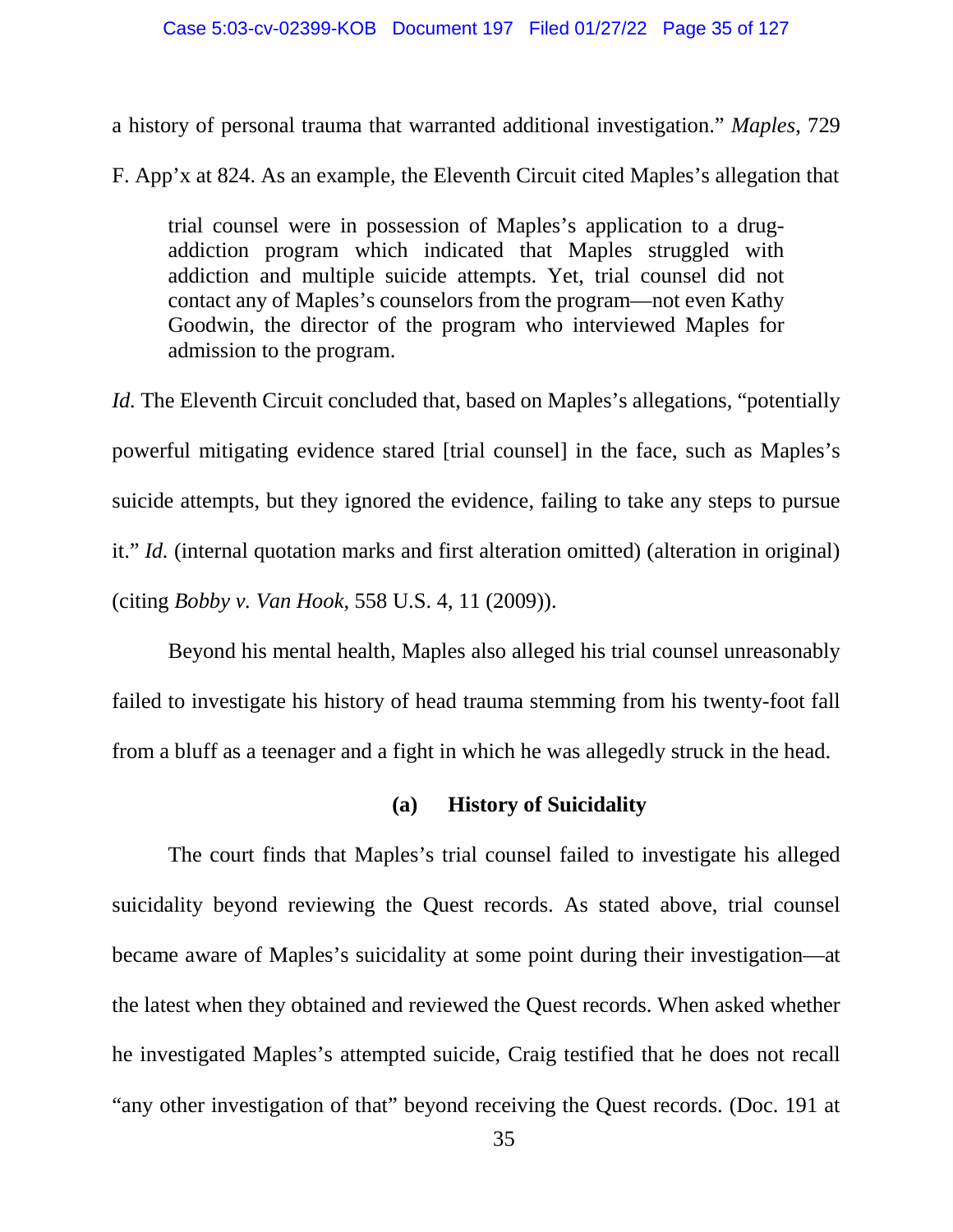### Case 5:03-cv-02399-KOB Document 197 Filed 01/27/22 Page 36 of 127

964). Craig also testified that he does not recall contacting Kathy Goodwin or anyone else from Quest. (*Id.* at 967).

Mitchell similarly testified that he does not recall speaking with Goodwin or anyone else at Quest other than to discuss the production of the Quest records. (Doc. 184-37 at 46). Goodwin also testified that she was still working at Quest from 1995 to 1997, and she does not remember anyone from Maples's trial counsel team reaching out to her. (Doc. 189 at 390). The trial record contains no references to Maples's suicidal ideations or acts, further indicating that trial counsel did not explore this avenue. And Craig's memorandum of his call with Dr. Shealy likewise contains no reference to Maples's suicidality, indicating trial counsel did not direct Dr. Shealy to investigate it or even discuss it with him. *See generally* (Doc. 184-28).

## **(b) History of Depression**

The court finds that trial counsel also failed to investigate Maples's history of depression beyond reviewing the Quest records. Trial counsel learned of Maples's history of depression at the latest when they reviewed his Quest records. But, as explained above, trial counsel failed to direct Dr. Shealy to further explore Maples's history of depression—even after Dr. Shealy stated that his findings showed Maples was experiencing situational depression, which Dr. Shealy surmised was because of Maples being in jail. Nor did trial counsel speak to anyone who could provide further details about Maples's history of depression, such as his friends, extended family, or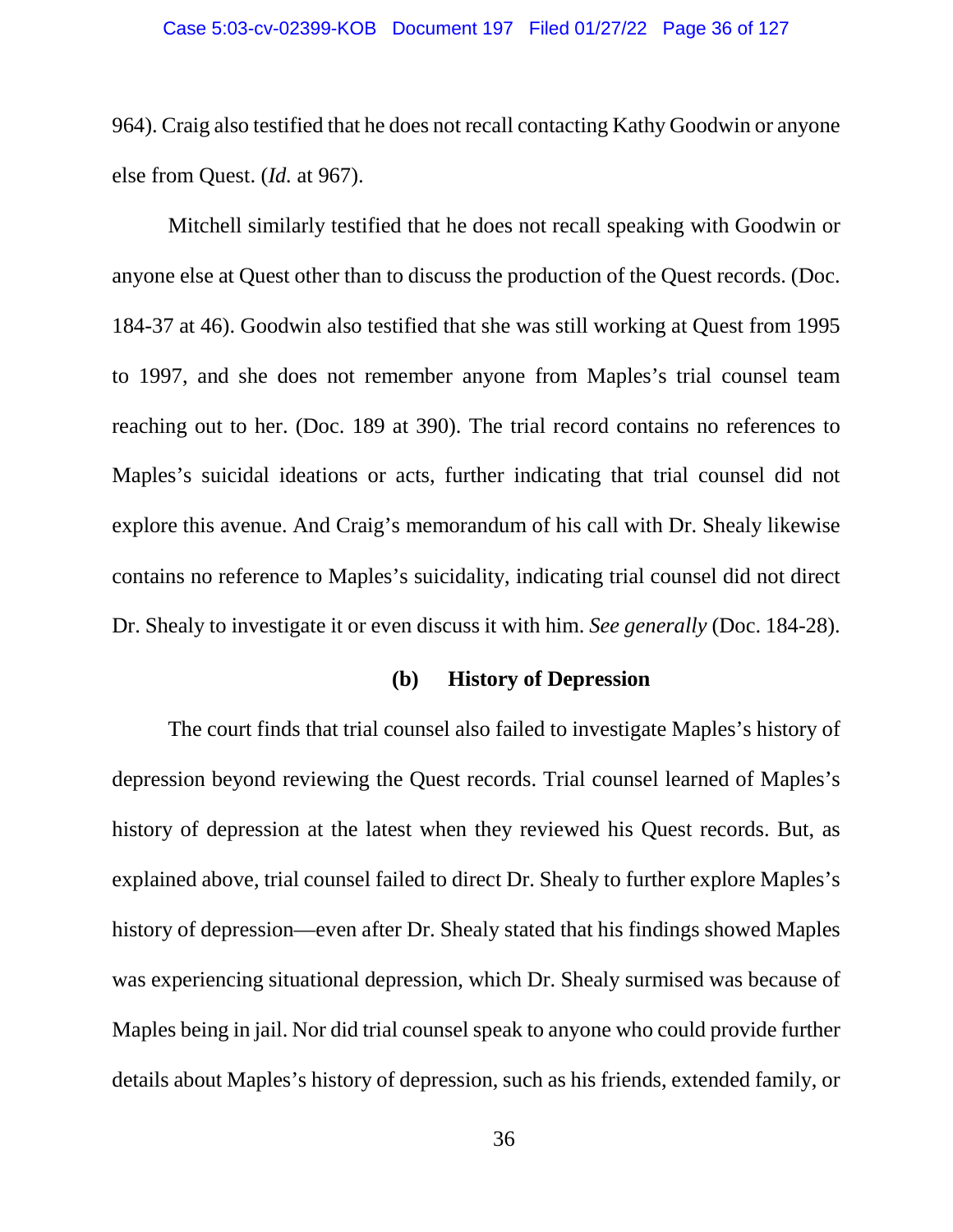counselors at Quest. And though the court has no evidence about what questions, if any, trial counsel asked Philip or Elise Maples about this issue, trial counsel posed no questions to them at trial that would have allowed them to speak about Maples's depression, further indicating trial counsel did not investigate this evidence at all.

# **(c) Head Trauma: Fall from Bluff**

The court finds that Maples failed to prove his allegation that counsel were ineffective for failing to investigate Maples's twenty-foot fall from the bluff, a fall which Maples alleges caused him to suffer head trauma. At the evidentiary hearing, Craig testified that he does not recall reading that Maples had injured himself by falling off a bluff, and he does not recall following up on that information. (Doc. 191 at 961). As noted earlier, Mitchell testified and the evidence supports that counsel had the medical records from the hospital about the fall. Trial counsel offered no evidence of Maples's fall at the trial, further indicating they did not investigate further this facet of Maples's history.

But the court finds that trial counsel did not know, and had no reason to know, that the fall inflicted head trauma. Nothing in Maples's hospital records from that fall alerted trial counsel to such a possibility. Those records show that Maples was seen in the emergency room on October 10, 1990, for injuries suffered in a fall from a 20-foot bluff. (Doc. 184-23 at 19). He was 16 years old at the time. (*Id*.). In the emergency room, Maples complained of pain in the right side of his face, his left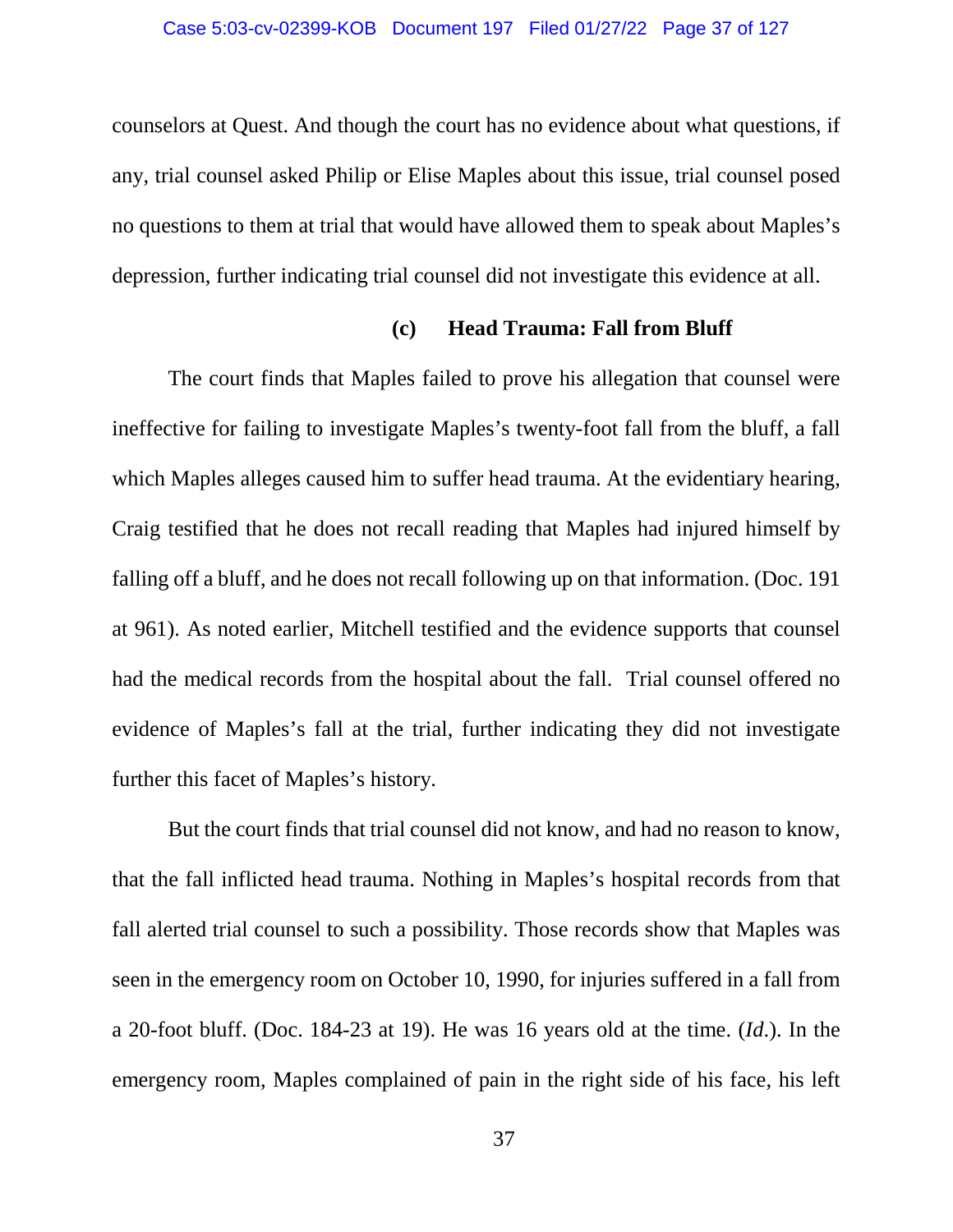### Case 5:03-cv-02399-KOB Document 197 Filed 01/27/22 Page 38 of 127

knee, and his right shoulder and forearm. (*Id.*). He denied any loss of consciousness. (*Id*.). His pelvis, cervical spine, chest, left knee and right wrist were x-rayed. (*Id*. at 24; Doc. 184-24 at 1). All, except his right wrist, were negative for fractures. His fractured right wrist was set in the emergency room. (Doc. 184-24 at 1). Maples was released the same day. He did not receive an MRI or a CT scan. (Doc. 190 at 584- 85).

Specifically, the hospital records do not indicate that Maples "suffered head trauma," that he had a concussion or a brain injury, or even that he lost consciousness. (Doc. 191 at 1042–43; doc. 184-23 at 19). Craig testified that the "closest thing" to an indication that Maples suffered head trauma was the note that Maples had an abrasion on the right side of his face. (Doc. 191 at 1042). And Dr. Shealy told Craig during their phone call that his own testing revealed Maples had "no evidence of any organic problems of any brain damage." (Doc. 184-28). Maples has presented no compelling evidence to suggest his trial counsel had sufficient reason to disregard their own expert's findings.

Maples *did* report suffering a concussion from his fall on his Quest records. But there, over four years after the fall, Maples stated that he had fallen *fifty* feet, suffered a concussion, and fractured his arm, hand, wrist, knee, ankle and ribs. (Doc. 184-25 at 15). This account runs contrary to the contemporaneous hospital records, which were supported by x-rays and physician examination. So, Maples failed to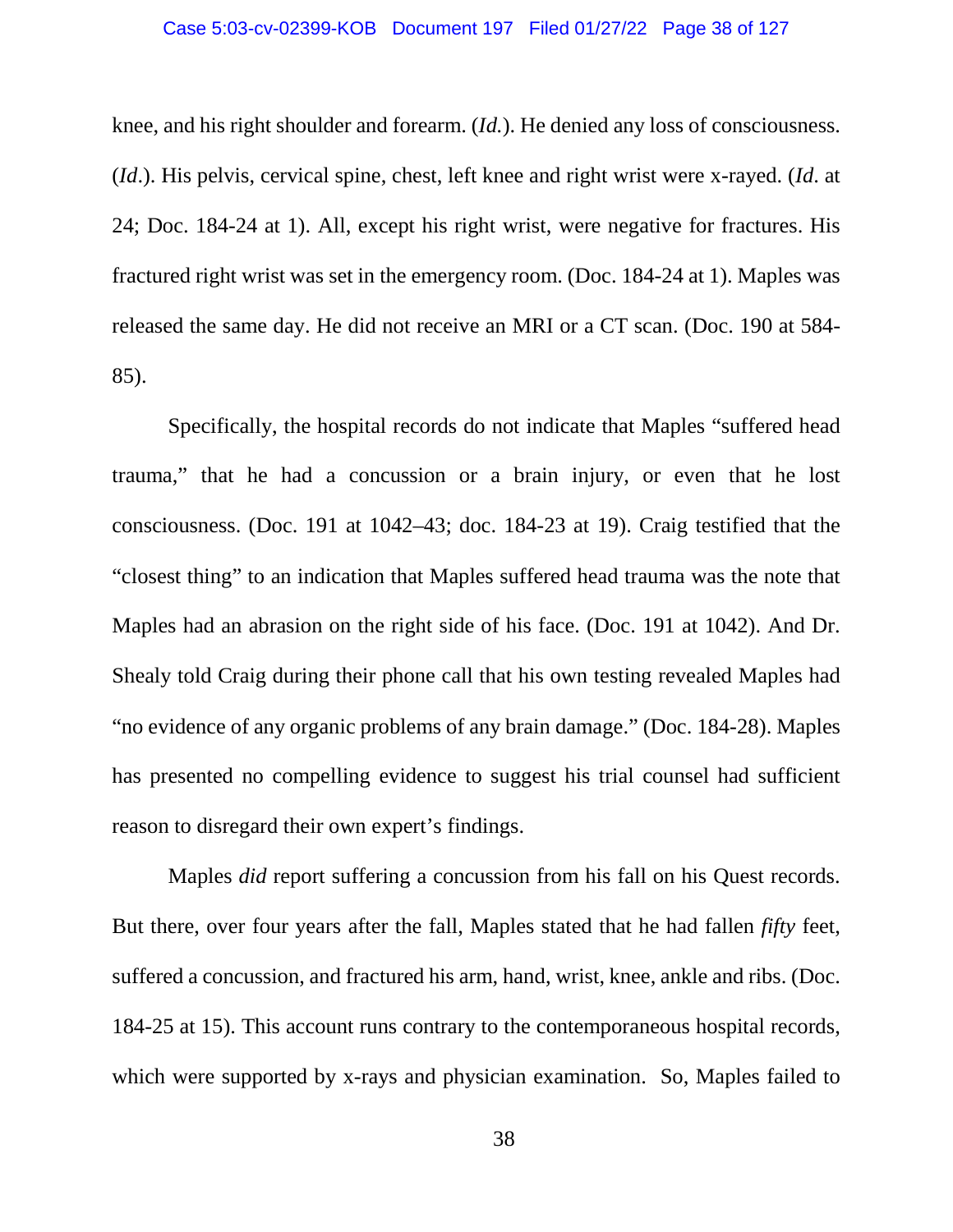support his claim of ineffective assistance for failing to investigate further about his fall.

## **(d) Head Trauma: Hit in Head with Baseball Bat**

In his Amended Petition, Maples alleges that trial counsel failed to investigate his traumatic head injury caused when he was "hit with a baseball bat during an attack on him the year before the shootings." (Rule  $32$  C.R., Vol. 33, Tab 49,  $\P$  150). The court finds that Maples failed to prove this event happened at all, much less that trial counsel should have somehow uncovered it.

The record contains evidence of one incident where Maples was allegedly hit in the head during a fight with Jamie Dobbs in 1994. Trial counsel learned about this fight from Maples's video-taped confession, statements Maples made to Dr. Shealy, and from questioning Dobbs. But no account of this fight included Maples being hit with a bat. Also, nothing in the record indicates that trial counsel should have been aware of another fight where Maples was struck with a baseball bat. The medical records do not show any treatment for the alleged head injury caused by Maples being hit with a bat. And Maples offered no evidence at the evidentiary hearing indicating he had ever been hit in the head with a bat.

The sole piece of testimony that hews somewhat closely to Maples's baseballbat allegation was Dr. King's testimony that, during his 2019 evaluation of Maples,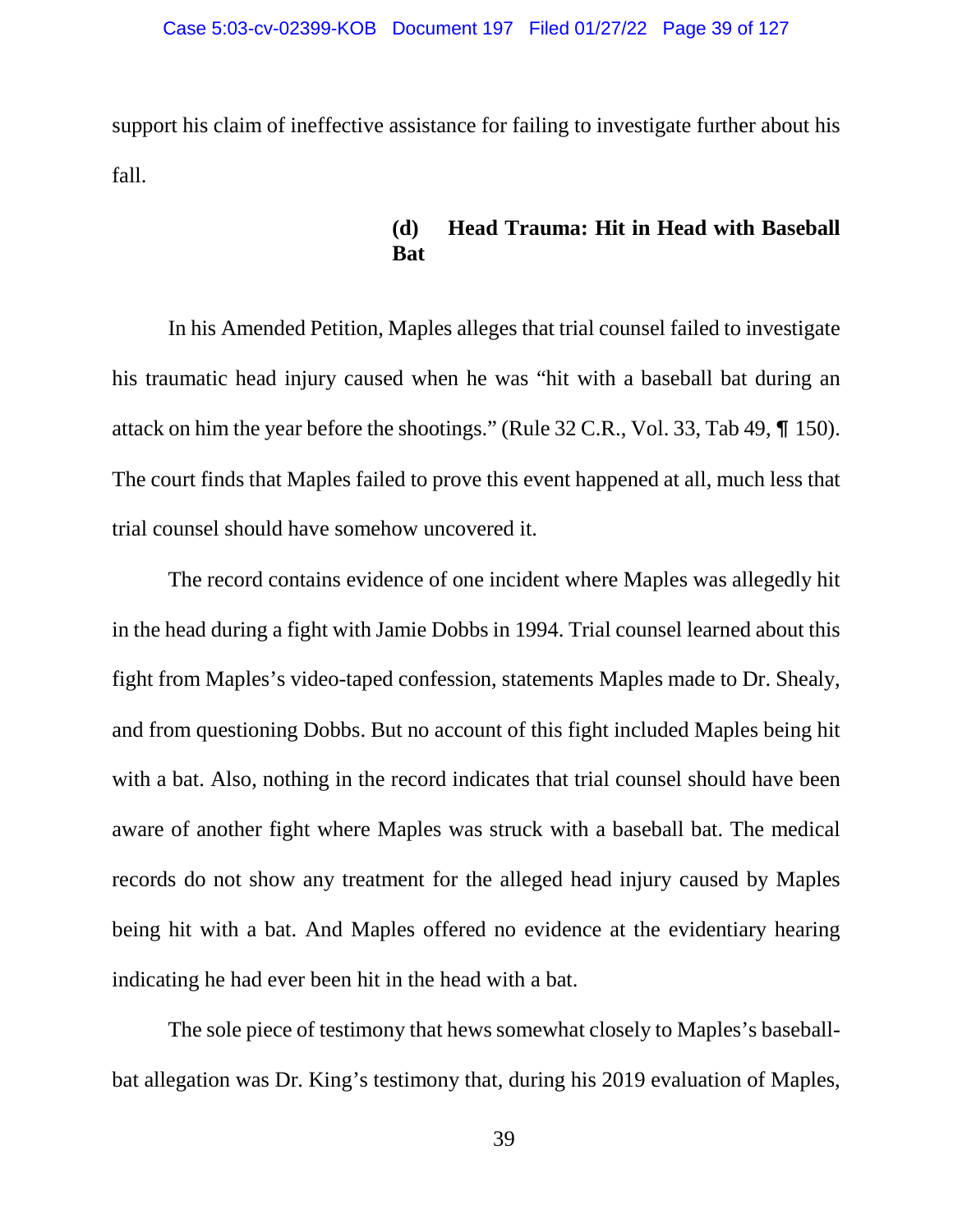### Case 5:03-cv-02399-KOB Document 197 Filed 01/27/22 Page 40 of 127

Maples had told him he had been hit in the back of the head with a *baseball* (not the bat) when he was 17. (Doc. 192 at 1211). And, in his pre-hearing brief, Maples again tellingly abandons any contention that he was struck in the head with a baseball bat or that trial counsel failed to investigate this facet of Maples's history.

When citing the section of the Eleventh Circuit opinion that mentions this incident, Maples selectively paraphrased the section to exclude any mention it. *Compare Maples*, 729 F. App'x at 826 (". . . Maples has a history of head trauma. Maples once fell off a 20-foot cliff as a teenager *and was struck in the head with a bat*." (emphasis added) *with* (Doc. 154 at 17) ("Maples has a history of head trauma, including a fall off a 20-foot cliff as a teenager."). Trial counsel had no reason to believe that Maples was struck in the head with a baseball bat, and Maples failed to prove he was.

# **b. The Scope of Trial Counsel's Mitigation Investigation was Unreasonable**

As stated above, the Eleventh Circuit found that, "based on the allegations, the scope of trial counsel's mitigation was unreasonable." *Maples*, 729 F. App'x at 824. The Circuit Court found that trial counsel "unreasonably decided to end the [ir] . . . investigation after only talking to Maples's father, Maples's stepmother, and Dr. Shealy." *Id.* (alteration in original) (internal quotation marks omitted) (citing *Cooper v. Sec'y, Dep't of Corr.*, 646 F.3d 1328, 1351 (11th Cir. 2011)). The Circuit Court concluded that "[p]otentially powerful mitigating evidence stared [trial counsel] in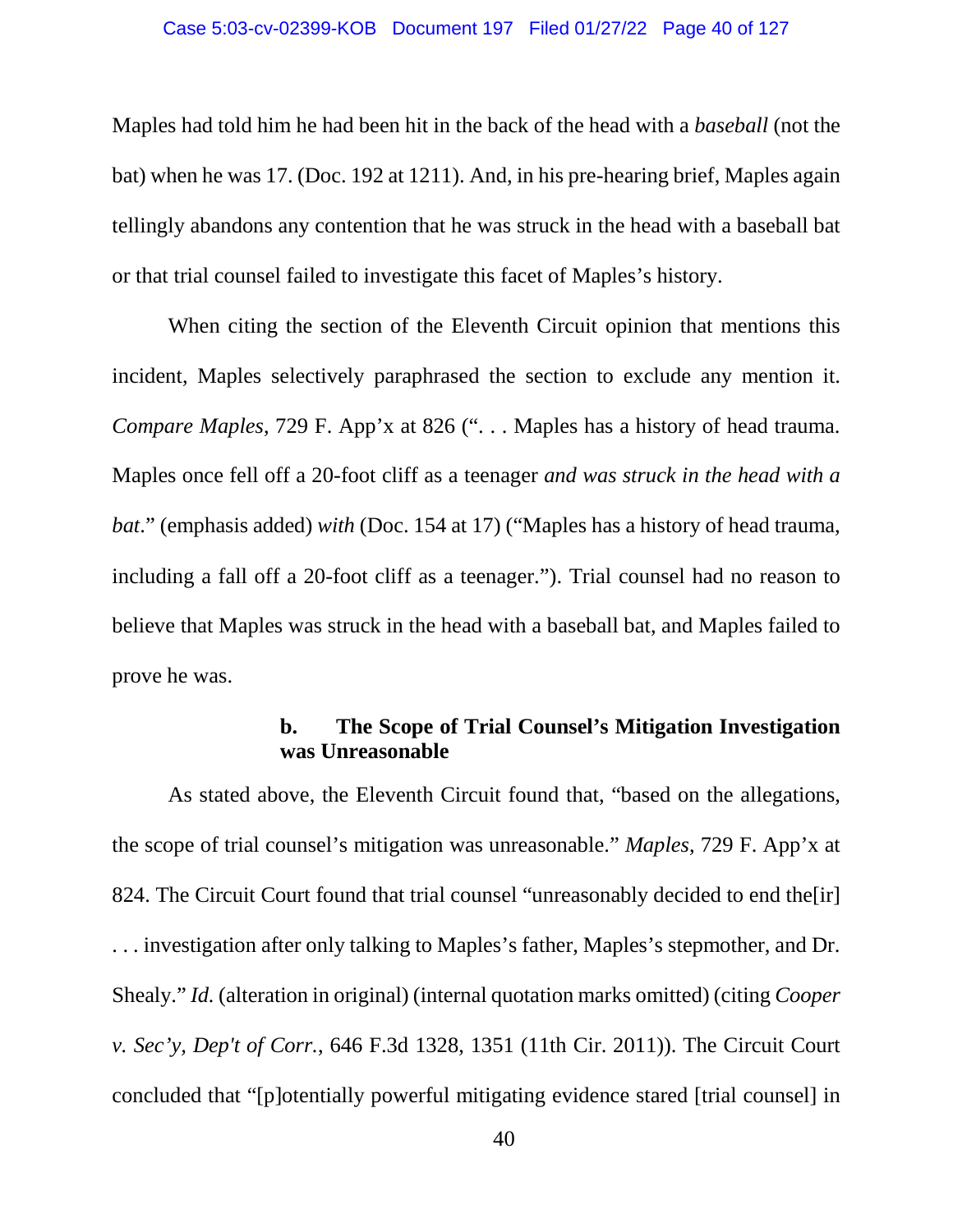## Case 5:03-cv-02399-KOB Document 197 Filed 01/27/22 Page 41 of 127

the face, such as Maples's suicide attempts, but they ignored the evidence, failing to take any steps to pursue it." *Id.* (second alteration in original) (internal quotation marks omitted) (citing *Bobby v. Van Hook*, 558 U.S. 4, 11 (2009)). Based on Maples's allegations, the Circuit Court found that "[t]rial counsel requested neither Maples's medical records nor his educational records" and "failed to contact Maples's drug-addiction program or a single person from the laundry list of people whom Maples's father and stepmother named as potential witnesses." *Id.* at 824–25. The Circuit Court stated that "any reasonably competent attorney would have realized that pursuing these leads was necessary to making an informed choice' about penalty-phase strategy." *Id.* (alteration in original) (quoting *Williams v. Allen*, 542 F.3d 1326, 1340 (11th Cir. 2008)).

Had Maples proven each of these allegations, the Circuit Court's deficient performance analysis would control this court's own decision on this issue. But Maples proved some, though not *all*, of these allegations. So, after sifting through the ways in which trial counsel were *not* deficient, the court must evaluate what proven allegations remain and whether they rise to the level of deficient performance.

Based on the evidence presented, the court finds that trial counsel were *not*  deficient in failing to uncover evidence of Maples's head trauma stemming from his fall from a cliff or his alleged fight. The evidentiary hearing evidence showed that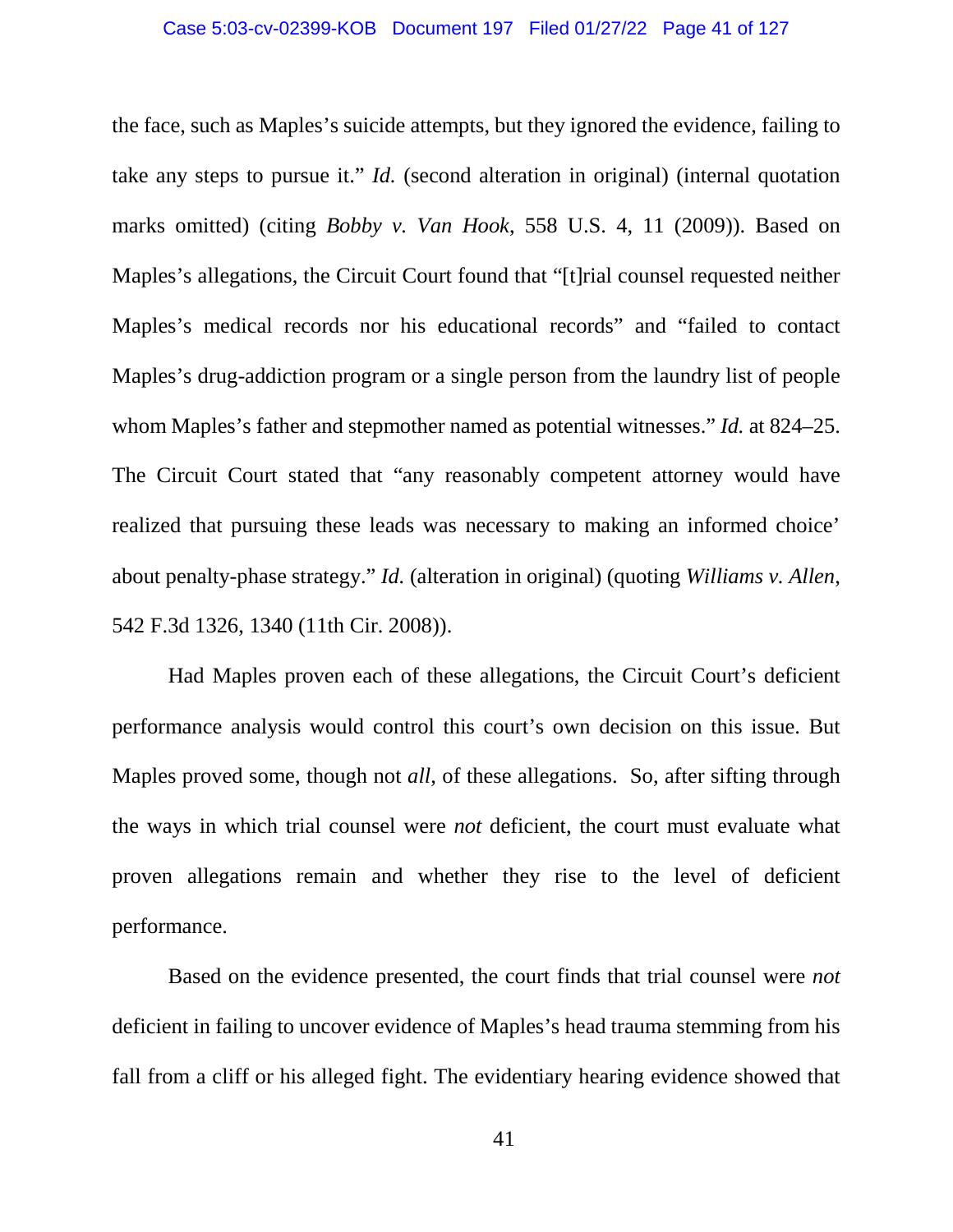### Case 5:03-cv-02399-KOB Document 197 Filed 01/27/22 Page 42 of 127

trial counsel requested and reviewed Maples's medical records, including hospital records stemming from Maples's fall. (Docs 184-23 at 19 and Doc. 191 at 1042-43). As explained above, nothing in those records put trial counsel on notice that Maples had suffered any form of head trauma that warranted further investigation. So, the court cannot say that all reasonable counsel nevertheless somehow would have pursued this line of investigation.

The same holds true for Maples's allegation that he was struck in the head with a bat—Maples presented no evidence that this event occurred at all, let alone that his trial counsel should have been aware of it. The court cannot say that all reasonable counsel would have investigated further to determine both whether it occurred at all and, if so, whether it caused head trauma.

And counsel did obtain the records from Quest, and Mitchell recalled providing them to Dr. Shealy. (Doc. 184-37 at 25-26). So counsel could not be deficient for failing to obtain these records or failing to give them to Dr. Shealy.

So what proven allegations of deficient performance remain? The court finds that Maples proved that his trial counsel: (1) had never participated in a capital penalty phase before his case; (2) concluded their mitigation investigation after only briefly speaking to his father, stepmother, and Dr. Shealy, declining without reason to interview any of his extended family; (3) failed to request his educational records; (4) failed to further investigate evidence of his suicidality and depression; and (5)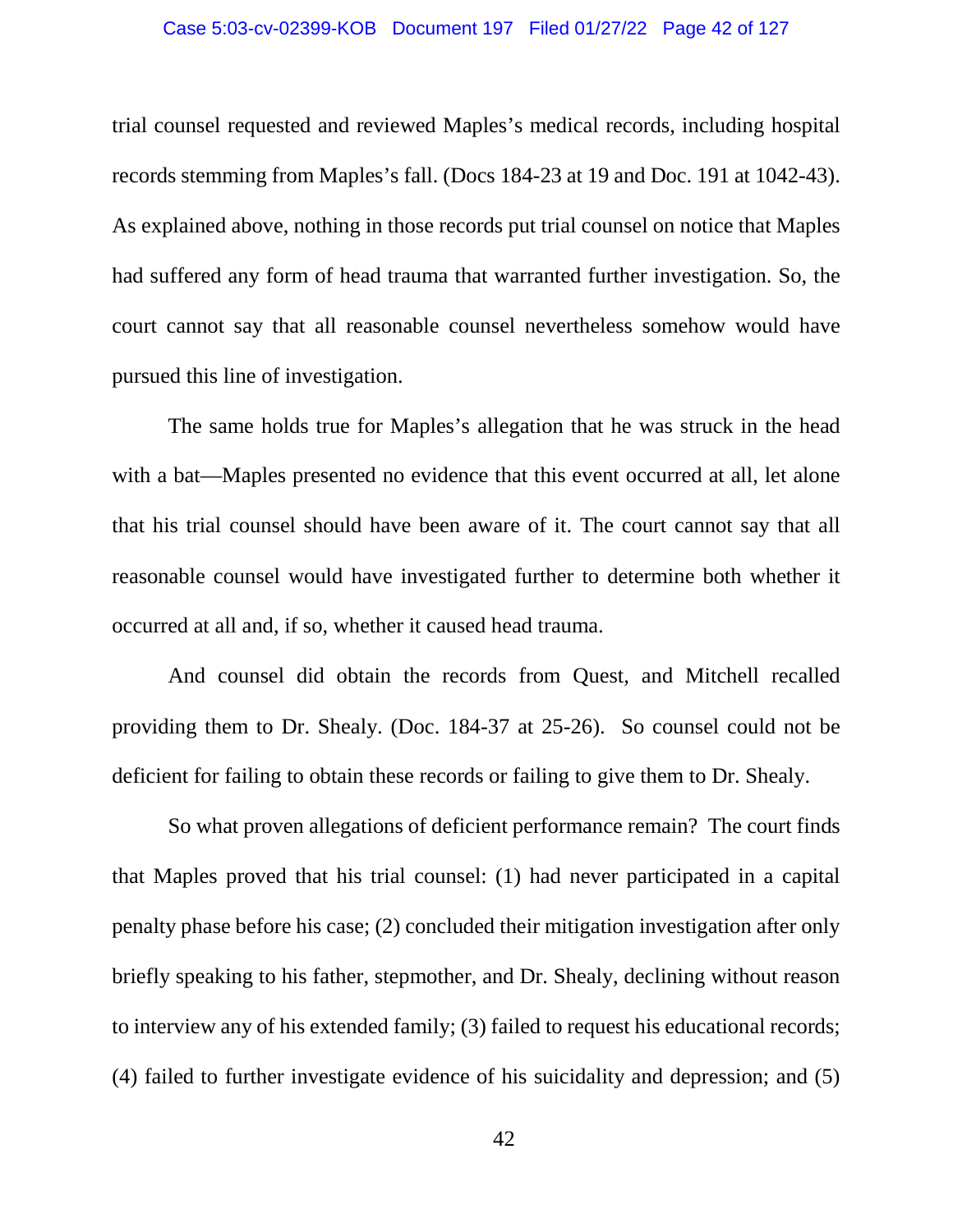### Case 5:03-cv-02399-KOB Document 197 Filed 01/27/22 Page 43 of 127

failed to provide Dr. Shealy crucial resources and oversight. For the following reasons, the court finds that, based on these proven allegations, trial counsel's failure to broaden the scope of their mitigation investigation was unreasonable under prevailing professional norms.

As the court stated previously, the fact that Maples's counsel were inexperienced in a penalty phase of a death penalty trial is not *per se* ineffective assistance of counsel. *See Sinclair v. Ferrell*, 2010 WL 1487820 \*10 (S.D. Ala. March 15, 2010) (citing *United States v. Kelley*, 559 F.2d 399, 401 (5th Cir. 1977)). However, counsel's inexperience is one factor that the court has considered in concluding that counsel were constitutionally ineffective in their mitigation investigation for the penalty phase of Maples' trial.

Under the prevailing professional norms at the time of Maples's trial, death penalty trial counsel must "conduct a thorough investigation of the defendant's background." *See Williams v. Taylor*, 529 U.S. 362, 396 (2000) (citing the 1980 ABA Standards for Criminal Justice as the source of counsel's duty to thoroughly investigate a defendant's background; so that duty to investigate thoroughly originated before Maples's 1998 trial). "Counsel in a death-penalty case has a duty to make reasonable investigations or to make a reasonable decision that makes particular investigations unnecessary." *Andrus*, 140 S. Ct. at 1881 (internal quotation marks omitted) (quoting *Wiggins v. Smith*, 539 U.S. 510, 521 (2003)). When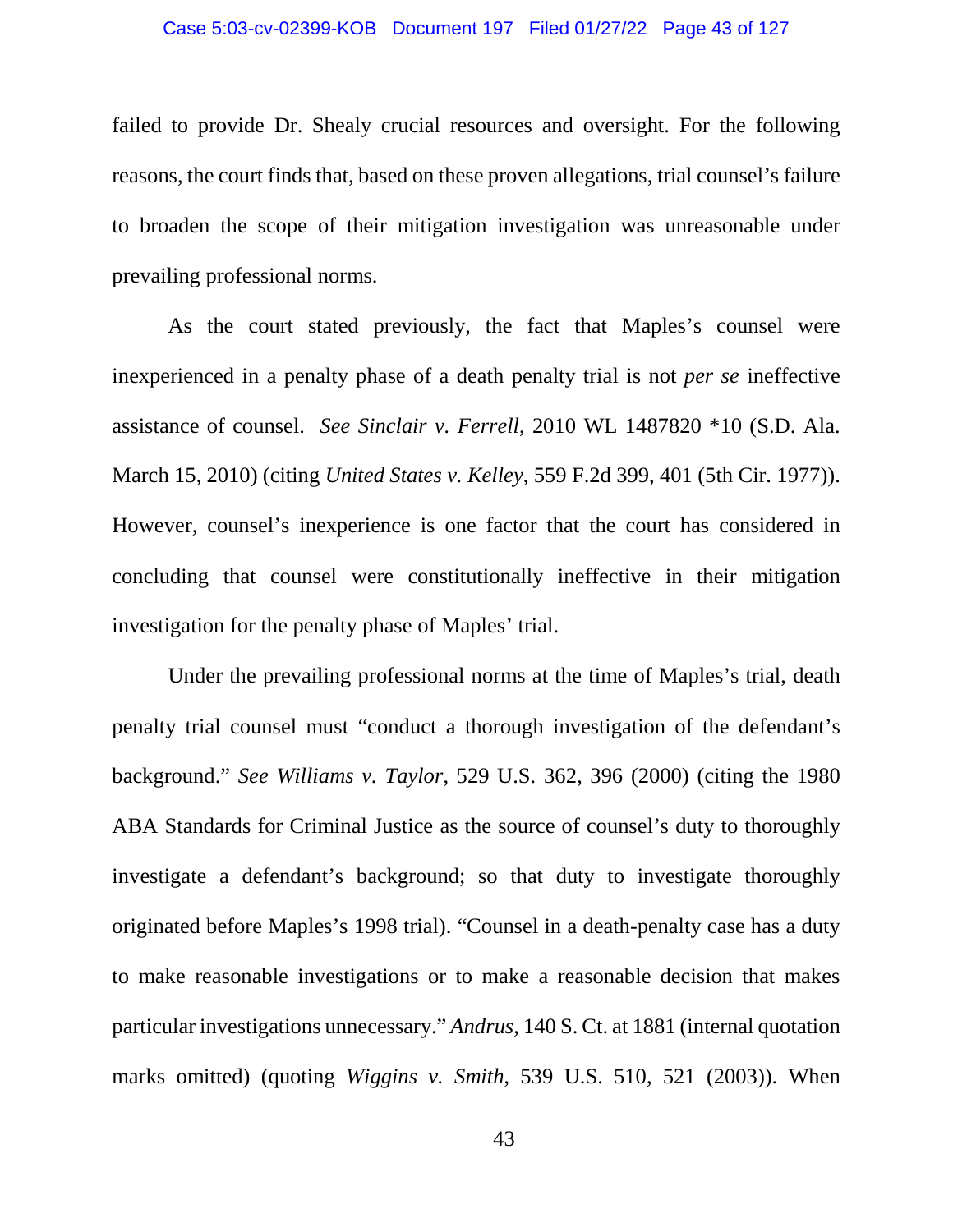## Case 5:03-cv-02399-KOB Document 197 Filed 01/27/22 Page 44 of 127

assessing the reasonableness of an attorney's investigation, "a court must consider not only the quantum of evidence already known to counsel, but also whether the known evidence would lead a reasonable attorney to investigate further." *Wiggins*, 539 U.S. at 527.

In assessing the reasonableness of an attorney's performance, the Supreme Court has looked to standards promulgated by the American Bar Association (ABA) as appropriate guides. *See Wiggins*, 539 U.S. at 524; *see also Williams v. Allen*, 542 F.3d 1326, 1339 (11th Cir. 2008) (citing ABA guidelines). The relevant ABA standards pertaining to capital defense work in 1997 provided that a mitigation investigation "should comprise efforts to discover *all reasonably available* mitigating evidence." ABA Guidelines for the Appointment and Performance of Counsel in Death Penalty Cases 11.4.1(C) (1989) (emphasis added). As part of these efforts, counsel had a duty to collect information about Maples's "educational history (achievement, performance and *behavior*) . . . [and] family and social history (including *physical*, sexual or *emotional abuse*)," and to "obtain names of collateral persons or sources to verify, corroborate, explain and expand upon [the] information obtained." *Id.,* 11.4.1(D) (emphasis added). The Guidelines do not establish a specific number of persons who should be interviewed, and the Eleventh Circuit has rejected the idea of a "magic number" of witnesses an attorney must interview. *Alderman v. Terry,* 468 F.3d 775, 792 (11th Cir. 2006).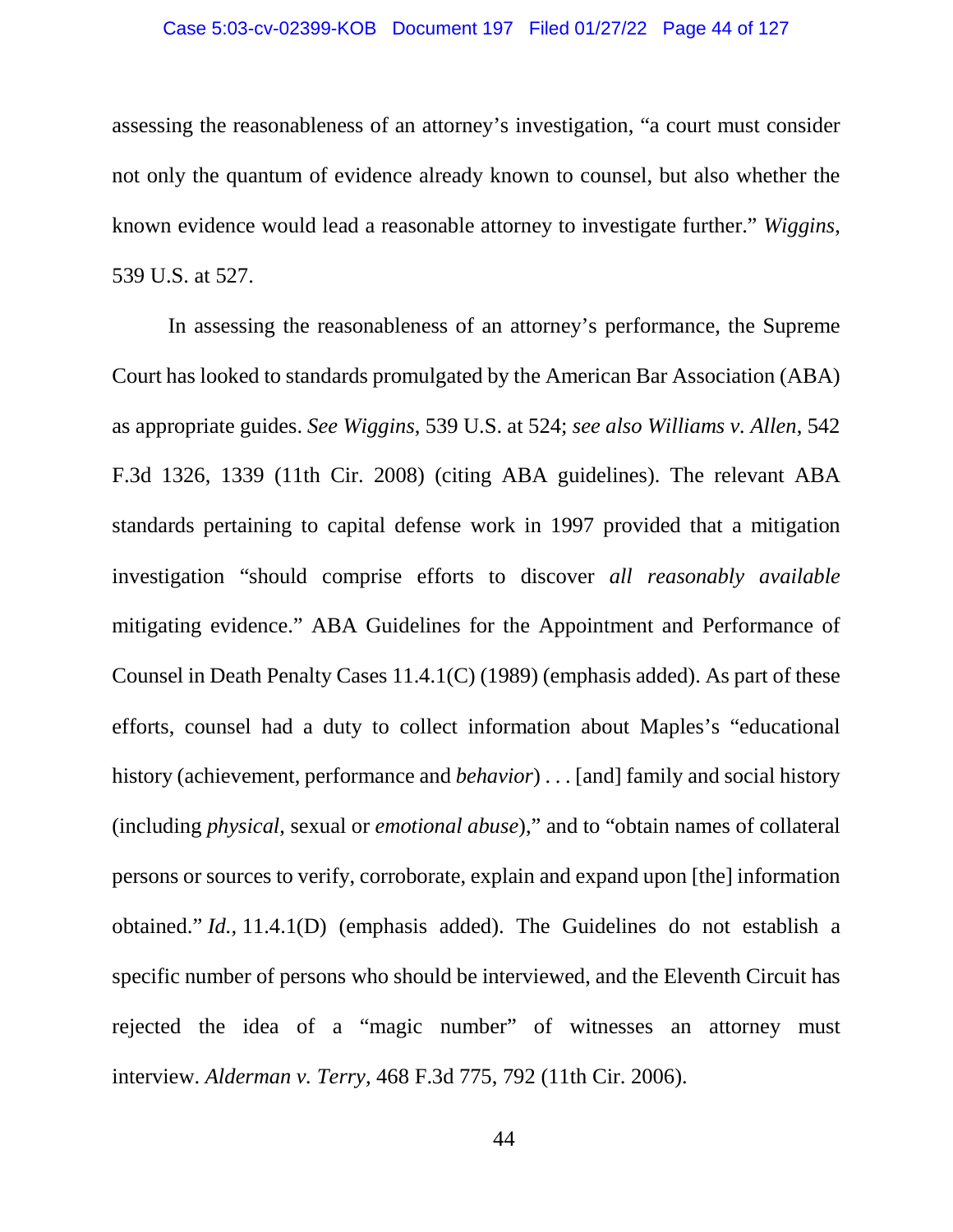### Case 5:03-cv-02399-KOB Document 197 Filed 01/27/22 Page 45 of 127

But the Eleventh Circuit has "found deficient performance in cases where an attorney's efforts to speak with available witnesses were insufficient to formulate an accurate life profile of [the] defendant." *Williams*, 542 F.3d at 1339 (alteration in original) (internal quotation marks omitted) (quoting *Jackson v. Herring*, 42 F.3d 1350, 1367 (11th Cir. 1995)). The Eleventh Circuit has also found deficient performance where "the information that trial counsel *did* acquire would have led a reasonable attorney to investigate further." *Williams*, 542 F.3d at 1340 (emphasis added) (citing *Wiggins*, 539 U.S. at 527). Both principles apply here.

First, from the Quest records, trial counsel discovered *some* information indicating Maples had struggled with depression and suicidality for years before the events of this case. But perhaps because of their inexperience, counsel failed to realize the significance of the numerous references to depression and suicide in the Quest records and made no effort to investigate these facets of Maples's history. Trial counsel conducted absolutely no investigation into Maples's suicidal ideation or whether he had attempted suicide—even though Maples reported having attempted suicide in the Quest records.

Counsel also failed to follow up on the Quest records by interviewing any of the counselors who could have provided further details about Maples's struggles with depression and suicidality or even call those records to Dr. Shealy's attention. Trial counsel did not ask their retained psychologist to investigate this aspect of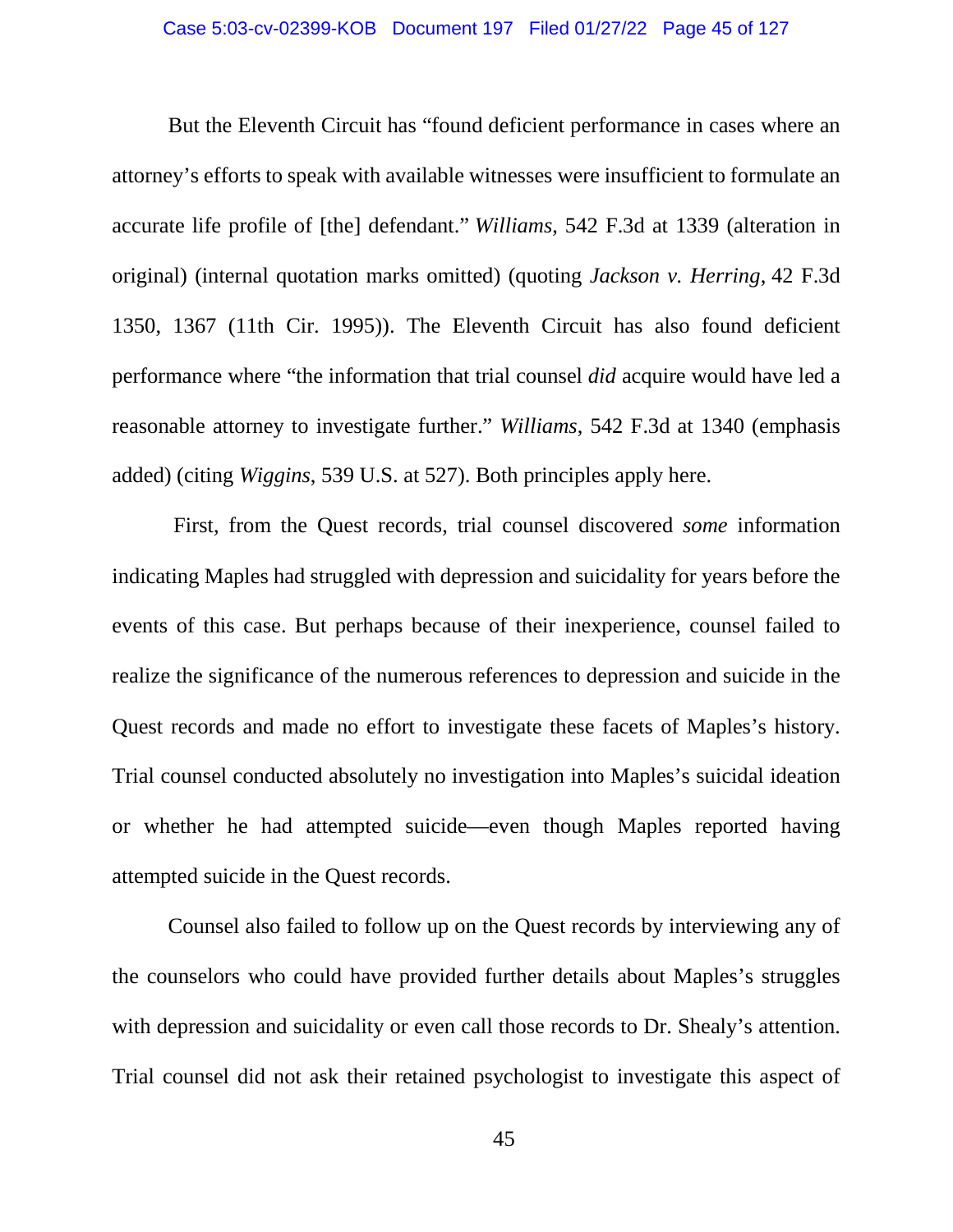### Case 5:03-cv-02399-KOB Document 197 Filed 01/27/22 Page 46 of 127

Maples's history. As to Maples's depression, trial counsel chose to uncritically accept Dr. Shealy's assessment that Maples was only situationally depressed because of his time in jail even though they knew the Quest records showed that Maples had struggled with depression for years before his incarceration. Had counsel provided specific information about Maples's history of depression and suicidality in the Quest records to Dr. Shealy, perhaps Dr. Shealy could have explored further to explain a link between Maples's mistreatment by his mother and his depression and suicidality.

Trial counsel also unreasonably declined to speak with any of Maples's extended family members who could have provided further details about Maples's struggles with depression and suicidality. *See Daniel v. Comm'r, Ala. Dep't Corr.*, 822 F.3d 1248, 1264 (11th Cir. 2016) (finding deficient performance when no competent attorney in 2003 would have failed to conduct timely and thorough background interviews with the defendant and his immediate family members when they were available to counsel); *Cooper v. Sec'y, Dep't Of Corr.*, 646 F.3d 1328, 1351-52 (11th Cir. 2011) (finding deficient performance based on an inadequate mitigation investigation in 1984 where counsel only interviewed the defendant, his mother, and a psychologist, but not other available family members). Counsel's failure to interview Maples's available family members was deficient.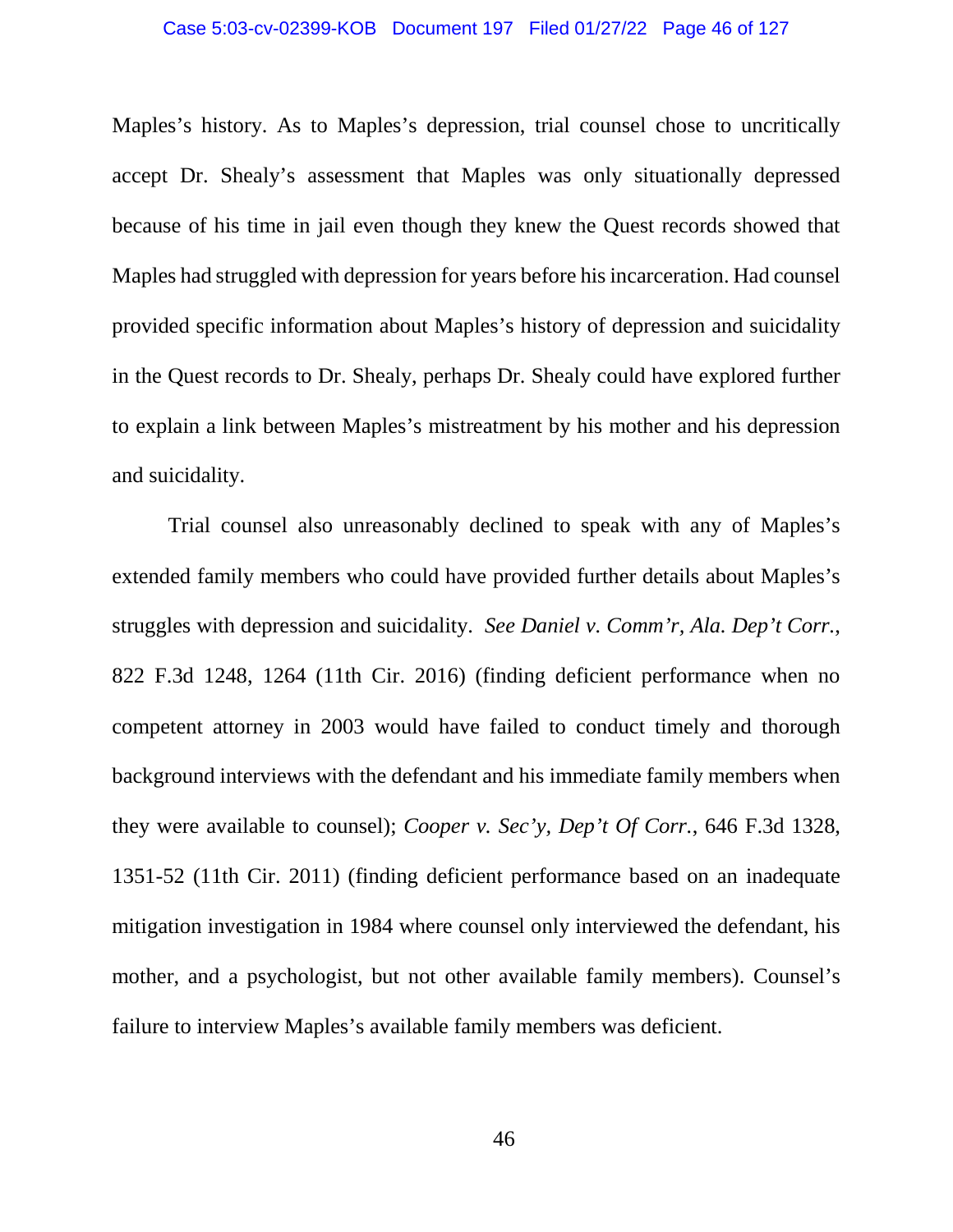Trial counsel also unreasonably failed to facilitate any interviews of Maples's family members by Dr. Shealy. *See Hardwick*, 803 F.3d at 553-54 ("Other than Hardwick's mother, the attorney failed to ask any of Hardwick's family members about Hardwick's dysfunctional upbringing . . . . And critically, counsel failed to provide any of this information to Dr. Barnard or another mental health expert. . . ."). Had Dr. Shealy spoken to any of these witnesses, he likely would have discovered that Maples's depressive symptoms predated his incarceration, which would have changed the profile of Maples he presented to trial counsel and ultimately to the jury. $5$ 

Also, counsel failed to arrange for Dr. Shealy to interview Elise or Philip Maples or any of Maples's extended family members. Apparently, Maples himself was not particularly forthcoming with Dr. Shealy about his relationship with Denise. Dr. Shealy testified at trial that Maples told him that Denise used to beat him a lot, was crazy, and stabbed his father and poured hot grease on him while he was

 $\overline{a}$ 

<span id="page-46-0"></span><sup>5</sup> Notably, during closing argument, the State indirectly commented on trial counsel's failure to facilitate any meetings between Dr. Shealy and other witnesses by criticizing Dr. Shealy for only interviewing Maples:

That's where the psychologist got his information was from the defendant. He talked to one deputy that went to school with him over there for a few minutes when he came to the jail and that person said he wasn't a troublemaker in school. That's not very detailed information. The rest of it he got from the defendant . . . .

<sup>(</sup>Rule 32 C.R., Vol. 22, Tab 30 at 3289).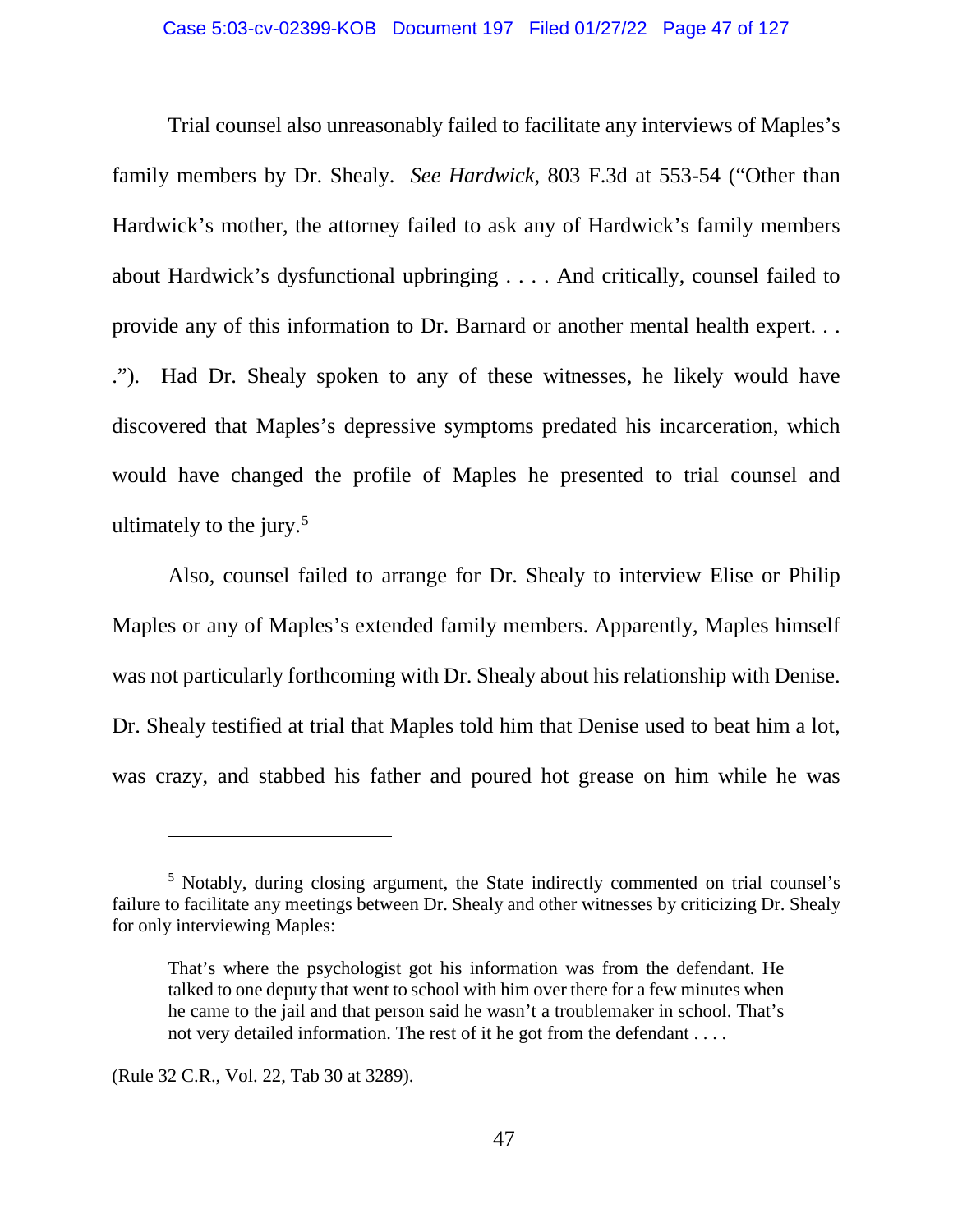sleeping. (Doc. 148-15 at 3126-3128). In fact, Dr. Shealy's testimony at trial about Denise's abuse of Maples barely touched the surface of the depth of abuse Maples suffered at the hands of mother in his early life, as the court will discuss in depth *infra*. Had he spoken directly with those with first-hand observations of the abuse, Dr. Shealy would have had more information from which to develop his testimony about the adverse effects of maternal abandonment on Maples personally. *See* (Docs. 148-15 at 1-82, 184-28 at 1-13, 191 at 976, 979).

Trial counsel also learned from Philip that Maples's birth mother Denise had repeatedly abused him. Again, however, trial counsel made no effort to contact anyone else who had witnessed Denise's abuse or its effects on Maples. Here, as in *Williams*, "a reasonable investigation . . . should have included, at a minimum, interviewing other family members who could corroborate the evidence of abuse and speak to the resulting impact on [Maples]." 542 F.3d at 1340. Trial counsel failed to interview additional family members who could have provided a much fuller picture of Maples's traumatic life. Counsel adopted a well-reasoned penalty phase strategy to humanize Maples (doc. 191 at 1050) and to emphasize his birth mother's abuse and abandonment of him (doc. 191 at 1065). So, trial counsel had "every incentive" to pursue witnesses, such as extended family members and Quest counselors, who could have helped humanize Maples and who would have testified about Denise's adverse impact on him.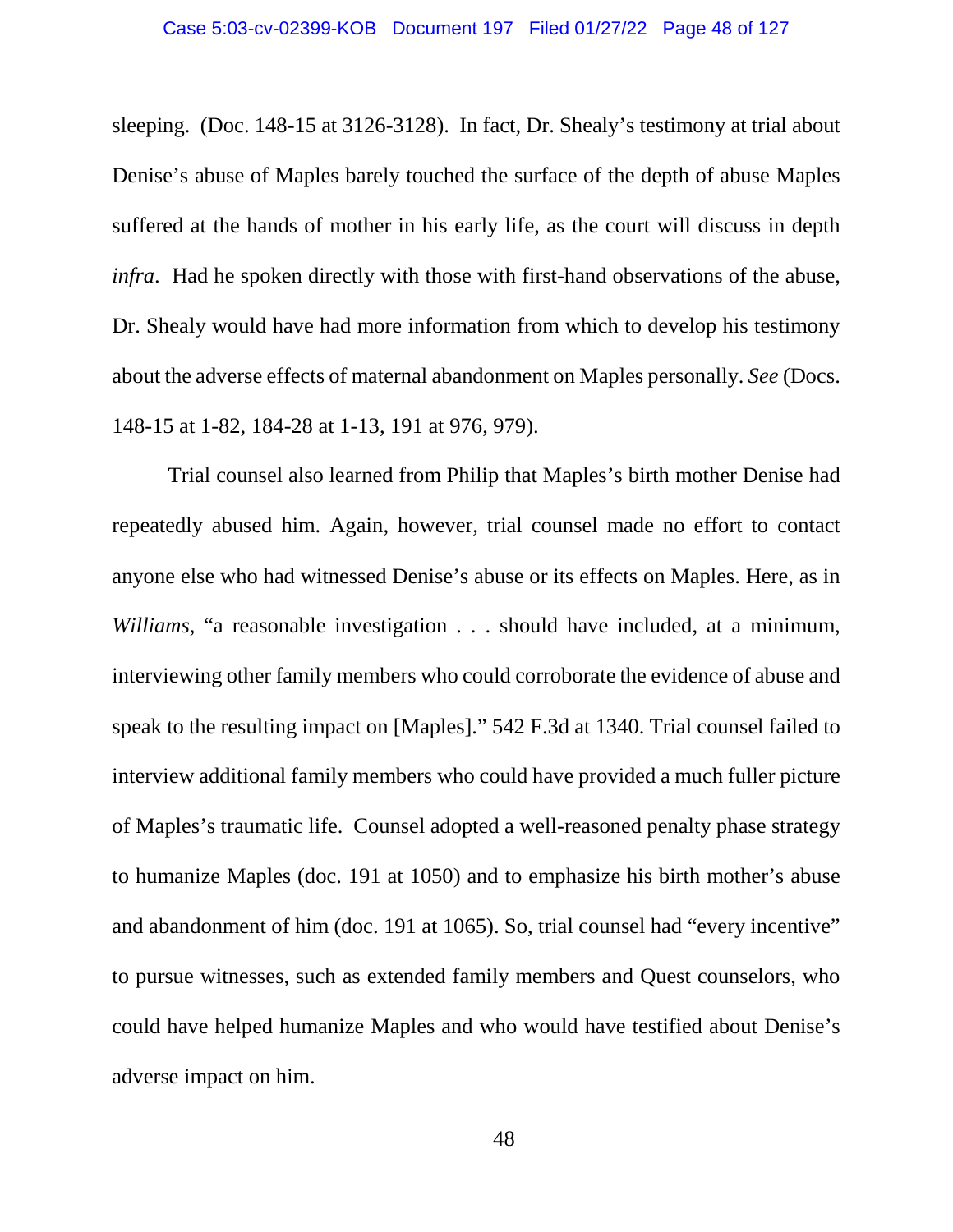## Case 5:03-cv-02399-KOB Document 197 Filed 01/27/22 Page 49 of 127

Perhaps the best witness at the evidentiary hearing who presented Maples in a positive light was his cousin Shannon Smith. She not only testified about how close they were and how much fun they had together, she also testified about Maples's apprehensions about Denise coming back into his life in his late teens and how devastated he was when she rejected him again. By failing to interview Smith, counsel missed a great opportunity to humanize Maples and to explain the impact Denise's abandonment had on Maples just a few years before the murders. Smith also observed that, after Denise kicked him out, Maples seemed depressed and really drifted apart from his family. *See generally* (Doc. 188 at 162-190). Had counsel known about Smith's observations of Maples seeming depressed, the Quest records may have had more significance. But counsel failed to even contact her. That failure was unreasonable.

Trial counsel also learned from Elise's "laundry list" that Maples had many family members who had known him since childhood and could testify to their love for him, and at the very least could testify that he was respectful towards others and generally got along well with people. (Doc. 188 at 24-25); *see Blake v. Kemp*, 758 F.2d 523, 534 (11th Cir. 1985) (finding deficient performance and prejudice where counsel failed to interview witnesses who knew the defendant since childhood and could have testified that the defendant was respectful towards and generally got along well with others). But again, trial counsel made no effort to contact any of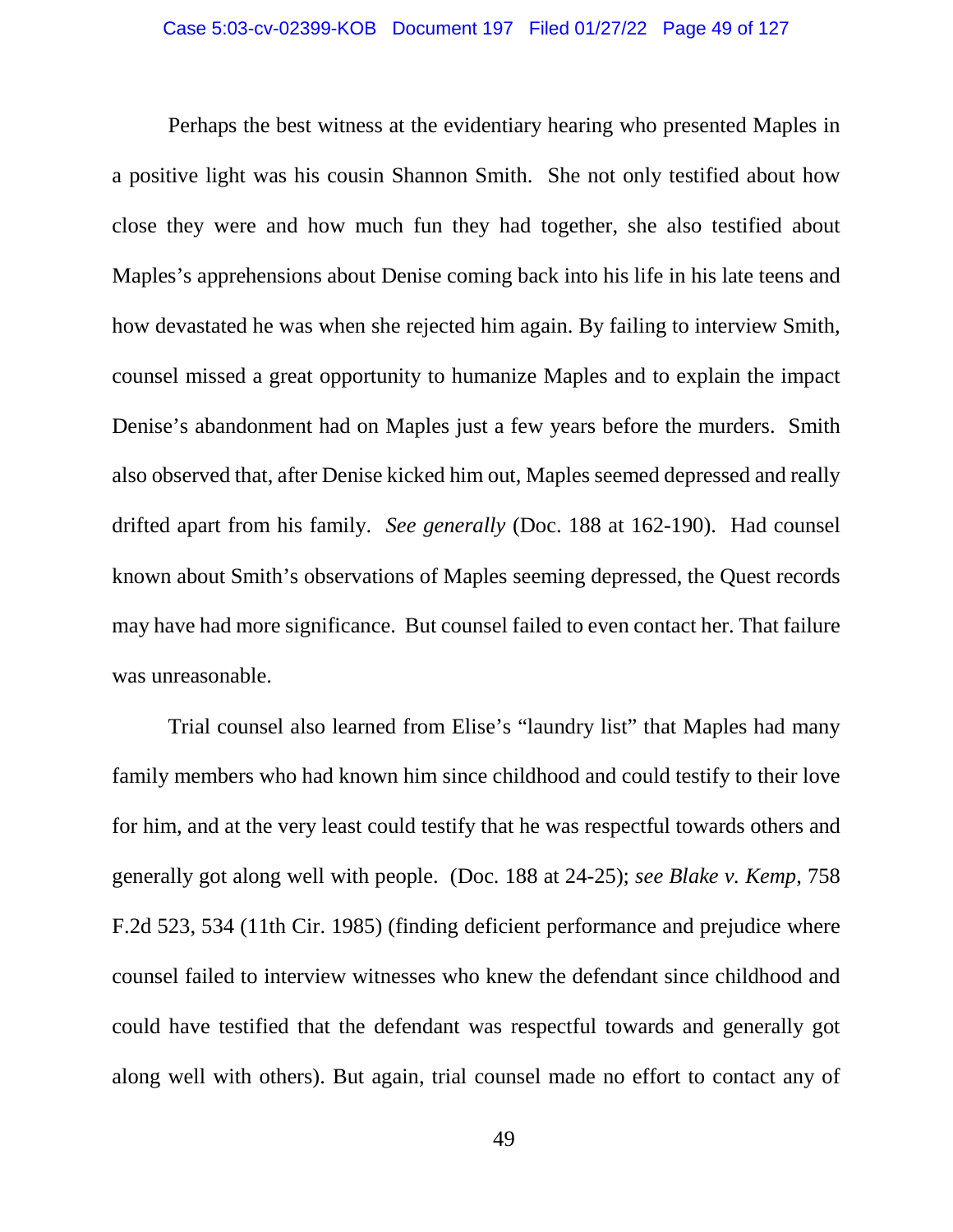### Case 5:03-cv-02399-KOB Document 197 Filed 01/27/22 Page 50 of 127

these potential witnesses despite their availability and willingness to speak with counsel. *See Johnson v. Sec'y, DOC*, 643 F.3d 907, 935 (11th Cir. 2011) (finding deficient performance where trial counsel's failure to speak with witnesses was not product of witnesses' unavailability or unwillingness but counsel's lack of effort). Without contacting them, counsel did not know whether their testimony would be beneficial.

Trial counsel also failed to request Maples's educational records against the guidance of both the ABA Guidelines and the 1992 Alabama Capital Defense Trial Manual. The latter, which Craig testified to having read in its entirety while defending Maples (*see* Doc. 191 at 989), states that the mitigation "investigation must include obtaining all medical, mental health, *school*, employment and other records that relate to the client." (Doc. 184-18 at 69) (emphasis added). Yet trial counsel failed to do so despite the minimal amount of time it would have taken to request them. Those records would have revealed that Maples had virtually no disciplinary issues throughout his entire school tenure—even in his senior year of high school—further corroborating any evidence of his good character.<sup>[6](#page-49-0)</sup>

 $\overline{a}$ 

<span id="page-49-0"></span><sup>&</sup>lt;sup>6</sup> However, as the court subsequently explains, it credits counsel's strategic choice not to call any school officials to discuss Maples's good school record and does not consider his school record as mitigation evidence in weighing prejudice.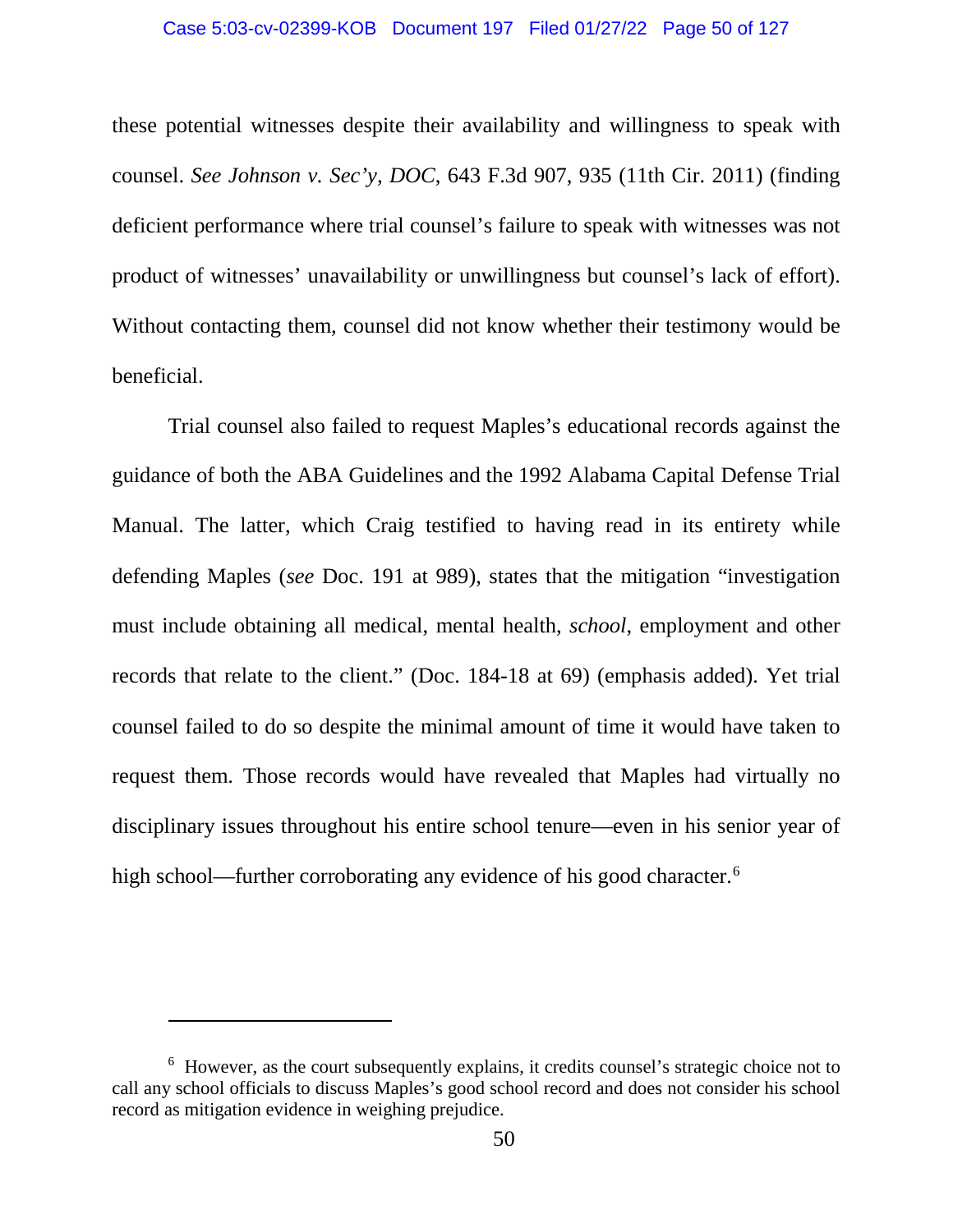The court finds, as did the Eleventh Circuit, that "[a]ny reasonably competent attorney would have realized pursuing these leads was necessary to making an informed choice about penalty-phase strategy." *Maples*, 729 F. App'x at 825 (internal quotation marks omitted) (quoting *Williams*, 542 F.3d at 1340).Based on counsel's failures as described above, the court finds that the scope of counsel's mitigation investigation in this case was deficient.

# **2. Evidence of Deficient Penalty-Phase Presentation**

# **a. Maples's Evidence of Deficient Penalty Phase Presentation**

The Eleventh Circuit found that the following allegations from Maples's

Amended Petition show that "trial counsel's preparation for Maples's penalty-phase

presentation fell below an objective standard of reasonableness":

- Trial counsel offered just four witnesses at the penalty phase: Dr. Shealy, Maples's father, Maples's stepmother, and Maples's uncle—and wholly failed to prepare them for their testimony. In fact, trial counsel did not even inform the majority of the witnesses—Maples's stepmother, father, and uncle—prior to trial that they would even testify; counsel told them during a break in the trial that they would testify.
- And when trial counsel did put the mitigation witnesses on the stand, he elicited limited, scattered mitigation evidence. The testimony from Maples's father, stepmother, and uncle was superficial at best. And Dr. Shealy's testimony was not only based solely on his short discussion with Maples, without the benefit of any educational, medical, or other records provided by the defense, but was also confusing and misleading.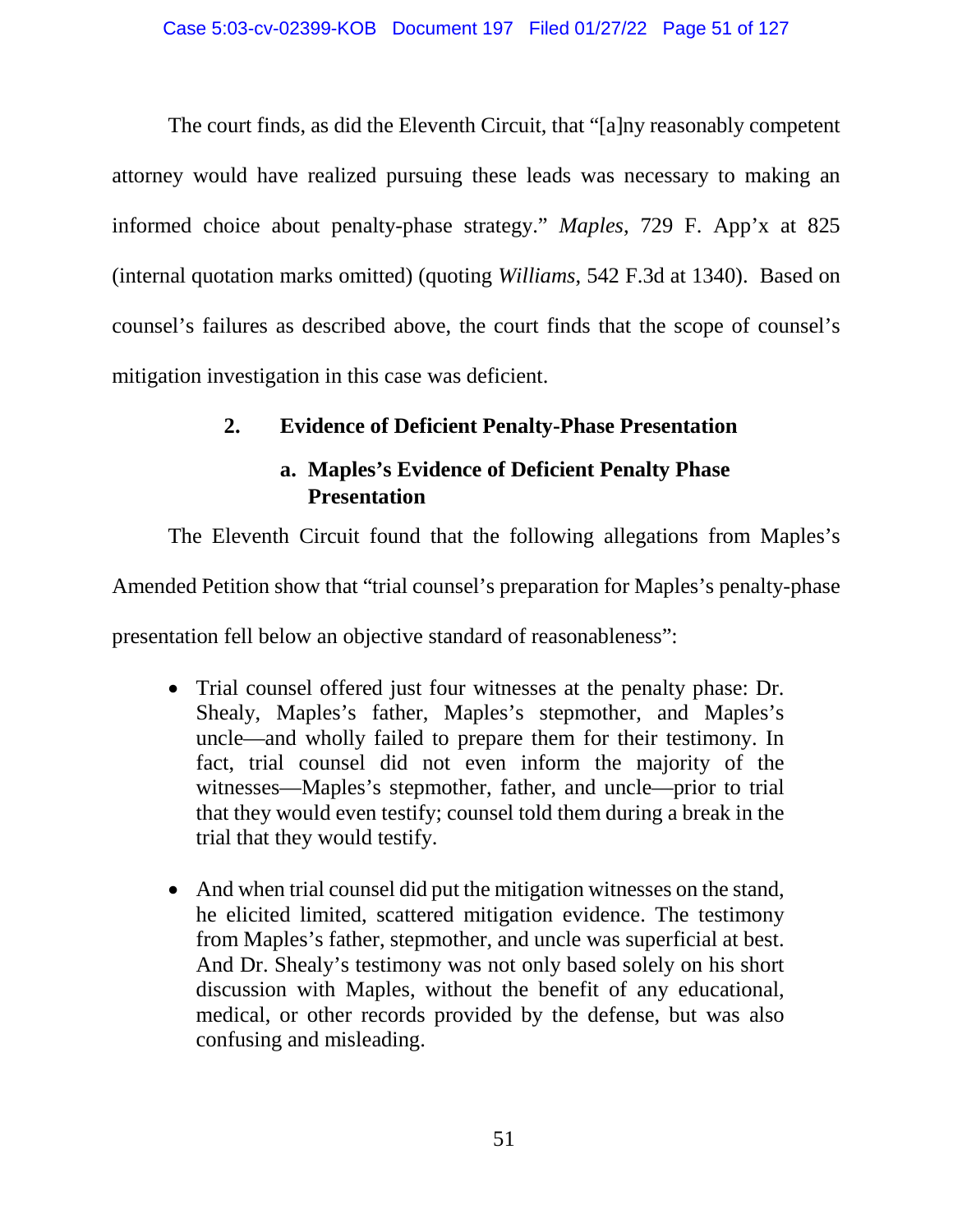*Maples*, 729 F. App'x at 824. The court finds that Maples has proven his trial counsel failed to adequately prepare the penalty-phase witnesses and failed to inform the Maples family about mitigation until after trial had begun.

All three of the lay witnesses who testified on Maples's behalf during the penalty-phase presentation also testified at the evidentiary hearing, and all three testified that trial counsel failed to prepare them. At the evidentiary hearing, Elise Maples testified that she did not know she would be asked to testify during the penalty phase of Maples's trial. (Doc. 188 at 25). She further testified that she even believed she would not testify at all because she was told that anyone who would be testifying would not be allowed in the courtroom,<sup>[7](#page-51-0)</sup> but she had been allowed to remain in the courtroom the entire trial. (*Id.* at 25–26). Elise testified that trial counsel first explained the concept of mitigating circumstances to her *after* the trial had begun, "when we realized that [Maples] was going to be found guilty." (*Id.* at 26). She testified that trial counsel explained that they needed witnesses to talk about Maples's life, how he grew up, how he was in high school, and what kind of child he was. (*Id.*). She testified that trial counsel never asked her what she would testify

 $\overline{a}$ 

<span id="page-51-0"></span> $<sup>7</sup>$  The court's review of the trial record reveals that the parties had invoked the rule of</sup> witness exclusion, Rule 615 of the Alabama Rules of Evidence. *See, e.g.*, (Rule 32 C.R., Vol. 19, Tab 17 at 2753; 2765 (presiding judge asks parties if witnesses can be released from "the rule" and therefore allowed to remain in the courtroom)).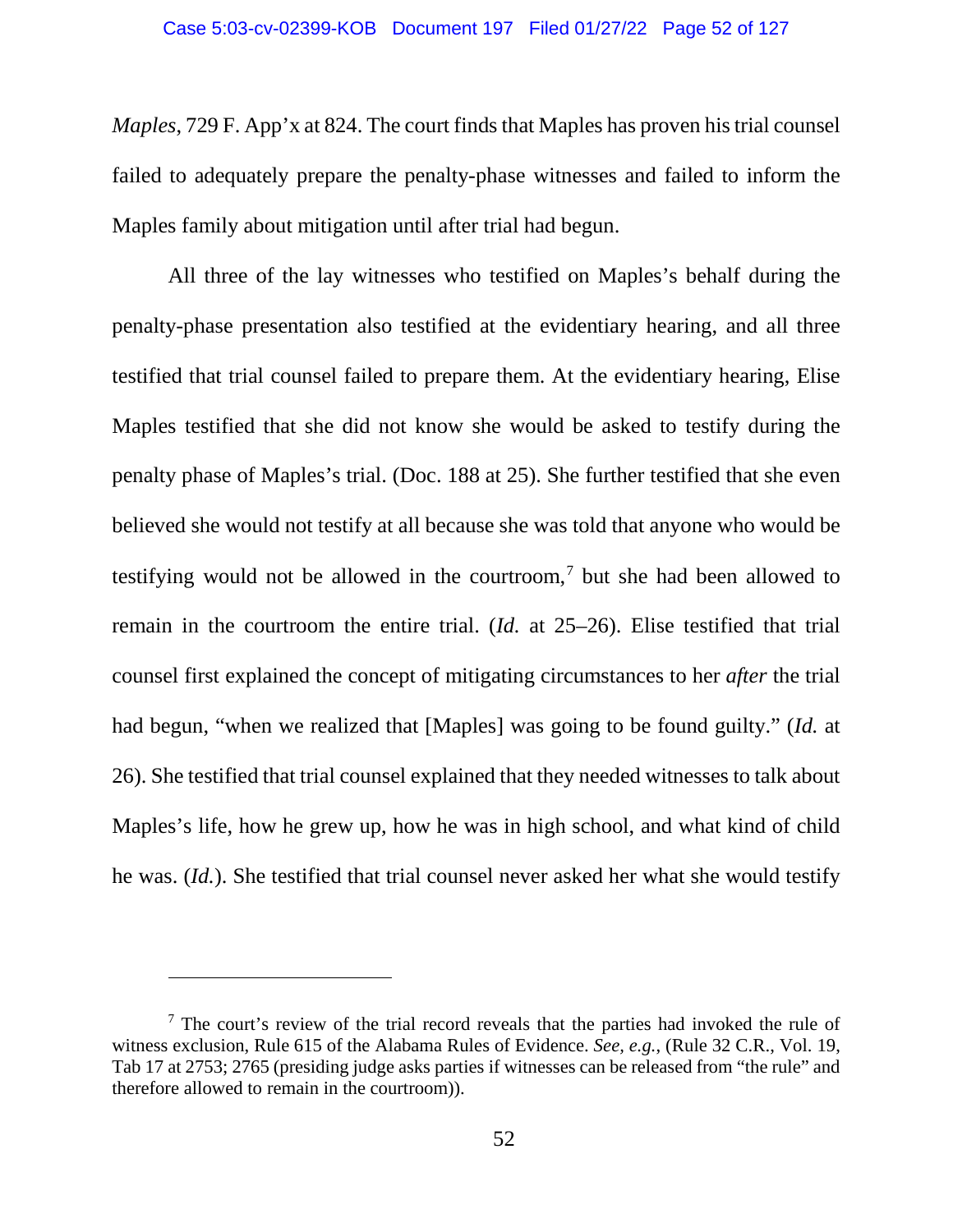### Case 5:03-cv-02399-KOB Document 197 Filed 01/27/22 Page 53 of 127

about if called at the penalty-phase hearing, and trial counsel did not prepare her to testify. (*Id.* at 26–27).

Philip Maples's evidentiary hearing testimony echoed Elise's own about lack of preparation. Philip testified that Maples's trial counsel told him that they *might* call him to testify only after the trial had started and in the hall of the courthouse. (Doc. 189 at 469). He testified that trial counsel did not explain what they would ask him about; he had "no idea" what trial counsel would do or whether they would even call him. (*Id.*). Philip testified that trial counsel never sat down with him to discuss the questions they were going to ask him or what his answers might be. (*Id.* at 470– 71). He only found out trial counsel was certain to call him on the same day he testified. (*Id.* at 471). And before he testified on the stand, he had not previously spoken with trial counsel about Maples's childhood or family background. (*Id.*).

Kenneth Maples's evidentiary hearing testimony continued the theme of illpreparation. Kenneth testified that, prior to testifying at Maples's penalty-phase hearing, Kenneth had not spoken with trial counsel or Johnny Nesmith, trial counsel's private investigator. (Doc. 188 at 127). He testified that Philip had asked him to come and testify—not trial counsel. (*Id.*). And when Kenneth came to the courthouse, trial counsel did not discuss the questions they would ask him or his responses. (*Id.*).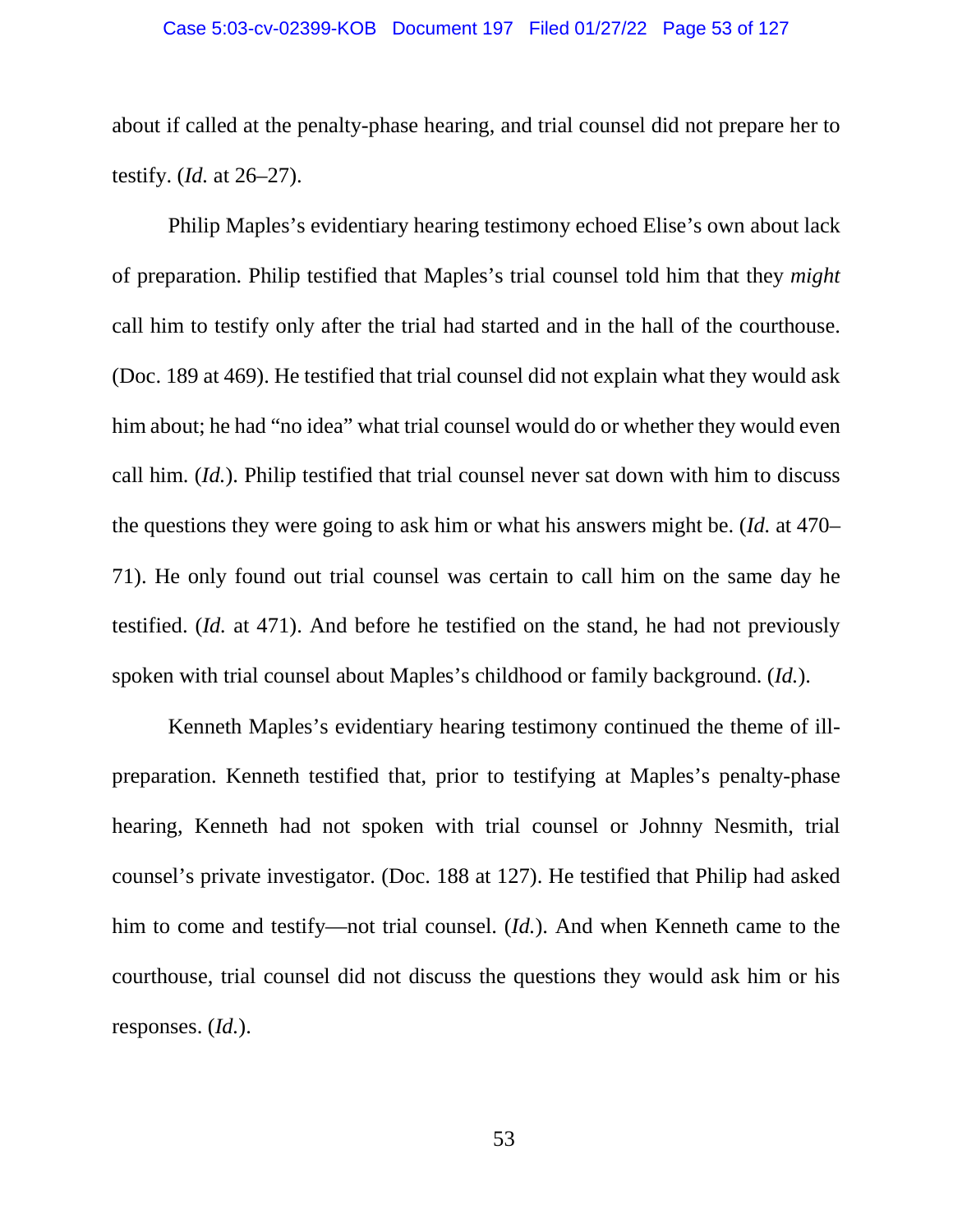## Case 5:03-cv-02399-KOB Document 197 Filed 01/27/22 Page 54 of 127

Alan Birdsong, who testified only during the guilt phase of Maples's trial,  $8$ also testified at the evidentiary hearing that trial counsel did not tell him what questions they would ask him beforehand, and he never told trial counsel what he would say once in court. (Doc. 189 at 348). And though Dr. Shealy did not testify at the evidentiary hearing, the bill he submitted to Craig did not contain a time entry for preparation prior to testimony but appeared otherwise exhaustive. (Doc. 181-33 at 1). Craig also testified that he did not recall having any substantive discussions with Dr. Shealy prior to trial other than their memorialized phone call on October 15, 1997. (Doc. 191 at 985).

For their part, neither Craig nor Mitchell could recall whether they had prepared Elise, Philip, or Kenneth Maples to testify, but both believed the Maples family had been prepared. Mitchell testified that he could not recall the extent of his own involvement preparing the Maples family to testify at the penalty phase, but he believed that "someone" did so—presumably either Craig or Nesmith. (Dep. of Phil Mitchell at 51–52, 72–73). Craig testified that while he could not specifically recall preparing the Maples family to testify, it was his habit and practice at the time to prepare all witnesses prior to testimony. (Doc. 191 at 985–987, 1000). And he believed he had maintained that practice in Maples's case because of the questions

 $\overline{a}$ 

<span id="page-53-0"></span><sup>8</sup> *See* (Doc. 184-41) (trial transcript from Birdsong's testimony during the guilt phase of Maples's trial).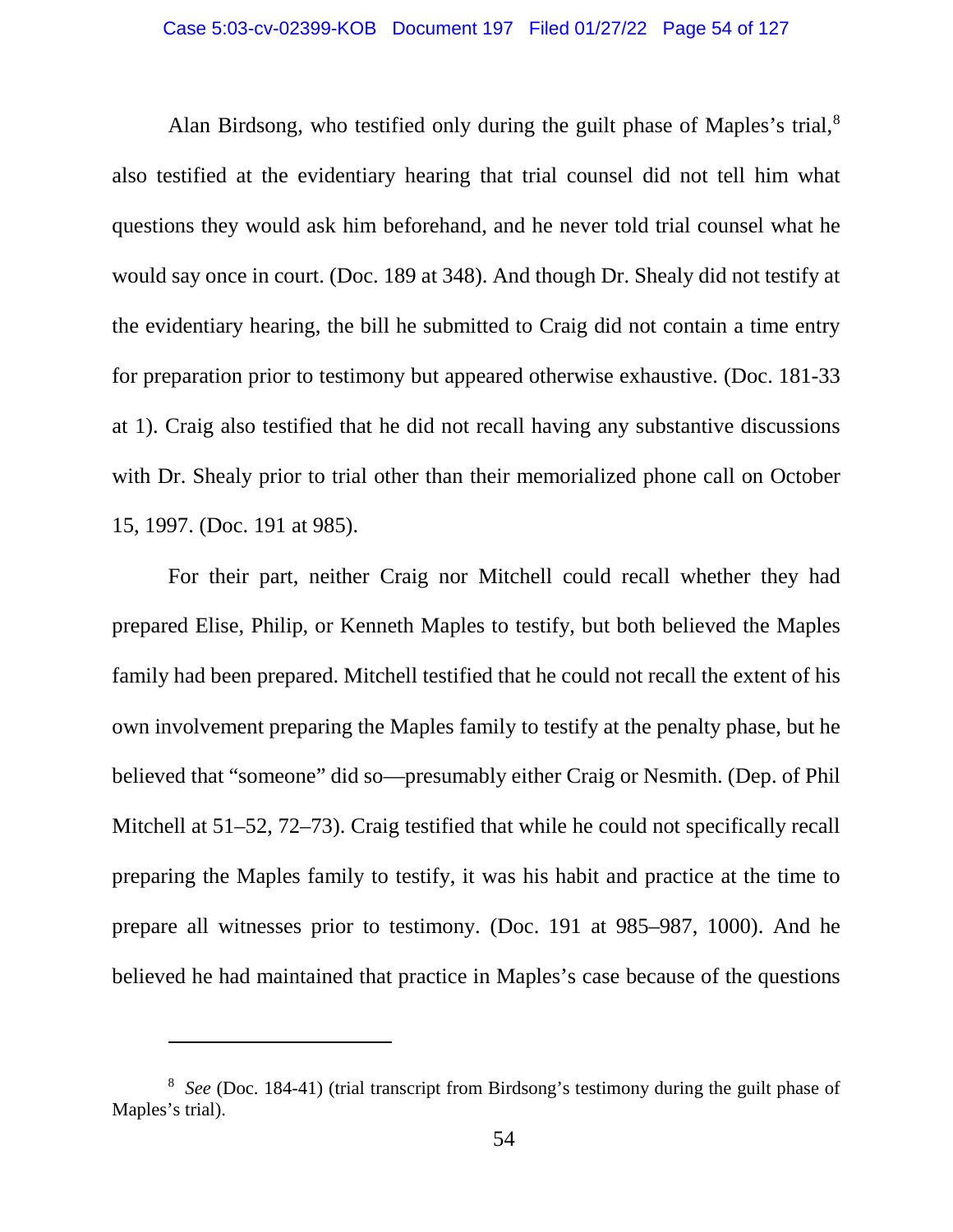### Case 5:03-cv-02399-KOB Document 197 Filed 01/27/22 Page 55 of 127

he put to the witnesses, as reflected in the trial transcript. (*Id.* at 1000). The court presumes Craig meant that the questions he posed to the witnesses indicate he knew what their answers would be ahead of time.

At this point, the court notes that both counsel and the mitigation witnesses cannot be expected to have clear recollections of exactly what happened around the time of trial over twenty years ago. The court accepts that Craig habitually prepared witnesses and thought he had prepared these witnesses and also accepts that they did not think they had been prepared to testify.

But the trial transcript does little to corroborate Craig's testimony that he *adequately* prepared these witnesses. To the contrary, some of the questions Craig asked the witnesses evince a lack of preparation or advance conversation with the witnesses. For example, in his opening argument, Craig told the jury that Kenneth would testify about Denise's abuse of Maples. (Rule 32 C.R. Vol. 21, Tab 27 at 3087). But when Kenneth took the stand, Craig asked him whether he knew Denise to which Kenneth replied: "I met her maybe once or twice." (*Id.* at 3190). Kenneth had virtually no testimony to offer about Denise or her abuse of Maples—a fact which evidentially caught Craig off-guard. Indeed, at the evidentiary hearing, Kenneth confirmed he had no knowledge about how Denise's abandonment had affected Maples. (Doc. 188 at 131).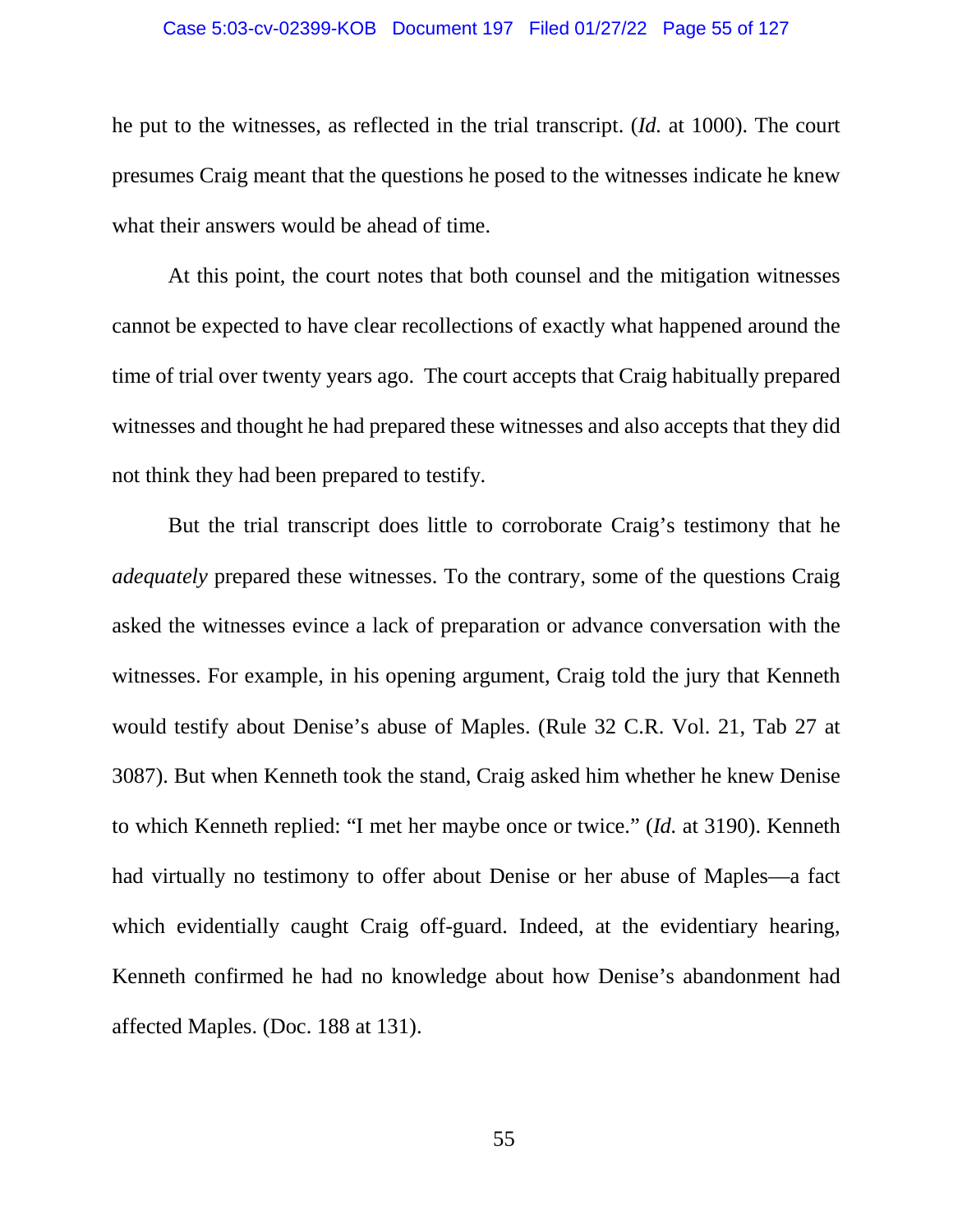In another exchange with Elise Maples, Craig asked whether anything about Maples's behavior while he was growing up had caused her concern, to which she replied: "He liked to have his daddy's attention. I don't know exactly what you're asking." (Doc. 148-16 at 3177). Then, Craig and Elise had the following exchange regarding Denise's childhood abuse of Maples:

Q Did [Maples] get to see his mother much during those years?

A He saw his mother, while [Philip] and I were dating, probably twice and we had to stop that and he didn't see her again until he was seventeen.

Q What are you aware of his history with his mom? Are you saying that she saw him twice while you all were dating and then seventeen years passed -- well, fourteen years or so passed before she seen him again, is that right?

A Yes.

Q Did you try to be a mother to [Maples] the best you could?

A Yes I did.

Q Now, let's go into his early junior high school years and so forth . . .

(Doc. 148-16 at 3178–79).

That exchange comprises the entirety of Craig's questions to Elise about Denise's childhood abuse of Maples. Craig never afforded Elise the opportunity to provide details about the abuse she witnessed or its effect on Maples. For example, Craig never asked Elise *why* she and Philip decided they "had to stop" Maples from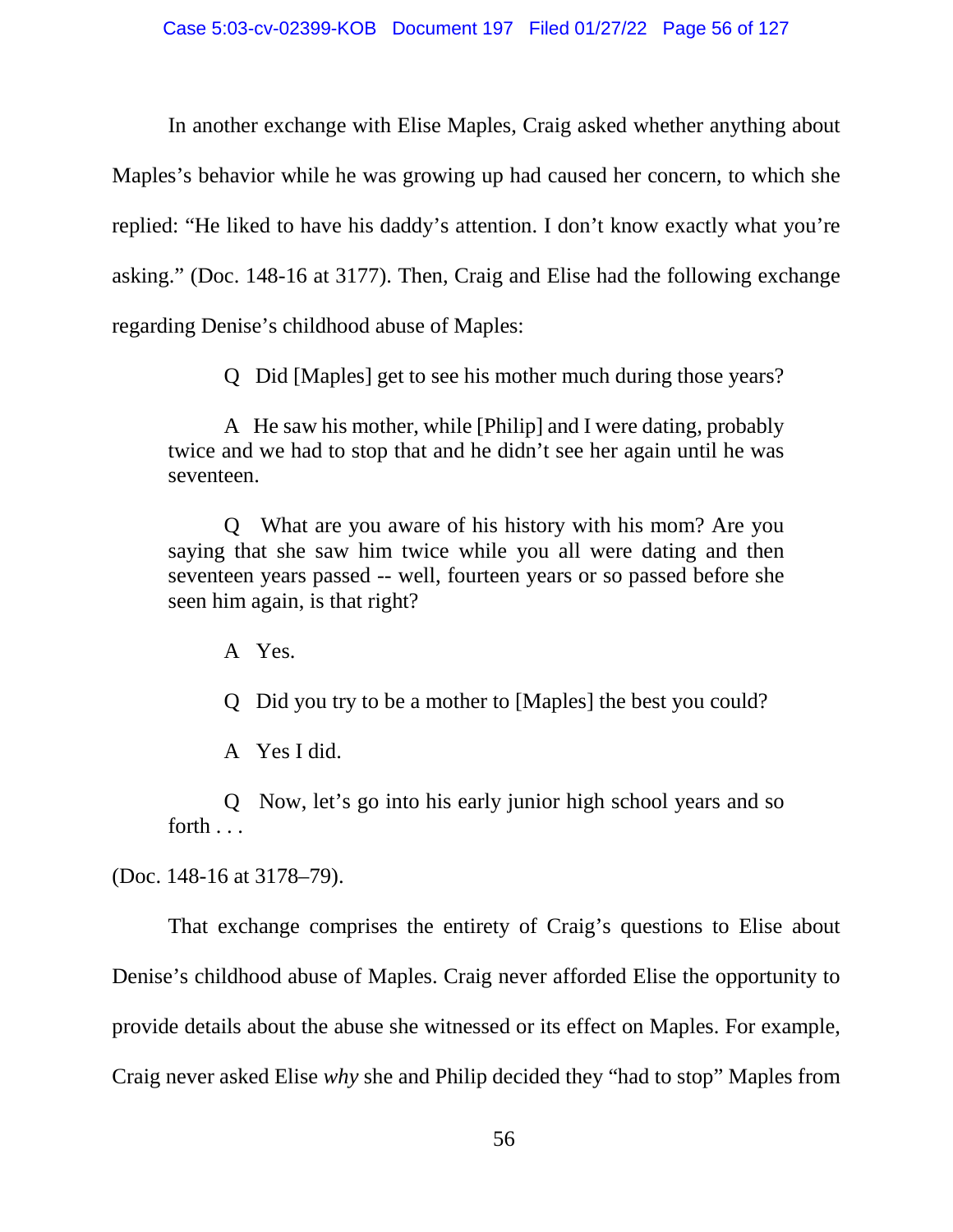## Case 5:03-cv-02399-KOB Document 197 Filed 01/27/22 Page 57 of 127

seeing Denise again. Craig also failed to ask Elise about other matters about which she testified at the evidentiary hearing, including that Maples often cried because he wanted his mother and asked often where she was and when she was coming back; he had "a lot of nightmares" and was afraid of the dark and had to sleep with a light on; Denise locked Maples in a closet; and Denise left him alone playing near the pool at her apartment. *See generally* (Doc. 188 at 19-122). Craig's failure to ask about these matters indicates that he failed to adequately interview or prepare Elise for her testimony.

Dr. Shealy's testimony also displayed hallmarks of ill-preparation. For example, much of Dr. Shealy's answers on direct examination were multi-page narratives, with one lasting seven full pages (Doc. 148-15 at 3114–20), and another lasting five pages (i*d.* at 3126–30). And much of Dr. Shealy's testimony was irrelevant, including a page-length discussion of Maples's competency to stand trial (*id.* at 3106–07) and repeated, unprompted mentions that Maples had his first sexual encounter at age 14—even while admitting that fact was "not a major factor in understanding [Maples's] psychological and emotional involvement" (i*d.* at 3130, 3132).

These exchanges help corroborate the evidentiary hearing testimony that trial counsel did not preview the witnesses' testimony or prepare them to testify during the penalty phase. Therefore, the court finds Maples proved that trial counsel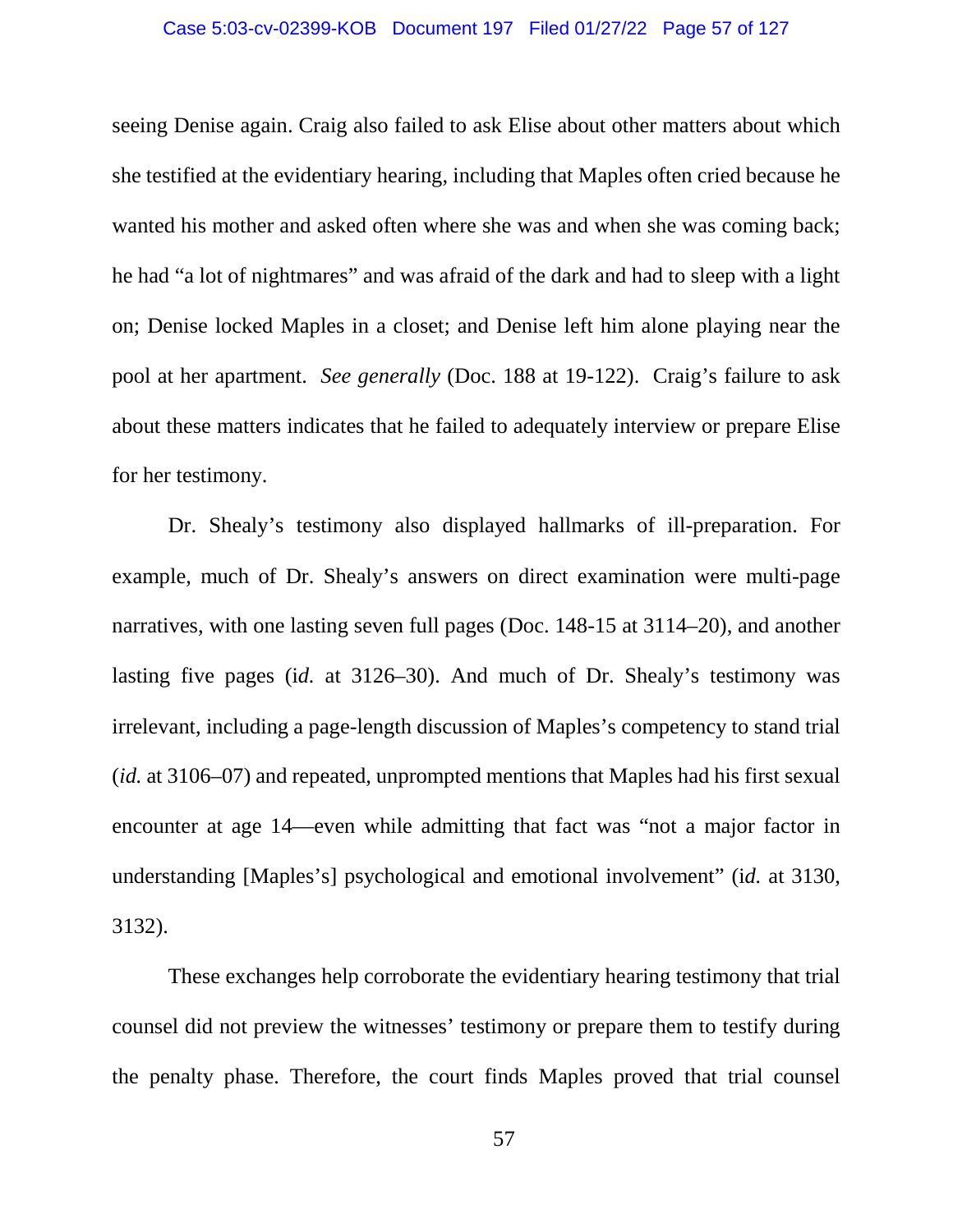"wholly failed to prepare" the penalty-phase witnessesto testify. The court also finds that trial counsel failed to inform the Maples family they would be testifying during the penalty phase until after Maples's trial had begun.

# **b. Trial Counsel's Preparation for the Penalty-Phase Presentation was Unreasonably Cursory**

The Eleventh Circuit found that, "based on Maples's allegations, trial

counsel's preparation for the penalty-phase presentation was unreasonably cursory."

*Maples*, 729 F. App'x at 825. The Circuit Court explained:

In light of Maples's videotaped confession, trial counsel had "every expectation that [Maples would] be convicted and w[ould] be facing a death sentence." Trial counsel knew from the outset that Maples's life depended on the penalty-phase presentation. Yet they (1) waited until midway through trial to inform Maples's family members that they would be testifying and (2) failed to prepare any of the penalty-phase witnesses for their testimony. No reasonable attorney who knows his client's life depends on the penalty-phase presentation would devote such minimal effort to preparing the presentation.

*Id.* (alterations in original) (internal citation omitted).

As explained above, the court has already found Maples proved that trial counsel waited until the time of trial "to inform Maples's family members that they would be testifying and [] failed to prepare any of the penalty-phase witnesses for their testimony." *Id.* Because Maples has proved his allegations as presented to the Eleventh Circuit, the Circuit Court's analysis controls this court's own.

Weighing heavy in the court's determination that trial counsel's preparation for the penalty phase was woefully insufficient is that counsel knew from the outset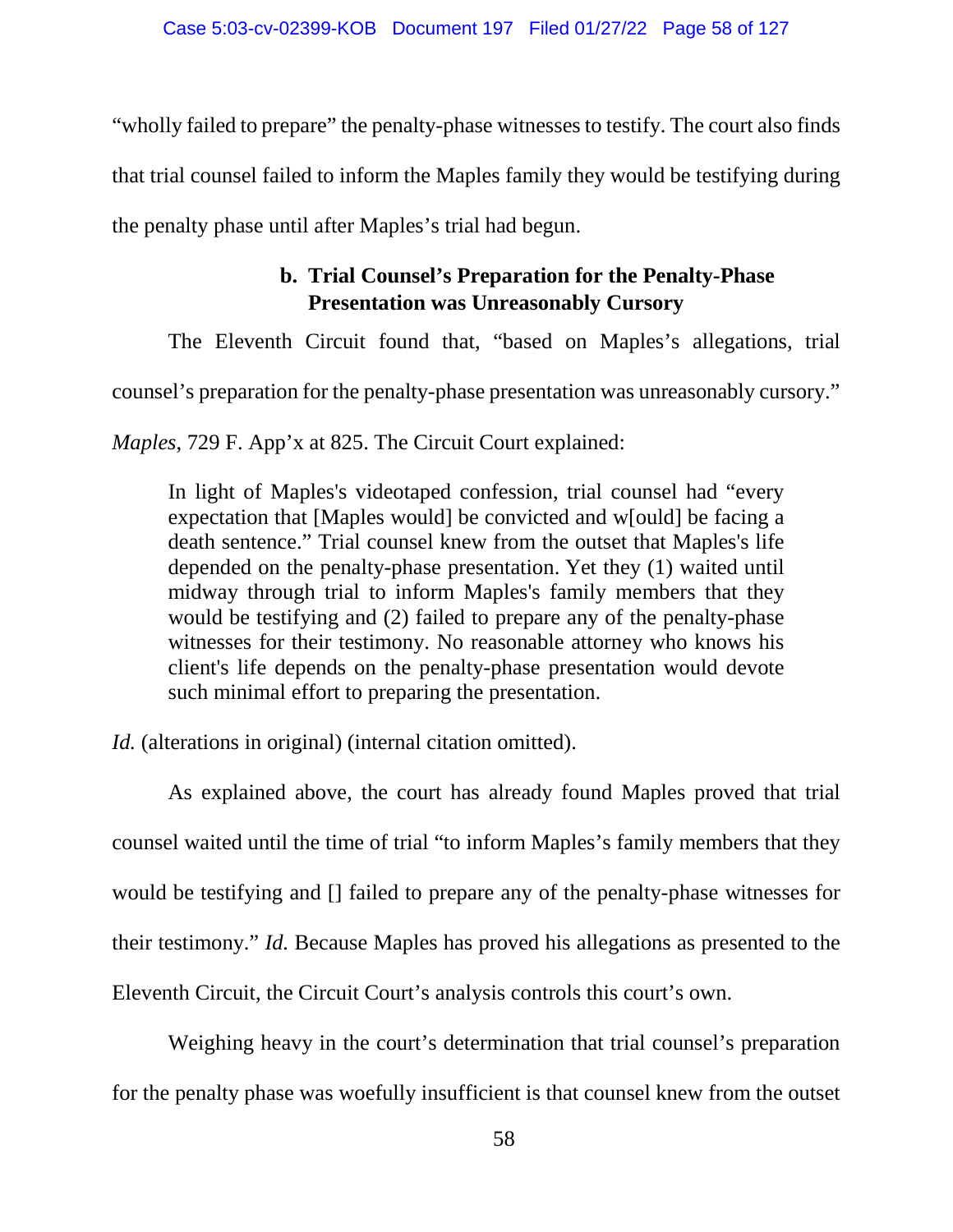### Case 5:03-cv-02399-KOB Document 197 Filed 01/27/22 Page 59 of 127

that Maples had confessed to the murders on video. Having viewed the entirety of Maples's video confession—as did trial counsel—the court finds that humanizing Maples for the jury that also viewed that confession was a tall order. In his confession, Maples showed very little emotion or remorse as he told in a matter-offact way and tone how he shot his two friends in the head, left Terry's body at the scene, dumped Robinson's body in the creek, and drove off in Terry's red Camaro. Knowing they had a hard up-hill road, reasonable counsel would have explored more leads to humanize their client and to develop the impact Denise's treatment had on Maples, including evidence of his depression and suicidality. So, the court finds, as did the Circuit Court, that trial counsel's preparation for the penalty phase was unreasonably cursory.

## **3. Trial Counsel's Strategic Choices**

As the court thoroughly discussed *supra*, the scope of counsel's mitigation investigation and penalty-phase presentation was unreasonably deficient. But for counsel's deficient performance, they would have uncovered and presented powerful mitigation evidence that the jury never heard.

But before the court addresses and considers mitigation evidence that a reasonable investigation would have uncovered, the court must first address whether counsel's inadequate mitigation investigation and deficient penalty-phase presentation involved any reasonable strategic decisions by counsel. Counsel's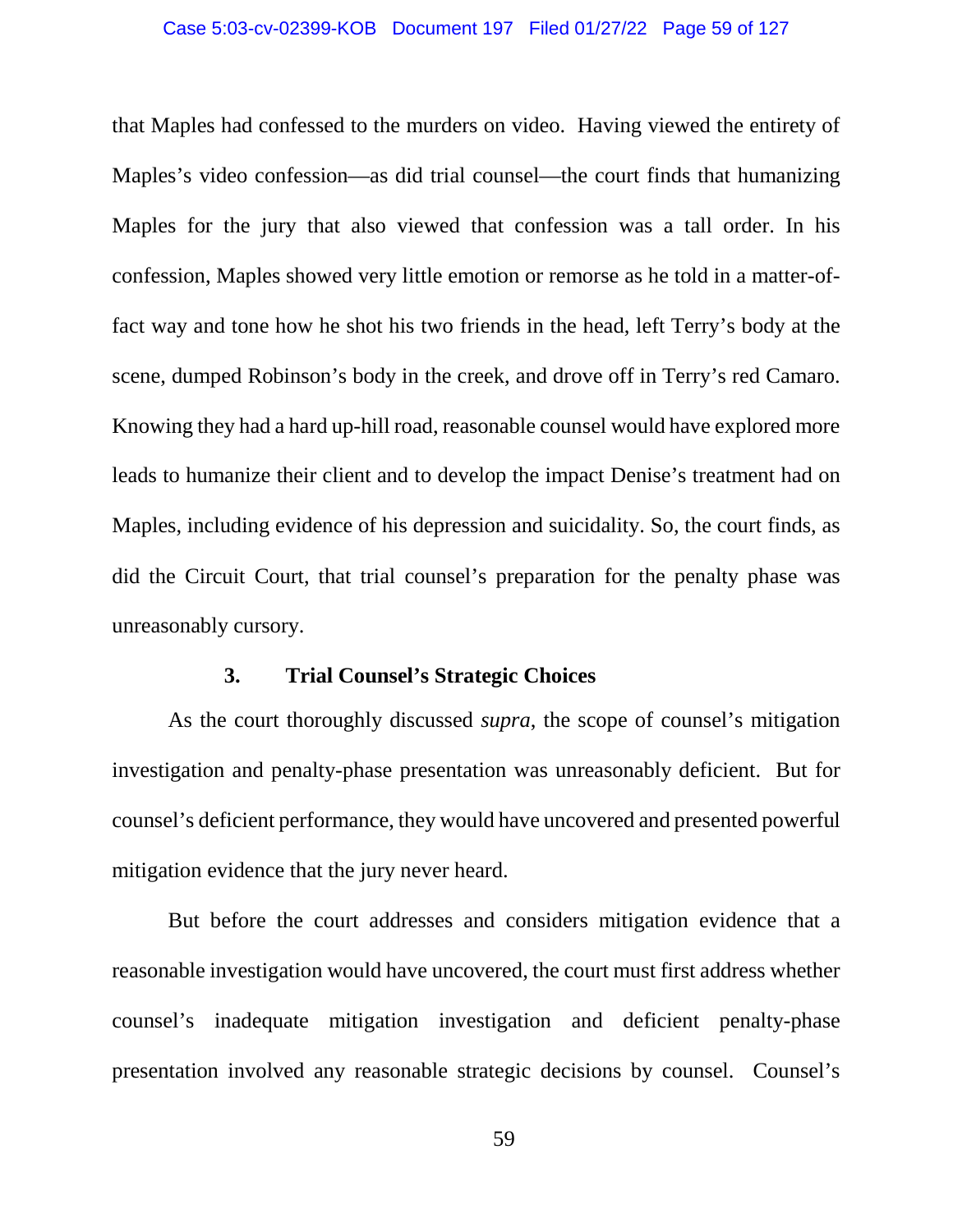## Case 5:03-cv-02399-KOB Document 197 Filed 01/27/22 Page 60 of 127

failure to present mitigating evidence is not *per se* ineffective assistance of counsel and can "on occasion, be justified as a strategic choice." *Hardwick*, 803 F.3d at 551. If counsel's reasonable strategic decision justified their failure to uncover or present specific evidence to the jury, the court will not consider that evidence as mitigating in weighing the totality of the evidence under the prejudice analysis.

As the court has already mentioned, Craig testified at the evidentiary hearing that trial counsel's strategy "was to humanize Cory" and focus on the abuse and abandonment Maples suffered as a young child. (Doc. 191 at 1050, 1065). The court has already considered this strategy in finding that counsel's mitigation efforts to humanize Maples fell short of their goal. Counsel failed to thoroughly investigate several aspects of Maples's life that would have humanized him for the jury, including his struggles with depression and suicidality and the abuse and abandonment Maples suffered at the hands of his mother. Counsel's inexperience in preparing for and presenting evidence at the penalty phase of a death penalty trial may have contributed to these failures. So, this overall trial strategy by counsel does not excuse, and actually underscores, the unreasonable scope of counsel's mitigation investigation or deficient penalty-phase presentation.

However, by indulging in the "strong presumption" that counsel provided adequate representation, the court credits *some* of the strategic considerations made by counsel as reasonable. As an initial matter, the court recognizes that, while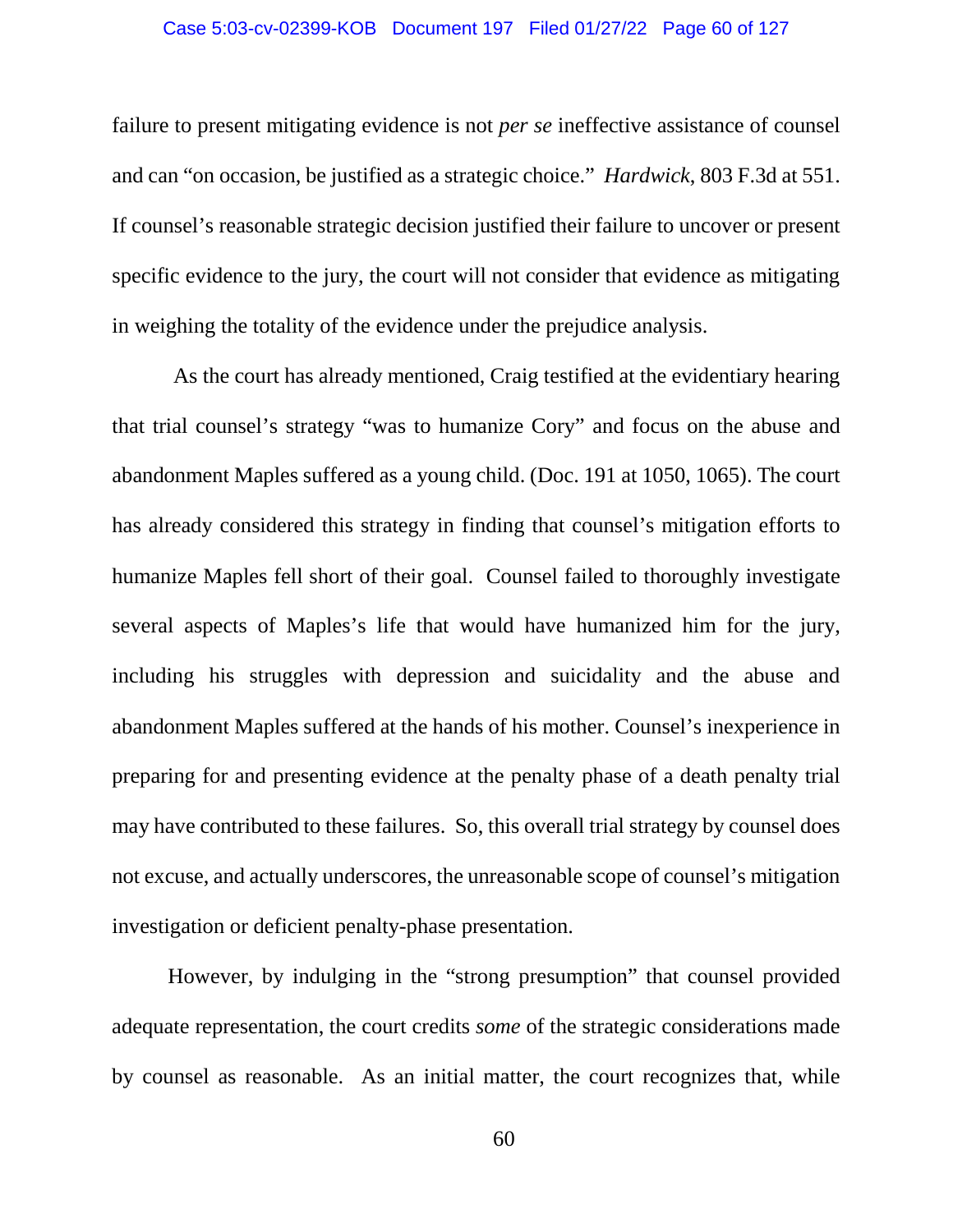## Case 5:03-cv-02399-KOB Document 197 Filed 01/27/22 Page 61 of 127

neither attorney had experience in a penalty phase of a capital case, Craig did have almost ten years of legal experience, had tried at least six criminal jury trials prior to this case, and was familiar with juries in Northern Alabama in the 1990s. (Doc. 191 at 997-98). That experience positively affected some of their strategic decisions.

## *Strategic decision to limit witnesses regarding Maples's good character*

These murders occurred in a small community in rural Morgan County, Alabama, where "everyone knows everybody," and where one of the victims Stacy Terry was particularly beloved by the community. Noting "it was a fine line that we had to walk in the mitigation phase," trial counsel wanted to *limit* testimony about Maples's good character and his loving family to avoid opening the door to victim impact evidence about Stacy Terry and Barry Robinson. (*Id.* at 1065–66). Counsel did not want to put on witnesses who on cross examination would testify in glowing terms about how great Terry was and how everyone loved him. The court finds that this strategy was generally reasonable.

Craig testified that he knew Terry was "extremely popular, by all accounts," and knew that Terry and Maples went to the same school, played on the same football team, had friends in common, and correctly assumed they had some of the same teachers; he did not know how any such "witnesses that could speak positively of Cory" would "not have knowledge in a positive way of [Terry]." (*Id*. at 1080– 81). Therefore, he wanted to "avoid *calling* mutual friends of [Maples and Terry],"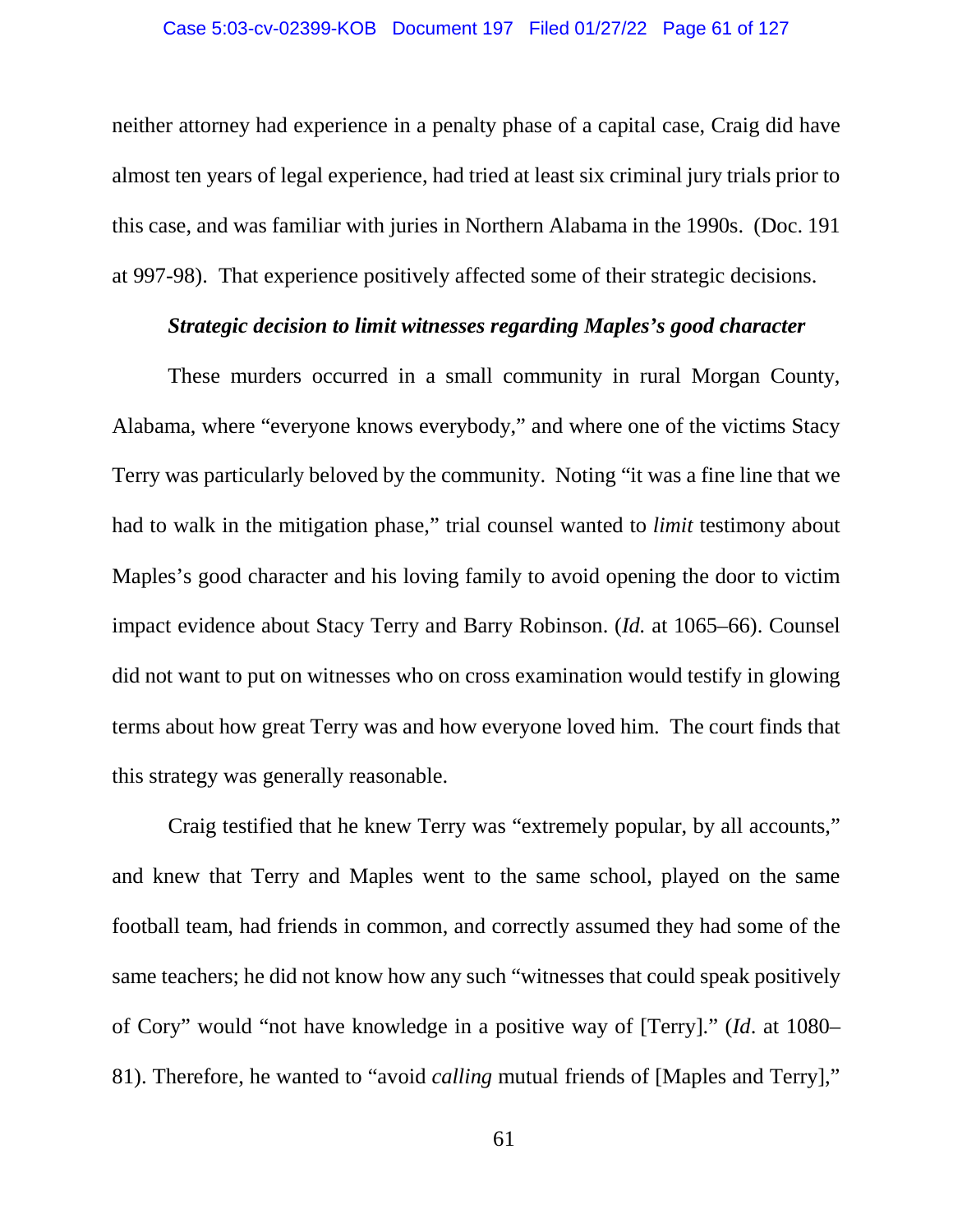## Case 5:03-cv-02399-KOB Document 197 Filed 01/27/22 Page 62 of 127

"mutual teachers of the two," and "mutual coaches of the two." (*Id.* at 1091–92) (emphasis added).

So, counsel's strategic decision involved not *calling* as witnesses mutual friends, teachers, or coaches of Maples and Terry. That strategic decision appears reasonable, but counsel did not conduct any type of investigation as to what these witnesses would actually testify. Instead, that strategic decision was based on *assumptions*, which the court finds were reasonable as to the school officials and coaches, but unreasonable as to Maples's family members and *some* friends who testified at the evidentiary hearing. By failing to interview family and friends, counsel's assumptions prevented their presentation of valuable mitigation testimony.

Craig's testimony at the evidentiary hearing shows his strategic choice did not cover his failure to thoroughly interview and call as witnesses *family* members, including Maples's cousin Shannon Smith, aunt Dianne Ferrell, aunt Dale Ray, and uncle Fred Ray, who could have presented powerful mitigation evidence on Maples's behalf. Counsel's strategy involved not calling mutual friends, school officials, and coaches; Craig did not mention that his strategy involved not calling the family members who testified at the evidentiary hearing. *See* (Doc. 191 at 1091- 92). And, the court finds that a reasonable investigation into mitigation evidence would have involved counsel at least interviewing available family members and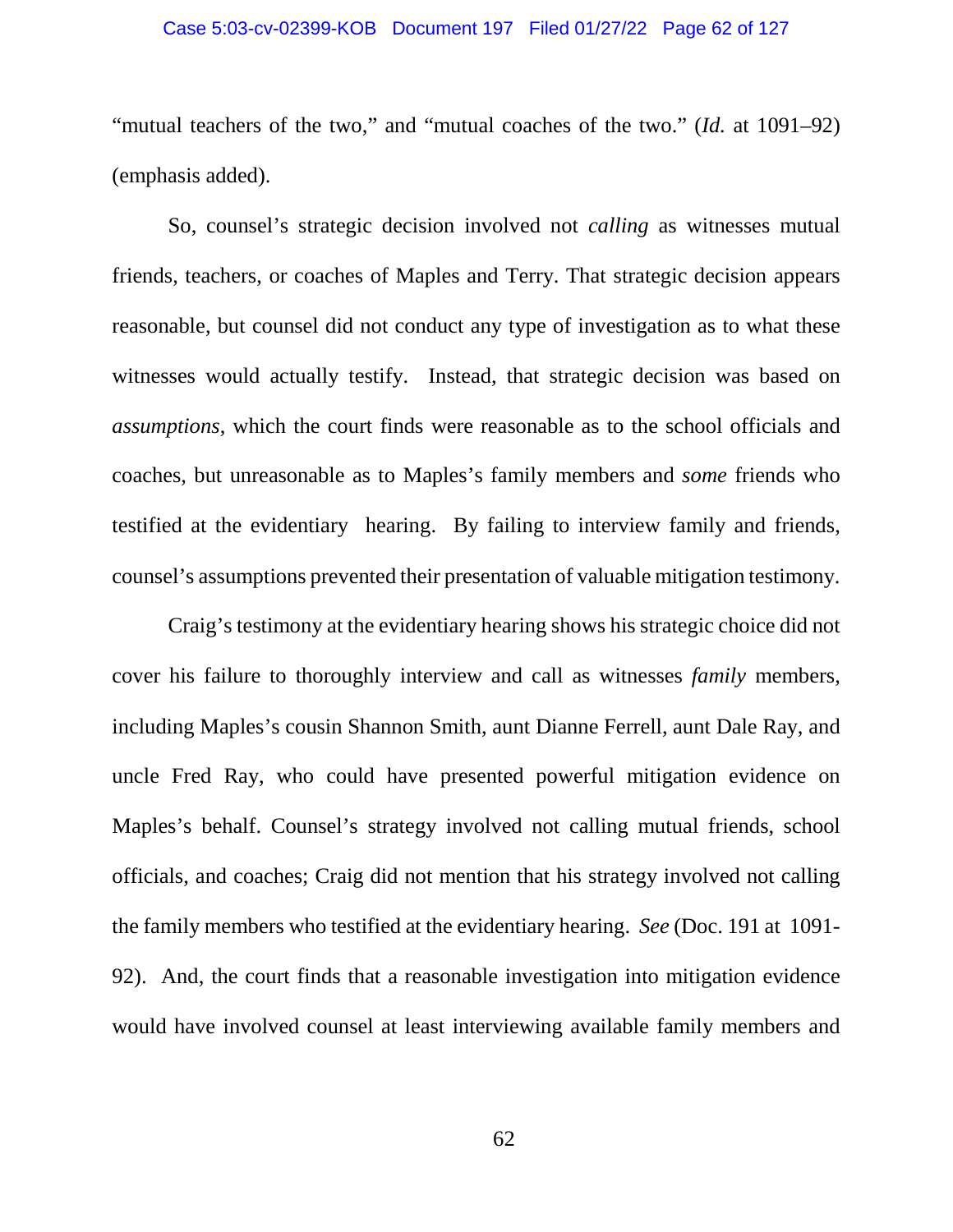### Case 5:03-cv-02399-KOB Document 197 Filed 01/27/22 Page 63 of 127

selecting the best of those witnesses to present testimony to humanize Maples and substantiate his childhood abuse and its impacts on him.

Although Maples's cousin Shannon Smith knew Terry and testified about him, she was a powerful mitigation witness for Maples. And when she testified about the victim, her demeanor did not change in a way that would have negated the mitigation evidence she presented in Maples's favor, as did most other witnesses. Smith was a family member who not only could testify about Maples's good character when he was younger, but she also shed light on the abuse he suffered at the hands of his mother and his mental state. So even crediting trial counsel's strategic choice to avoid testimony from mutual friends and school personnel, the court finds that counsel's failure to interview or call Shannon Smith as a mitigation witness was unreasonable and the court will consider her testimony. So, as the court will discuss in detail *infra*, the court will consider the mitigation evidence presented by these family members when weighing the mitigating and aggravating factors under the prejudice standard.

Regarding school officials and coaches, the court finds reasonable counsel's strategic choice to not interview or call these witnesses during the penalty phase of the trial. The reasonableness of counsel's concerns with such witnesses became obvious at the evidentiary hearing when mutual friends and all of the school personnel, including coaches, testified that Maples was a "good guy," a hard-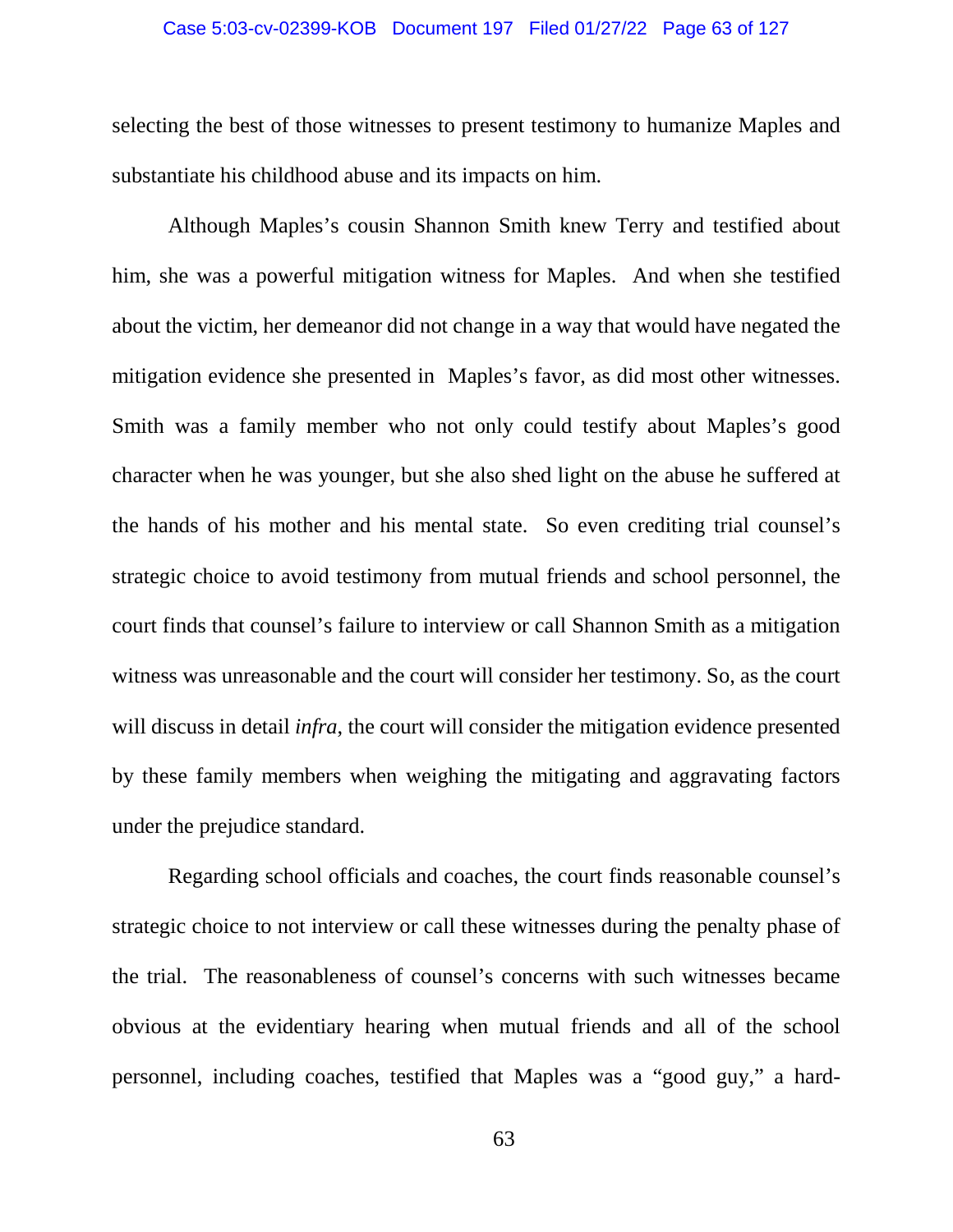### Case 5:03-cv-02399-KOB Document 197 Filed 01/27/22 Page 64 of 127

working team member, polite, etc., then lavished great praise on Terry—and did so with a much-improved countenance.

The court takes this opportunity to note another factor the transcript alone cannot convey: the change in the witnesses' demeanor when asked about Terry. While many of these witnesses (with the exception of Maples's cousin Shannon Smith), especially school personnel, appeared guarded or somewhat apprehensive when testifying to Maples's positive characteristics, they each came alive when given the chance to describe Terry. The court presumes the trial jury would also have noticed this shift in demeanor, which would have further limited the weight of Maples's school conduct and friendships as a mitigating factor.

Because counsel reasonably assumed that school personnel would most likely know both Maples and Terry—and would speak favorably about the victim counsel did not interview any of the school witnesses. The court cannot find fault in their strategic decision not to interview such witnesses they reasonably knew they would not call. Even if counsel should have at least interviewed these school witnesses, the court finds reasonable counsel's strategic decision to not *call* them as witnesses at the penalty phase of Maples's trial. Those interviews would have revealed what counsel wanted to avoid—witnesses who would have spoken very highly of Terry. So, the court will not consider the testimony of the school personnel and coaches who testified at the evidentiary hearing glowingly about the victim,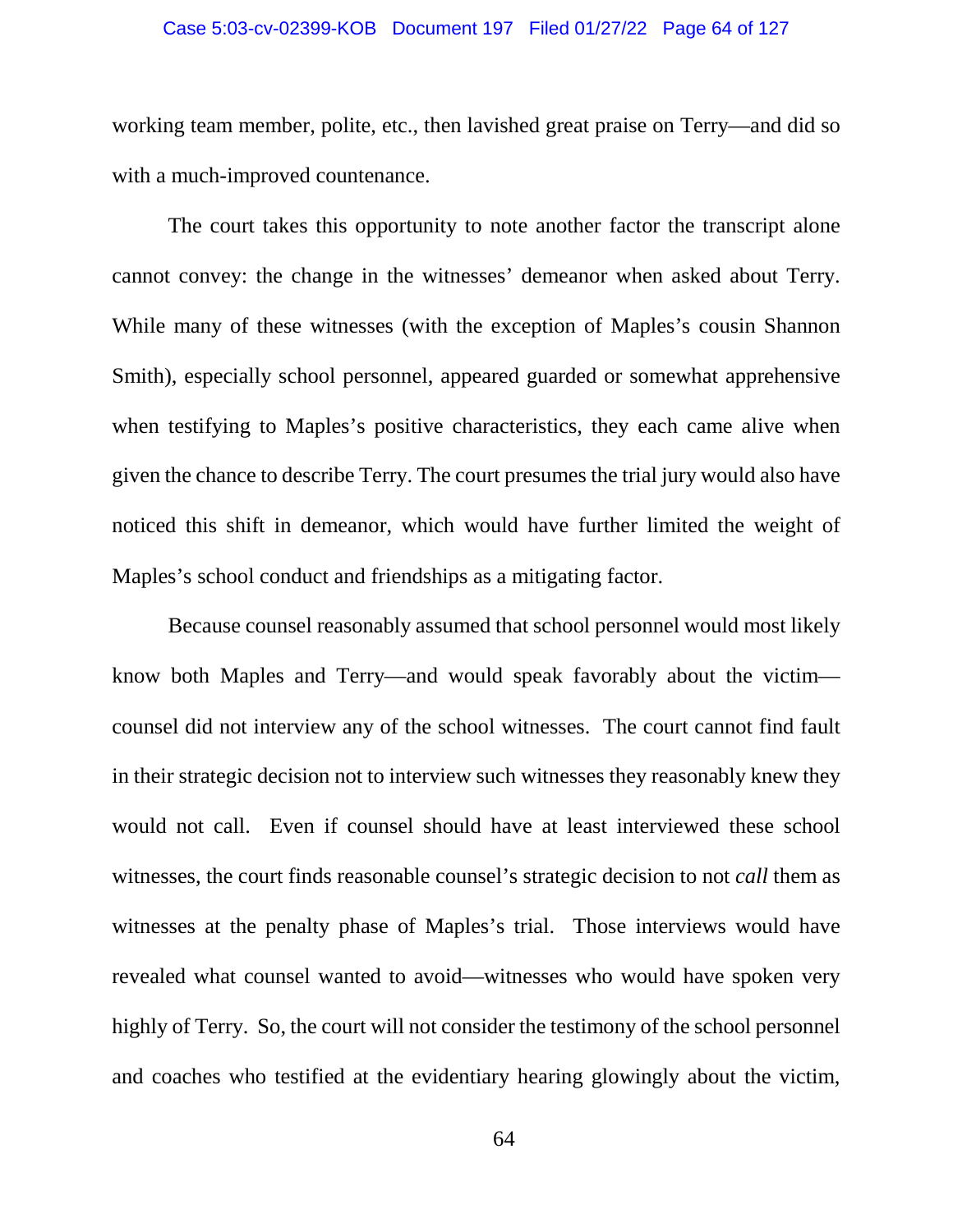including Martha Lenhart, Judy Sims, Bill Simms, Glen Lang, and Billy Hopkins. *See generally* (Doc. 189).

Regarding counsel's failure to interview or call *any* of Maples's personal friends or family friends as mitigation witnesses, the court finds that strategic decision unreasonable. Craig testified that he wanted to avoid "evidence that would call [the defense's] key witnesses into discredit," evidence that Maples was dishonest, evidence that Maples had stolen from his friends, or evidence from mutual friends regarding Terry's good character. (Doc. 191 at 1066–67). Although these strategies appear reasonable, counsel could not know whether *all* of Maples's friends from different facets of his life would testify regarding these matters that counsel wanted to avoid unless counsel first interviewed those friends. So, counsel's assumption, without any investigation or interviews, that he would not call any of Maples's personal friends or family friends was unreasonable.

To be sure, some of Maples's and Terry's mutual friends did in fact testify at the evidentiary hearing to the very things that counsel wanted to avoid. Both Derek Shelton and James Beddingfield testified glowingly about Terry. And, while living with Beddingfield, Maples stole Beddingfield's father's pager. Though Maples eventually returned the pager and apologized, the incident caused the two to drift apart after Maples moved out. (Doc. 189 at 356, 361). To Beddingfield's knowledge,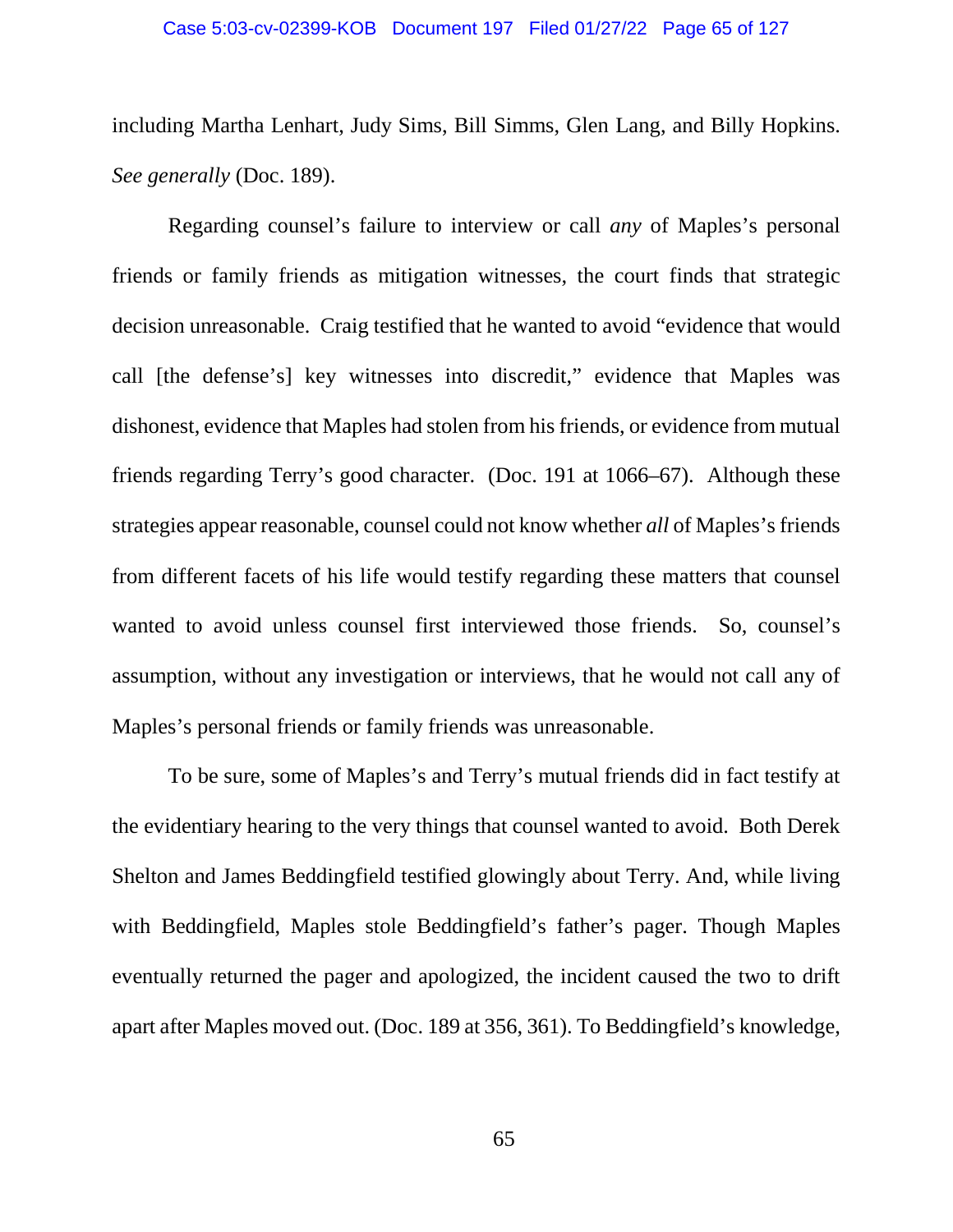### Case 5:03-cv-02399-KOB Document 197 Filed 01/27/22 Page 66 of 127

Maples then befriended Jamie Dobbs and increased his drug use. *See* (Doc. 188 at 210-232 & Doc. 189 at 354-365).

So, had counsel interviewed Shelton and Beddingfield, the court finds that counsel reasonably would have decided not to call them as witnesses at the penalty phase of the trial based on their reasonable strategic decisions as explained above. So, the court will not consider the testimony of Shelton and Beddingfield as mitigation evidence.

But, counsel's strategic decision to avoid certain evidence would not apply to several witnesses who testified at the evidentiary hearing, including Margie Moore, Deborah Adkison, Robert Frost, and Alan Birdsong. These witnesses did not offer any testimony at the evidentiary hearing that counsel sought to avoid. Had they interview these witnesses, the reasons underlying their strategic choice to avoid certain types of testimony would not have applied.

Margie Moore, a family friend whose husband knew Maples's father Philip, testified at the evidentiary hearing that she saw Denise cut Philip with a knife, which corroborated Philip's testimony about Denise's violent behavior. And Moore did not know the victim Terry and would not have provided testimony counsel wanted to avoid. *See* (Doc. 188 at 153-161).

Likewise, Deborah Adkison, Derek Shelton's mom, was not a "mutual friend" of the victim Terry, and her testimony at the hearing focused on Maples's riding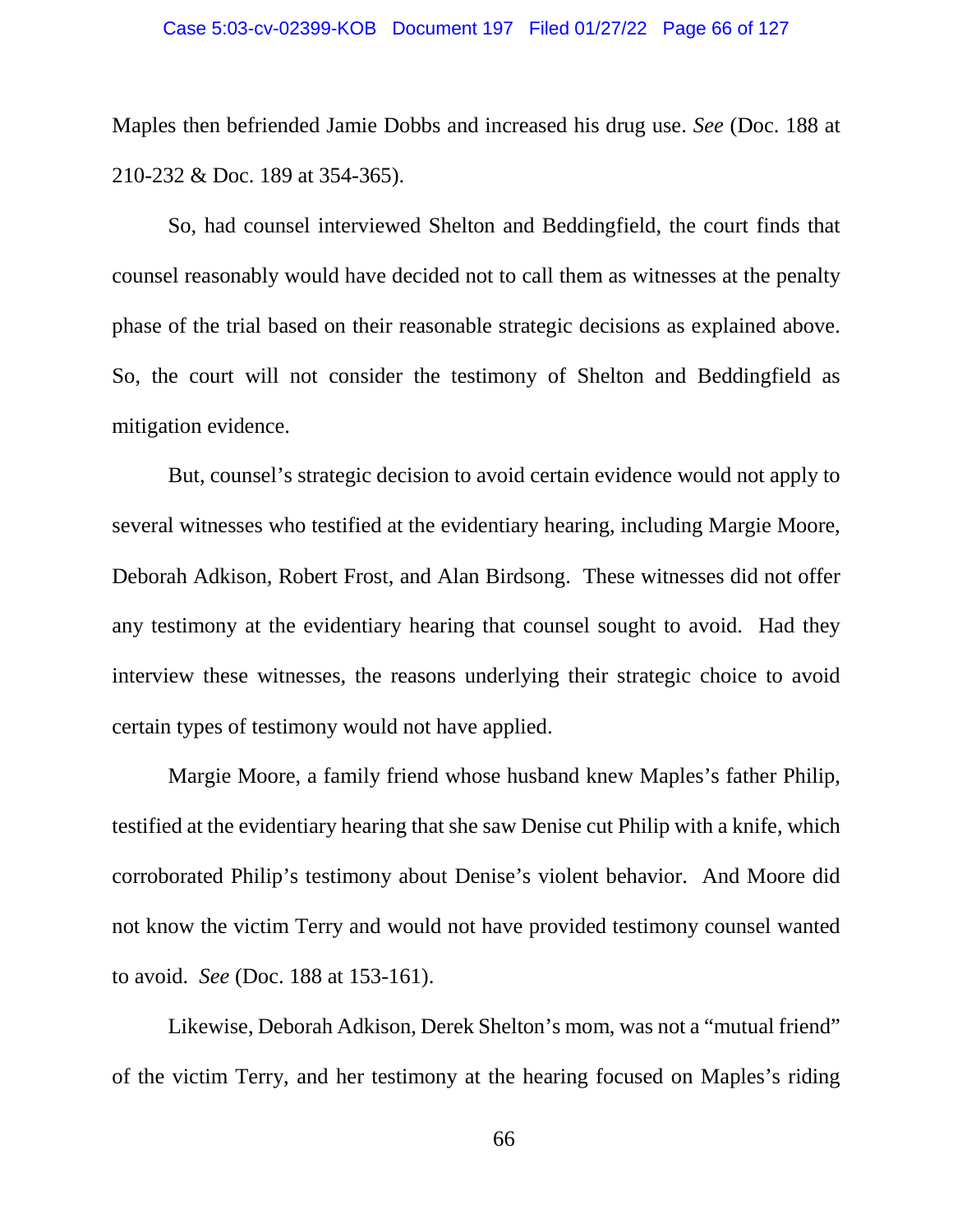### Case 5:03-cv-02399-KOB Document 197 Filed 01/27/22 Page 67 of 127

horses with her family and being a part of the Saddle Club with her son Derek. Although she lived near Terry and knew him, she hardly mentioned Terry in her testimony and did not speak glowingly about him. *See* (Doc. 188 at 191-209).

And Maples's friend Robert Frost testified at the hearing that Maples was a few grades below him in school; that he and Maples hunted together when Maples was 16 or 17 years old; that he was with Maples when he fell from the bluff; that Maples was a "meek" and "quiet fellow" who never got in trouble; that Maples was not aggressive or violent; and that he found Maples to be a trustworthy friend. Frost did not mention Terry in his testimony. *See* (Doc. 190 at 536-37).

The court notes that Alan Birdsong testified at the guilt phase of Maples's trial, but counsel did not call him to testify in the penalty phase of the trial for mitigation. *See* (Ddoc. 184-41). Birdsong also provided novel testimony at the evidentiary hearing regarding Maples's good character and relationship with his brother Daniel. Birdsong did not know Terry and did not provide the other types of evidence that counsel wanted to avoid. (Doc. 189 at 341-53). So, counsel's strategic choice to avoid certain testimony does not apply to Birdsong's mitigation evidence presented at the evidentiary hearing.

So, the court will consider the testimony of Margie Moore, Deborah Adkison, Roderick Frost, and Alan Birdsong in weighing the mitigation evidence against the aggravation evidence to determine if Maples has shown prejudice.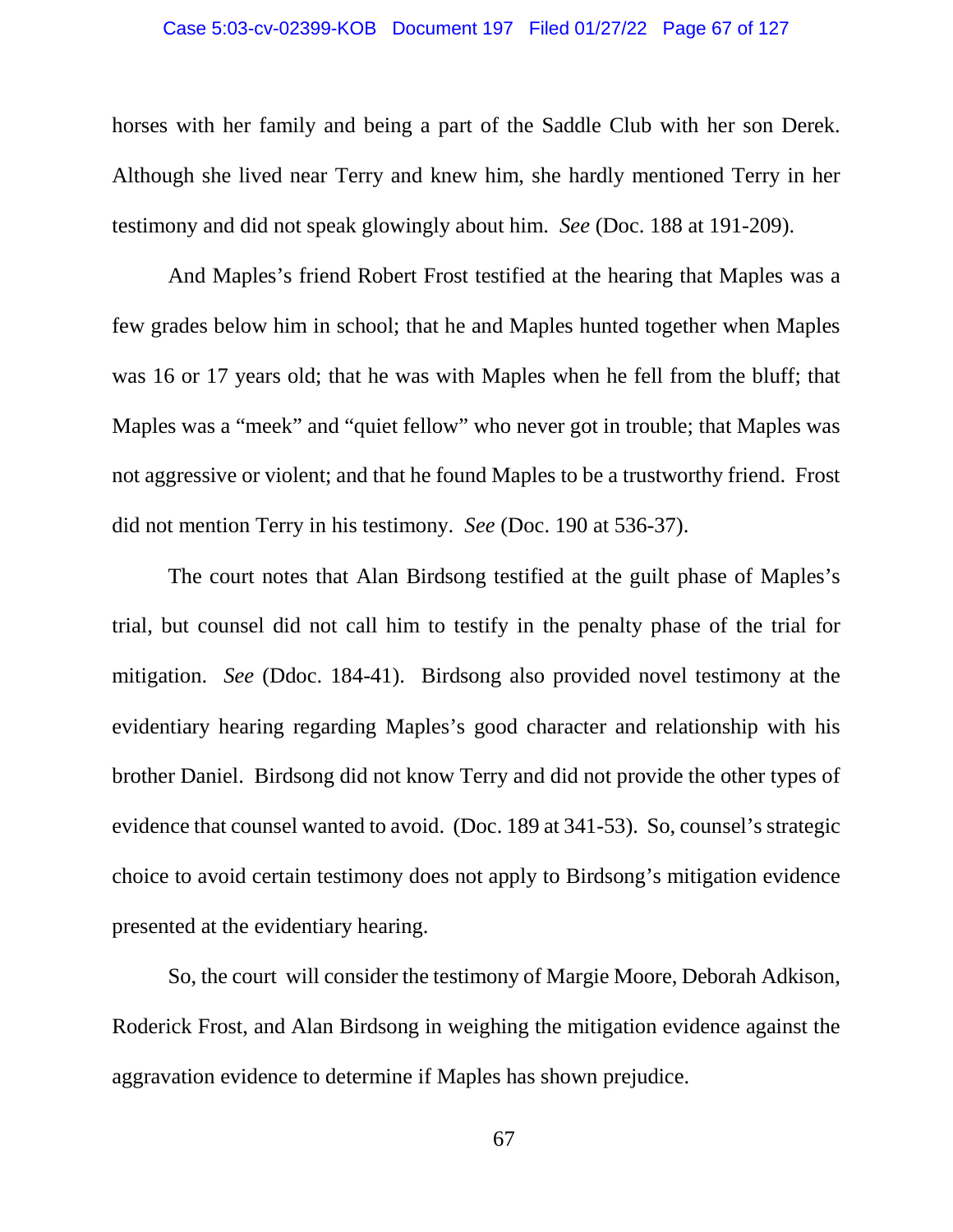## *Strategic decision to not call Officer Greene as a witness*

Maples's faults his counsel for failing to call Officer Greene as a mitigation witness to show he cooperated with the police. But trial counsel testified that they wanted to avoid testimony from Officer Greene about Maples's cooperation: it would have led to further testimony about Maples's arrest for felony drug possession, which counsel wanted to avoid. (Doc. 191 at 1068). The only evidence trial counsel presented regarding Maples's assistance to police was Elise Maple's testimony that "[Maples] had worked with the Decatur city police to catch somebody with drugs, and we had some [telephone] threats" because of Maples's involvement. (Doc. 184-40 at 122). And in its sentencing order, the trial court rejected Maples's assistance to law enforcement as a mitigating factor because "no police officer testified at trial, nor was there any corroboration of the step-mother's testimony." (Rule 32 C.R. Vol. 37, Tab 62, at 10).

At the evidentiary hearing, Maples presented both the missing case report and the testimony of its author, Lary Greene. (Doc. 184-27 [Mark Carroll Arrest Records]; doc. 189 at 240 [Lary Greene testimony]). Greene testified that Maples had been arrested in 1994 for driving on a suspended license. (Doc. 189 at 243, 252). During Maples's arrest, officers found "a quantity of cocaine" on his person. Greene interviewed Maples and gave him "an opportunity to . . . work [his drug possession] case off." This meant Maples had "to turn a quantity of substance or illegal substance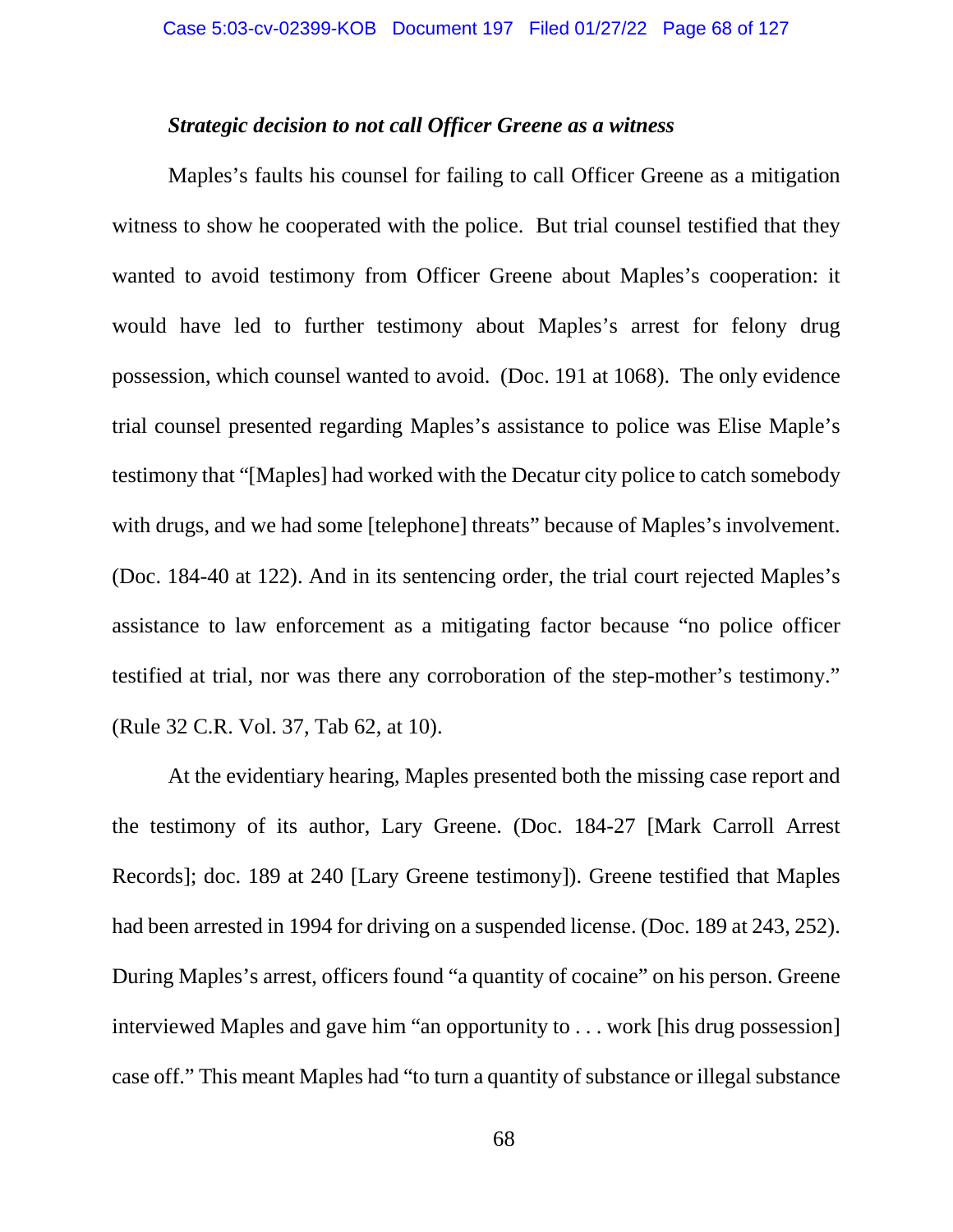## Case 5:03-cv-02399-KOB Document 197 Filed 01/27/22 Page 69 of 127

greater than what [he] had on [his] person[ ]. And [Maples] only had . . . three rocks of cocaine." Maples told Greene that "he knew somebody that he purchased drugs from before and was willing to turn [him] over to [the Decatur police] and [to] buy the cocaine for [the police]." (*Id*. at 241-42). Greene informed Maples that, if he did not work off his case, he would be charged with possession of a controlled substance—a first degree felony with a potential penalty of 10 to 20 years. (*Id*. at 251–52).

According to Greene's testimony, Maples made three separate attempts to buy drugs from Mark Carrell before ultimately succeeding. On Maples's first attempt, Carrell arrived at the meeting place but claimed he had no drugs to sell because his supplier was out. Maples arranged a second meeting with Carrell but Carrell again claimed his supplier was out. Finally, on October 5, 1994, Maples successfully completed a controlled buy from Carrell. Carrell was arrested and subsequently convicted for that specific buy. (*Id*. at 243–47).

Greene testified that Maples was a "reliable and respectful cooperator." (*Id*. at 249–50). Greene also testified that people who cooperate with law enforcement face "high risk," including "death," because "[p]eople do not like rats . . . [Maples's] life was in risk." (*Id.* at 248). Because of Maples's cooperation, the Decatur police "disposed of" his drug case. (*Id*. at 252.)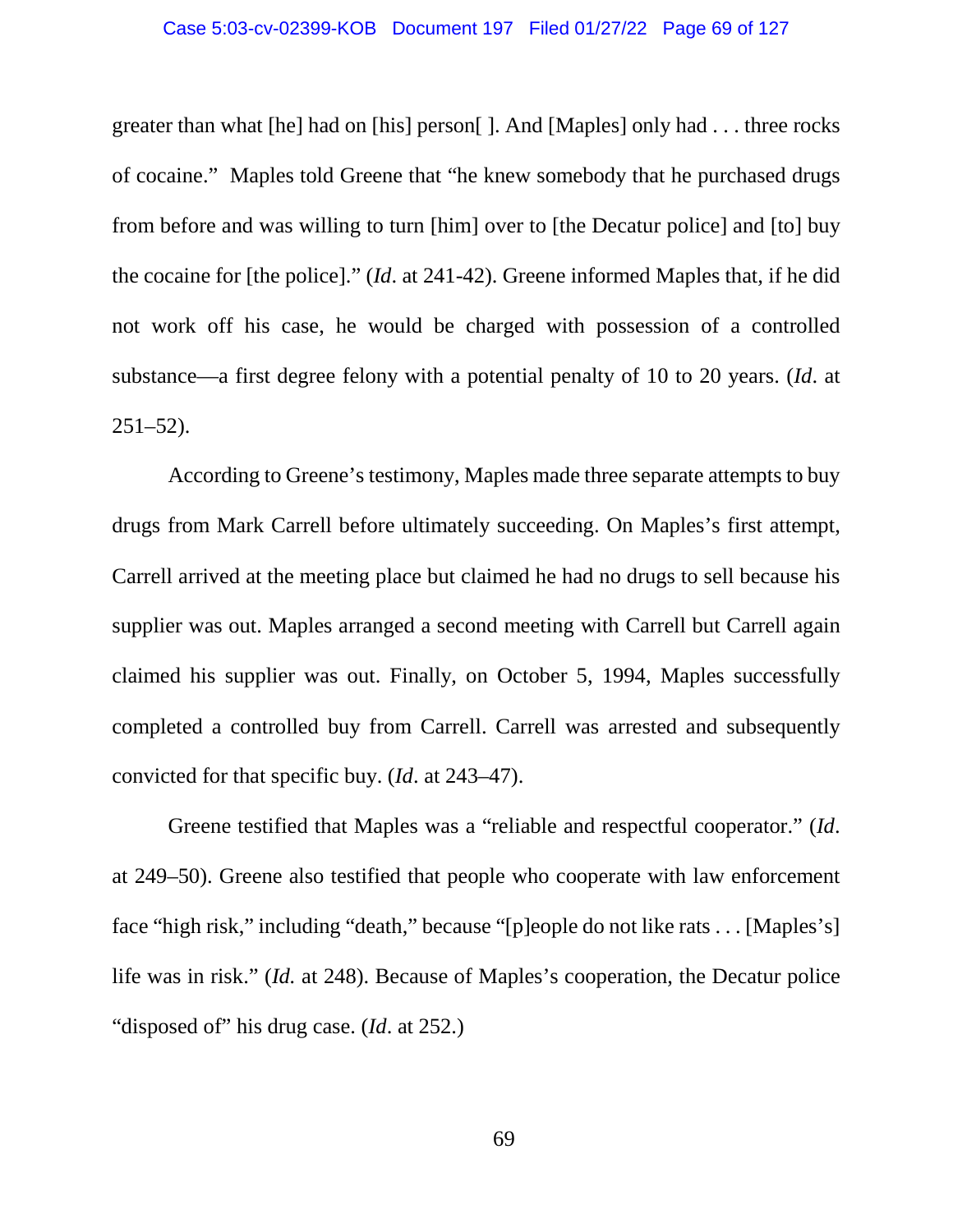As stated above, Elise had testified at the trial that Maples and his family received telephone threats after Maples's cooperation with the police. At the evidentiary hearing, Philip Maples corroborated that testimony, explaining that "[p]eople started calling and threatening us and threatening [Maples], threatening Daniel." (Doc. 189 at 463–464). Philip then elaborated on the nature of the threats, describing an instance where "we [had] come home, [and] all the covers on the bed [were] in one big pile on the bed, the phone receiver turned upside-down on the phone." *(Id.* at 464). Philip testified that he found "paint on the back of the house" with a message stating, "we got you any time we want you." (*Id.*). On cross examination, Philip clarified that the message was written with what "looked like a big carpenter pencil"; "[i]t wasn't painted." (*Id.* at 517). Philip described another instance where he and his neighbors saw people lying down in the neighbor's front yard pointing rifles at the Maples family's house, prompting Philip to call the police. (*Id.* at 517).

Maples's novel evidence, namely Greene and Philip's testimony and Greene's case report, corroborate Elise's testimony and establish that Maples had helped the police to successfully convict a drug dealer—and did so at great personal and family risk. But this same evidence also shows that Maples cooperated to escape his own pending drug charge, which carried a possible sentence of 10–20 years—a fact not presented to the trial jury. And Philip's testimony about the threats that the Maples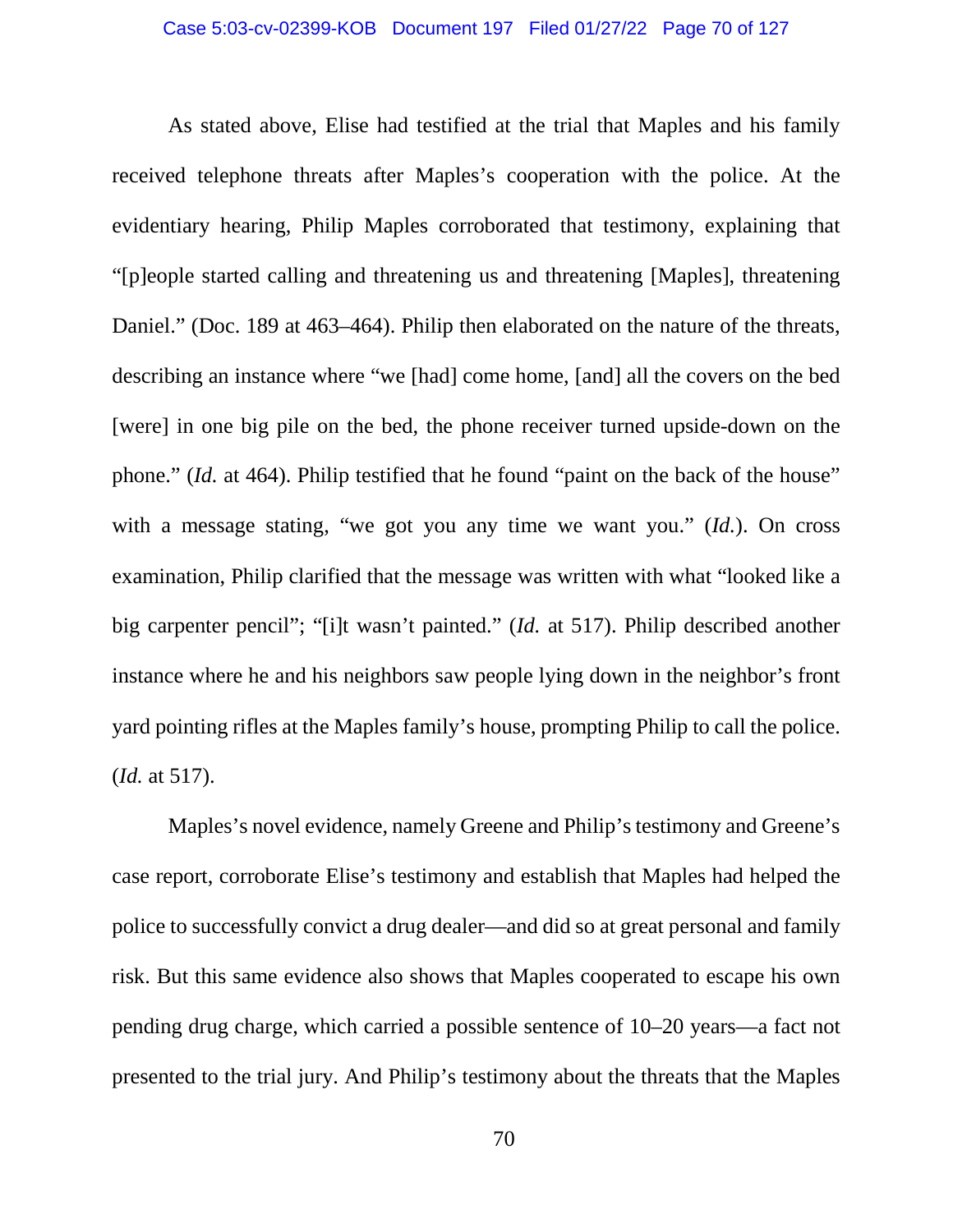### Case 5:03-cv-02399-KOB Document 197 Filed 01/27/22 Page 71 of 127

family faced because of Maples's cooperation cuts both ways. Though Maples took on great personal risk by cooperating, the burden of that risk did not fall on him alone; his family suffered the consequences as well. Jurors could have interpreted this new evidence as an additional example of how Maples's actions have hurt his family.

And counsel believed Maples's cooperation could be a double-edged sword. He cooperated in the arrest of his drug dealer to avoid prosecution for his own arrest for possession of cocaine. Trial counsel wanted to minimize evidence that Maples had become a drug informant because that evidence would also include that Maples had been found with crack cocaine. (*See* Doc. 191 at 1067-68).

According to Craig, in Morgan County in the mid-nineties, drug evidence was a "double edged sword." (Doc. 191 at 1058). So, using Elise's testimony about the assistance Maples gave the police avoided eliciting more details about Maples's illegal drug activity and avoided calling a police officer who from counsel's experience often were not good witnesses for the defendant. That decision was reasonable. So, the court will give deference to counsel's trial strategy and not consider as mitigation evidence the testimony of Officer Greene or his report in making its prejudice determination.

71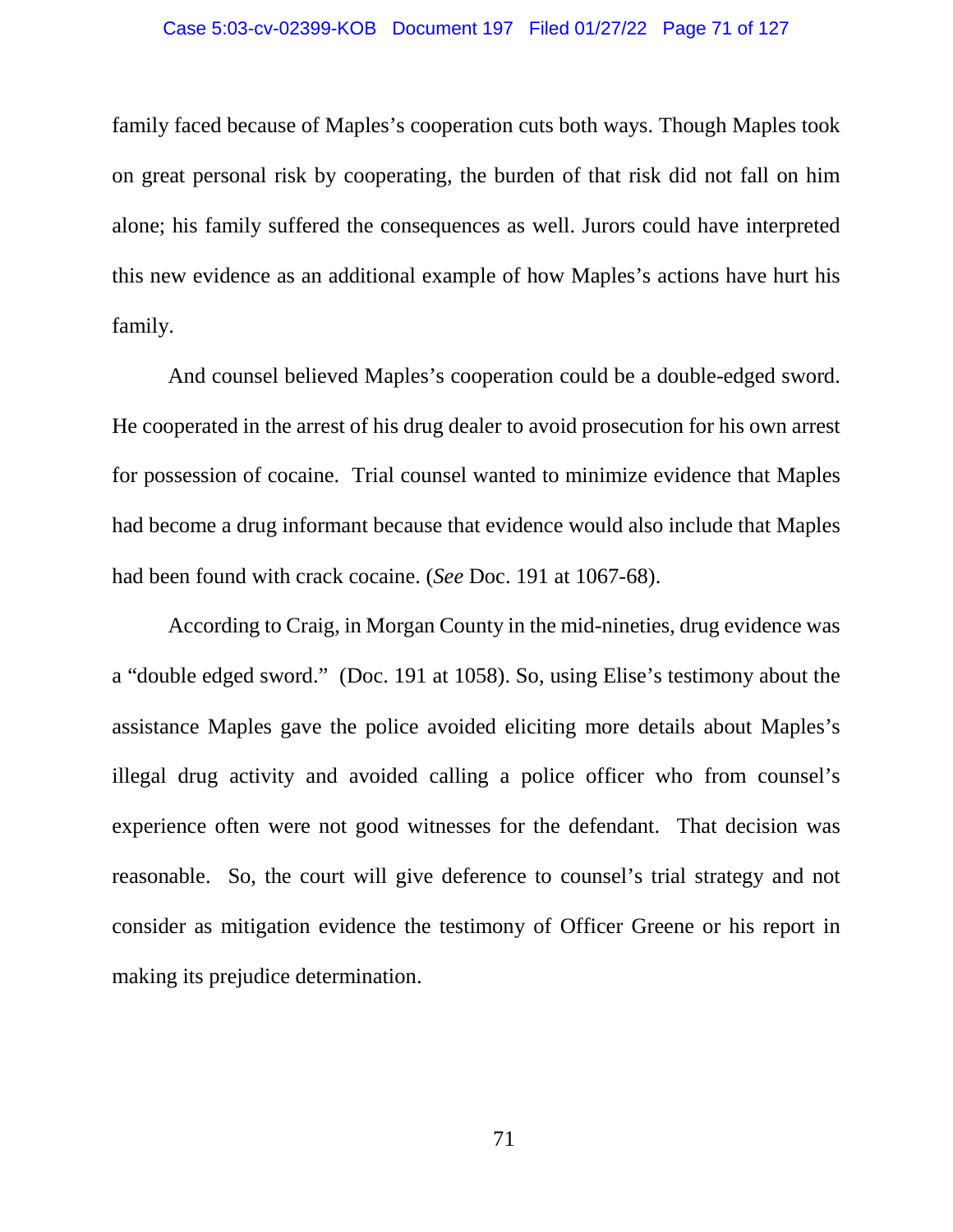## **B. Prejudice Evidence**

Now that the court has determined what mitigation evidence it will not consider based on counsel's strategic choices, it must now determine whether the mitigation evidence the jury should have heard but for counsel's deficient performance prejudiced Maples. The Eleventh Circuit found that "the allegations in Maples's amended Rule 32 petition<sup>[]</sup> show that there is a reasonable probability that, but for counsel's unprofessional errors, the result in the proceeding would have been different." *Maples*, 729 F. App'x at 825 (internal quotation marks omitted). The Eleventh Circuit categorized into four broad categories the mitigation evidence that, if proven, the jury would have heard but for counsel's deficient performance: (1) abuse and abandonment by Maples's birth mother Denise; (2) Maples's depression and suicidality; (3) Maples's good character; and (4) Maples's history of head trauma. *See id.* at 825–26. The court will first address whether Maples has presented sufficient evidence for each category and then weigh the proven mitigation evidence against the evidence in aggravation to determine whether Maples has shown prejudice.

## **1. Maples's Mitigation Evidence**

# **a. Evidence of Abuse and Abandonment by Denise Maples**

The Eleventh Circuit found that Maples had adequately alleged that, because of trial counsel's deficient performance, the jury never heard evidence that Denise Maples "has a mental illness; routinely threw violent, self-mutilating tantrums;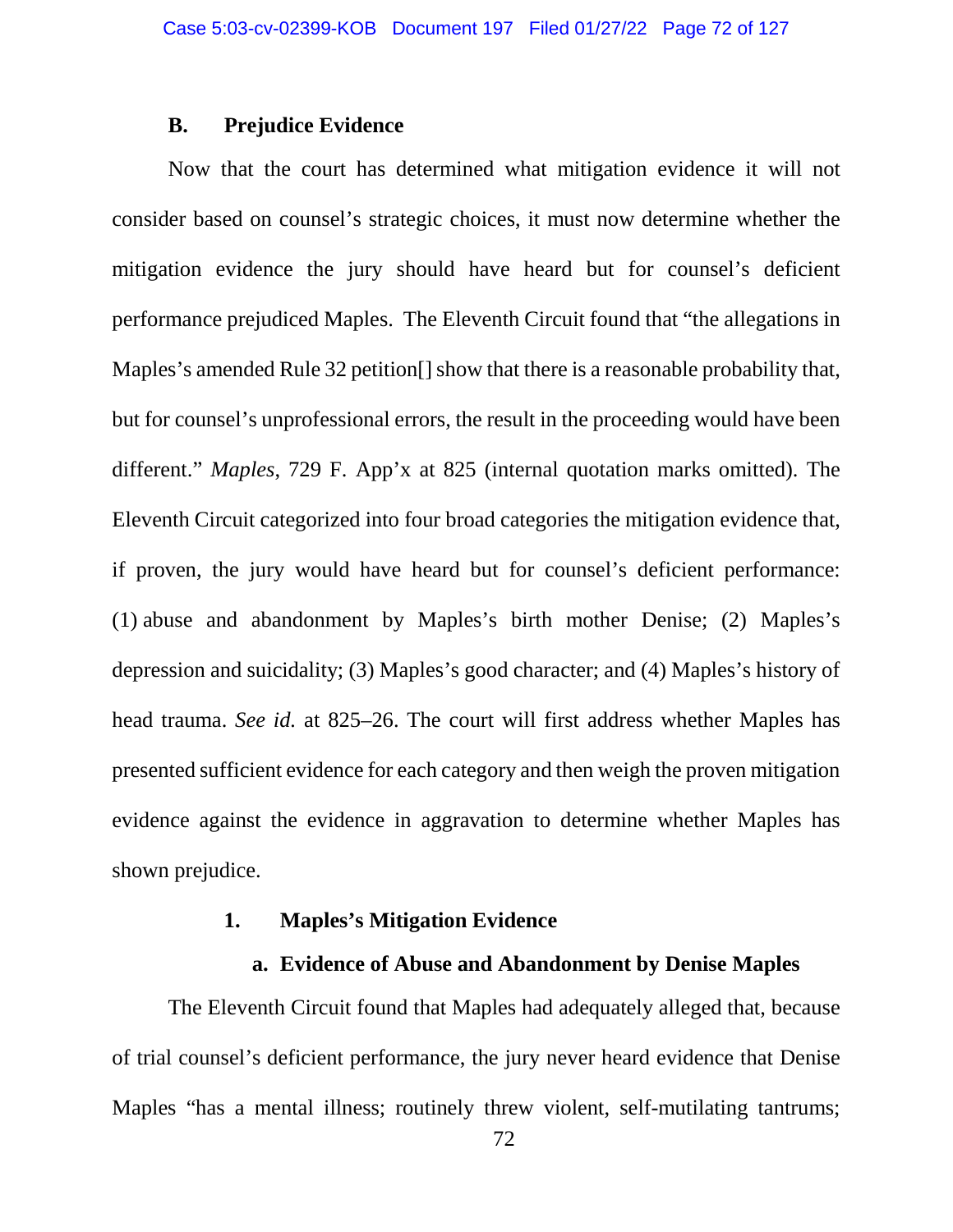#### Case 5:03-cv-02399-KOB Document 197 Filed 01/27/22 Page 73 of 127

stabbed Maples's father once while he was driving; attempted to slit the throat of Maples's father; once tried to sell Maples to a neighbor; and once left Maples in a car for hours when he was a toddler." *Maples*, 729 F. App'x at 825.

The Eleventh Circuit also found that the jury never heard that "Maples cried for his birth mother, who had abandoned him in childhood, until his early teenage years and that Maples's stepmother had to sit with him at night while he was growing up because of his nightmares," or that "[Denise] emotionally abused him again in his late teenage years" when she "again neglected him, verbally abused him, and after just a few months abandoned him once more." *Id.* at 826. The court finds that Maples proved many, but not all, of his allegations regarding Denise Maples's conduct.

## **i. Denise's Mental Illness**

The court finds that Maples has not presented persuasive evidence that Denise Maples in fact had a "mental illness," as Maples alleged. Although Maples presented some evidence during the evidentiary hearing about Denise's erratic behavior, he failed to present reliable evidence in the form of medical records or expert review. No expert examined Denise or reviewed her medical records to make a reliable diagnosis of a mental illness. Anecdotes and hearsay testimony about Denise's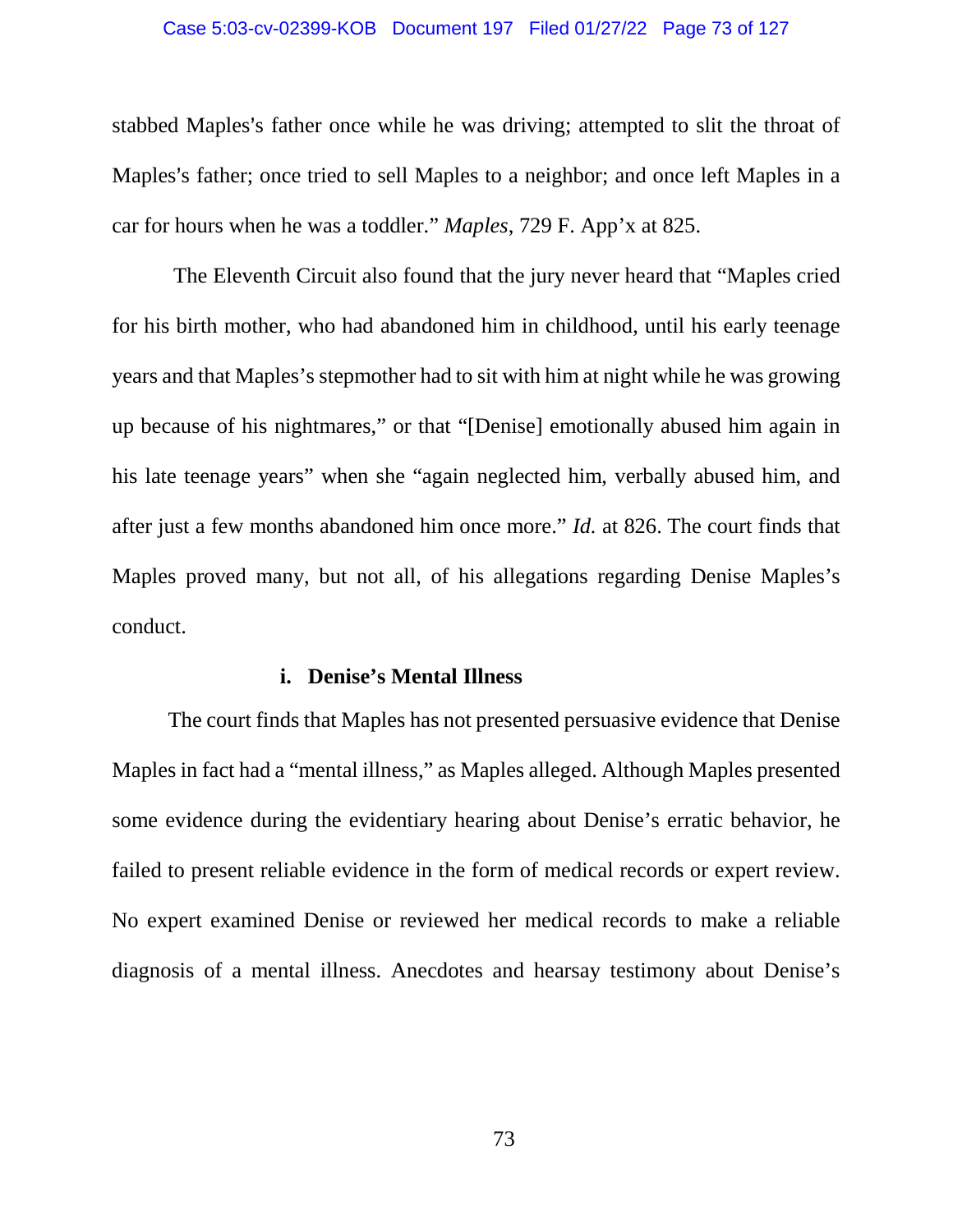### Case 5:03-cv-02399-KOB Document 197 Filed 01/27/22 Page 74 of 127

behavior and lay opinions that she was "crazy" are not reliable and do not form a basis for finding that Denise in fact had a mental illness.

The only expert testimony Maples presented about Denise's mental status came from Dr. Jolie Brams,<sup>[9](#page-73-0)</sup> who opined that Denise was "clearly mentally ill." (Doc. 192 at 1132; *see also* doc. 186-46 at 5). Dr. Brams did not state *which* mental illness she believed Denise exhibited. More importantly, Dr. Brams did not speak with Denise or her blood relatives, read her deposition,<sup>[10](#page-73-1)</sup> or review her medical records before making that statement. (Doc. 192 at. 1132–33). When Dr. Brams issued her report, she had only talked *about* Denise with Maples, his father and other "friends and family" of his father. (*Id*. at 1132). And though courts in this district have held that "a physician need not necessarily examine a patient, interview that patient, or speak with the patient's treating physician(s) . . . to render opinions regarding diagnosis," in such cases experts have, at the very least, "relied on medical records"—something Dr. Brams failed to do before opining about Denise's mental health. *See Geyer v. NCL (Bahamas) Ltd.*, 203 F. Supp. 3d 1212, 1216-17 (S.D. Fla. 2016) (citing *Haller v. AstraZeneca Pharm. LP*, 598 F. Supp. 2d 1271, 1294-95 (M.D. Fla. 2009)).

 $\overline{a}$ 

<sup>&</sup>lt;sup>9</sup> Dr. Brams is a licensed clinical psychologist.

<span id="page-73-1"></span><span id="page-73-0"></span><sup>10</sup> Dr. Brams *did* eventually read Denise's deposition, but not before opining in her expert report that Denise was mentally ill. *See* (Doc. 192 at 1133).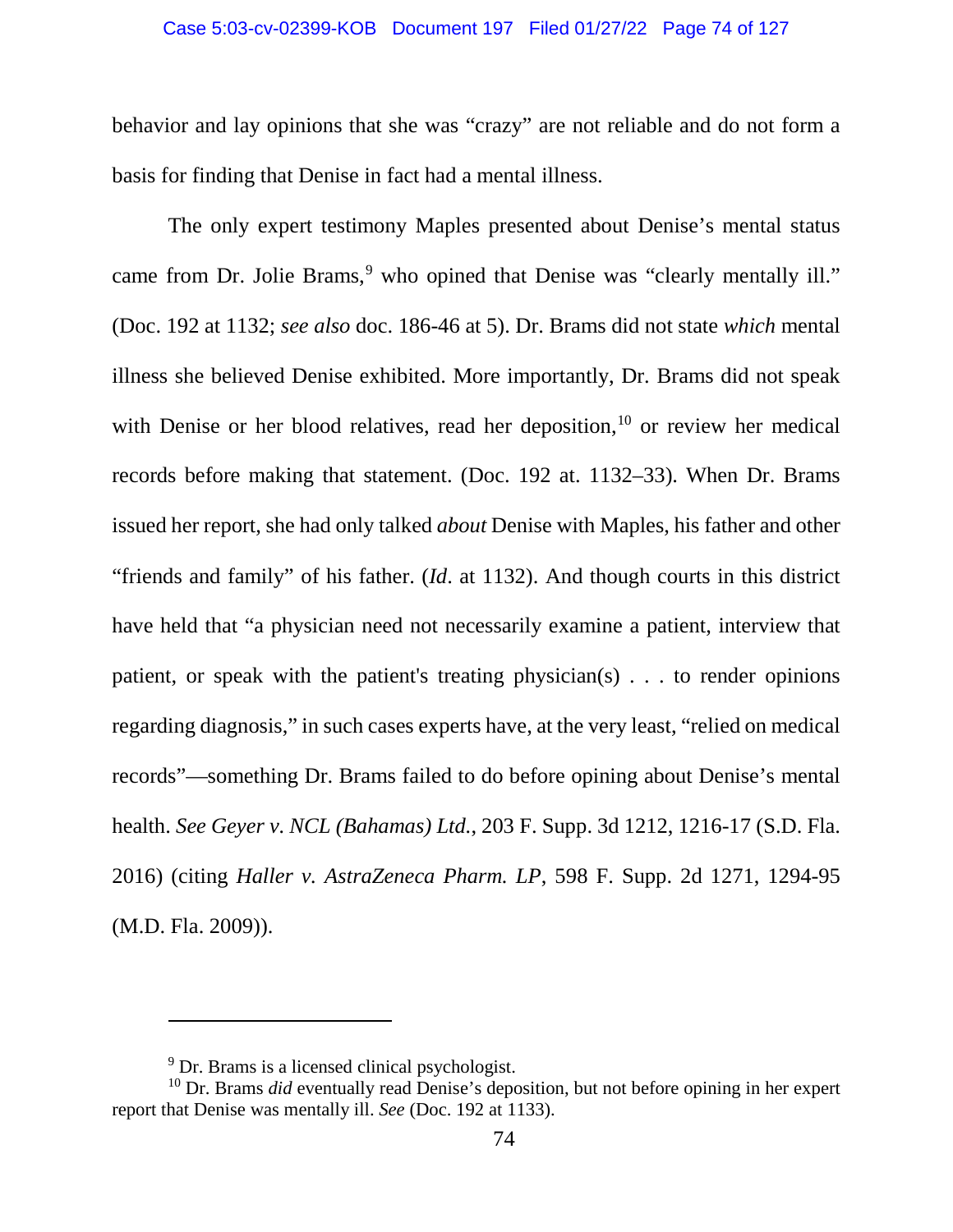### Case 5:03-cv-02399-KOB Document 197 Filed 01/27/22 Page 75 of 127

Finally, Denise herself testified that the only mental health diagnosis she has ever received was for depression in the 1990's. (Doc. 186-6 at 157). That diagnosis, taken alone, lends little insight into her alleged violent behavior and abuse of Maples.

Because the court finds that Maples has not established that Denise Maples suffered from a mental illness, the court gives no weight to Denise's alleged mental illness as a mitigating factor. But the court nevertheless gives weight to statements regarding Denise's abusive and erratic behavior because such behavior, even if not proof of a mental illness, affected Maples.

# **ii. Denise's Violent and Self-mutilating Tantrums**

The court does find that Maples proved that Denise Maples "routinely threw violent, self-mutilating tantrums," as alleged. *Maples*, 729 F. App'x at 825. At the evidentiary hearing, Philip Maples testified that Denise would "be talking to you and everything would be fine, and then she would start beating herself in the face and pulling her hair out by lumps of it and just scratch her face until it bled, and scratch her chest till it bled." (Doc. 189 at 416). Philip added: "And five minutes later, she would be sitting over there wiping the blood off with a napkin or something and just like nothing had ever happened." (*Id.*).

In her deposition, Denise did not deny engaging in such behavior, but she offered testimony that lent insight into her behavior. She testified that, while married to Philip, she "felt alone and pretty much neglected; and [she] was hurt." (Doc. 186-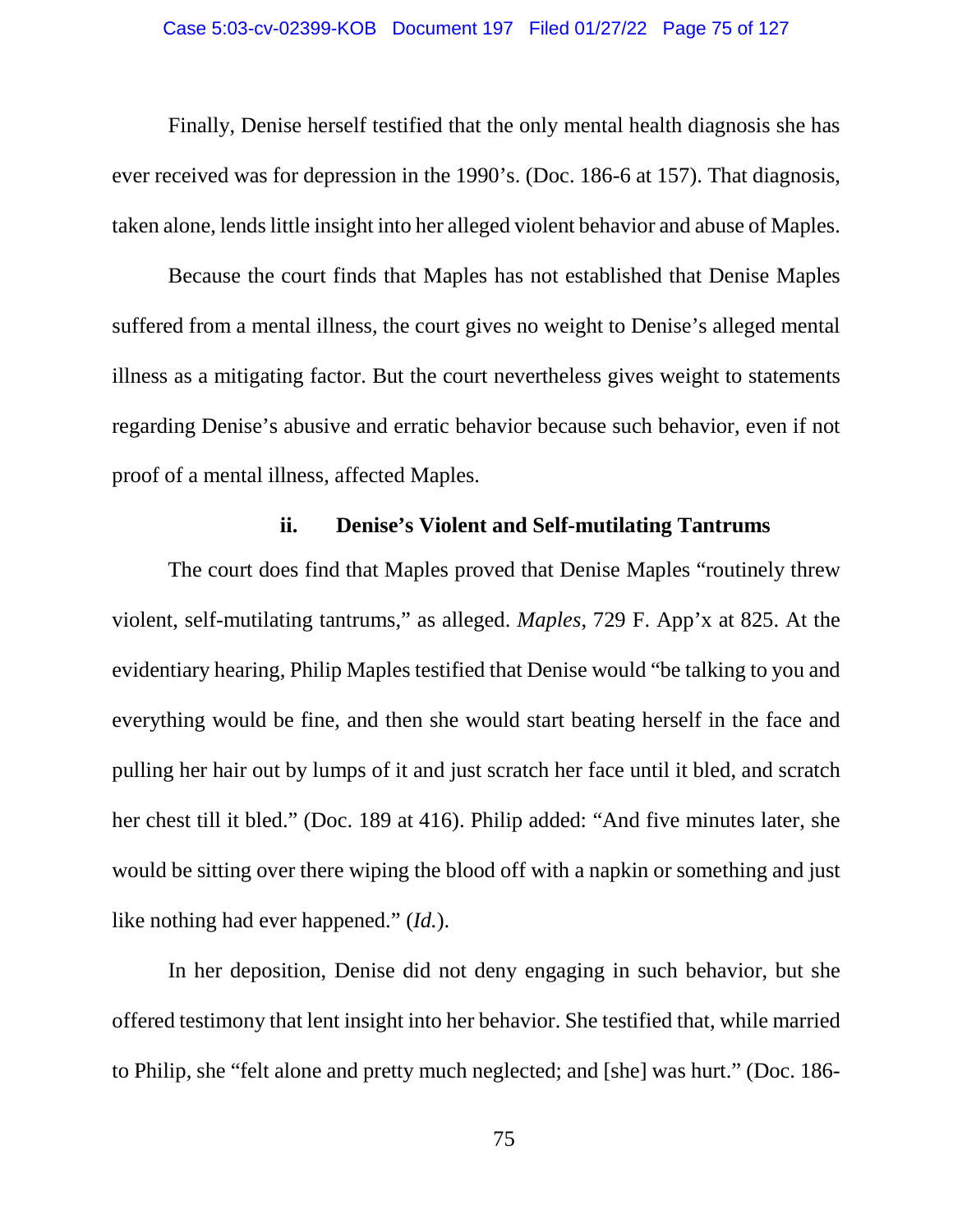#### Case 5:03-cv-02399-KOB Document 197 Filed 01/27/22 Page 76 of 127

6 at 94, 96). She felt isolated living out in the country. (*Id.* at 96). She testified that she was volatile when she became angry at Philip. (*Id*. at 96–97). And she was irrational at times because she "did not understand what was going on, and [she] felt . . . like [she] had no one [she] could turn to, and [she] knew that at that point in time that the marriage was deteriorating and [Philip] was sleeping with other people." (*Id*. at 98). Philip admitted infidelity with two women during his marriage to Denise. (Doc. 189 at 496).

Had defense counsel presented evidence of Denise's violent, self-mutilating behavior, in response, the State may have offered evidence that explained Denise's behavior in more sympathetic terms—her young age, frustration, isolation, and Philip's infidelity. Nevertheless, the court finds that, on the balance, evidence of Denise's self-mutilating and violent behavior has mitigating weight. Such behavior lends credence to Maples's portrayal of her as a violent, unstable parent—even if the circumstances underlying Denise's violent behavior were somewhat sympathetic. And the jury would not have blamed Maples, who was younger than three at the time, for the difficult circumstances that may have caused Denise's violent outbursts. The court will consider both Maples's novel evidence of Denise's violent outbursts and the humanizing context the State elicited from her on cross in her deposition that it offered at the evidentiary hearing, but the court affords the latter less weight than the former.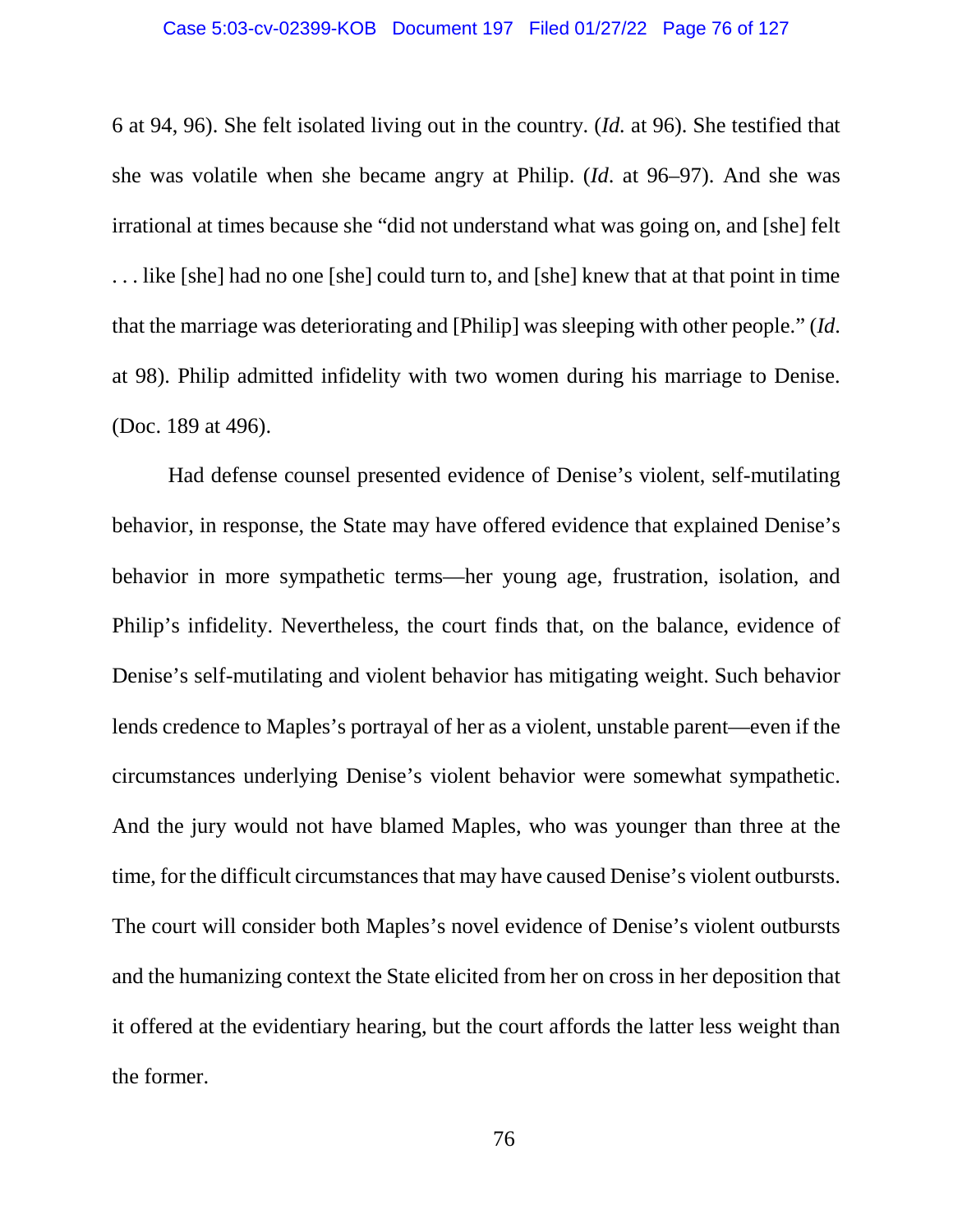## **iii. Denise Attacked Philip While He Was Driving**

The Eleventh Circuit found that Maples had alleged his trial counsel should have offered testimony that Denise had stabbed Philip while he was driving to show her violent nature. *Maples*, 729 F. App'x at 825. Maples alleges that "[o]nce, [Denise] attacked [Philip] Maples, without provocation, with a metal hairbrush while he was driving, causing his eye to bleed profusely." (Rule 32 C.R. Vol. 33, Tab 49 & 116). The trial jury heard no such testimony during the penalty-phase presentation.

At the evidentiary hearing, Philip testified that Denise had "pop[ped him] in the face with [a long-bristle brush,] . . . bristle[s] first, and blood [went] everywhere. The bristles stick in the skin, nose bleed." (Doc. 189 at 417). He added that this "happened several times." (*Id.*). In her deposition, Denise testified that she did not remember hitting Philip with a metal hairbrush and causing his eye to bleed. (Doc. 186-6 at 166). She did, however, recall *throwing* a hairbrush at Philip on two other occasions. (*Id.* at 102, 105).

The court credits Philip Maples's testimony that Denise Maples hit him with her brush while he was driving and affords it mitigating weight as it provides support for other evidence of Denise's violent outbursts.

# **iv. Denise Attempted to Slit Philip's Throat**

The Eleventh Circuit found that Maples had adequately alleged that, because of trial counsel's deficient performance, the jury did not hear that Denise had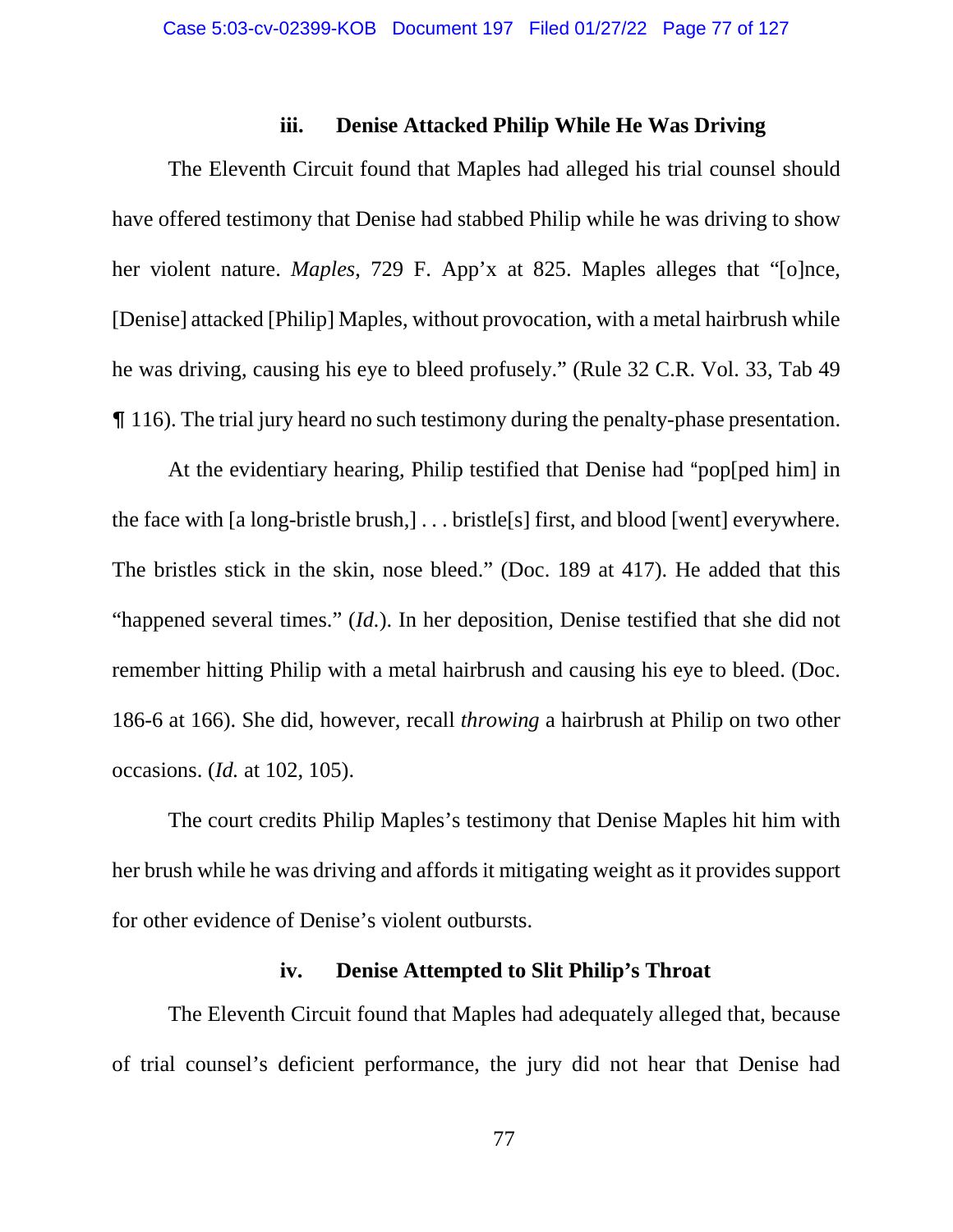### Case 5:03-cv-02399-KOB Document 197 Filed 01/27/22 Page 78 of 127

"attempted to slit the throat of Maples's father." *Maples*, 729 F. App'x at 825. At trial, Philip testified—without elaboration or context—that Denise had "stabbed [him]." (Doc. 184-40 at 134). At the evidentiary hearing Philip elaborated on the incident:

[We] just had got through cooking and I went over to the counter to get some bread or something and was turning around, and when I turned around, the girl that was visiting with us hollered look out, and I looked and [Denise] come at me with a knife and cut me open all the way down that arm (indicating).

(Doc. 189 at 417).

He testified that he believes the knife would have hit him in the "throat or the chest or something like that," if he had not raised his arm. (*Id.* at 418). He believed that Denise had acted intentionally and out of anger. (*Id.* at 418–419). Margie Moore, who was "the girl that was visiting," testified that Denise cut Philip in his *back* with a butcher knife. (Doc. 188 at 154–55). She mirrored Philip's sentiment that Denise's act did not appear to be an accident. (*Id.* at 154).

In her deposition, Denise Maples denied "ever swing[ing] a butcher knife at [Philip], attempting to slit his throat." (Doc. 186-6 at 166). She testified that cutting Philip's arm was an accident, (*id*. at 167), explaining:

I was using my – the knife to cut the fish, and he said something to me. And I turned around with the knife still in my hand and responded with my – with a hand gesture, not realizing that I had actually sliced his arm with a knife.

. . .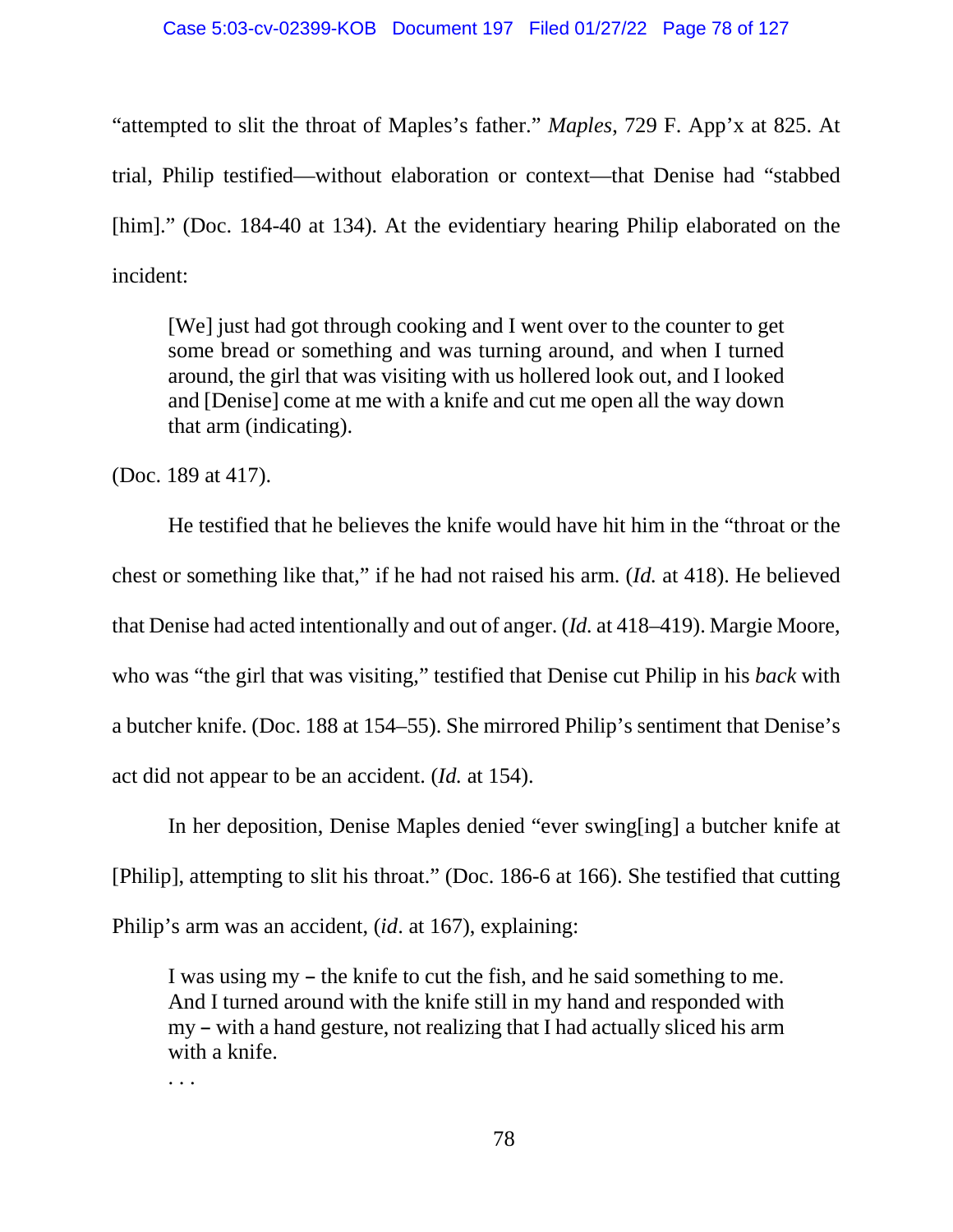He didn't realize it either until the  $-$  the wound actually opened and the air hit it; and then he was like, oh, my gosh. He wasn't mad at the time; but when [Lamar Moore, Margie Moore's husband,] walked in the room and started yelling that I cut [Philip] with a knife, then he got mad.

(*Id*. at 103).

The court credits the testimony of Philip and Moore that Denise cut Philip with a knife and that Denise's act was not an accident. Though the jury heard from Philip that Denise had "stabbed [him]," they did not hear the details of this story that demonstrated Denise's actions were unprovoked. The jury also lacked the benefit of Moore's corroborating testimony. The court affords this testimony mitigating weight and will consider it in the totality of evidence when assessing prejudice.

## **v. Denise Tried to Sell Maples to a Neighbor**

The Eleventh Circuit found that Maples had alleged his trial counsel could have offered testimony that Denise once tried to sell Maples to a neighbor. *Maples*, 729 F. App'x at 825, 845. In his Amended Petition, Maples alleges: "Philip Maples . . . could have testified that [Denise] attempted to sell Mr. Maples when Mr. Maples was three years old." (Rule  $32$  C.R. Vol.  $33$ , Tab  $49$  ¶  $118$ ).

But Philip did not testify that Denise had tried to sell Maples at the evidentiary hearing—that testimony came from Elise Maples. Even then, Elise testified only that "Joey Hembree . . . told me that Denise tried to sell him – tried to sell Cory." (Doc. at 188 at 39). Joey Hembree did not testify at the evidentiary hearing.

Philip testified about the Hembrees at the evidentiary hearing: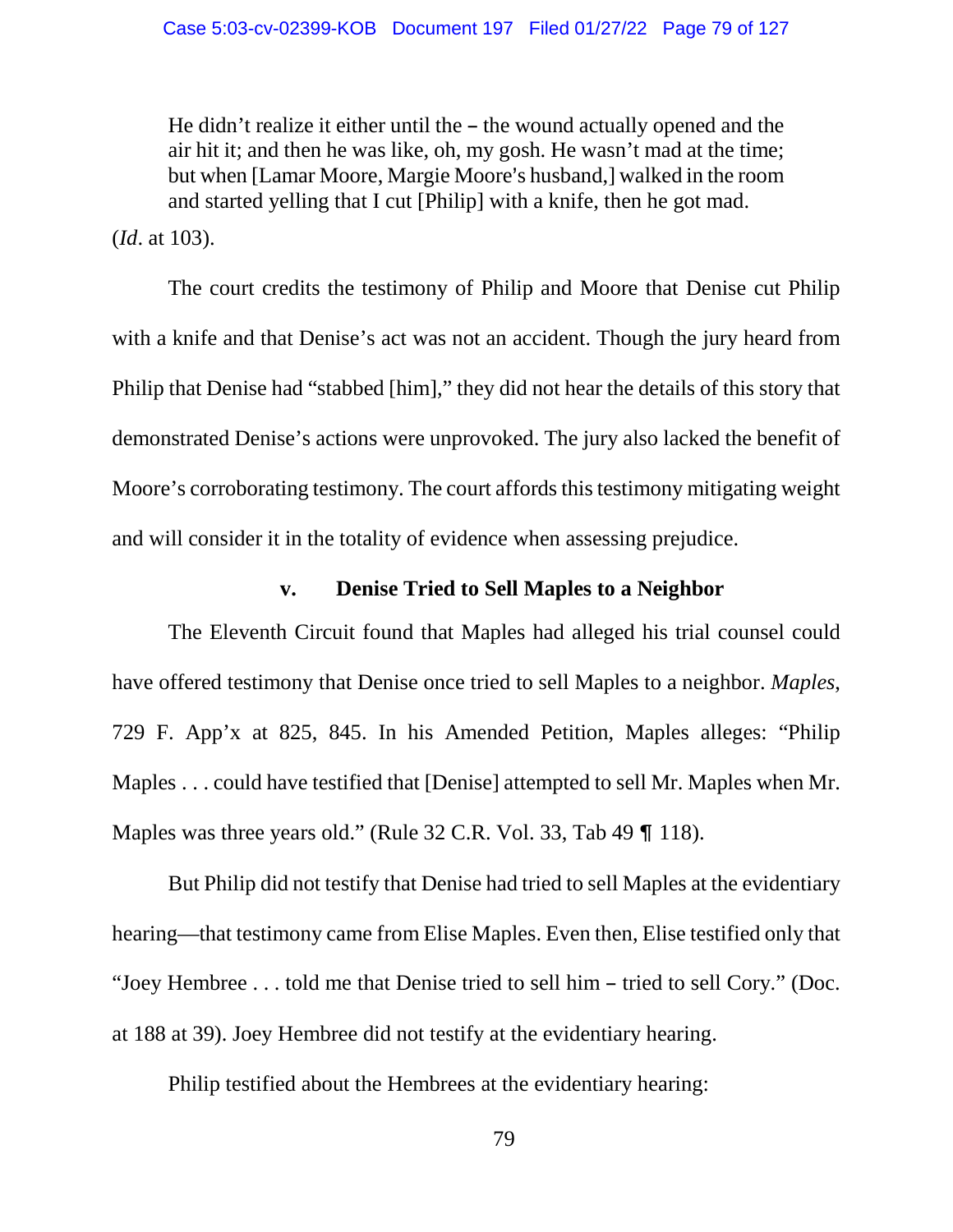They watched [Maples], the whole family watched him. They loved him. . . . They would tell me any time I got ready to go do something, needed somebody to watch him, bring him over there, you know. That's what kind of people they were.

(Doc. 189 at 431). He said that he and Denise left Maples with the Hembrees on occasion and that they took good care of him. (*Id*. at 510). He did not mention that Denise had ever tried to sell Maples to the Hembrees. And Denise herself denied she ever tried to sell Maples. (Doc. 186-6 at 168).

The court finds that Maples failed to prove that Denise tried to sell him to Joey Hembree. This allegation appears to be yet another that Maples tellingly abandoned before his evidentiary hearing presentation. In his pre-hearing brief, Maples omitted this allegation from his citation of the Eleventh Circuit's finding that had previously discussed it, changing the allegation from "Maples's birth mother . . . attempted to slit the throat of Maples's father; *once tried to sell Maples to a neighbor*; and once left Maples in a car for hours . . . ," *Maples*, 729 F. App'x at 825 (emphasis added), to "Mr. Maples's birth mother . . . cut Mr. Maples's father with a kitchen knife; and left Mr. Maples in a car unattended." (Doc. 158 at 17). The court affords this unproven allegation no mitigating weight.

# **vi. Denise Left Maples in a Hot Car**

The Eleventh Circuit found that Maples had alleged his trial counsel could have offered testimony that Denise "once left Maples in a car for hours when he was a toddler." *Maples*, 729 F. App'x 825. In his Amended Petition, Maples alleged,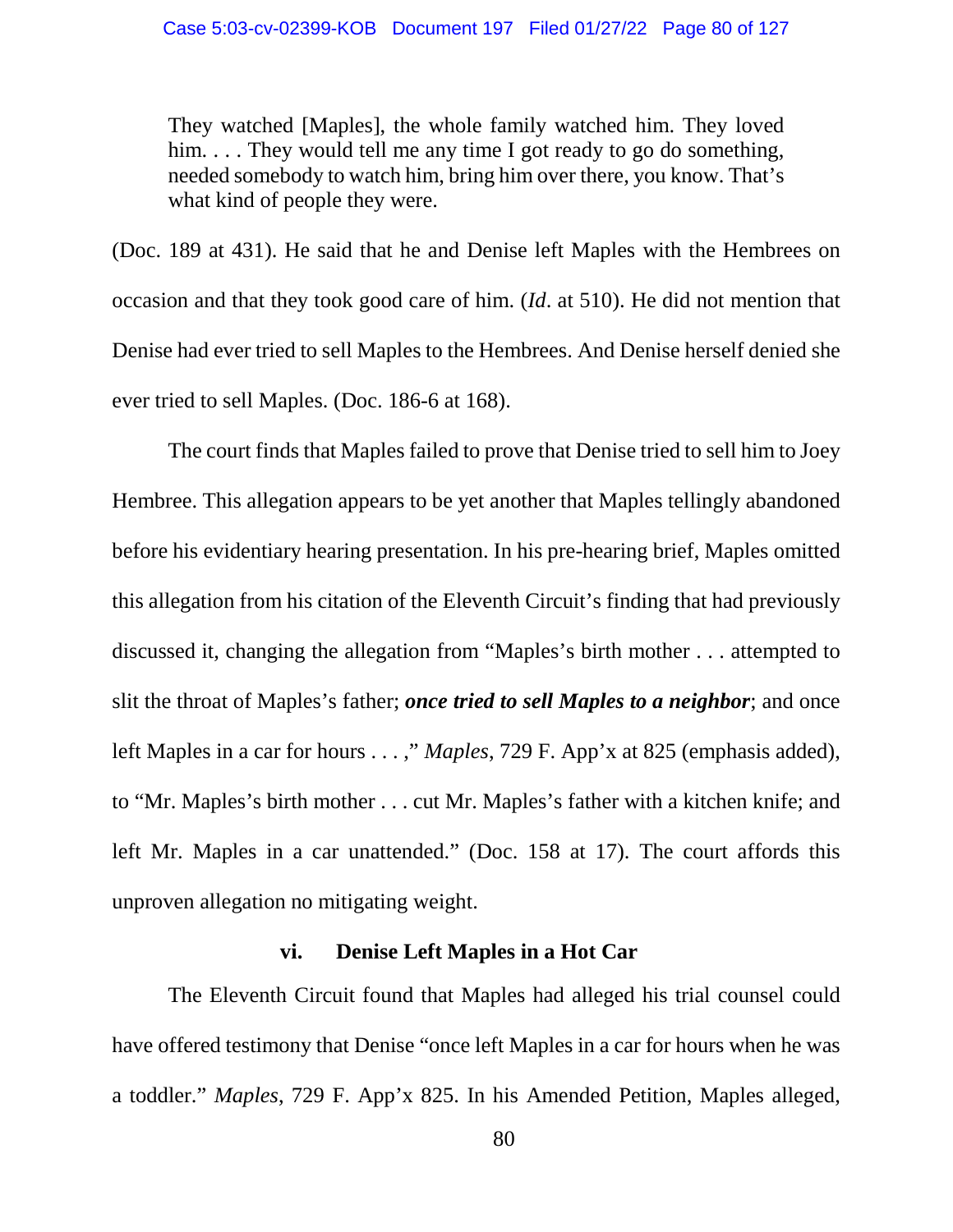### Case 5:03-cv-02399-KOB Document 197 Filed 01/27/22 Page 81 of 127

"One hot summer day when Mr. Maples was an infant, [Denise Maples] locked him in a car outside a shopping mall with the car windows rolled up. A passerby saw Mr. Maples screaming and sweating and ran to find [Denise], who claimed she lost track of time." (Rule 32 C.R., Vol. 33, Tab. 49,  $\P$  118). At the evidentiary hearing, Dr. Shaffer<sup>[11](#page-80-0)</sup> testified that Maples had recalled this same incident: "[Maples] recalled being enclosed in a hot car . . . he was in a shopping area, [] the car got extremely hot, [and] some passerby actually broke the window to gain access to the car and waited there until his mother returned from the store." (Doc. 190 at 565). Dr. King, the State's expert at the evidentiary hearing, testified that Maples had recounted the same incident to him. (Doc. 192 at 1213).

But Maples presented no witnesses who *directly* testified about this version of events, and Philip testified to a different version at the evidentiary hearing. According to Philip, Maples was locked in the hot car by Denise at her mother's house, "[a]nd when [Philip] got there, [Maples] was in the car with the windows rolled up, just sweating and screaming like crazy, and she was in the house with her mother." (Doc. 189 at 425). For her part, Denise denied she left Maples in a hot car outside a shopping mall. (Doc. 186-6 at 167–68). But when asked whether she *ever* 

 $\overline{a}$ 

<span id="page-80-0"></span><sup>&</sup>lt;sup>11</sup> Dr. Shaffer is a licensed clinical psychologist specializing in forensic psychology and neuropsychology.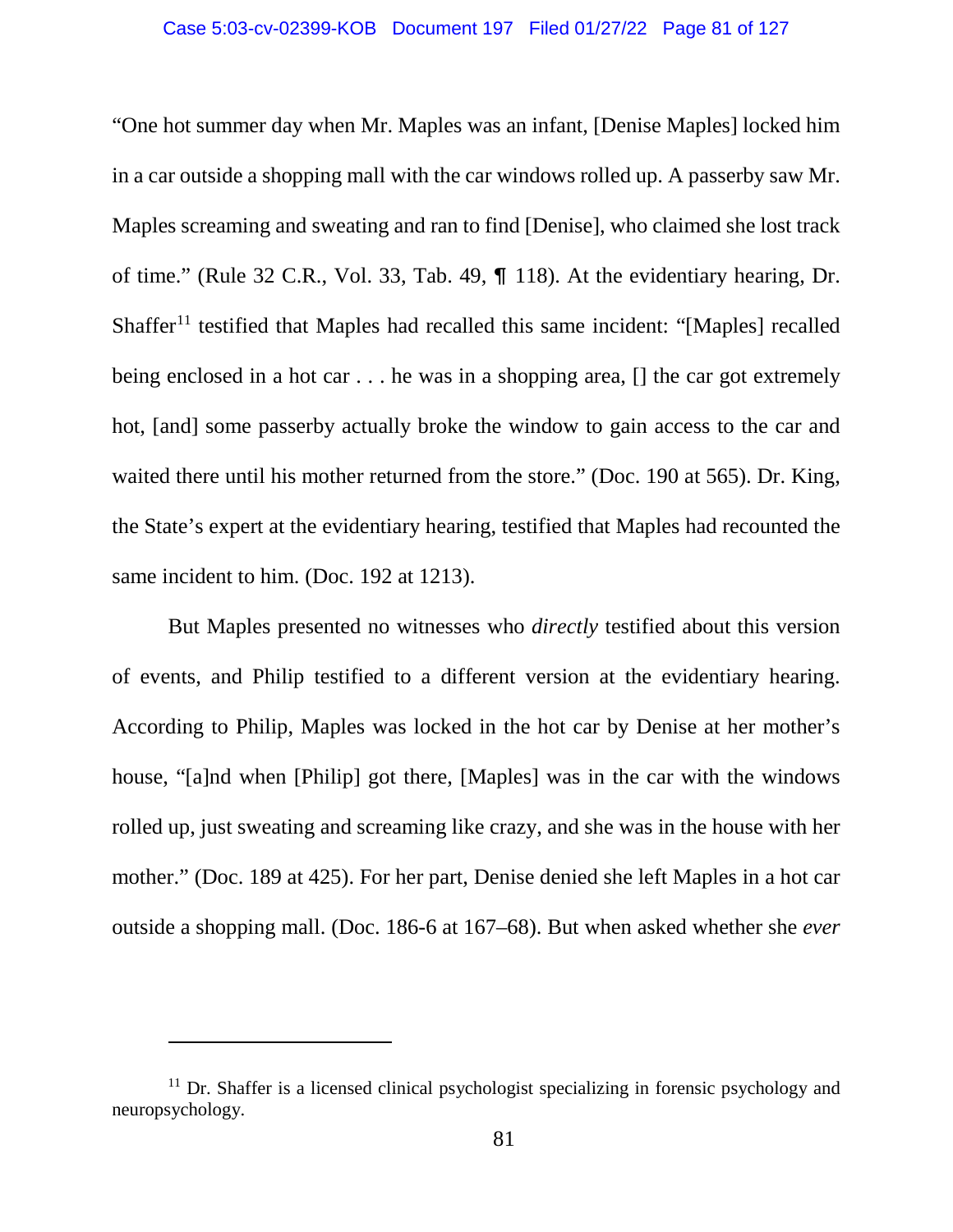### Case 5:03-cv-02399-KOB Document 197 Filed 01/27/22 Page 82 of 127

left Maples in the car to go shopping when he was young, Denise answered: "I don't know." (*Id.* at 171).

The court finds that Maples failed to prove that Denise locked him in a hot car at the mall. But the court credits Philip's testimony that Denise left Maples unattended in the car at her mother's house. This testimony is somewhat cumulative of Philip's testimony at trial that Denise had "left [Maples] in the car with the windows rolled up." (Doc. 184-40 at 133). But Philip's evidentiary hearing testimony added greater detail and depth to the incident by describing Maples as "sweating and screaming like crazy." (Doc. 189 at 425). The court therefore accords this testimony modest mitigating weight.

## **vii. Denise Abandoned Maples as a Child**

The Eleventh Circuit found Maples had adequately alleged that, because of trial counsel's deficient performance, the jury did not hear that "Maples cried for his birth mother, who had abandoned him in childhood, until his early teenage years and that Maples's stepmother had to sit with him at night while he was growing up because of his nightmares." *Maples*, 729 F. App'x at 826. As an initial matter, the court finds that Denise exited Maples's life when he was about three or four years old and had no contact with him again until he was about 16 or 17.

At the evidentiary hearing, Philip testified that, when Denise became pregnant with Maples, Denise and her family "wanted her to get an abortion because they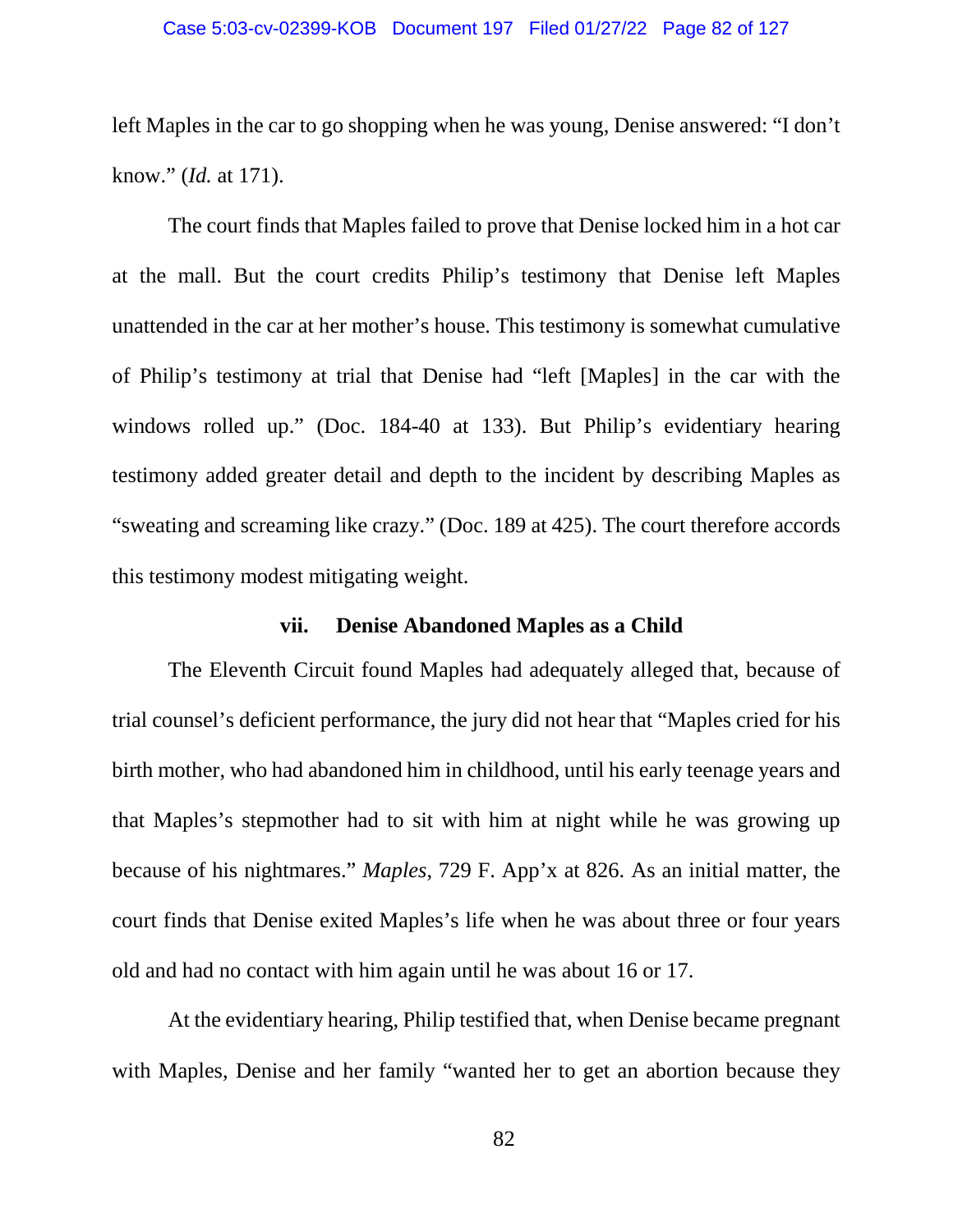### Case 5:03-cv-02399-KOB Document 197 Filed 01/27/22 Page 83 of 127

didn't want their daughter pregnant and unmarried." He testified that, after he "put [his] foot down" opposing an abortion, Denise and her family wanted to "take [Maples] to the church and turn him over" for adoption. Philip testified that he opposed putting his child up for adoption because he wanted to keep him, so "they decided if she's going to be pregnant, she's going to be married." So, Philip married Denise after dating about six months. (Doc. 189 at 413-15).

Denise testified at her deposition that she and her family were opposed to abortion. She stated that she married Philip because "he was pretty insistent that that's what we would do," but that her mother and father did not want her to marry Philip. She did not want to marry Philip because she was afraid that she would not be a good mother and that "she would not succeed at this" because her mother did not show her how to be nurturing. She testified that, if she had to do it over again, she "would have given up the baby for adoption" because she and Philip were too young. (Doc. 186-6 at 61-64).

Elise and Philip Maples both testified that after Denise abandoned Maples when he was about three or four years old, Maples would frequently wake up crying and ask for his birth mother, wanting to know where she was and when she was coming back. (Doc. 188 at 37–38; doc. 189 at 437). According to Elise, this conduct occurred until Maples was about 10 or 11 years old. (Doc. 188 at 38). Elise and Philip both testified that Maples also had frequent nightmares around the same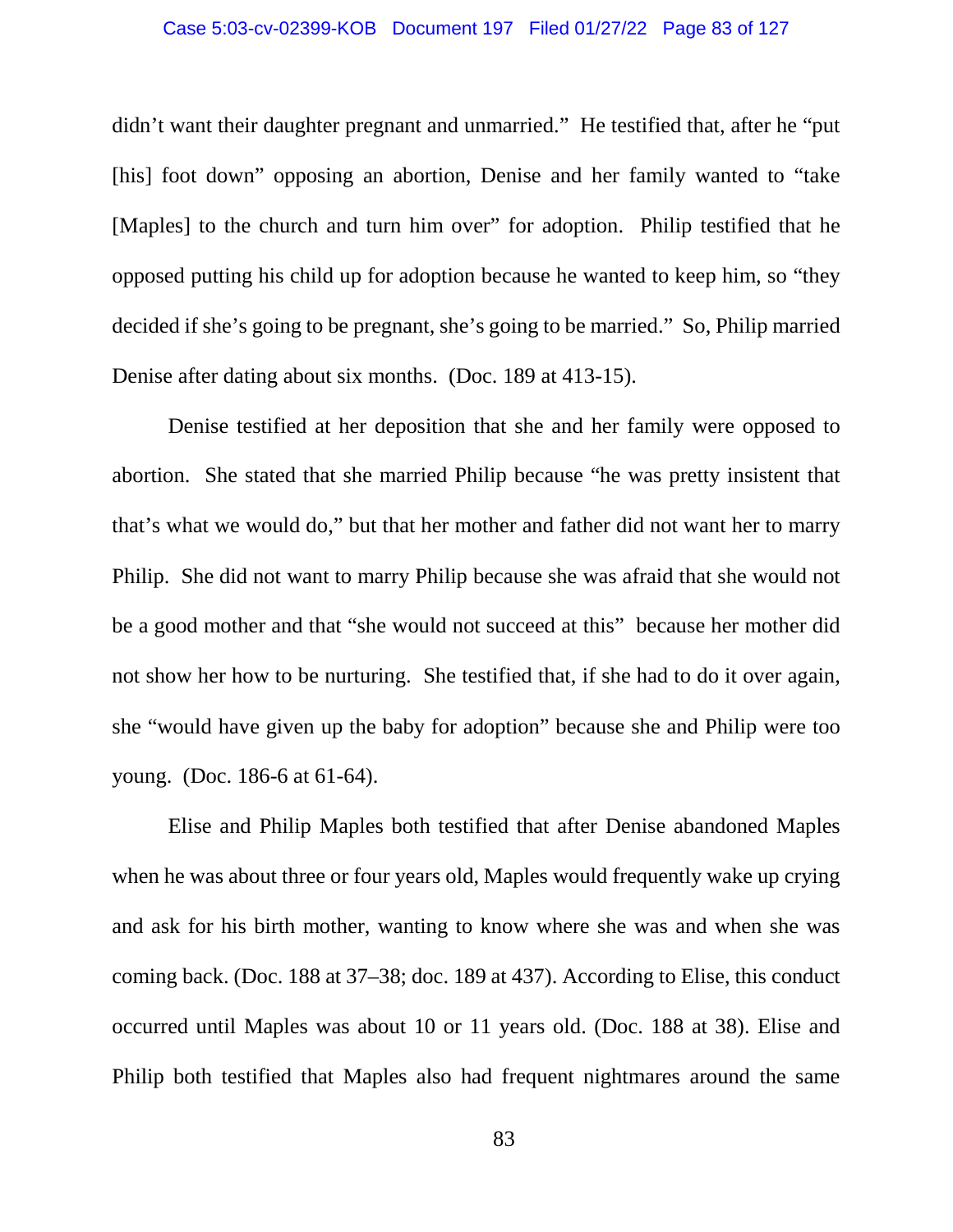period—three to four times a week, according to Philip. (*Id.* at 37; doc. 189 at 438). Elise testified that Maples could not sleep alone or without a light on, so she would sit with him in the lit living room until he fell asleep. (Doc. 188 at 37). This behavior also lasted until Maples was 10 or 11. (*Id.* at 38–39).

None of this testimony was presented to the trial jury. The court grants it full mitigating weight and will consider it when assessing prejudice.

# **viii. Denise Emotionally Abused Maples as a Teen**

The Eleventh Circuit found Maples had adequately alleged that, because of trial counsel's deficient performance, "[t]he jury also did not hear evidence that Maples's birth mother emotionally abused him again in his late teenage years." *Maples*, 729 F. App'x at 826. The Circuit Court explained:

Specifically, the jury was not able to fully appreciate Maples's encounter with his mother at age 17, where she again neglected him, verbally abused him, and after just a few months abandoned him once more—an event that deeply hurt him and launched him into a period of drug abuse. Underscoring the extent to which this episode of abuse affected Maples, he dropped out of high school during the time that he lived with his mother.

*Id.* at 826.

The court finds that Maples failed to show that his mother verbally abused him, but he did show neglect on her part, and he did show that his inability to form a relationship with his mother after he moved in with her deeply hurt him and immediately preceded a period of heavy drug use.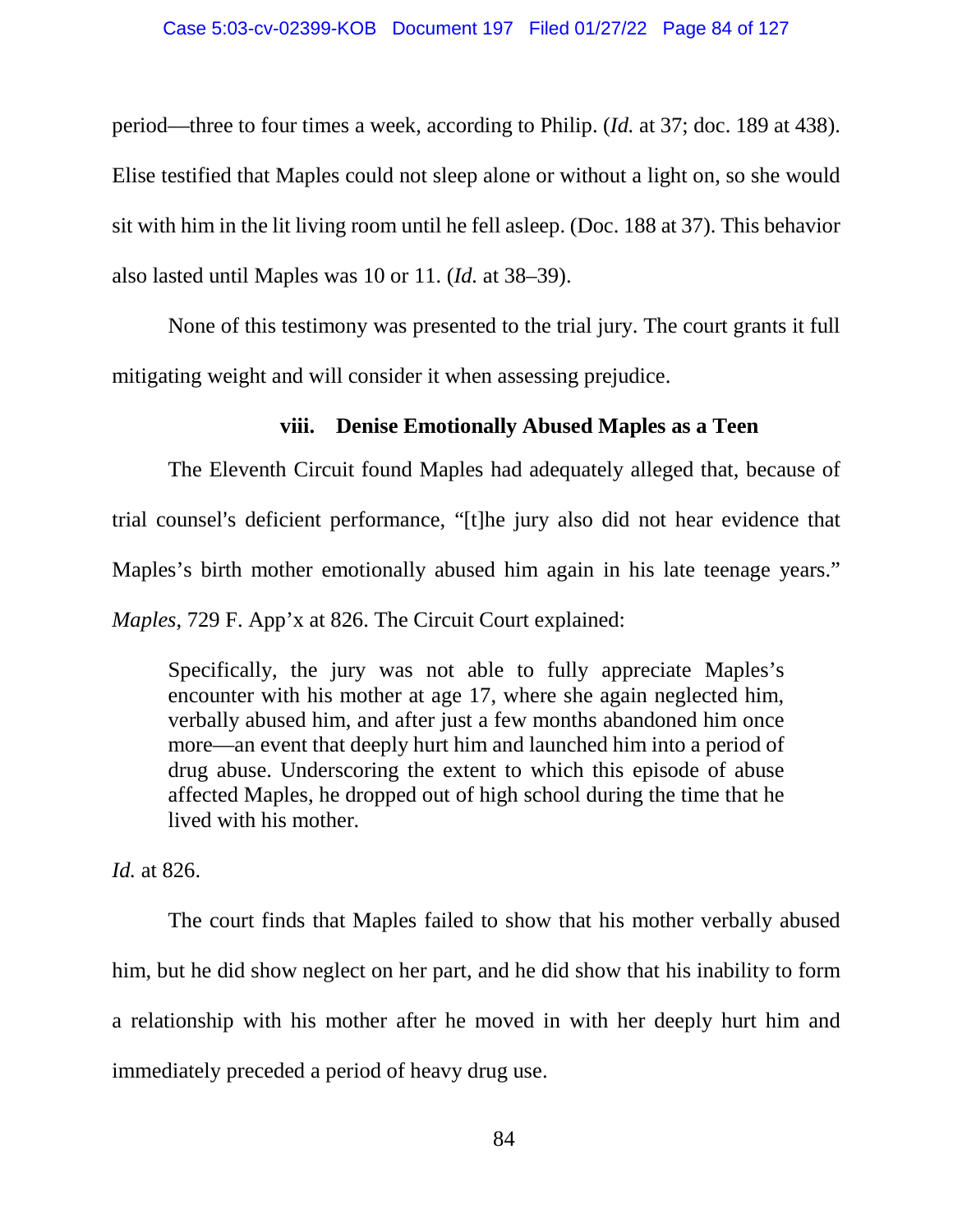When Maples was around 16 or 17, Denise re-entered his life, and he moved in with her against his father's advice. (Doc. 186-13 at 3196-97). At the evidentiary hearing, Shannon Smith—Maples's first cousin—testified that she and Maples discussed Denise's return at the time:

[W]hat I remember, was just us talking like [was] she was going to stay, maybe not wanting to get too excited about her being around because she had left previously.

Just, you know, wondering what she was doing, if her, you know, intentions were true. And I mean, I think just, like I said, he just questioned why, you know, she had already left and why come back.

(Doc. 188 at 171–72).

Despite his apparent reservations, according to Smith, Maples was interested in trying to have a relationship with his birth mother. (*Id.*). Dr. Shaffer testified that Maples said he agreed to live with Denise against his father's advice "because he wanted to know why he was hurt, why he was tied up and kept from her and also why he hadn't seen her for years at that point." (Doc. 190 at 571).

Maples told Dr. Shaffer that Denise "was very generous with him. She took him places, took him to stores, gave him everything he asked for" to "win [him] over." (*Id.*). But despite a promising start, cracks soon began forming in their relationship.

At the evidentiary hearing, Elise and Philip Maples both testified that Denise would ask them to take Maples to their home whenever she was expecting company.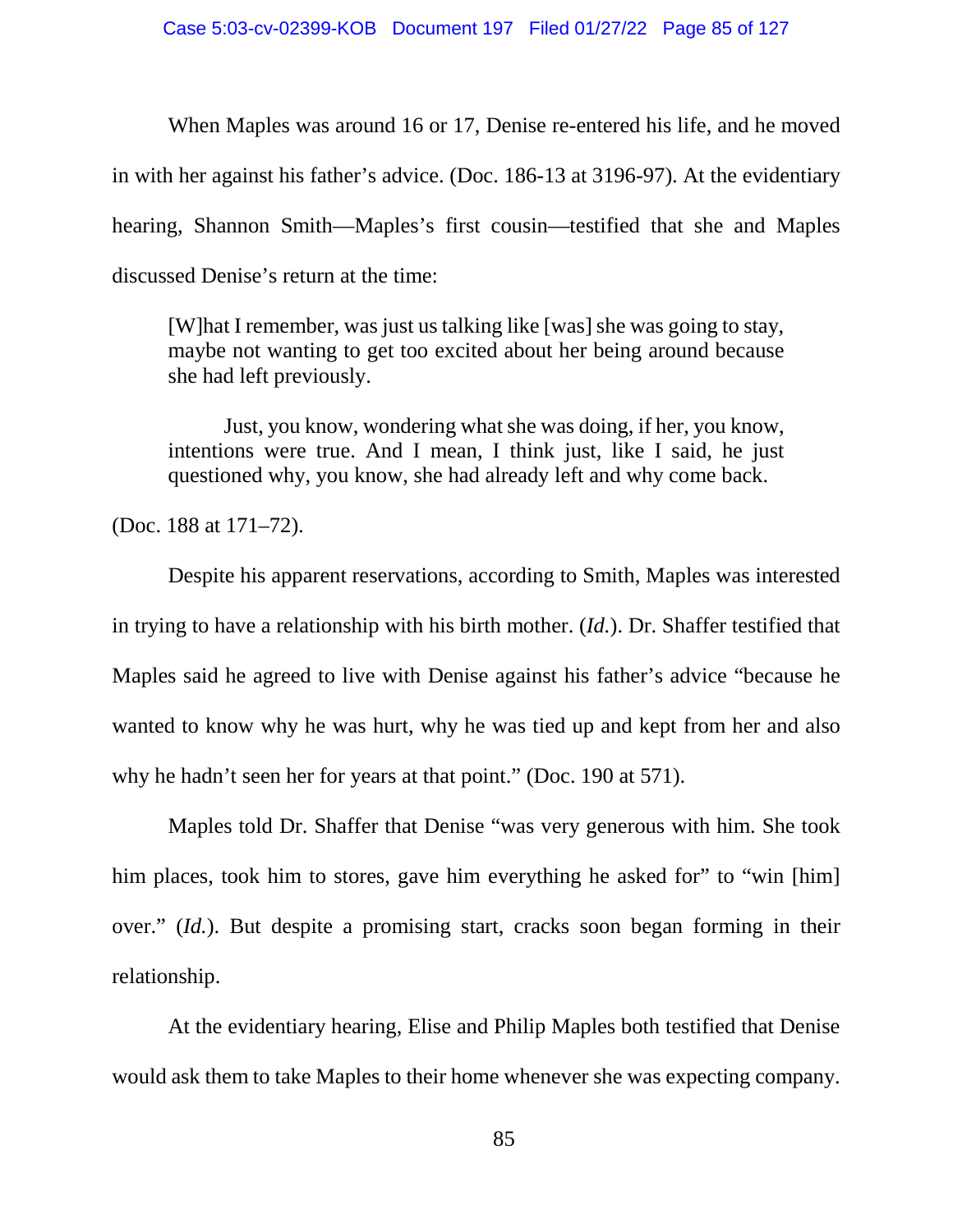(Doc. 188 at 61; doc. 189 at 457). They also testified that Maples dropped out of high school while living with Denise. (Doc. 188 at 63–64; doc. 189 at 458).

Maples stopped living with Denise after only a few months. Elise testified that Maples told her Denise had "put him out on the street." (Doc. 188 at 63). When asked, Denise testified only that Maples had moved out—she did not clarify whether Maples did so voluntarily. (Doc. 186-6 at 152, 170). And when asked whether she had placed Maples's belongings outside (as Maples had alleged in his Amended Rule 32 Petition), Denise answered: "Possibly. I don't – I don't remember the circumstances of his leaving." (*Id.* at 152–53).

However, Denise did remember Maples's reaction to no longer living with her: "He was angry." (*Id.* at 153). Denise testified that she and Maples were only in touch a couple of times after that and eventually stopped talking altogether. (*Id*.).

Elise testified that Maples told her he thought Denise was "embarrassed of him." (Doc. 188 at 61). Elise's testimony that Denise sent Maples back when she had guests confirms Maples's impression. Elise added that when Maples returned to her home after living with Denise, he seemed distant from people in his life and less interested in participating in family activities. (*Id.* at 64). Smith similarly testified that after living with Denise, Maples stopped "being a jokester all the time, he started being sad . . . being a different person. He didn't laugh a lot anymore. He didn't joke a lot anymore." (Doc. 188 at 172). And Elise, Philip, and Smith all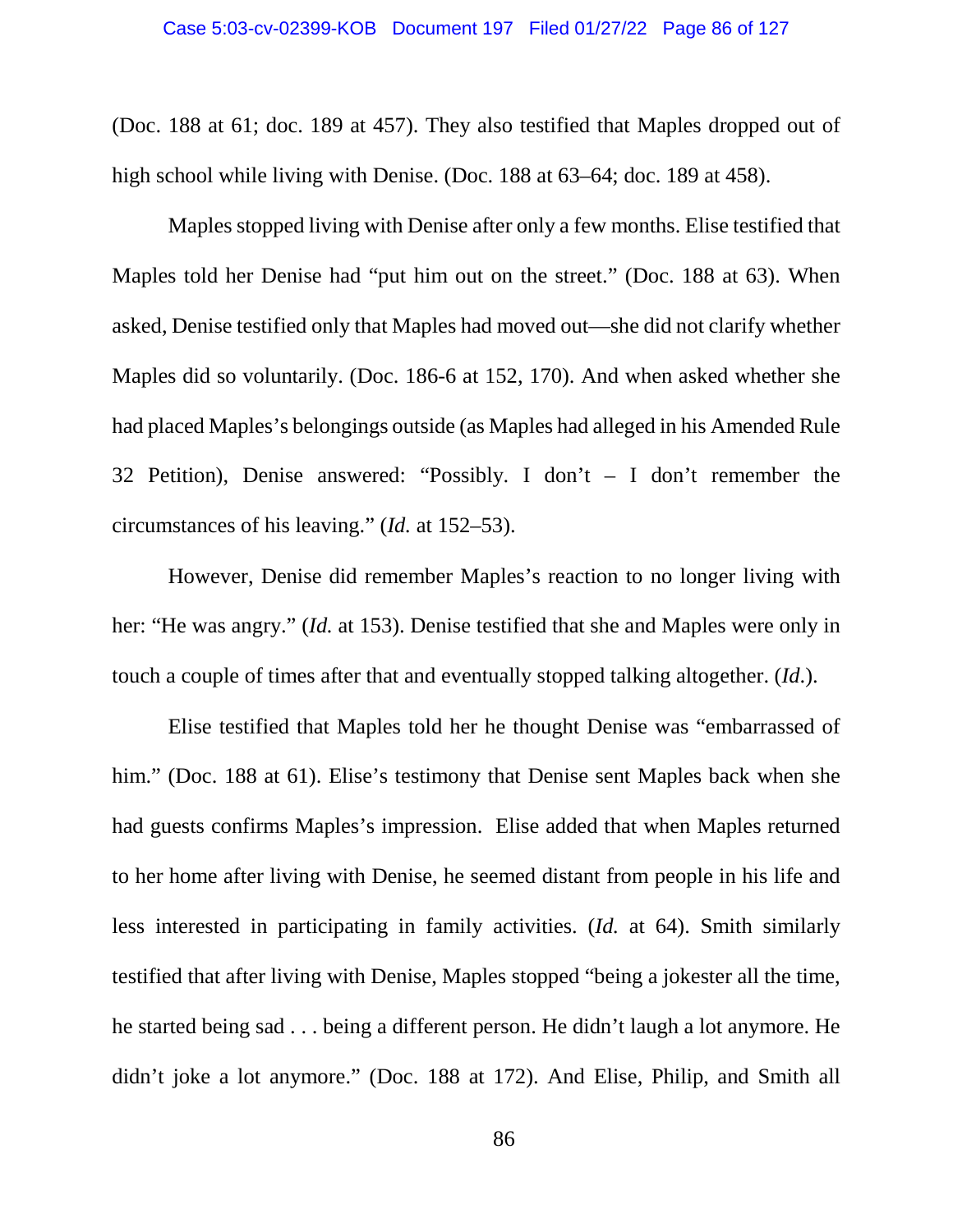#### Case 5:03-cv-02399-KOB Document 197 Filed 01/27/22 Page 87 of 127

testified that Maples began using drugs more heavily after living with Denise. (Doc. 188 at 65, 175, doc. 189 at 459). Elise went as far as to characterize Maples's drugbinges during this period as "drug holiday[s]." (Doc. 188 at 65).

The court finds that Maples proved that he was deeply hurt by the fact that he and Denise failed to develop a relationship and that this episode contributed to Maples's increased drug use. The court will take conduct in reaction to this experience into account when assessing the totality of the evidence that should have been presented to the jury. The court accords less weight to the fact that Maples began using drugs more heavily after living with Denise because Philip did testify to this fact during the penalty-phase presentation, but not to the extent elicited at the evidentiary hearing. *See* (Rule 32 C.R., Vol. 21, Tab 27 at 3198–99). The court also accords less weight to the testimony regarding Denise wanting Maples out of her house any time she had company over because Elise already testified to this fact during the penalty phase. *See* (*id.* at 3180).

The court also finds that blame for the failed relationship between Denise and Maples cannot be placed solely at Denise's feet, and the State could have presented evidence to that effect during the penalty phase. Denise testified that Maples was drinking while staying with her. (Doc. 186-6 at 165). She also suspected he was doing drugs at this time. (*Id*. at 166). The court will also consider Denise's testimony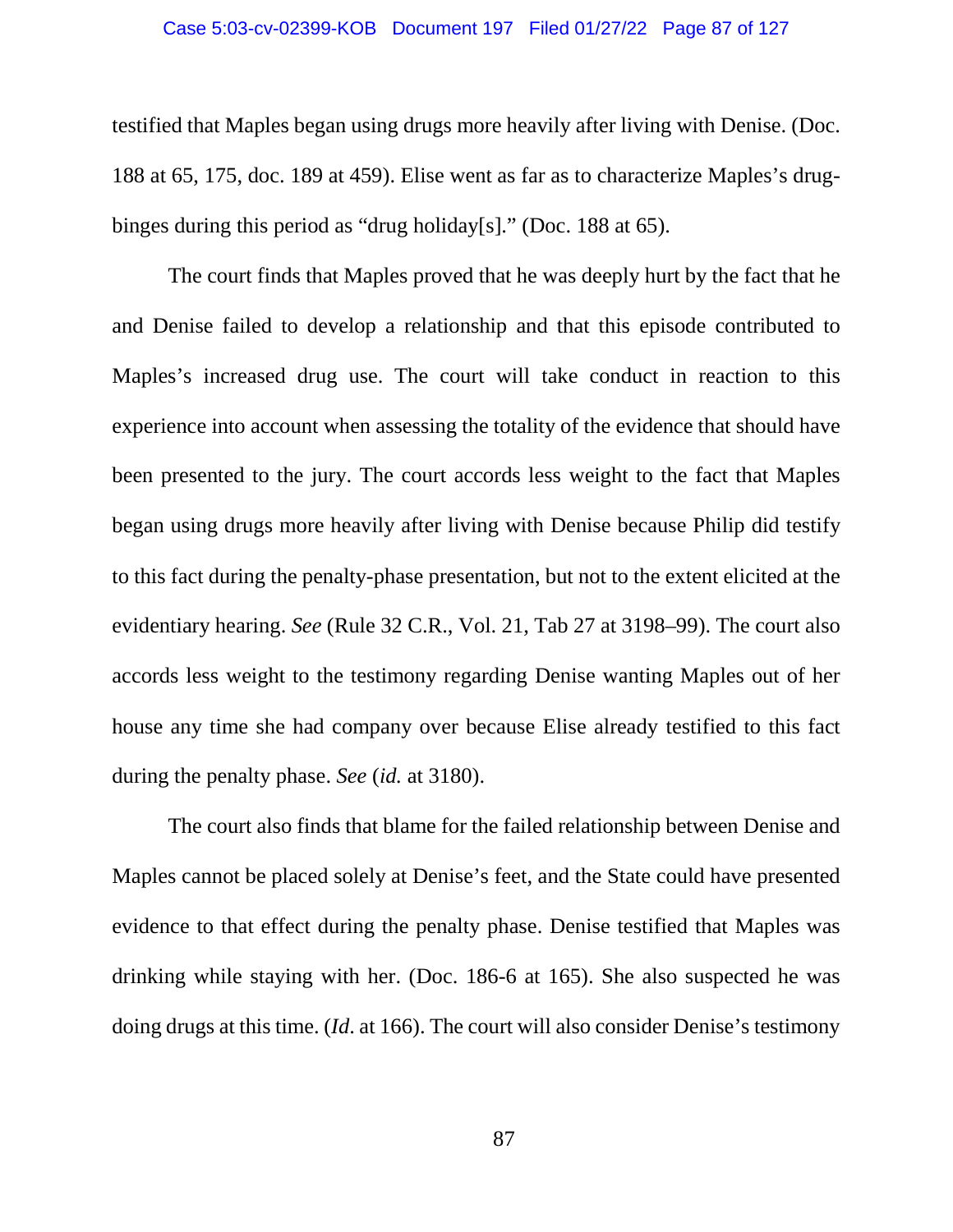#### Case 5:03-cv-02399-KOB Document 197 Filed 01/27/22 Page 88 of 127

about Maples's contributing behavior when weighing the impact of Denise's second departure on Maples's emotional state.

Denise also denied being verbally abusive to Maples. (*Id*. at 169). And because Maples did not testify, the court lacks any testimony he could have provided regarding verbal abuse. So, the court finds that Maples failed to prove Denise verbally abused him and will not accord that allegation any mitigating weight.

Maples also alleged the fact that he dropped out of high school while living with Denise "[u]nderscored the extent to which this episode of abuse affected [him]." *Maples*, 729 F. App'x at 826. But at trial, Dr. Shealy testified that Maples told him he had dropped out of school because "he needed a half credit to graduate on time and he was upset that he couldn't graduate with his classmates, so he decided that he was going to quit school and go into the Army in 1992." (Doc. 148-15 at 3142). This testimony largely undermines the weight of Maples's allegation that Denise's abuse—not his own frustration at his lack of necessary credits—caused him to drop out. So, the court accords that allegation less mitigating weight.

## **ix. Additional Evidence of Denise's Abuse**

At the evidentiary hearing, Maples presented further evidence of Denise's abuse of both Maples and his father that went beyond the specific allegations the Eleventh Circuit addressed in its opinion. The court discusses that evidence here.

88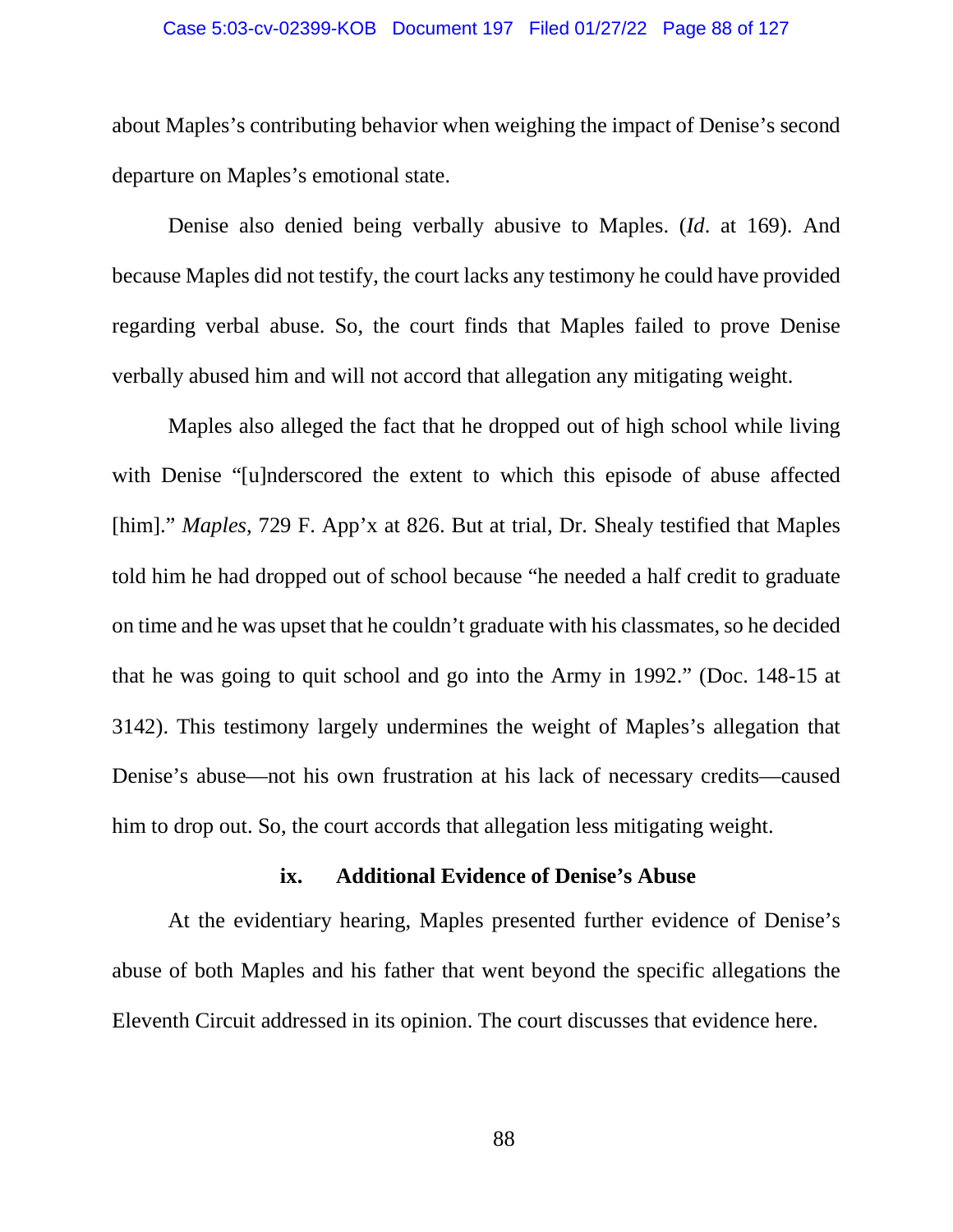### Case 5:03-cv-02399-KOB Document 197 Filed 01/27/22 Page 89 of 127

Elise and Philip both testified that on one occasion when Maples was about three-and-a-half years old, they went to pick Maples up from Denise's apartment complex and found him playing with a toy truck by the swimming pool unattended— Denise was not at home. (Doc. 188 at 40; doc. 189 at 424). For her part, Denise confirmed that she had a pool at her apartment complex and that Maples would go play by the pool alone. (Doc. 186-6 at 129–30).

Philip testified that when he and Denise were still together, he recalled two or three times where he heard Denise tell Maples that she hated him and wished he had never been born. (Doc. 189 at 420). Philip also testified that on one occasion, Maples's grandmother witnessed Denise shoving a spoon into the back of Maples's throat while feeding him, prompting his grandmother to step in to stop it. (*Id.* at 420– 21).

Philip also recalled an instance after he divorced Denise where Maples came home from Denise's father's house with bruises on his throat, suggesting he had been choked. (*Id.* at 422). Philip believed Denise had been the one to choke Maples because, according to Philip, Denise's father stated to him verbatim: "[Y]ou're going to have to take [Maples] because I'm scared Denise is going to kill him." (*Id.* at 422– 23).

As further evidence of Denise's father's state of mind, in her own deposition, Denise confirmed that her father believed Maples was better off living with Philip.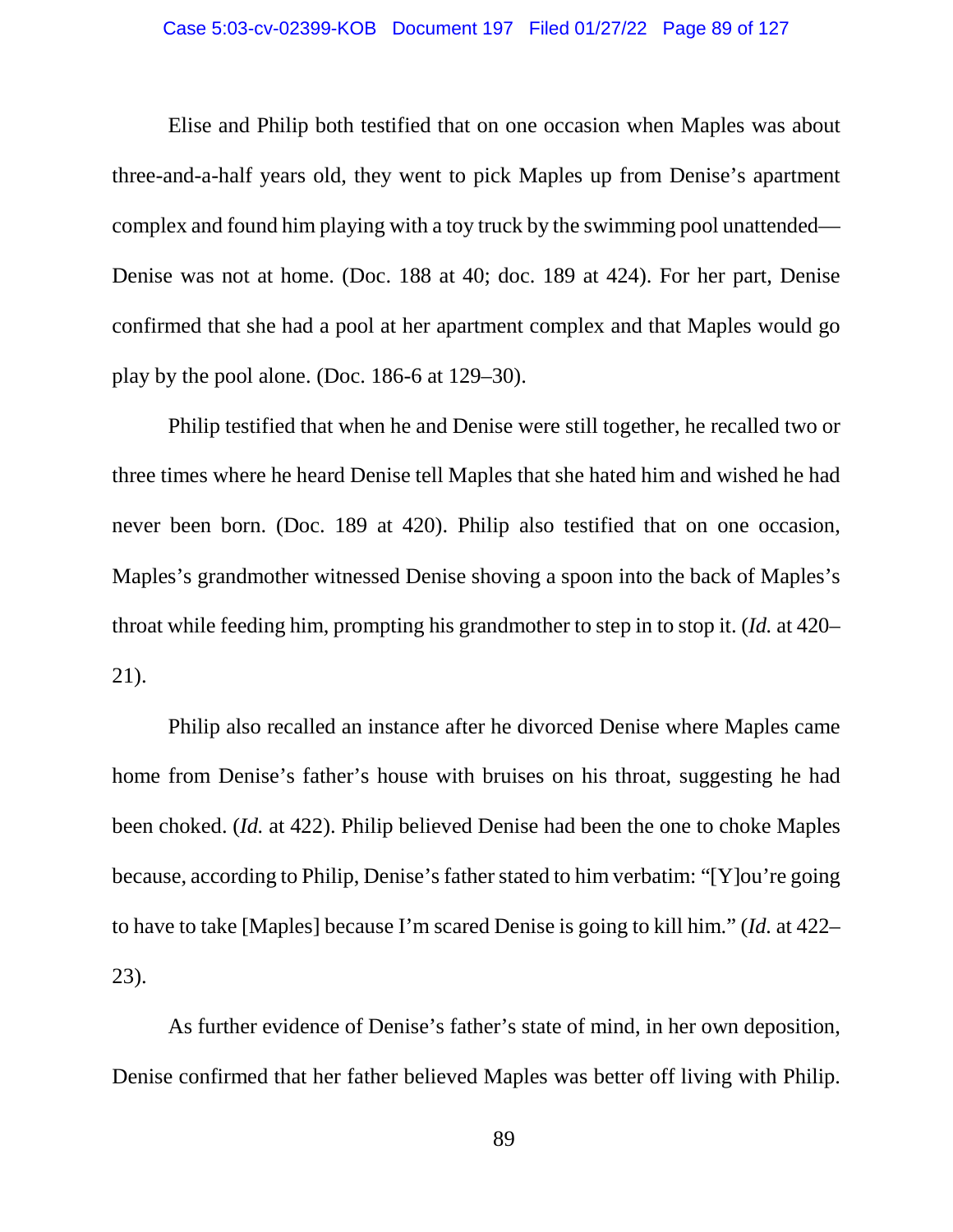(Doc. 186-6 at 134). She also confirmed that her father had a conversation with Philip about that topic, though she could not recall specific details. (*Id.* at 134–35).

Denise also admitted that she consciously drank alcohol after she became pregnant with Maples, though she could not recall how many times and testified that she did "not [drink] much." (*Id.* at 159). She also admitted that during one of her fights with Philip, she broke a record on his head. (*Id.* at 139). She testified that Maples was present during some of their fights, and she believes it affected him. (*Id.*  at 100–101).

Dianne Ferrell, Maples's aunt, testified that on one occasion, she observed "some marks on [Maples's] arm like spots, little round spots." (Doc. 188 at 136). According to Ferrell, Maples told her "that his mom had burned him with a cigarette or whatever." (*Id.*). Denise denied having done so. (Doc. 186-6 at 126).

The court finds this novel testimony about Denise's various abusive conduct sufficiently credible to warrant mitigating weight.

# **b. Evidence of Depression and Suicidality**

The Eleventh Circuit found Maples had sufficiently alleged:

Due to the deficient performance, the jury did not hear evidence that, in the years leading up to his crimes, Maples suffered from serious depression and suicidal ideation. Maples wrote poetry about depression and loneliness; once wrote a suicide note and then hid in the woods; and took anti-depressants in jail prior to trial. Nor did the jury hear evidence that *Maples attempted suicide on three separate occasions by* (1) taking over thirty sleeping pills, drinking a bottle of alcohol, and crashing a family member's car;  $(2)$  playing Russian roulette (he put a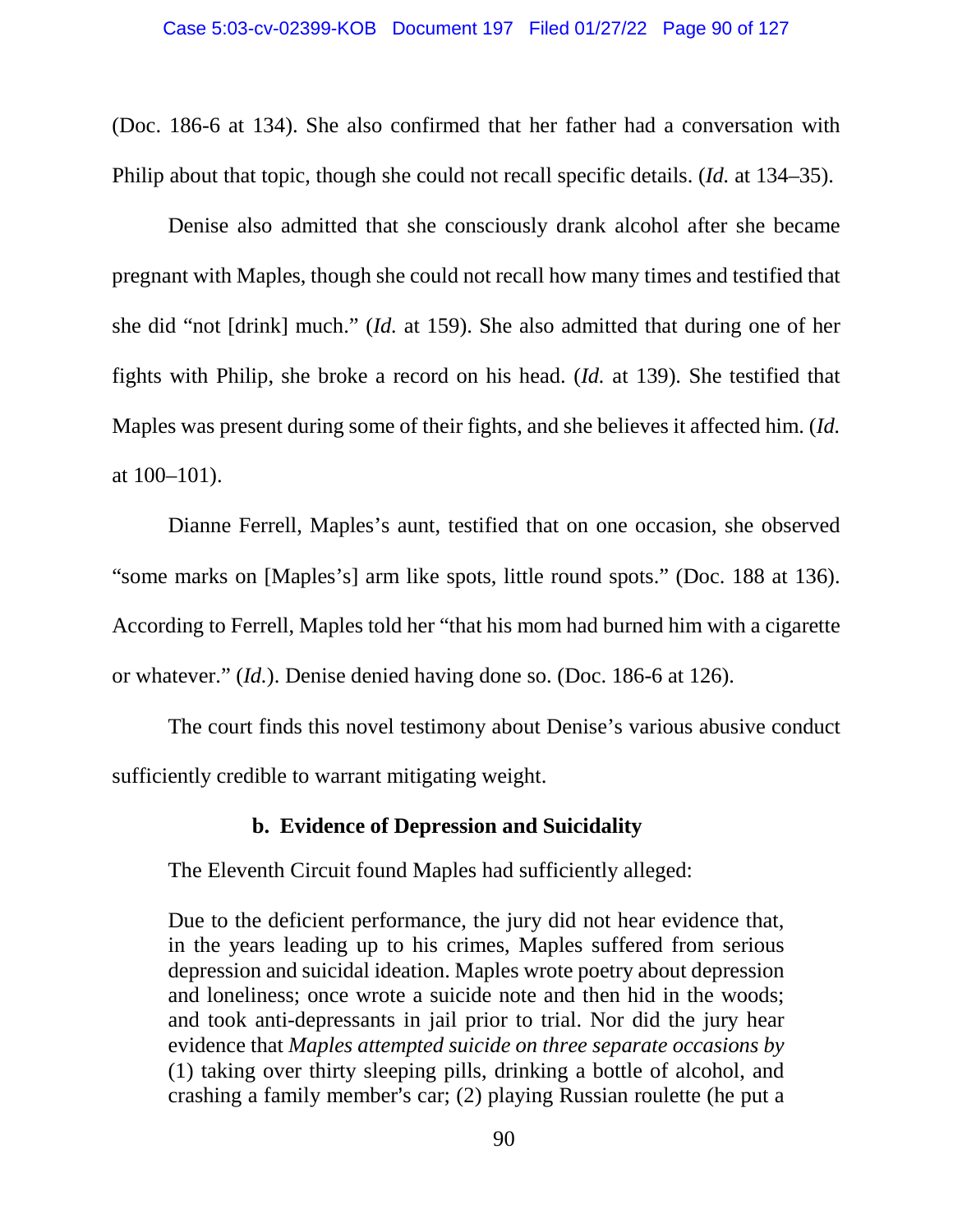gun in his mouth and pulled the trigger); and (3) slashing his wrists with a butcher knife.

*Maples*, 729 F. App'x at 826 (emphasis in original). The Eleventh Circuit found that "[t]rial counsel offered no evidence of Maples's *multiple* suicide attempts and suicidal ideation" and "no evidence of Maples's serious and grave depression." *Id.* at 826–27 (emphasis in original). The Circuit Court found such evidence was not "merely cumulative," and trial counsel's failure to present it meant that "the gravity" of the . . . personal trauma that Maples experienced was not accurately depicted." *Id.* at 826.

But as stated before, the Eleventh Circuit based its decision on Maples's allegations; it tasked this court with determining whether Maples's *proved* his allegations. The court finds that Maples proved some—but not all—of these allegations.

## **i. Depression and Suicidal Ideation**

The Eleventh Circuit found that Maples sufficiently alleged that trial counsel failed to present evidence that Maples suffered from serious depression and suicidal ideation evidenced by his poetry, as suicide note, and taking anti-depression medication while in jail. *Maples*, 729 F. App'x at 826. The court finds that Maples presented novel evidence about his depression and suicidal ideation from both lay and expert witnesses. But Maples failed to prove that he ever wrote a suicide note or that he took anti-depressants in jail prior to trial.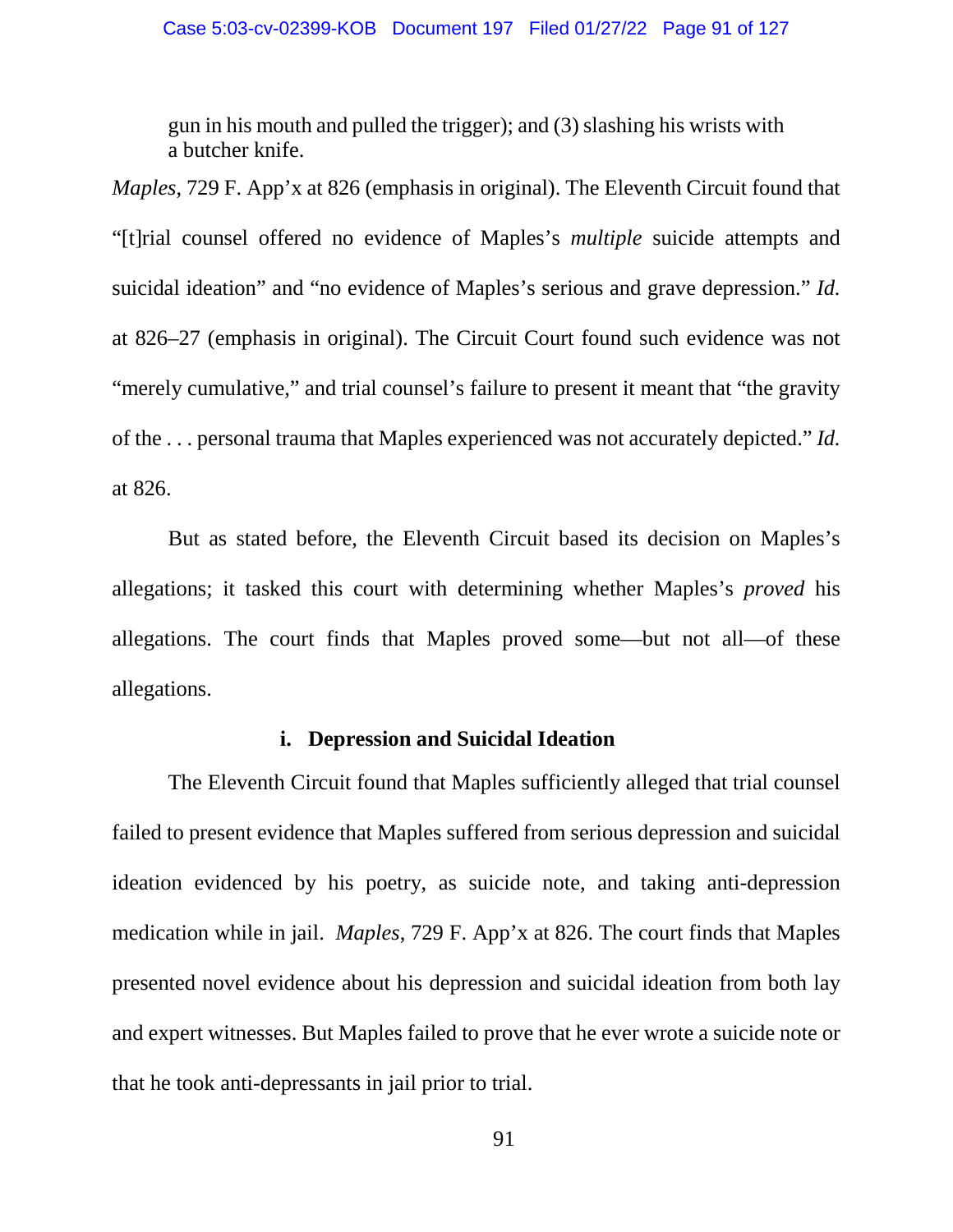### Case 5:03-cv-02399-KOB Document 197 Filed 01/27/22 Page 92 of 127

At the trial, the only testimony the jury heard regarding Maples's depression was Dr. Shealy's testimony that Maples was mildly depressed because he was in jail. (Doc. 184-40 at 85–86). As discussed above, Dr. Shealy's assessment of Maples stemmed solely from his in-person examination of Maples and a discussion with a guard at the jail. Dr. Shealy never spoke with anyone from Maples's family, including the witnesses who testified at the evidentiary hearing.

At the evidentiary hearing, Elise testified that when Maples returned from living with Denise, he seemed less interested in participating in activities and became distant from people in his life. (Doc. 188 at 64–65). Maples "was always down, always seemed down." *(Id.* at 70). He would write "really dark poetry about . . . rejection." (*Id.*). Elise was concerned Maples would hurt himself because he would leave cryptic letters saying he was "gone forever" before going to the woods or leaving town. (*Id.* at 70–71). But Elise testified on cross that Maples wrote the letters and poetry in response to breaking up with girlfriends. (*Id.* at 111). Notably, Elise did not testify to Maples leaving a "suicide note," as Maples alleged.

Shannon Smith testified that after Denise exited Maples life the second time, he stopped being a "jokester all the time" and "started being sad." (Doc. 188 at 172). In her opinion, Maples "showed signs of being depressed. Just being a different person. He didn't laugh a lot anymore. He didn't joke a lot anymore." (*Id.*). On one occasion during the same period, Maples told Smith that he wanted to die. (*Id.* at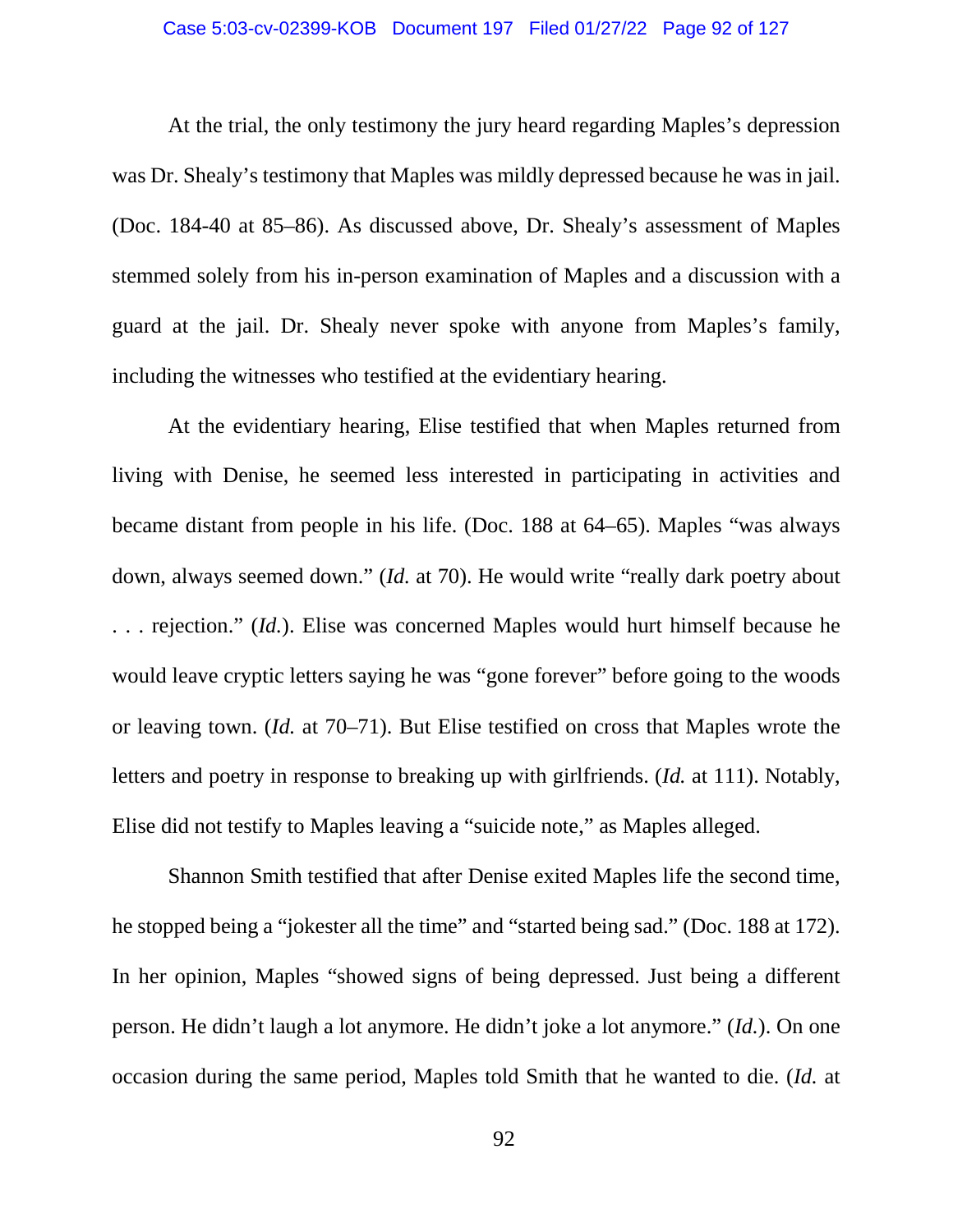#### Case 5:03-cv-02399-KOB Document 197 Filed 01/27/22 Page 93 of 127

173). Smith also testified that Maples seemed affected by his cousin Chris's death, which happened while Smith and Maples were in high school. (*Id.* at 174).

Philip Maples also testified that Chris's death affected Maples; it "bothered him real bad" because the two had been close. (Doc. 189 at 455). Yet Philip never had a conversation with Maples about how Chris's death made Maples feel because Philip "didn't know how to handle a conversation like that." (*Id.*). Philip also testified that, in his opinion, Maples had been depressed "several different times through his life." (*Id.* at 466).

Kathy Goodwin, who interviewed Maples when he went to the Quest Recovery Center, also testified to signs of depression from her limited interaction with Maples. After interviewing Maples, Goodwin observed that he had a "flat affect." (*Id.* at 382). Goodwin observed that Maples's social relationships were significantly impaired. (*Id.* at 383–84). Goodwin testified that she perceived that Maples had "some suicidal ideations." (*Id.* at 374).

At the evidentiary hearing, Maples also introduced his intake records from Quest, including a series of questions that further evince Maples's depression. When asked whether he had thought about ending his own life, Maples stated that he "just got so depressed [he] wanted [his life] to end." (Doc. 184-25 at 14). When asked to describe his peer relationships, Maples answered "None." (*Id.* at 49). And when asked whether he had a best friend, Maples circled "No." (*Id.*). When asked whether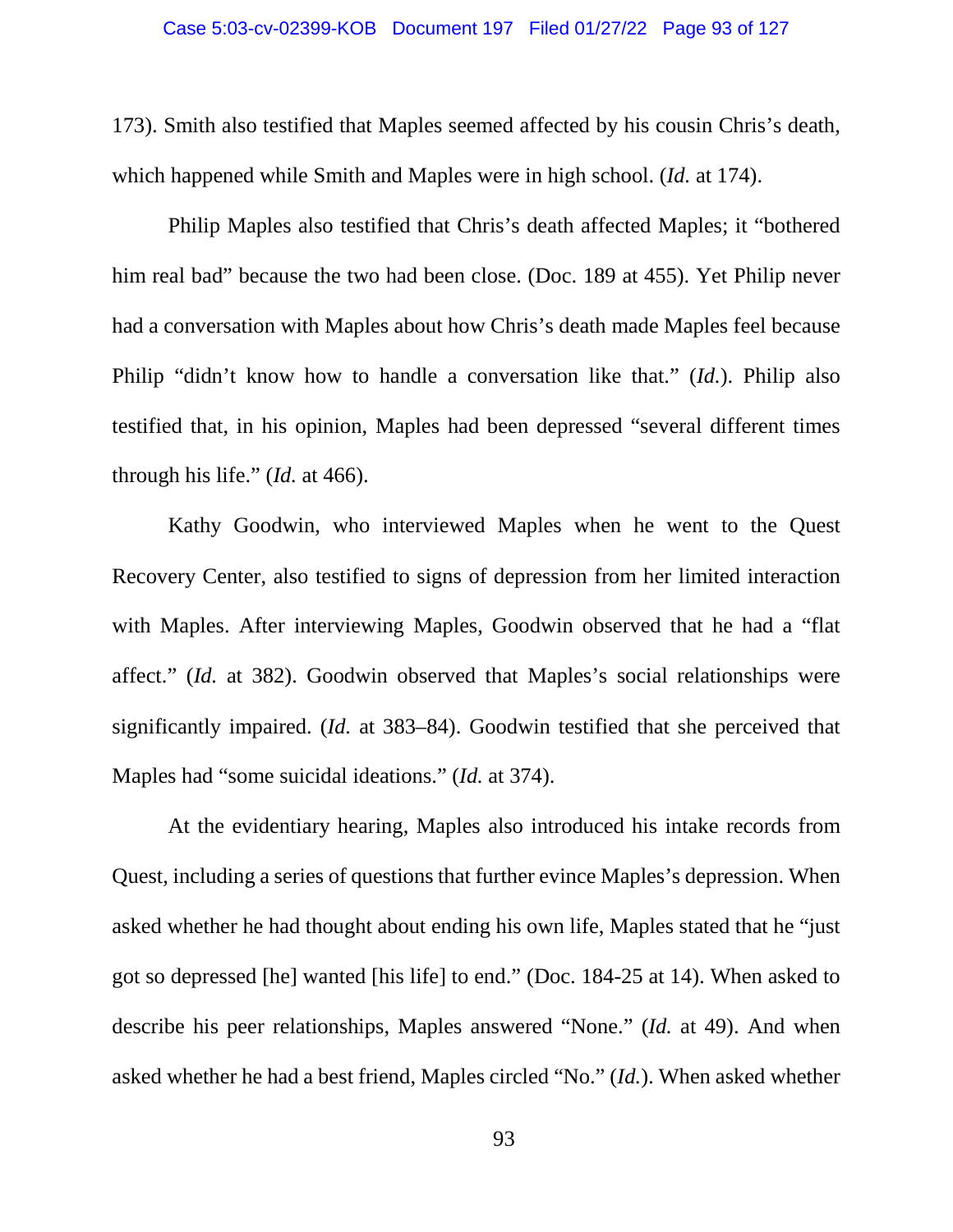### Case 5:03-cv-02399-KOB Document 197 Filed 01/27/22 Page 94 of 127

he feels "worried, anxious, or depressed most of the time," Maples's answered "Yes" and circled "depressed." (*Id.* at 53). When asked whether he "often feel[s] isolated and alone," Maples answered "Yes." (*Id.* at 54).

Dr. Wilkie Wilson, Maples's neuropharmacology expert, testified that Maples's self-reports of depression and suicidal ideation on the Quest questionnaire fit with his use of stimulants to try to "fix" his depression. (Doc. 191 at 767). Dr. Wilson added that Maples's choice of drugs, especially stimulants, is consistent with someone who is depressed. (*Id.* at 768).

And Dr. Robert Shaffer, Maples's neuropsychology expert, testified that Maples's self-report of suicidality "confirms the seriousness" of Maples's "emotional dysregulation," which goes beyond depression and "involves dissociation, a sense of unreality." (Doc. 190 at 593). Dr. Shaffer added that Maples's condition is "predicted in high numbers by early childhood abuse and attachment problems." (*Id.*).

Maples also introduced a copy of his poetry to support his allegation that he wrote poems about "depression and loneliness." *Maples*, 729 F. App'x at 826. Maples's poems are thematically dark and do convey a sense of loneliness and rejection. (*See generally* doc. 184-8). But they make no overt mention of suicide, and some even end on a hopeful note. One concludes with Maples wishing to get his "feet planted on the ground" and "take [his] life into [his] hands" so he can "think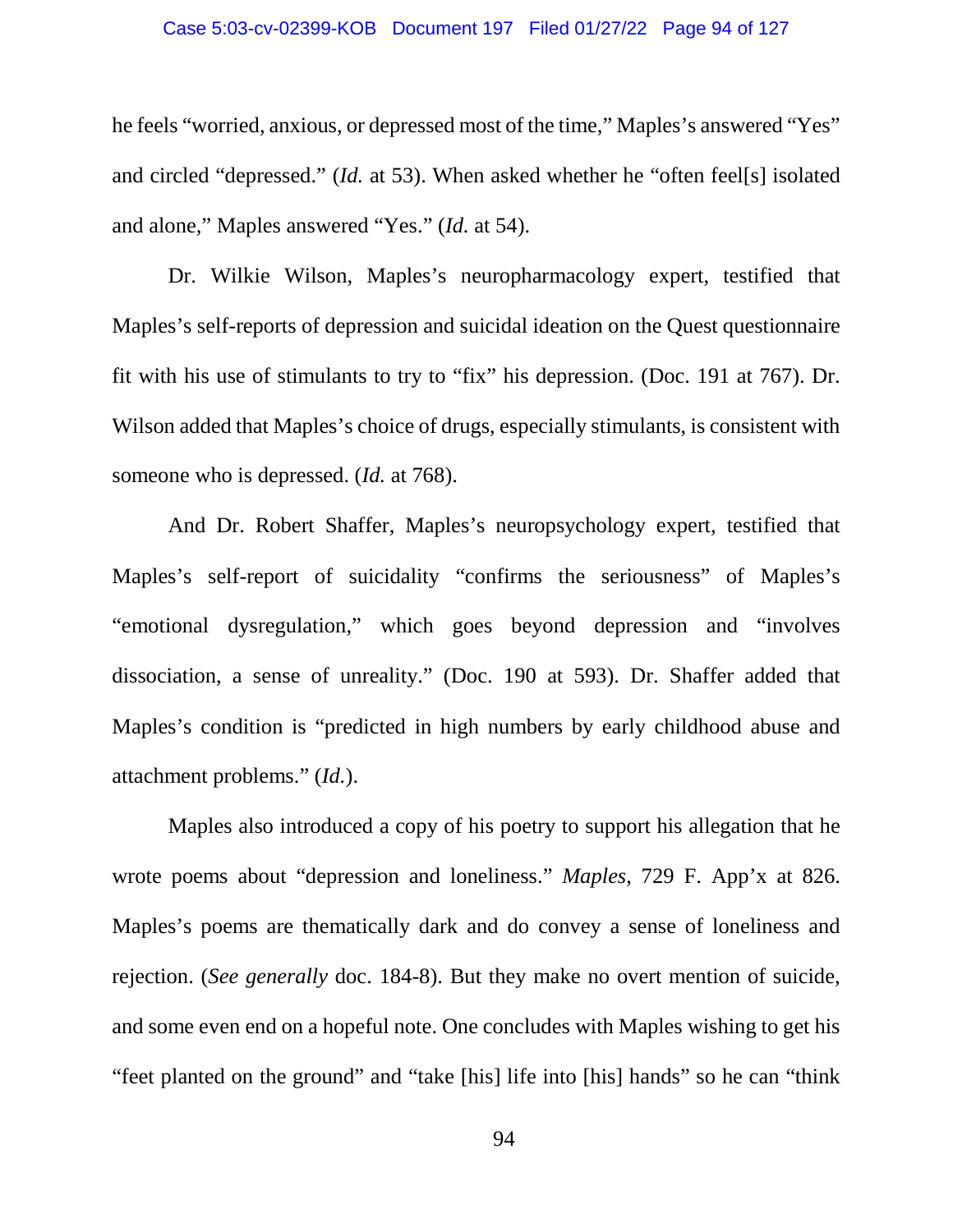positive" and "turn [his life] around." (Doc. 184-8 at 2). Another, apparently written to an ex-girlfriend, talks about moving on from the relationship and about being "happy by my self [sic]." (*Id.* at 4). The court finds that while Maples's poetry does convey a sense of loneliness and contain dark themes, it is not clearly indicative of depression or suicidality.

None of the testimony and evidence of Maples's depression outlined above was presented to the jury at Maples's trial. The court finds this evidence entitled to mitigating weight and will consider it among the totality of the evidence. However, again Maples failed to prove he ever wrote a suicide note. No witness testified to any such note, and Maples failed to produce one. The court also finds that Maples failed to prove he took anti-depressants while in jail awaiting trial. Neither party offered Maples's records from the Morgan County jail (where Maples had stayed prior to trial) or any other evidence that Maples took anti-depressants at that time. So, the court accords these allegations no mitigating weight.

## **ii. Suicide Attempts**

The Eleventh Circuit found that Maples had sufficiently alleged that the jury did not hear evidence of Maples's three suicide attempts, including taking sleeping pills, drinking alcohol, and crashing a car; playing Russian roulette; and slashing his wrists with a knife. *Maples*, 729 F. App'x at 826. The court finds Maples proved only the last of these three allegations.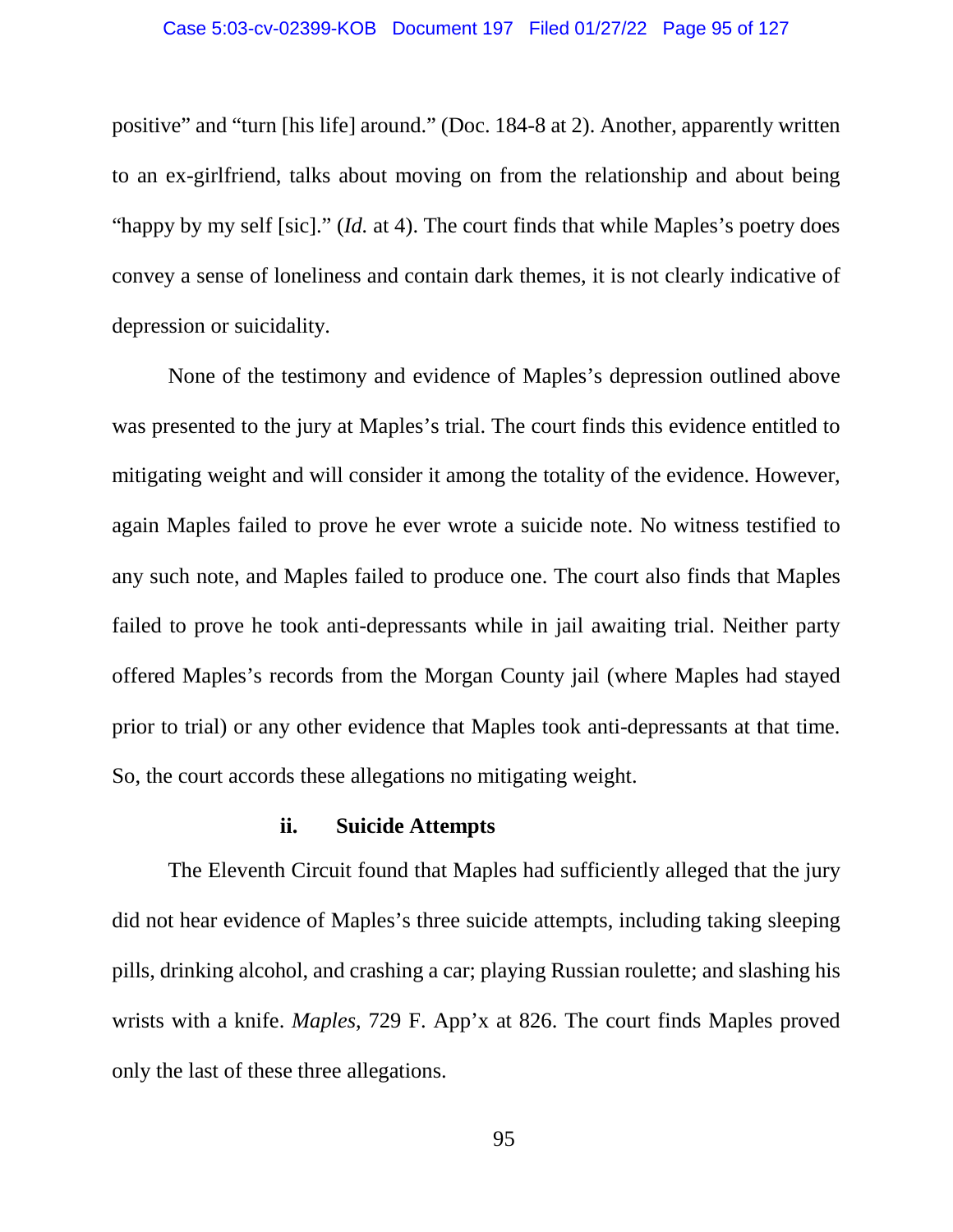# (a) Overdose and Car Crash

Maples alleged that his "ex-girlfriend, [Heather] Davis, could have testified that around 1994 she was with Mr. Maples when he took over thirty sleeping pills and drank a bottle of alcohol just before crashing [Elise] Maples's car." (R. 32 C.R. Vol 33, Tab 49  $\P$  130). But Davis did not testify at the evidentiary hearing.

Dr. Shaffer was the only witness who testified about this alleged suicide attempt, and he could only recount what Maples told him during their March 2019 meeting. At the evidentiary hearing, Dr. Shaffer testified that Maples told him

. . . about a relationship with a woman in which he engaged soon after he stopped attending high school. And this relationship went on for about a year, and sounded like it was very emotionally intense. And he talked about becoming depressed and emotionally upset during that time period, such that he began to question his life. And he said he took between twenty-five and twenty-seven pills, drank a fifth of liquor, and drove his car into a tree after that.

Q Did he describe that as a suicide attempt to you?

A Well, he talked about being so upset that it didn't matter what happened to him. But I would consider it a suicidal attempt or gesture, certainly.

Q And did he tell you around what age he was when this happened?

A As I understand, it was around 1993, I think it makes him about nineteen or twenty.

(Doc. 190 at 592-93).

But on cross examination, Dr. Shaffer also testified: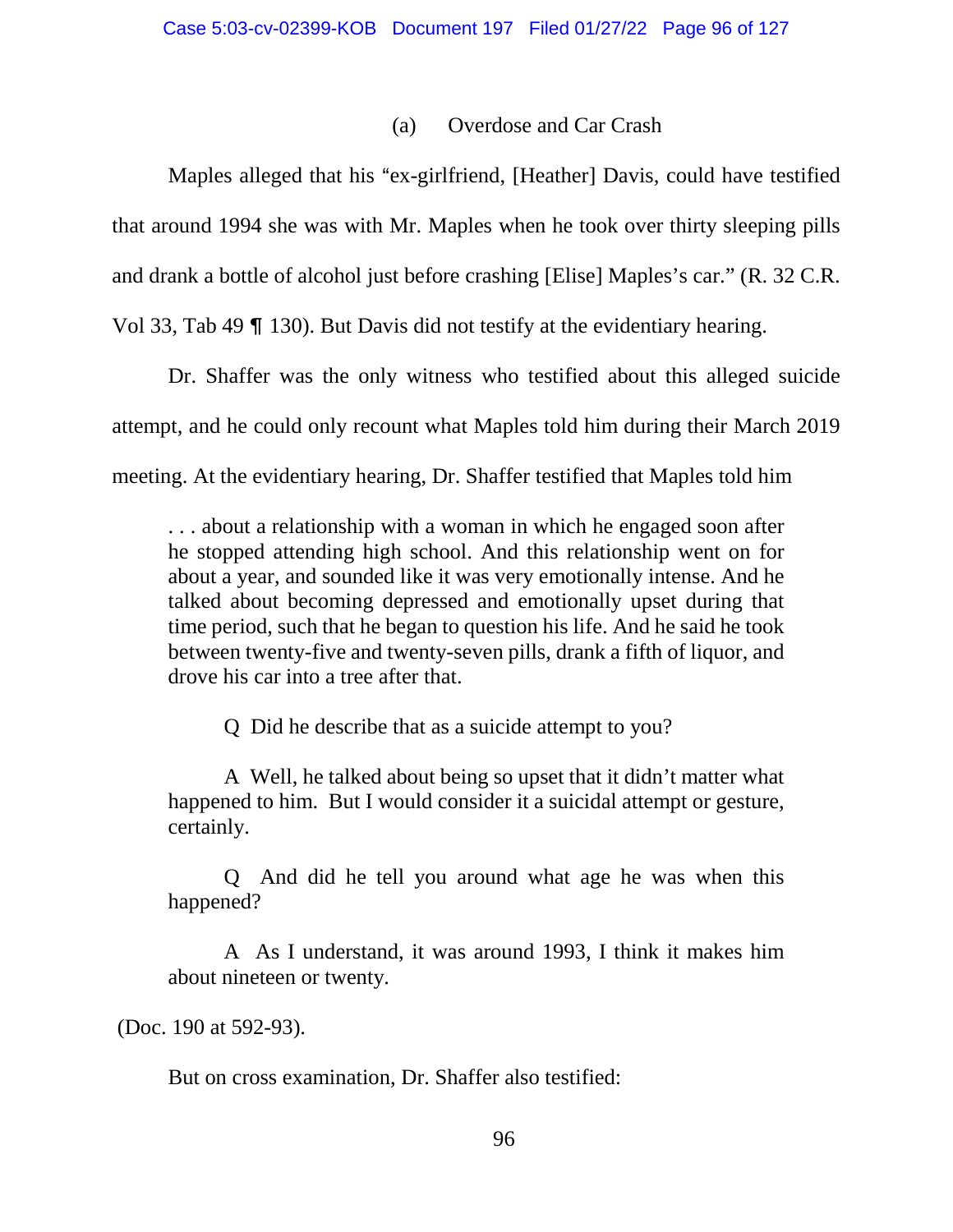Q Did Maples report going to the hospital after he consumed those pills and alcohol?

A He did not.

Q Did he say he went and had his stomach pumped out because of the excessive pills and alcohol?

A No, he didn't.

Q Did you see a police report from where he supposedly ran his vehicle into a tree after he did that?

A No, I did not.

Q An insurance claim?

A No.

Q Repair bill?

A None.

(*Id*. at 692-93).

Neither party asked Philip or Elise Maples about this incident at the evidentiary hearing, including whether they had to repair the car or file an insurance claim. And Maples himself did not testify. Maples presented no evidence that could help prove this incident occurred beyond his out-of-court statement to Dr. Shaffer in 2019, about twenty-five years after the alleged 1994 event. The court finds that Maples has not proven that he tried to commit suicide by overdosing on pills and crashing a car into a tree. So, the court will not consider this unproven allegation as a mitigating factor.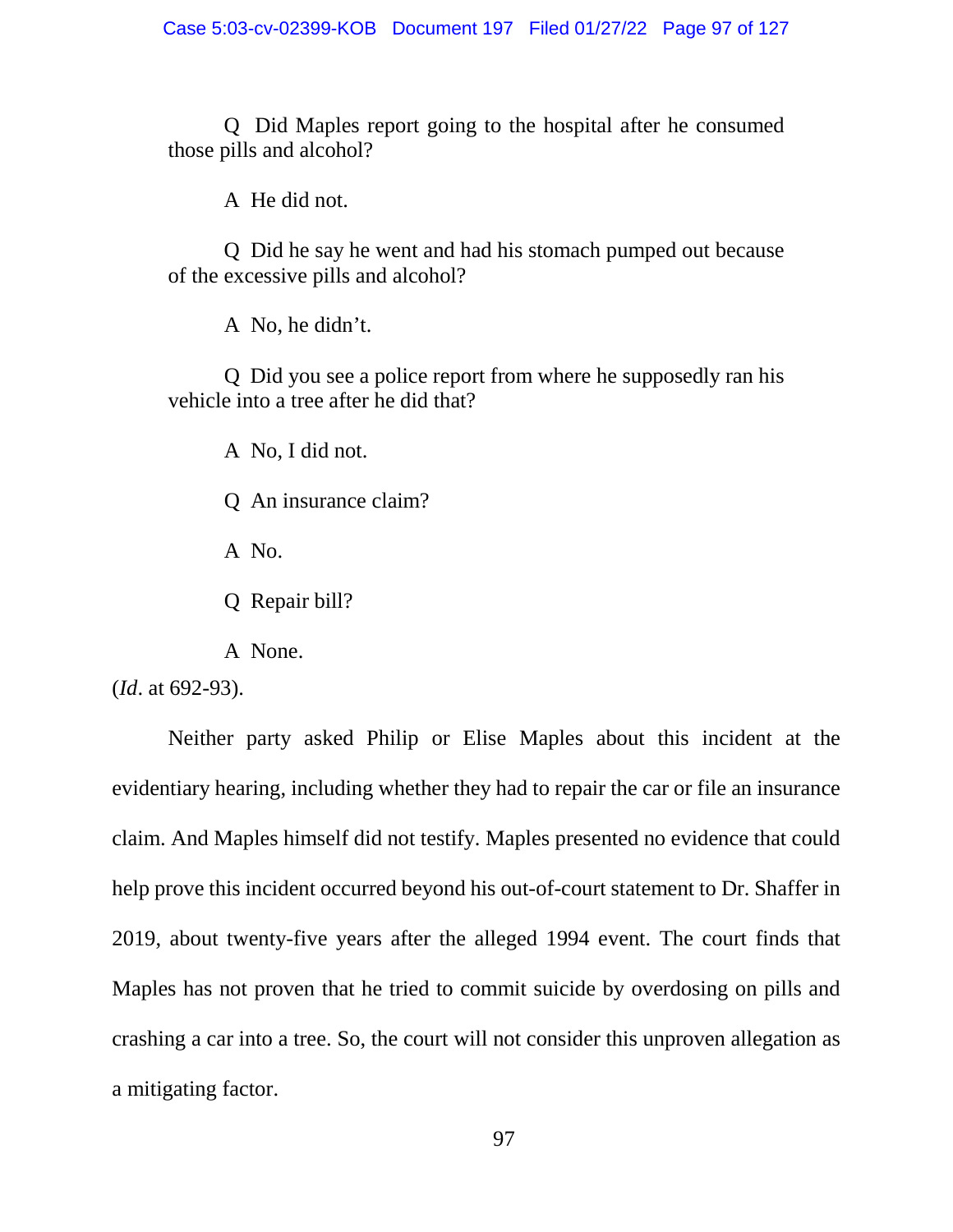## (b) Russian Roulette

In his Amended Petition, Maples alleges that "[Jamie] Dobbs, a friend of Mr. Maples, also could have testified that he witnessed Mr. Maples play Russian roulette on at least one occasion, sticking a gun into his mouth and pulling the trigger." (Rule 32 C.R., Vol. 33, Tab. 49,  $\P$  130). But Dobbs did not testify at the evidentiary hearing.

The only witness to testify about Maples playing Russian Roulette was Maples's childhood friend, Derek Shelton. He testified:

Q (By Ms. Soule) Do you recall Cory ever playing Russian roulette?

A Yes, ma'am.

Q How old were you when that happened?

A Thirteen, fourteen, somewhere, between sixth and seventh grade.

Q When Cory was playing Russian roulette, did he pull the trigger?

A Yes, ma'am.

Q Was it normal to you for a kid to play Russian roulette?

A No, ma'am.

(Doc. 188 at 221-22). Regarding the context of this incident, Shelton said:

We were in his  $-\text{ in the living room and he had watched some movie, I}$ can't remember the name of it, but it was the  $-$  had to do with death and like people that had committed suicide or been hit by trains or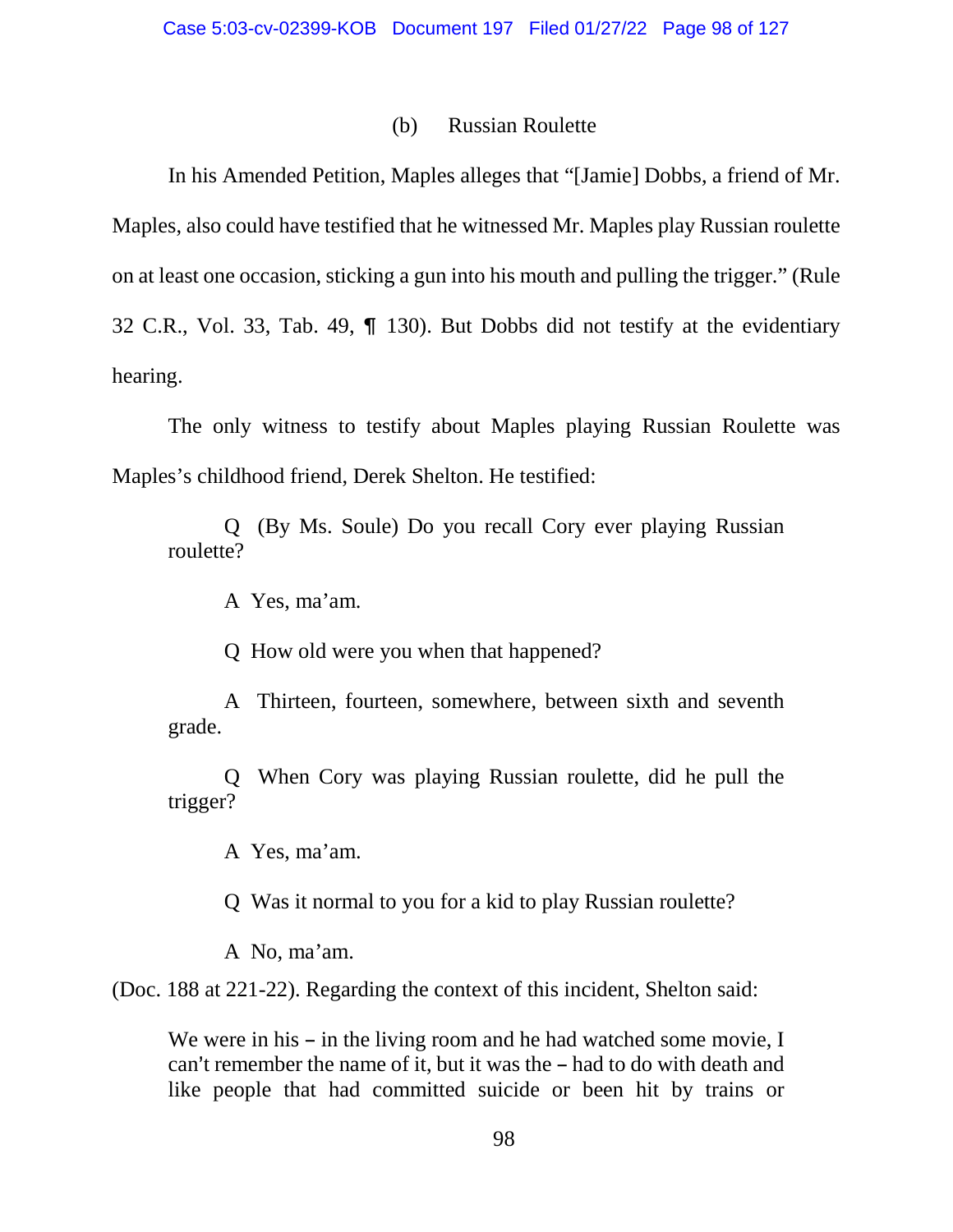something like that. And that's when he come out with the pistol and stuck it to his head and pulled the trigger.

(*Id*. at 232).

But Maples had "[b]een laughing and cutting up," and Shelton did not "take him as serious at all." (*Id*). And Shelton "could tell by the cylinder that there was no ammunition in the gun, so [he] really didn't think that much of it." (*Id*. at 228). Notably, Shelton did not testify that Maples put the gun "in his mouth," as Maples had alleged. *Maples*, 729 F. App'x at 826. Maples presented no other testimony about this or any similar incident.

Though Maples's behavior may have been aberrant and even troubling, in the context as Shelton explained it, the court finds Maples did not seriously attempt or intend to end his life. The court affords this incident no weight as a mitigating circumstance.

## (c) Slashing Wrists

The Eleventh Circuit found that Maples alleged that, because of trial counsel's deficient performance, the jury never heard evidence that Maples had "slash[ed] his wrists with a butcher knife." *Maples*, 729 F. App'x at 826. Specifically, Maples alleged that "Mr. Dobbs could also testify that he saw Mr. Maples attempt suicide by slashing his wrists with a butcher knife." (Rule  $32$  C.R., Vol. 33, Tab. 49,  $\P$  130). The court notes again that Dobbs did not testify and the record contains no statement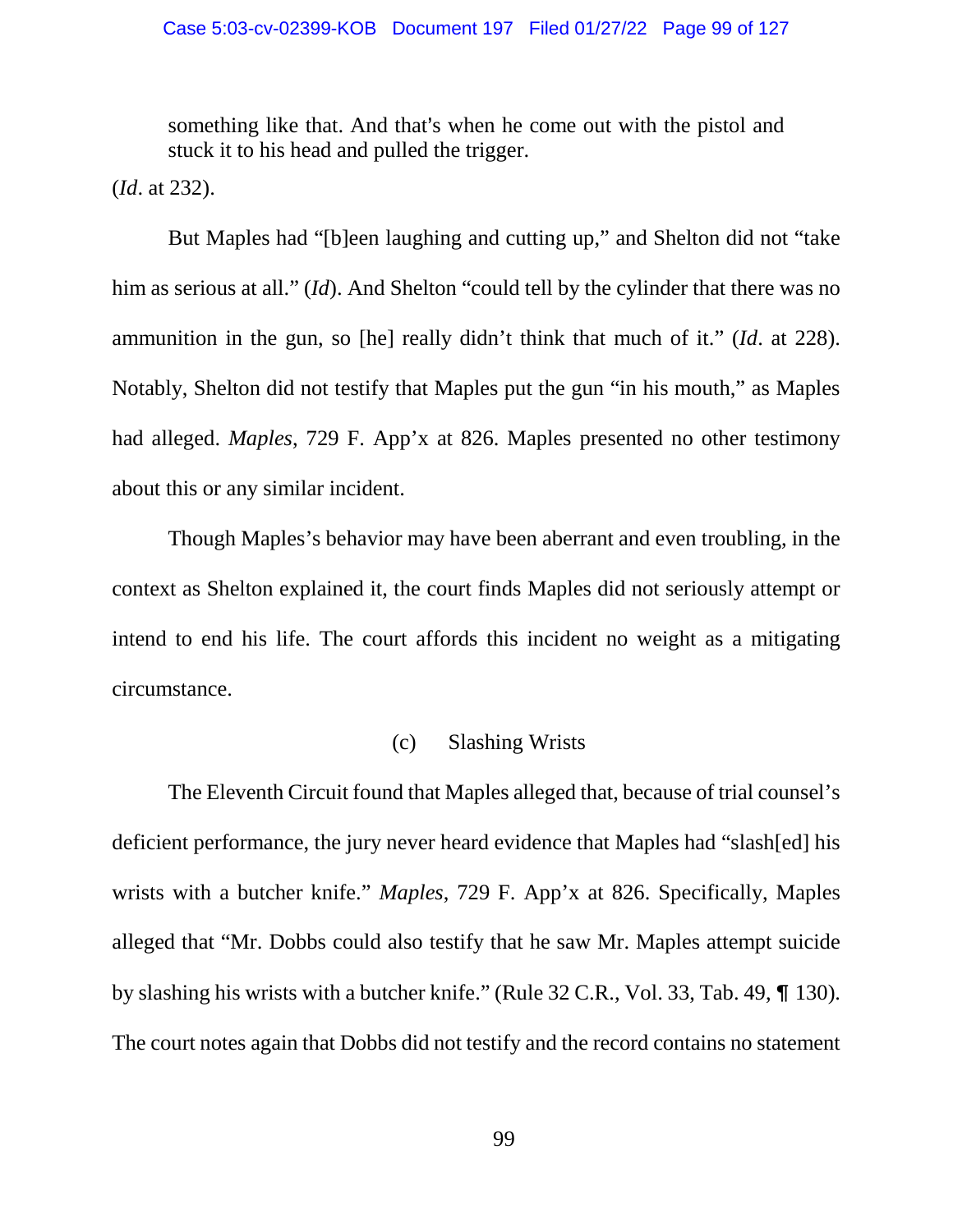#### Case 5:03-cv-02399-KOB Document 197 Filed 01/27/22 Page 100 of 127

from Dobbs regarding his knowledge of Maples slashing his wrists with a butcher knife. Nevertheless, the court finds Maples proved that he had cut his wrists.

First, on his Quest application, Maples reported that he had "slit [his] wrist four years ago under the influence." (Doc. 184-25 at 14). And Elise and Philip Maples both testified they had seen scars on Maples's arm and wrist. (Doc. 188 at 71; doc. 189 at 461). Neither witness was asked what type of knife Maples used— Philip volunteered only that Maples had used a "knife or razor blade." (Doc. 189 at 461). And neither witness personally observed Maples cut himself—the cuts had already scarred over by the time Philip and Elise first saw them. (Doc. 188 at 71; doc. 189 at 461). Even so, the court credits the testimony of these witnesses and finds that Maples had cut his wrists.

When opining as to the importance of Maples's cutting in the larger picture of his mental health, Dr. Jolie Brams described it as a suicidal gesture, one which "may or may not [have been] suicidal, but [was] self-harm." (Doc. 191 at 911–12). As the court understands it, Dr. Brams meant that Maples's cutting himself may not have been an intentional suicide *attempt*, but it still constituted a suicidal *gesture* or self-harm episode that indicated Maples had a history of suicidal ideation.

The State's expert, Dr. Glen King, testified that when he asked Maples whether he had ever made a suicide attempt, Maples said "no." (Doc. 192 at 1216). But when asked whether he followed up on Maples's response, Dr. King testified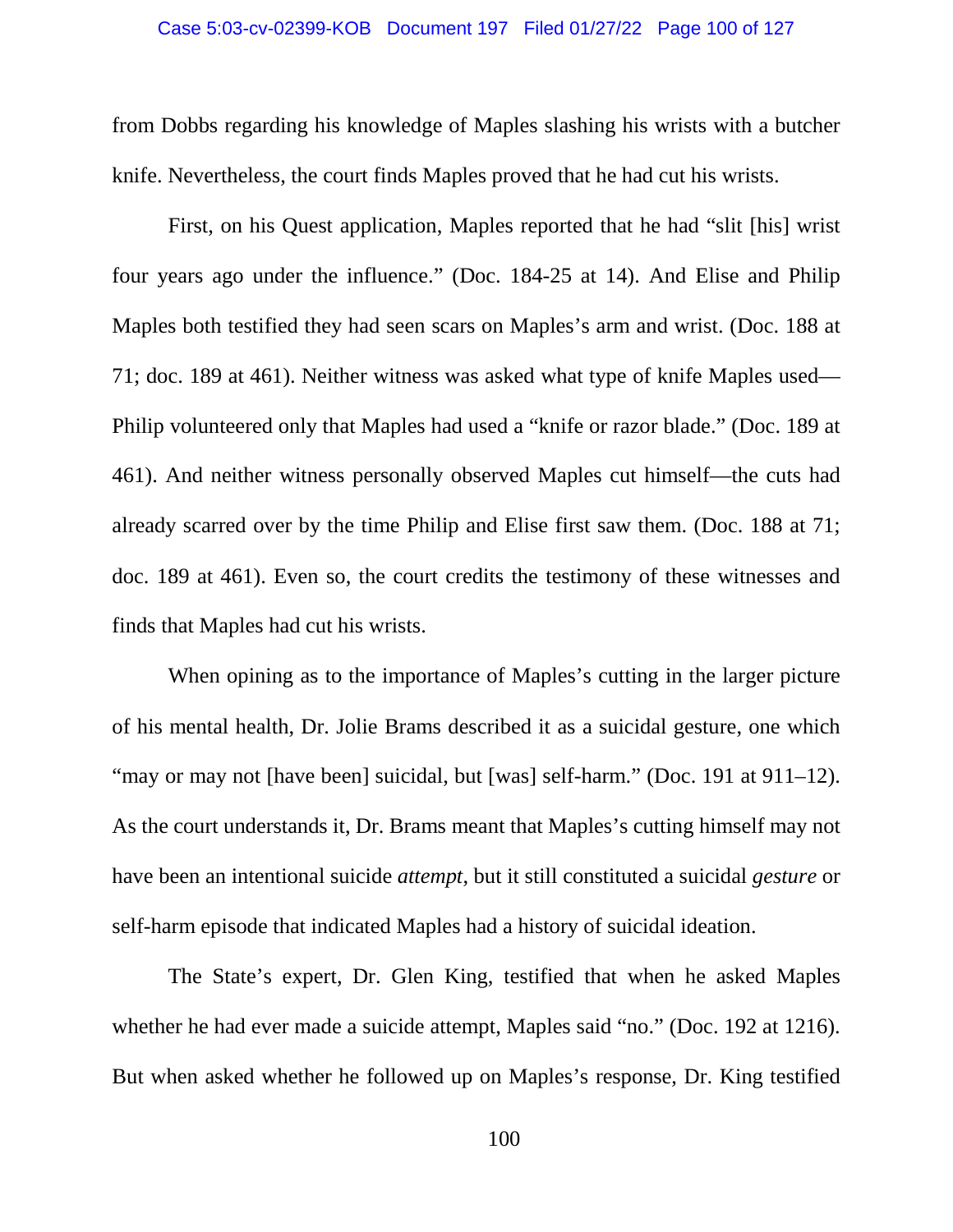that he "knew [Maples] had some prior history of a possible suicide attempt . . . but [he] did not follow up at [that] point." *(Id.)*.

Regardless whether Maples's cutting constituted a genuine suicide attempt, a suicidal gesture, or self-harm, the court finds it is entitled to weight as a mitigating circumstance—one which the jury could have considered had trial counsel presented it. Therefore, the court will consider Maples's cutting episode when weighing the totality of the evidence.

# **c. Evidence of Maples's Good Character**

The Eleventh Circuit found Maples had sufficiently alleged:

Due to [trial counsel's] deficient performance, the jury heard only a few scattered statements about Maples's good character, even though Maples had  $[(a)]$  lifelong, positive relationships with friends and family members; [(b)] looked after his younger brother, discouraging him from using drugs; [(c)] acted in an undercover capacity to assist police officers with arresting a drug dealer; [(d)] never had disciplinary issues in school; was regarded as a respectful young man by school staff; [(e)] was active in extracurriculars as a youth, including church and high school sports; [(f)] and had a record of good behavior in jail during the two years leading up to trial.

*Maples*, 729 F. App'x at 826. The Circuit Court found that this alleged evidence of Maples's good character "could have shown the jury that Maples tried to be a good person despite his traumatic childhood, adolescence, and ongoing resulting mental health problems." *Id.* at 827. As before, Maples proved many, but not all, of these allegations.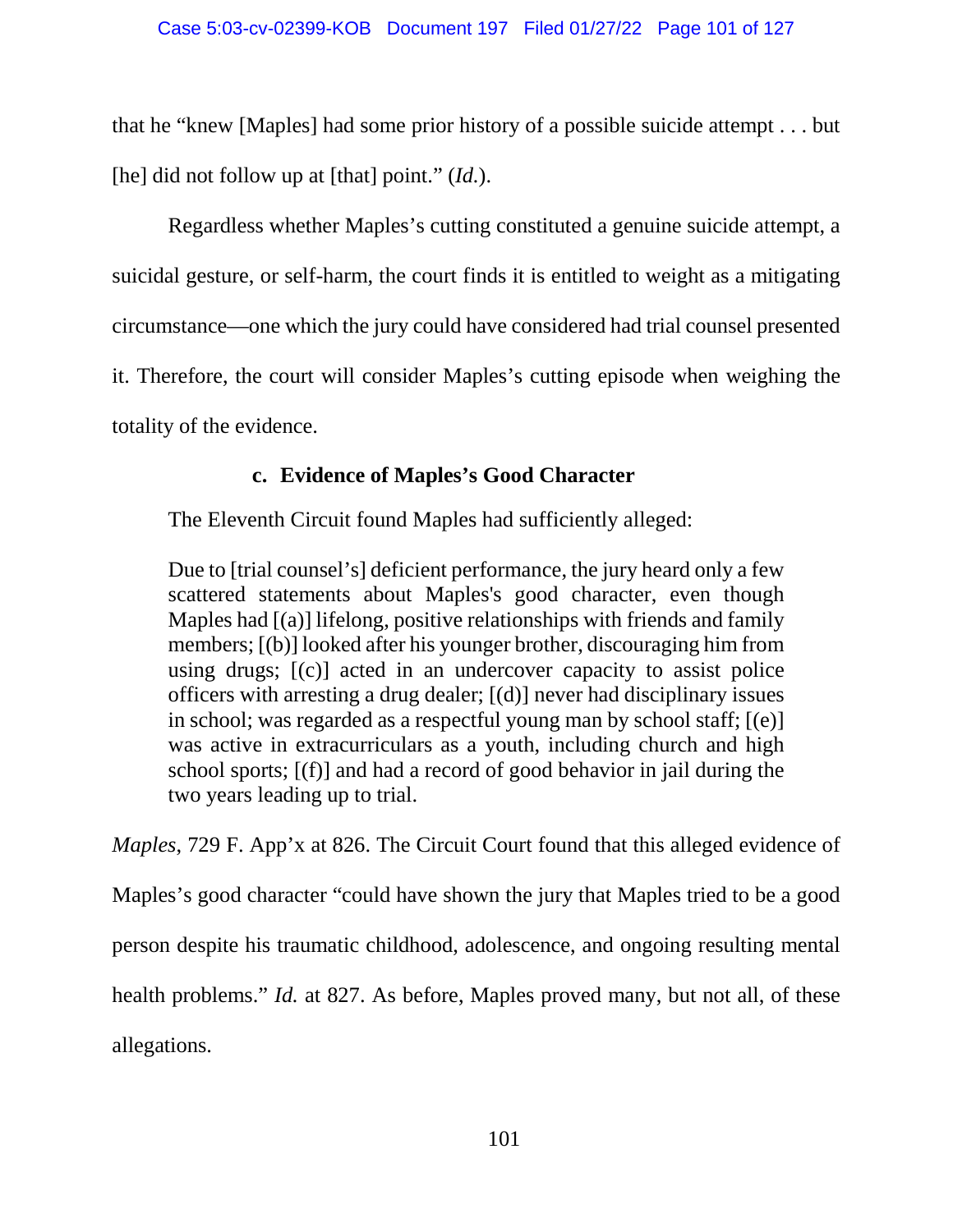### Case 5:03-cv-02399-KOB Document 197 Filed 01/27/22 Page 102 of 127

Before discussing the evidence regarding Maples's good character, the court has already found that it credits some of counsel's strategic decisions and will not consider certain testimony presented at the evidentiary hearing based on counsel's strategy. As discussed thoroughly *supra*, based on counsel's reasonable strategic choices, the court will not consider or discuss the testimony of friends Derek Shelton and James Beddingfield; school officials Martha Lenhart, Judy Sims, Bill Simms, Glen Lang, Billy Hopkins; and Officer Greene as mitigation evidence.

## **i. Lifelong, Positive Relationships**

As stated above, the Eleventh Circuit found that Maples had alleged the jury heard little about Maples's "lifelong, positive relationships with friends and family members." *Maples*, 729 F. App'x at 826. Maples's trial counsel presented *some*  evidence to this effect. During the *guilt* phase of the trial, Alan Birdsong testified that Maples had lived with and worked for him in his cable TV installation business shortly before the murders, when they parted on good terms. (Doc. 184-41 at 2746). Birdsong trusted Maples to be around large sums of cash money and to utilize his vehicle. (*Id*. at 2748–49). He considered Maples a friend. (*Id*. at 2745, 2749).

During the penalty phase, Elise testified that, as a kid, Maples was "very fun loving" and "enjoyed being around other kids a lot." (Doc. 184-40 at 114). Elise had a "good relationship" with Maples when he was young. (*Id.* at 116). During his brief time on the stand during the penalty phase, Kenneth Maples agreed with trial counsel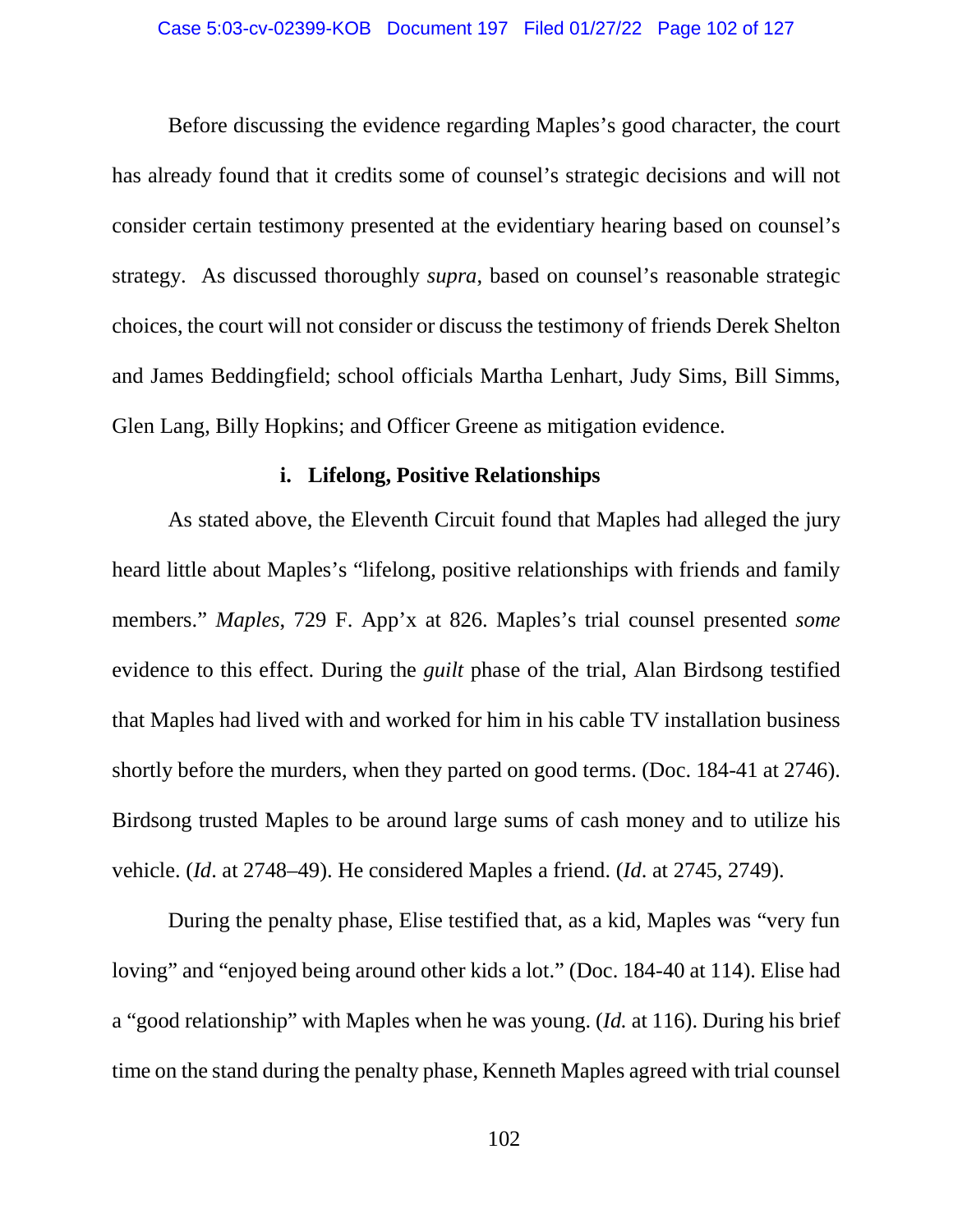### Case 5:03-cv-02399-KOB Document 197 Filed 01/27/22 Page 103 of 127

that Maples was "a pretty good kid that got messed up on drugs." (*Id*. at 130). Philip Maples similarly testified that his son is "a good kid." (*Id*. at 138).

Maples offered considerably more testimony about his relationships with family and friends at the evidentiary hearing—both from the witnesses who testified at the penalty phase and those who did not. At the evidentiary hearing, Elise testified that she and Maples were "really close," and that Maples eventually started referring to her as "mama." (Doc. 188 at 47–48). Maples was "very good" and "very loving" to Elise; "he just always accepted me and just took me right in as his mother." (*Id.* at 50).

Philip testified that Maples loved his family and "all them loved him." (Doc. 189 at 441). Maples was particularly close to his cousins and would wrestle and play football with them. (*Id.* at 442). Maples was also close with his grandmother, who "thought [Maples] hung the moon . . . she loved him to death." (*Id.*). Maple treated his grandmother well and would go to her house to do chores; "whatever she needed done, he would go over there and do it." (*Id.*). Maples was "just your average kid" who "loved to have fun and cut up and play and just enjoyed everything." (*Id*. at 443).

In addition to this expanded testimony by Elise and Philip, Maples presented witnesses who had no opportunity to testify at Maples's trial. Dianne Ferrell, one of Maples's aunts, testified at the evidentiary hearing that Maples was a good, loving,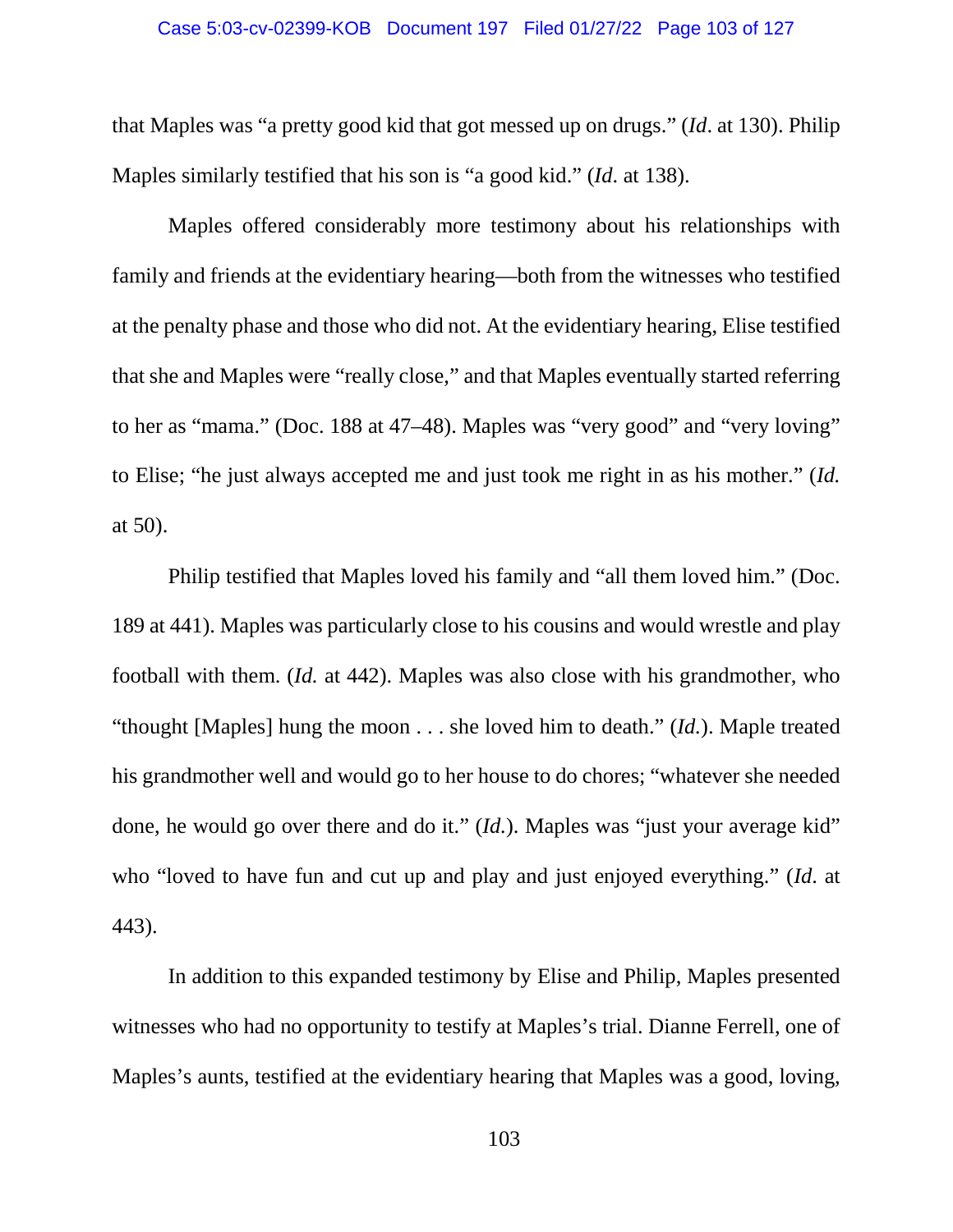and friendly nephew. (Doc. 188 at 141). He would play ball and hide-and-seek with her children. (*Id.*). Maples "had people that loved him all over the neighborhood [and] church[;] everybody loved him." (*Id.* at 148). But Maples stopped coming around as often once he started driving. (*Id.* at 149).

Shannon Smith, Maples's first cousin (and Dianne Ferrell's daughter), testified that she and Maples "were very close": "[Maples] was more like my brother than my cousin, just because we were so close in age. We were always together." (*Id.* at 163). Smith described Maples as a "very funny" and "very caring person." (*Id.* at 165) "If you were having a bad day, he wanted to know what was wrong. He would tell a joke, anything to try to make your day better, make you smile. He was an all around good kid." (*Id.*). But by the time Maples had dropped out of high school after he lived with Denise, Smith and Maples "had gotten different friends" and "weren't as close." *(Id.* at 182). Smith "didn't see him a lot . . . he would come to family functions every now and then, but it wasn't as often." (*Id.* at 188). As noted earlier, Smith also testified about Maples's experience with Denise as a teenager. The court finds that Smith provided critical mitigating testimony and was an excellent witness—perhaps the best lay witness presented at the evidentiary hearing.

Debbie Adkison, a family friend and mother of Maples's friend Derek Shelton, described Maples as "a very good boy" who "never got in trouble." (*Id.* at 194). Adkison "liked [Maples] a lot, still do, like him a lot." (*Id.*). Adkison was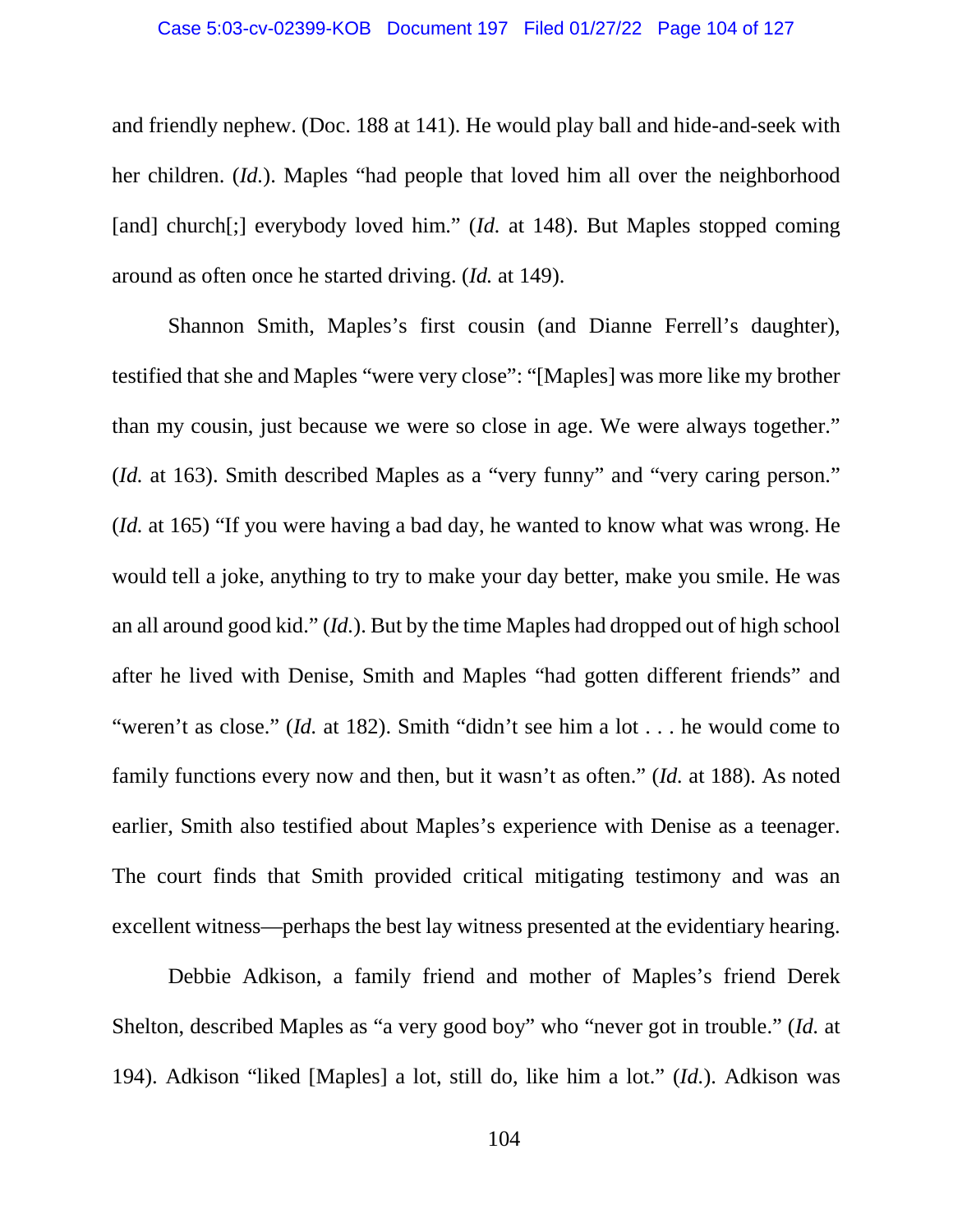### Case 5:03-cv-02399-KOB Document 197 Filed 01/27/22 Page 105 of 127

"devastated" to learn that Maples had been charged with capital murder "[b]ecause he never got in trouble, [Maples] was a good kid." (*Id.* at 198). But on cross, the State demonstrated that Adkison was unaware of Maples's misdeeds later in life, including his DUI arrest, his arrest for possession of drugs, his sale and use of drugs, and his thefts. (*Id.* at 203–04).

Dale Ray, one of Maples's aunts, testified by deposition that, as a child, Maples "was a fun kid" who "loved to be hugged and . . . loved to give hugs." (Doc. 184-38 at 23). Dale enjoyed having Maples around; Maples treated her "good" and "respectful." (*Id.* at 25, 27). Maples also got along well with Dale's sons and would play with them on weekends. (*Id.* at 24). But once Maples turned "driving age, then it started kind of drifting off." (*Id.* at 26). At that point, Maples "didn't come around as much . . . he [would] still come around but not like he did before." (*Id.* at 26).

Fred Ray, Maples's uncle and Dale's husband, testified by deposition that he first met Maples when Maples was 12–13 years old and saw him about twice a week on average during that period. (Doc. 184-39 at 10). Like Dale, Fred also testified that Maples treated him "good" and "respectful": "he's always 'yes, sir' and 'no, sir.'" (*Id.* at 13). Maples "would give us bye hugs when he left[,] [e]ven as a teenager." (*Id.* at 14). And Maples would help Dale "if she needed anything done . . . I'm sure he would help." (*Id.* at 13). But, echoing other witnesses, Fred testified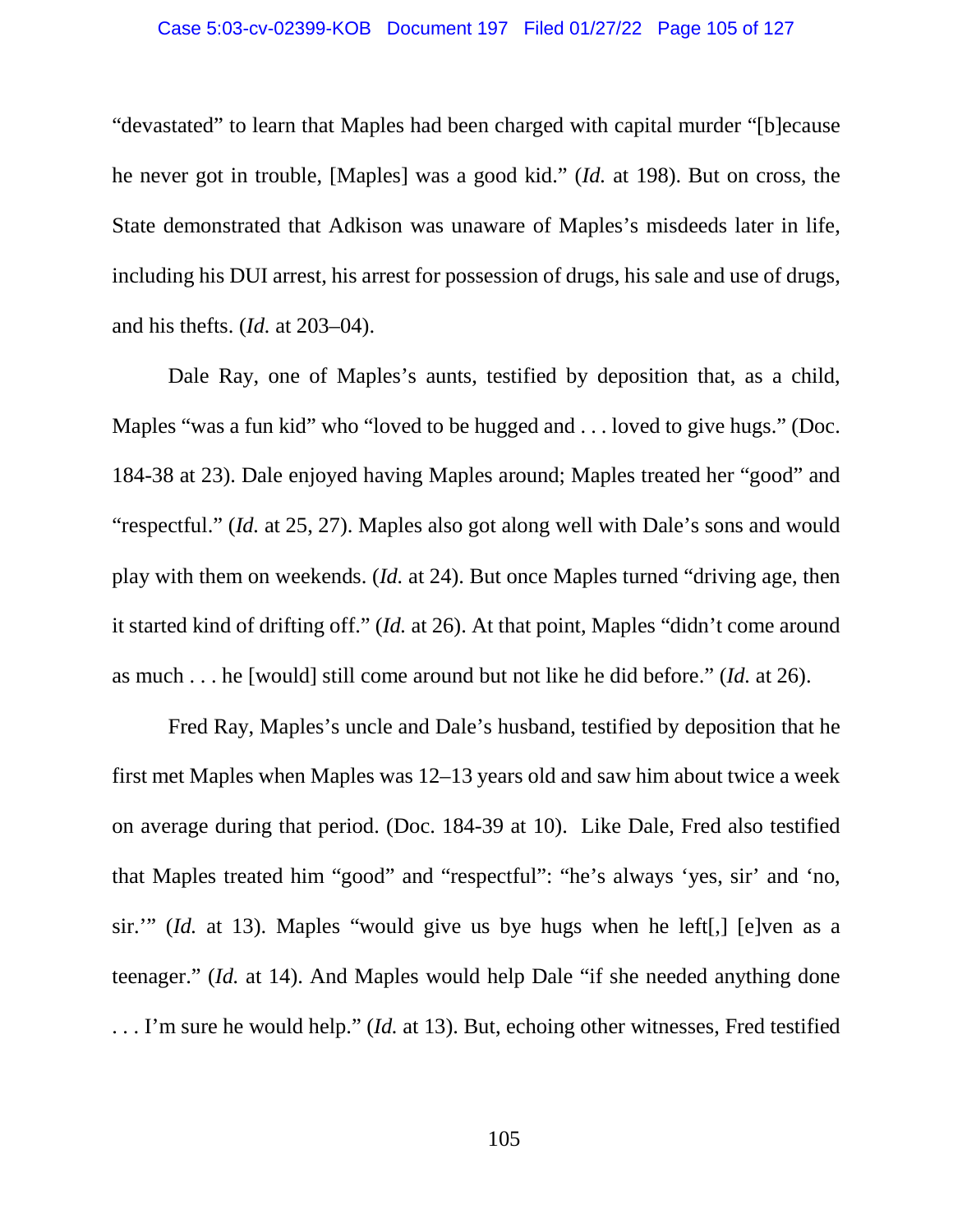that "Maples was just a good teenage boy *up until a certain age*." (*Id.*) (emphasis added).

Maples presented substantial novel evidence of his good character especially in childhood. But the evidence offered does not establish that Maples had "*lifelong*, positive relationships." Most of the family and friends who testified about Maples's good character also testified that they did not remain close to Maples after he began driving and after he dropped out of high school and began using drugs heavily in his late teens. If Maples's trial counsel had elicited this novel evidence about Maples's relationships, the State would have also elicited testimony from these same witnesses showing how most had drifted apart from Maples as he grew older and more drug-dependent. The State also would have shown that some of Maples's character witnesses were unaware of Maples's drug-related legal issues and thefts in the years leading up to the murders.

The court accords Maples's novel evidence of his relationships with friends and family some mitigating weight, especially that from Shannon Smith. But the court will also consider the State's novel evidence showing that many of those relationships became strained as Maples grew older and more involved with drugs.

## **ii. Relationship with His Brother**

The Eleventh Circuit found that Maples had adequately alleged that, because of trial counsel's deficient performance, the jury did not hear how Maples had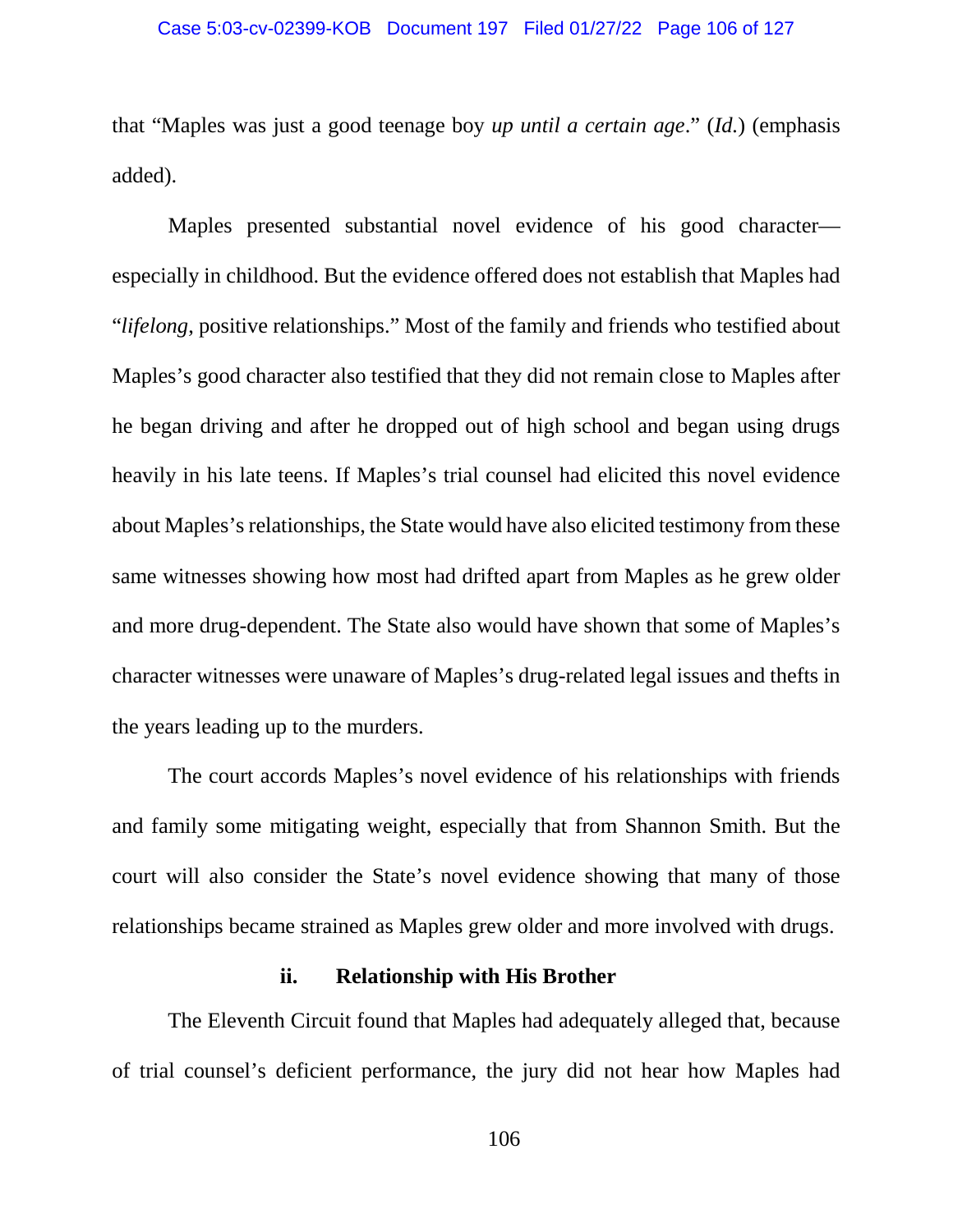### Case 5:03-cv-02399-KOB Document 197 Filed 01/27/22 Page 107 of 127

"looked after his younger brother, discouraging him from using drugs." *Maples*, 729 F. App'x at 826. Indeed, trial counsel elicited no testimony about Maples's relationship with his brother. Daniel Maples had testified at the *guilt* phase of the trial, but trial counsel did not ask Daniel about his relationship with Maples. *See generally* (Doc. 186-20 at 2754–66). Instead, at trial, Daniel testified that Maples left Terry's body in the driveway of Maples's home where Daniel found it. (*Id.* at 2759). Daniel also told the jury that an hour after he found Terry's body, Maples called him to say he would not be coming home. (*Id.* at 2759–61).

At the evidentiary hearing, Maples presented—for the first time—testimony that paints his relationship with Daniel in a positive light. Elise, Daniel's birth mother, testified that Daniel and Maples were "really close." (Doc. 188 at 47). Maples was "very protective" of Daniel; Maples would read to Daniel at night; Maples "read to him a lot and taught him a lot of things." (*Id.*). And though Maples was using drugs, Elise testified that Maples did not bring them around Daniel. (*Id.*  at 66).

Philip similarly testified that Maples had a good relationship with Daniel. (Doc. 189 at 447). Maples would read to and play with Daniel; "they [were] always together when they [were] young." (*Id.*). Shannon Smith testified that Maples was a "good big brother" to Daniel. (Doc. 188 at 178). Alan Birdsong described Daniel as Maples's "pride and joy"; Maples "thought the world of his little brother." (Doc. 189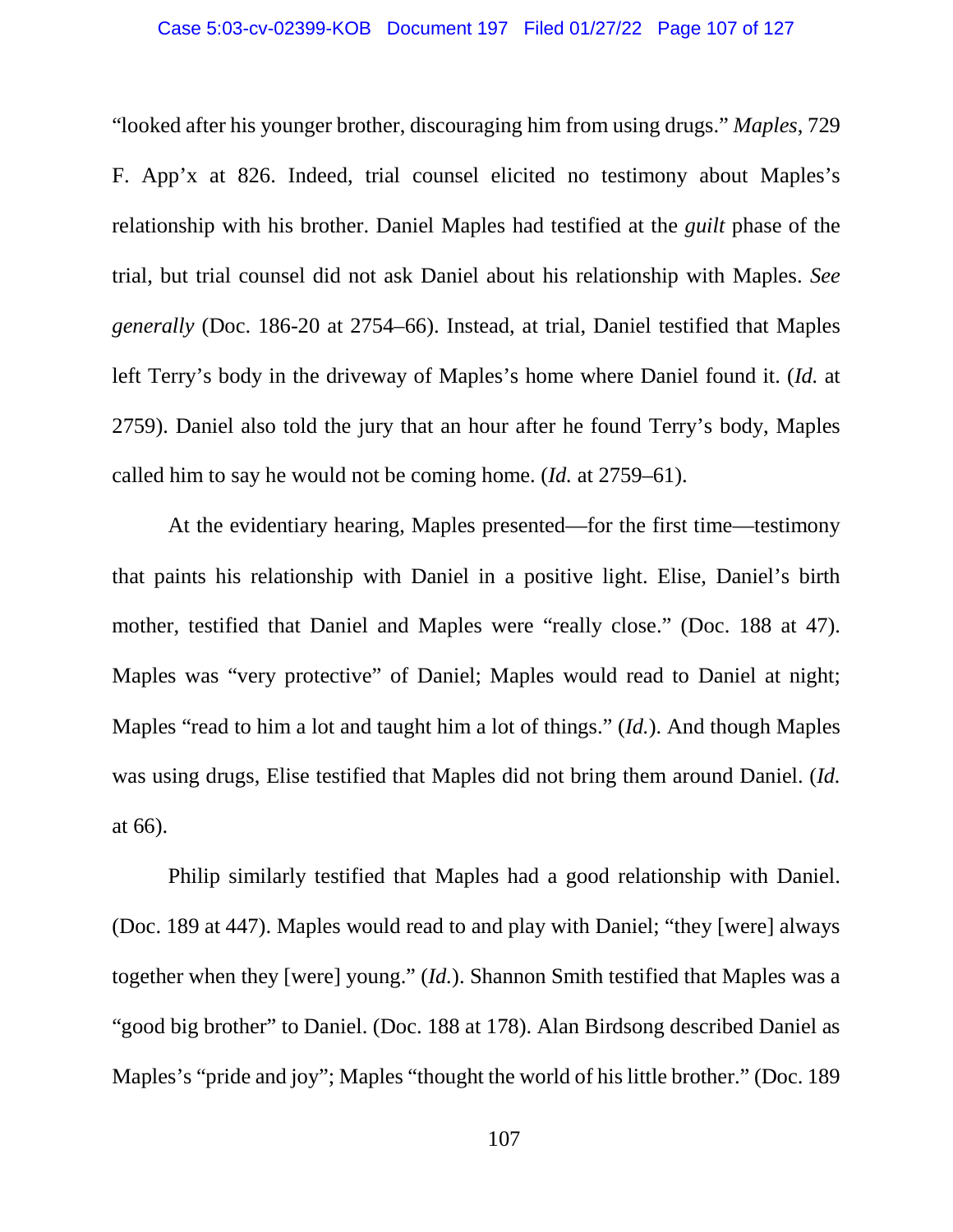at 345). Birdsong believed that if anything would have angered Maples, it would be "if someone messed with Daniel." (*Id.*). The court credits the testimony of these witnesses.

Maples also alleged that, but for trial counsel's deficient performance, Daniel himself would have testified that Maples was "a fun, loving brother" who "looked after him," "discouraged [him] from using drugs," and kept him away from Maples's "drug associates." (Doc. 24 at ¶¶ 134). But notably Daniel did not testify at the evidentiary hearing.

And other evidence shows that Maples put Daniel in harm's way. In a portion of Maples's videotaped confession not played to the trial jury, Maples admitted he took Daniel to Jamie Dobbs's house the night of his fight with Dobbs and Chris Basden. (Doc. 78, Ex. 231) Though the fight was allegedly about drug money Maples owed to his drug dealer, the fight sparked when someone pushed Daniel. (*Id.*). While the jury heard testimony about this fight during the trial, they did not hear that Maples had brought his little brother with him. *See* (Rule 32 C.R., Vol. 16 at 2069 [James Dobbs testimony]; doc. 184-40 at 72 [Dr. Allen Shealy testimony]).

The fact that Daniel did not testify at the evidentiary hearing undermines the credibility of the testimony regarding Maples's close relationship with his brother. And if Maples had presented evidence about his good relationship with Daniel at trial, the court finds that the State would have presented evidence showing Maples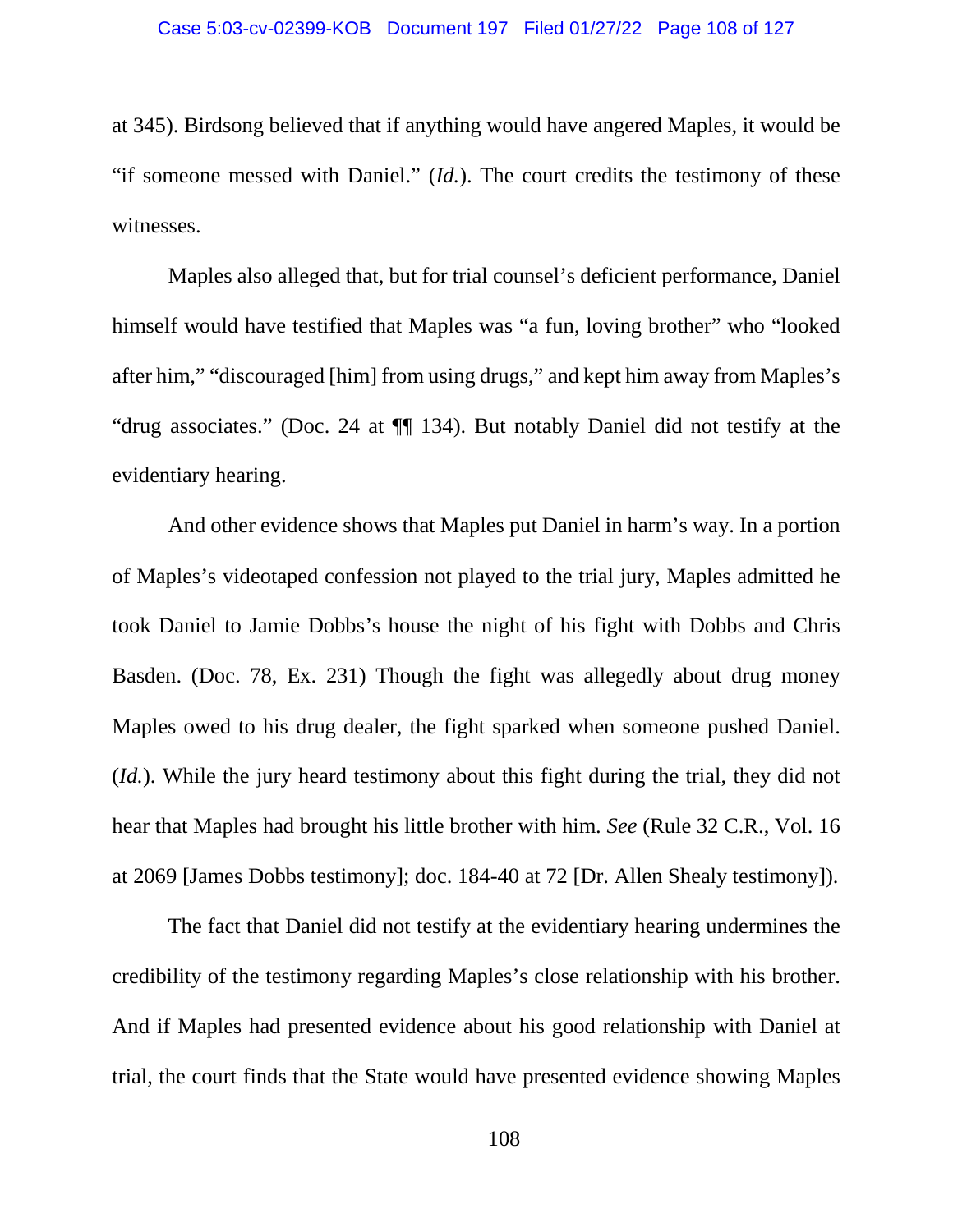brought Daniel to the fight at Dobbs's house and would have reminded the jury that Maples left Terry's body for Daniel to find. The court will consider this novel "bad" evidence alongside Maples's novel "good" evidence when reweighing Maples's sentencing profile.

### **iii. Assisting Police**

The Eleventh Circuit found that Maples adequately alleged that, because of trial counsel's deficient performance, the jury heard only scattered statements that Maples had "acted in an undercover capacity to assist police officers with arresting a drug dealer." *Maples*, 729 F. App'x at 826. Specifically, Maples alleged that, but for trial counsel's deficient performance, "the court and the jury would have read a case report, written by Lieutenant Larry [sic] Greene, detailing Mr. Maples's assistance in the October 1994 arrest of Mark Carroll . . . for unlawful distribution of controlled substances." (Doc. 24 at ¶¶ 147).

As discussed *supra*, the court has already credited as reasonable trial counsel's strategic choice to avoid testimony from the police officer about Maples's cooperation: it would have led to testimony about Maples's arrest for drugs, which counsel wanted to avoid. So, the court will not consider Maples's successful assistance to law enforcement and the risks he undertook to do so as mitigating circumstances.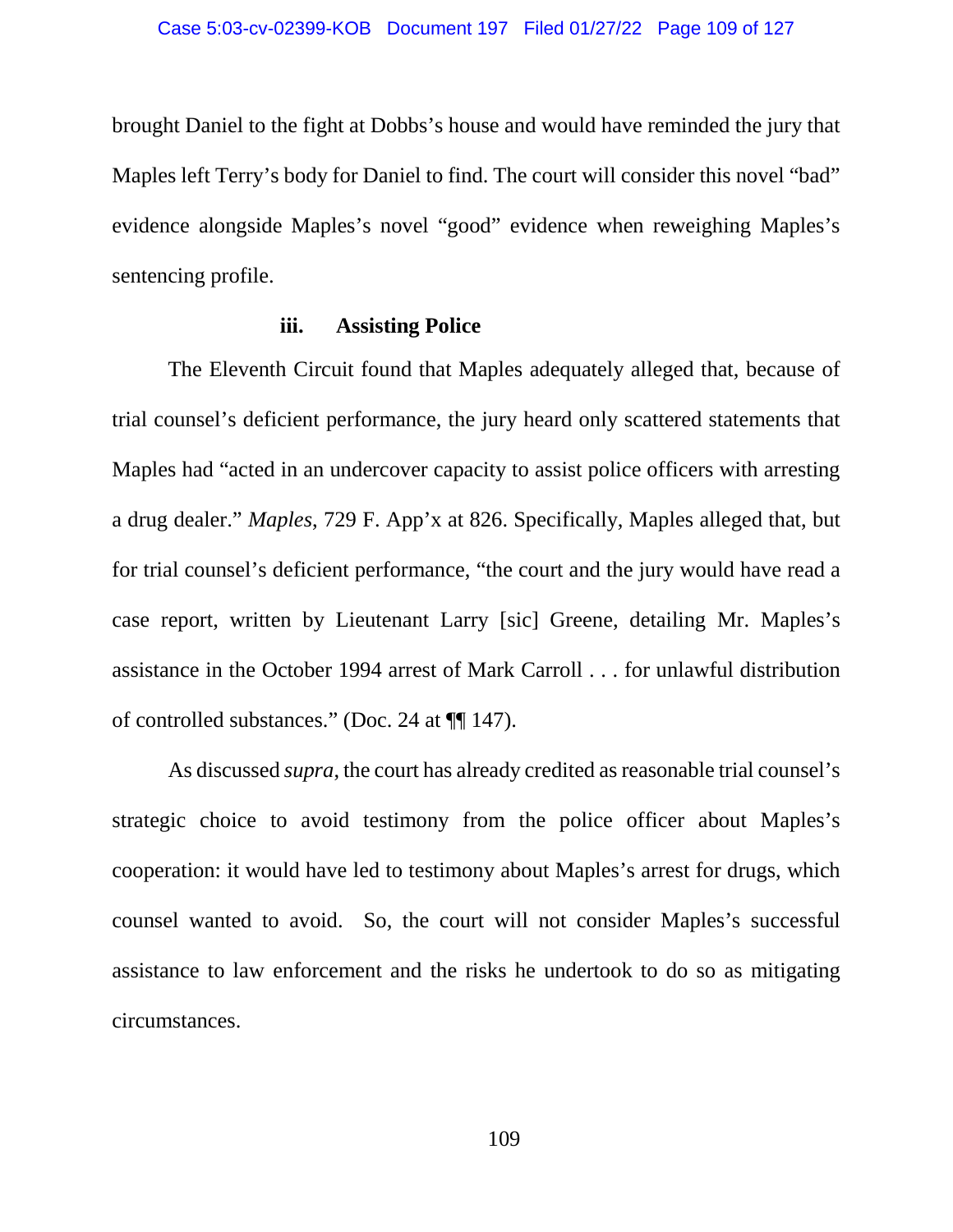### **v. Good School Record**

The Eleventh Circuit found that Maples adequately alleged that, because of counsel's deficient performance, the jury did not appreciate that Maples "never had disciplinary issues in school[ ] [and] was regarded as a respectful young man by school staff." *Maples*, 729 F. App'x at 826. In his Amended Petition, Maples alleged that Martha Lenhart, his high school counselor, would testify "that, while Mr. Maples struggled academically in high school, during his senior year he dedicated himself to graduating on time and, after graduation, seeking employment in a technical trade. . .Ms. Lenhart also found Mr. Maples exceptionally easy to talk to and very polite." (Rule  $32$  C.R., Vol.  $33$ , Tab  $49$ ,  $\P$  127).

But Lenhart testified at the evidentiary hearing that she could remember "nothing spectacular" about Maples. (Doc. 189 at 259). Looking at his records, she testified that Maples had "poor work habits," stating that he "[j]ust wasn't doing the work that he needed to [do] to pass." (*Id*. at 277–78). She also testified that she was unaware of disciplinary issues, but only because the principals handled disciplinary issues. (*Id*. at 269). She did not testify that Maples was "exceptionally easy to talk to" or that he was "very polite," as alleged in the Amended Petition. But she did testify that Maples was "always respectful to [her], so [she has] no negative image of him." (*Id.* at 274).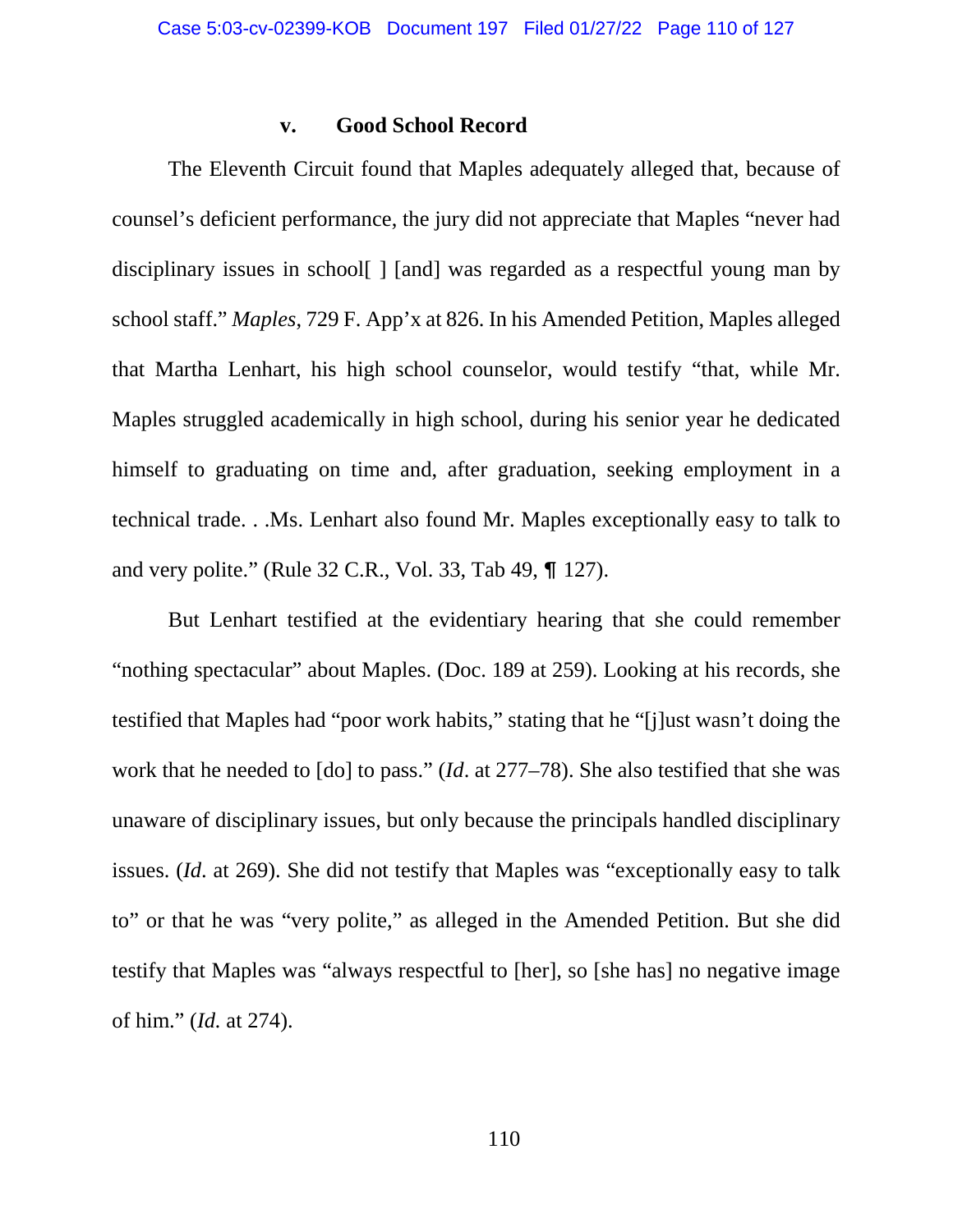However, as the court stated previously, counsel reasonably and strategically chose not to call witnesses who could provide sympathetic testimony about the victims, such as how well loved they were, and so avoided calling teachers and coaches. (Doc. 191 at 1054, 1065-66, 1080, 1091). Martha Lenhart testified that she remembered "nothing spectacular" about Maples, but she testified that Terry "was just an all around good kid, just a good kid. Good student, didn't get in trouble, and did his work. Good kid." (Doc. 189 at 279). And the testimony of other school personnel and coaches who testified at the hearing about Terry's great qualities and their demeanor while doing so—confirmed the reasonableness of counsel's decision to avoid calling school witnesses who knew both Maples and the victims. So, the court will not consider as mitigating evidence the testimony of school personnel and coaches regarding Maples's good character when counsel reasonably would not have called those witnesses to testify at the trial.

Nevertheless, Maples presented testimony at the evidentiary hearing from his cousin Shannon Smith, who testified that Maples was well-behaved in school. Smith, who was in the same grade as Maples throughout his time in school, testified that Maples "got along good with everybody"; she never saw him get in fights or act violently; and Maples was "very respectful" towards his teachers, referring to them as "ma'am" or "sir," and did "most everything the teacher said." (Doc. 188 at 166–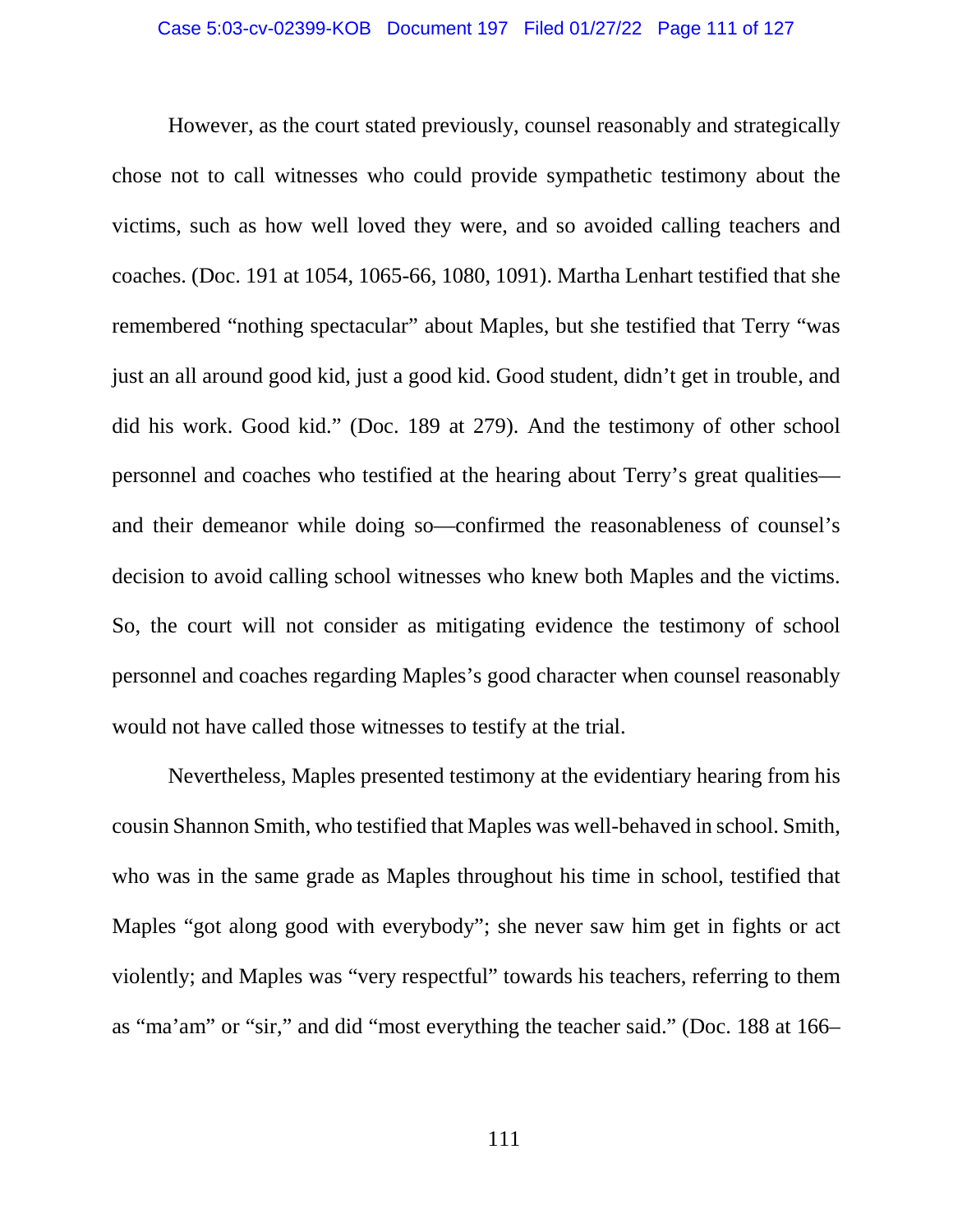67). So, the court will consider Smith's testimony regarding Maples's good conduct in school as mitigating evidence.

## **vi. Extracurricular Activity**

The Eleventh Circuit found that Maples adequately alleged the trial jury heard only scattered statements that Maples "was active in extracurriculars as a youth, including church and high school sports." *Maples*, 729 F. App'x at 826. At trial, the sole evidence before the jury in this regard was Dr. Shealy's isolated testimony that one of Maples's high school friends, who happened to be a guard at Maples's jail and was present the day Dr. Shealy conducted his evaluation of Maples, told him Maples played varsity football and baseball in high school. (Doc. 184-40 at 81).

At the evidentiary hearing, Maples presented novel evidence of his participation in extracurricular activities. But the court has already found that it credits some of counsel's strategic decisions and will not consider certain testimony presented at the evidentiary hearing based on counsel's strategy. As discussed thoroughly *supra*, based on counsel's reasonable strategic choice to not call any mutual friends, school personnel, or coaches who testified glowingly about Terry, the court will not consider or discuss the testimony of any of these witnesses about Maples's extracurricular activities.

But the court will consider the testimony of Maples's family and family friends Diane Ferrell and Debbie Adkison who testified about Maples's

112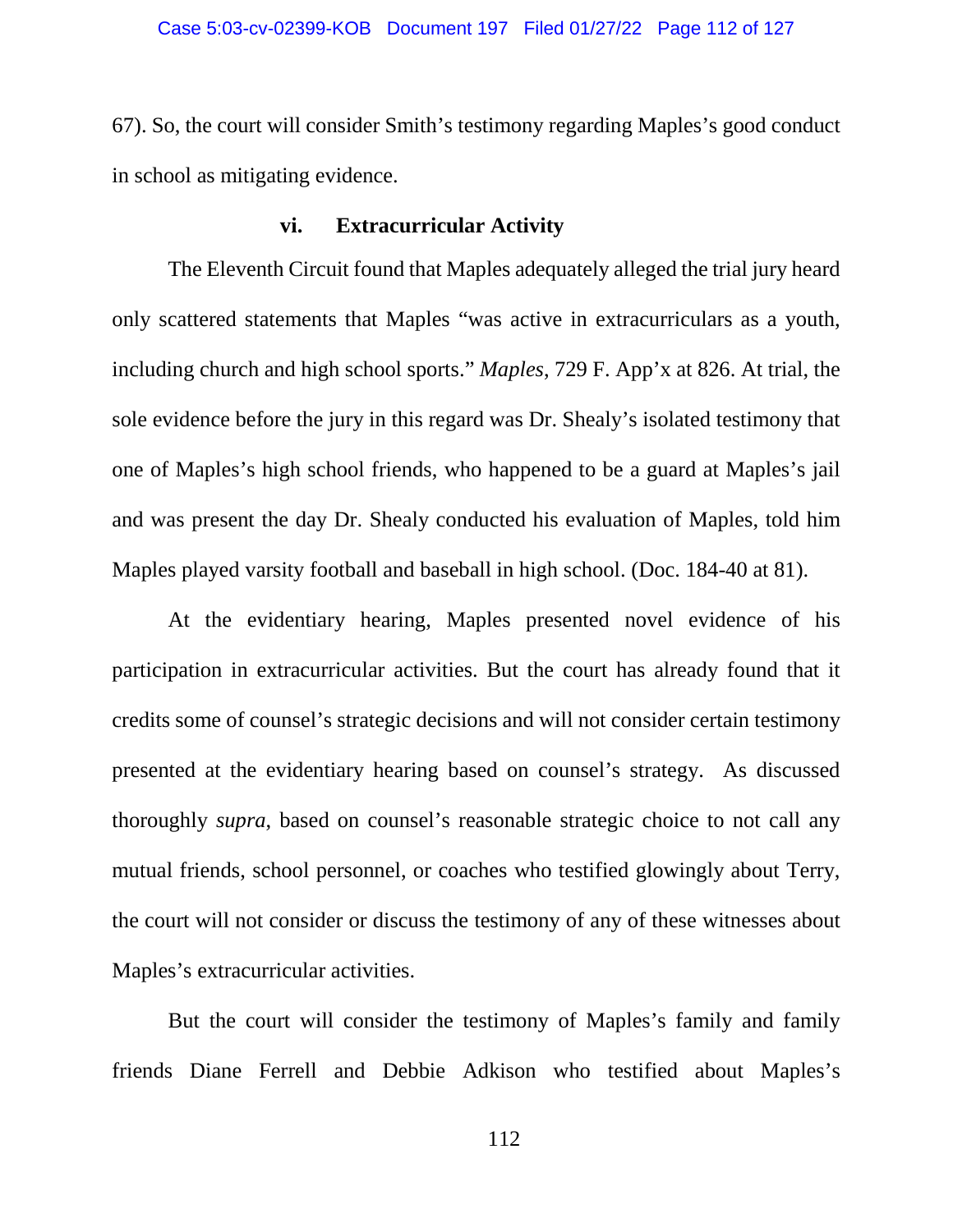#### Case 5:03-cv-02399-KOB Document 197 Filed 01/27/22 Page 113 of 127

extracurricular activities. Ferrell testified that Maples went to church "pretty much every weekend" when he was a *toddler*. (Doc. 188 at 141). Dale Ray also testified that Maples attended church when he was a child. (Doc. 184-38 at 25). But Fred Ray testified that "most of the time [Maples] did not" attend church, presumably referring to his teenage years. (Doc. 184-39 at 16). The court finds this testimony not to be positive for Maples and gives it no mitigating weight.

Smith testified that Maples went to church with her, and in his free time played football and rode horses in the saddle club. (Doc. 188 at 163–65). Debbie Adkison testified that Maples played football with her son, Derek Shelton, and that Maples and his family rode horses with her family; Maples was "really good" at barrel racing. (*Id.* at 192-93). Also, Elise testified about Maples's horse riding endeavors and playing sports at the evidentiary hearing. (Doc. 188 at 58-59).

The court will consider in mitigation Maples's novel evidence from his family members, Ferrell, and Adkison about Maples's participation in extracurricular activities.

### **vii. Good Behavior in Jail Before Trial**

The Eleventh Circuit found that Maples adequately alleged he was prejudiced because the jury did not hear that he "had a record of good behavior in jail during the two years leading up to trial." *Maples*, 729 F. App'x at 826. But Dr. Lawrence Maier's report, completed a year before the trial, states that Maples was caught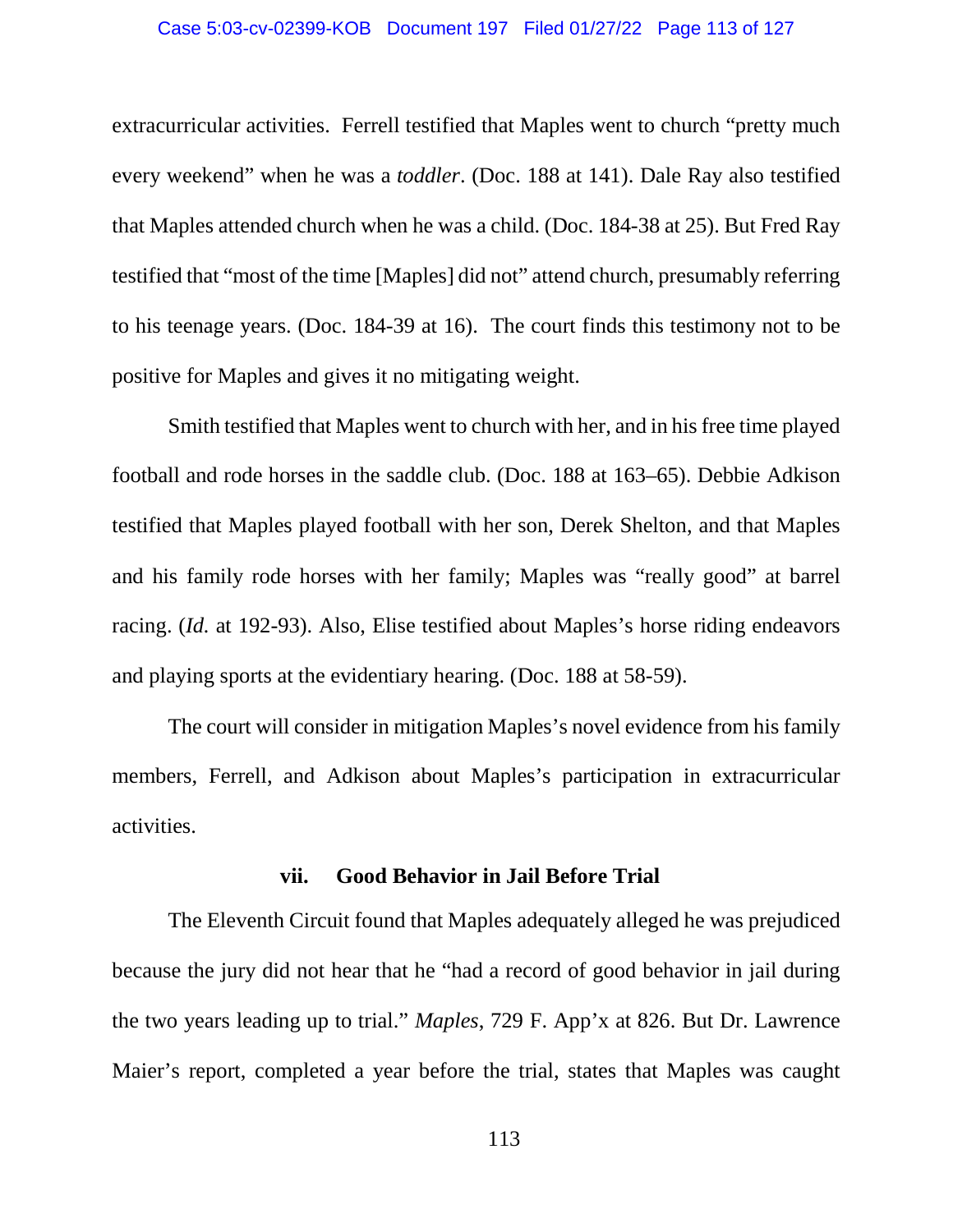making a shank and attempting to receive contraband while in jail awaiting trial. (Doc. 186-15 at 2). Neither party offered Maples's records from his time at the Morgan County jail before trial. And Maples presented no other evidence of his behavior in jail during the evidentiary hearing.

So, the court finds Maples failed to prove he had a record of good behavior in jail during the two years leading up to trial and does not consider this failed allegation as mitigation evidence.

# **d. Evidence of Head Trauma**

The Eleventh Circuit found that Maples adequately alleged that, because of trial counsel's deficient performance, "the jury also did not hear evidence that Maples had a history of head trauma. Maples once fell off a 20-foot cliff as a teenager and was struck in the head with a bat about a year before his crimes." *Maples*, 729 F. App'x at 826. As explained above, Maples failed to present any evidence showing he was hit in the head with a bat. So, the court accords this allegation no mitigating weight.

Regarding evidence of Maples's fall from the bluff, the court has already found that Maples failed to show his trial counsel had reason to know they should investigate whether this incident caused head trauma. Accordingly, the court cannot conclude that the jury did not hear such evidence because of the deficient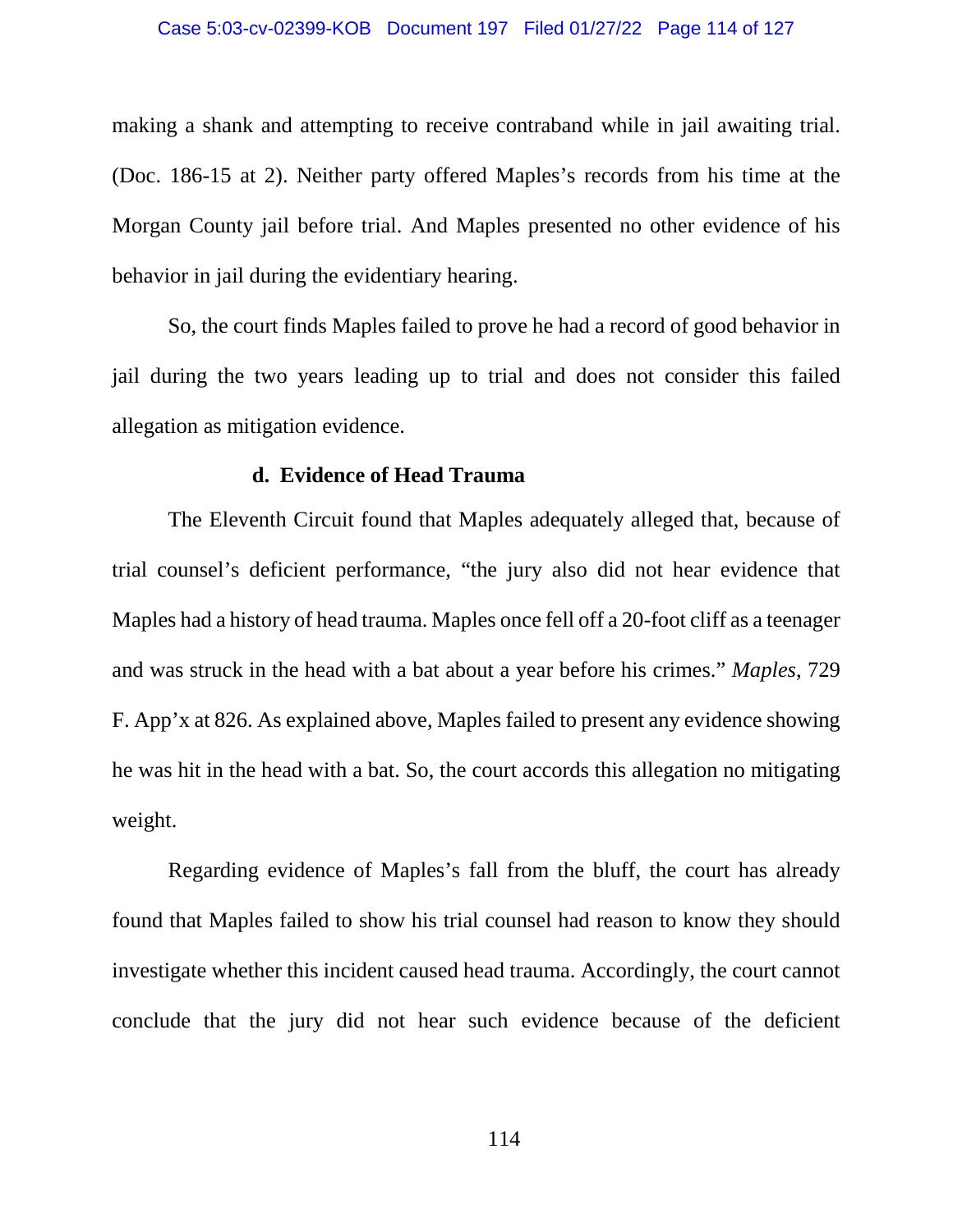performance of trial counsel. *See Maples*, 729 F. App'x at 826. The court accords this unproven allegation no mitigating weight.

### **2. Totality of Evidence Establishes Prejudice**

To prove prejudice, Maples must show that, "but for counsel's unprofessional performance, there is a reasonable probability the result of the proceeding would have been different." *Putman v. Head*, 268 F.3d 1223, 1248 (11th Cir. 2001) (citing *Strickland*, 466 U.S. at 694). "It is not enough for the [petitioner] to show that the errors had some conceivable effect on the outcome of the proceeding" because "[v]irtually every act or omission of counsel would meet that test." *Strickland*, 466 U.S. at 693.

But a petitioner "need not show that counsel's deficient conduct more likely than not altered the outcome in the case." *Id.* When, as in this case, the petitioner "challenges a death sentence . . . . the question is whether there is a reasonable probability that, absent the errors, the sentencer—including an appellate court, to the extent it independently reweighs the evidence—would have concluded that the balance of aggravating and mitigating circumstances did not warrant death." *Id.* at 695. "A reasonable probability is a probability sufficient to undermine confidence in the outcome, which is a lesser showing than a preponderance of the evidence." *Sealey v. Warden, Georgia Diagnostic Prison*, 954 F.3d 1338, 1360 (11th Cir. 2020)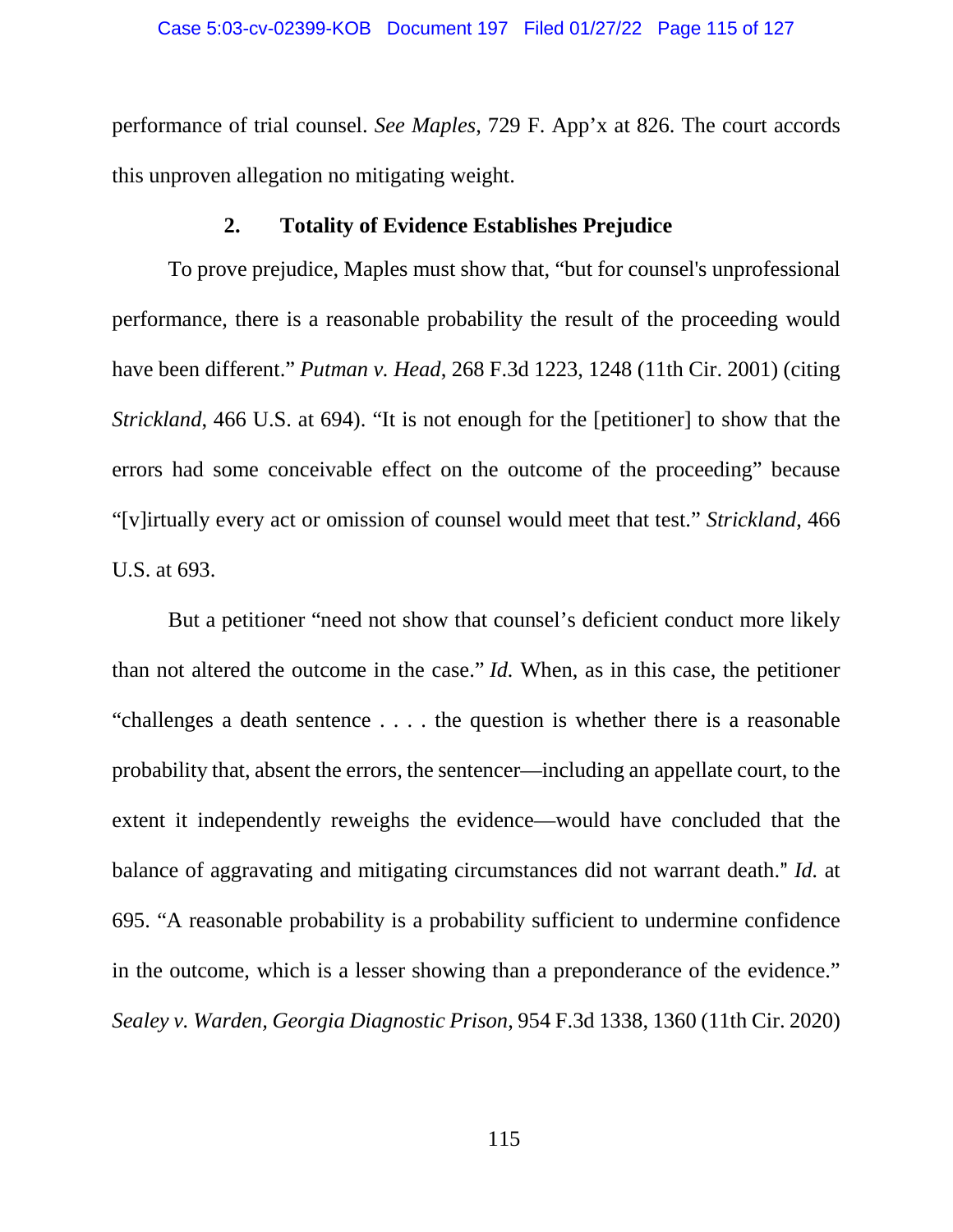(internal quotation marks and citations omitted) (quoting *Strickland*, 466 U.S. at 694).

To assess prejudice, the court reweighs "the evidence in aggravation against the *totality* of the available mitigating evidence." *Dallas v. Warden*, 964 F.3d 1285, 1306 (11th Cir. 2020) (emphasis in original) (quoting *Wiggins*, 539 U.S. at 534). The court examines "all of the good and all of the bad, what was presented during the trial and what was offered collaterally later." *Id.* "The question is whether, viewed as a whole and cumulative of mitigation evidence presented originally, there is a reasonable probability that the result of the sentencing proceeding would have been different if competent counsel had presented and explained the significance of all the available evidence." *Id.* (internal quotation marks omitted) (quoting *Williams*, 529 U.S. at 399).

But Maples cannot show prejudice "simply by pointing to new evidence that is 'weak or cumulative of the testimony presented at trial.'" *Morrow v. Warden*, 886 F.3d 1138, 1150 (11th Cir. 2018) (quoting *Ponticelli v. Sec'y, Fla. Dep't of Corr.*, 690 F.3d 1271, 1296 (11th Cir. 2012)), *cert. denied* 139 S. Ct. 1168 (2019). "Mitigating evidence in postconviction proceedings is cumulative 'when it tells a more detailed version of the same story told at trial or provides more or better examples or amplifies the themes presented to the jury.'" *Dallas*, 964 F.3d at 1308 (quoting *Holsey v. Warden, Ga. Diagnostic Prison*, 694 F.3d 1230, 1260-61 (11th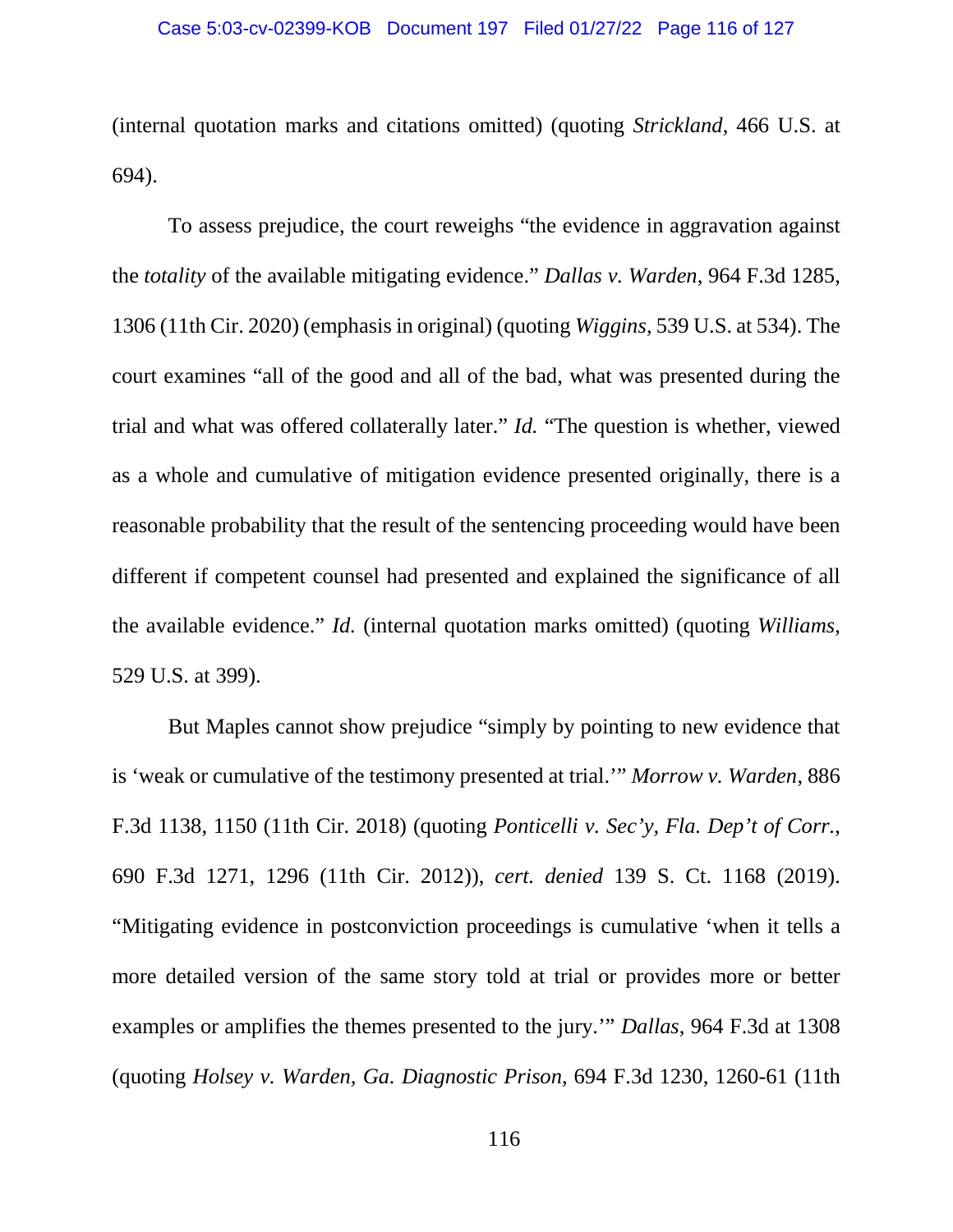Cir. 2012)). However, even if counsel elicited some mitigation evidence of a troubled childhood at trial, that fact "does not mean trial counsel's deficient performance caused no prejudice." *Daniel v. Comm'r, Alabama Dep't of Corr.*, 822 F.3d 1248, 1276 (11th Cir. 2016). In some cases, "the nature, quality, and volume of the mitigation evidence is significant enough to conclude that it 'bears no relation' to the cursory evidence that trial counsel presented." *Daniel*, 822 F.3d at 1276 (citing *Rompilla v. Beard*, 545 U.S. 374, 393 (2005)) ("Mrs. Daniel's telling of one specific instance of abuse, albeit severe, did not give the jury a true picture of the chronic physical, emotional, and sexual abuse that Mr. Daniel suffered in his critical developmental years.").

Further, the Eleventh Circuit has advised that "[t]o the extent some of the new mitigating allegations in Maples's amended Rule 32 petition could be characterized as cumulative, that characterization goes to the weight of the evidence, not to whether we consider it at all." *Maples*, 729 F. App'x at 825 n. 7. Though the Circuit Court referenced Maples's "allegations," this court applies this principle to Maples's evidence—that is, to the extent some of Maples's evidentiary hearing evidence "could be characterized as cumulative, that characterization goes to the weight of the evidence, not whether [the court] consider[s] it at all." *Id.* Thus, the court considers the much more detailed evidence of such topics as Denise's abuse as cumulative evidence, according it less mitigating weight. But the court also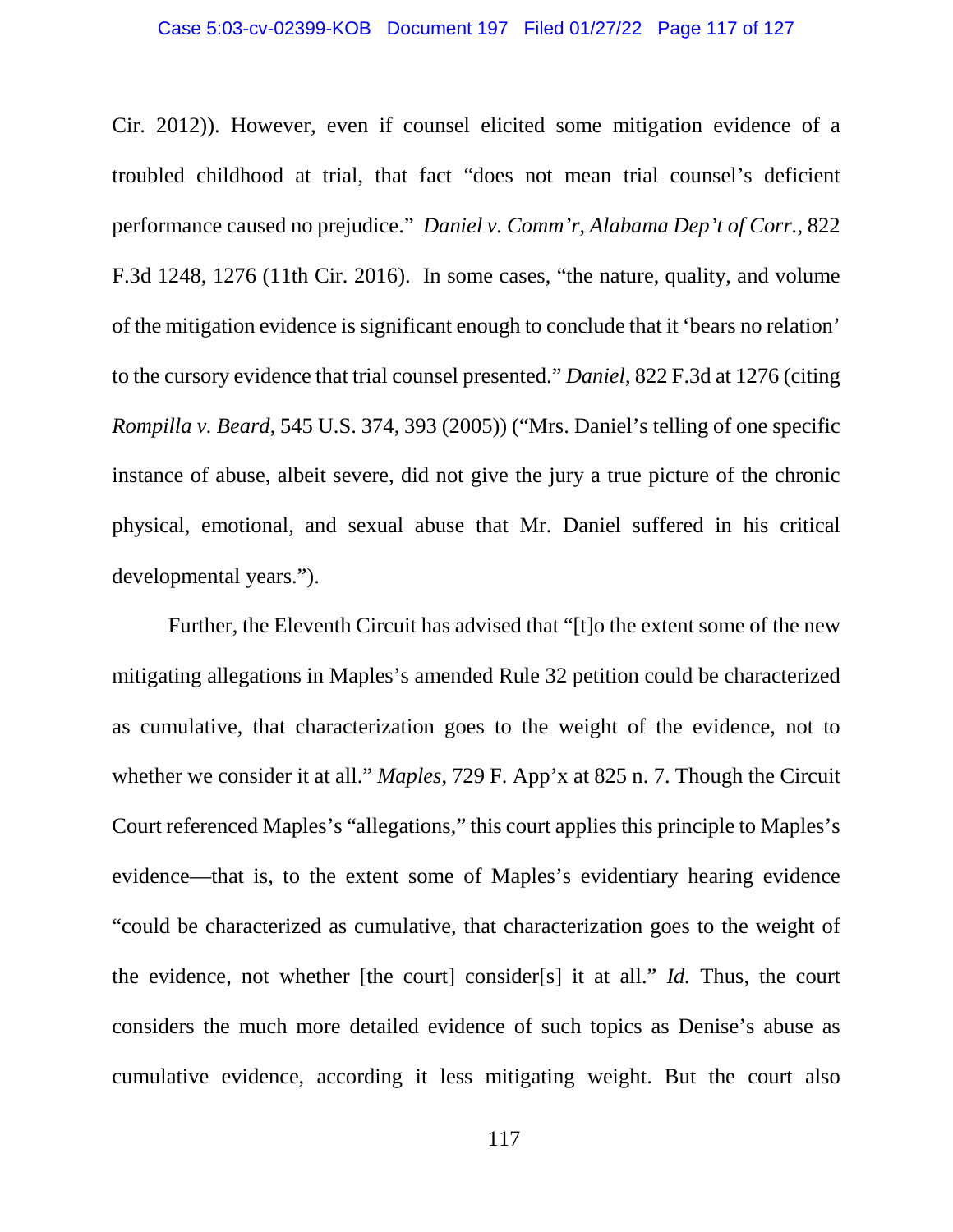#### Case 5:03-cv-02399-KOB Document 197 Filed 01/27/22 Page 118 of 127

considers the "nature, quality, and volume of the mitigation evidence" in determining the amount of weight to give that mitigating evidence. *See Daniel*, 822 F.3d at 1276.

The Eleventh Circuit found Maples had alleged facts that, *if true*, show "that there is a reasonable probability that, but for counsel's unprofessional errors, the result in the proceeding would have been different." *Maples*, 729 F. App'x at 825 (quoting *Williams*, 542 F.3d at 1342). Here again, as the court has thoroughly explained, Maples has proven *some*, but importantly not *all*, of his allegations regarding the mitigation evidence the jury would have heard but for counsel's deficient performance. But Maples also presented evidence that went well beyond the evidence envisaged by his allegations.

And the court only considers evidence of prejudice that the jury would have heard but for trial counsel's deficient performance. So, the court will *not* consider evidence that trial counsel reasonably failed to discover or present—for example, Maples's alleged but unproven head trauma. Though Maples presented expert testimony at the evidentiary hearing suggesting he suffers from head trauma, he failed to prove that his trial counsel's failure to discover that trauma constituted deficient performance. Further, as previously explained, because the court finds that Maples did not overcome the presumption that trial counsel's strategic reasons for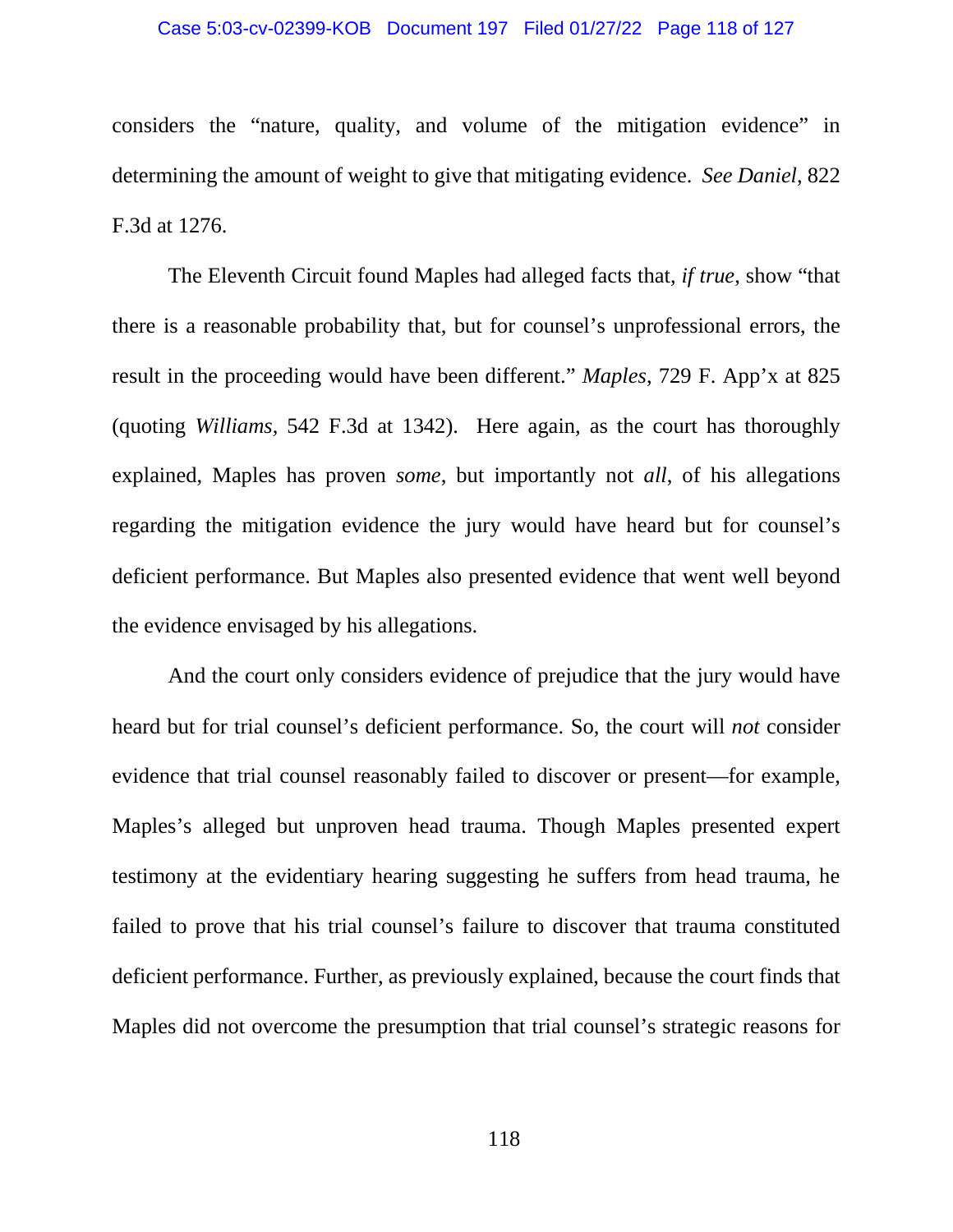not calling Office Greene or mutual friends, teachers, or coaches of Terry were reasoanble, the court will not consider their testimony in evaluating prejudice.

So, with all of the court's previous findings in mind, the court finds that, in addition to the evidence already presented during the penalty-phase presentation, the jury would have heard the following evidence but for trial counsel's cursory preparation and deficient performance:

- Maples's birth mother Denise routinely threw violent, selfmutilating tantrums; she attacked Philip with a metal brush while he was driving, causing him to bleed; once intentionally cut Philip's arm while hosting guests for dinner; left Maples unattended in a hot car when he was a toddler long enough for him to be sweating and screaming by the time his father found him; left toddler Maples unattended to play by the apartment complex pool; would sometimes tell toddler Maples she hated him and wished he had never been born; once choked toddler Maples so severely that her own father urged Philip to take custody of Maples out of fear that Denise would "kill him"; and burned toddler Maples's arms with cigarettes.
- Maples would wake up crying and asking for Denise, who had abandoned him in childhood, until his pre-teen years. During that same period, his stepmother often had to sit with him at night in a lit room because of his frequent nightmares.
- Denise also hurt Maples again in his late teenage years when he went to live with her. She acted ashamed of him, making him leave any time she expected company, and after just a few months she abandoned him once more—an event that deeply hurt him and launched him into a period of heavier drug abuse. He also dropped out of high school while living with her.
- In the years leading up to his crimes, after abandoned again by Denise, Maples suffered from serious depression and suicidal ideation. Those closest to him noticed changes in him indicative of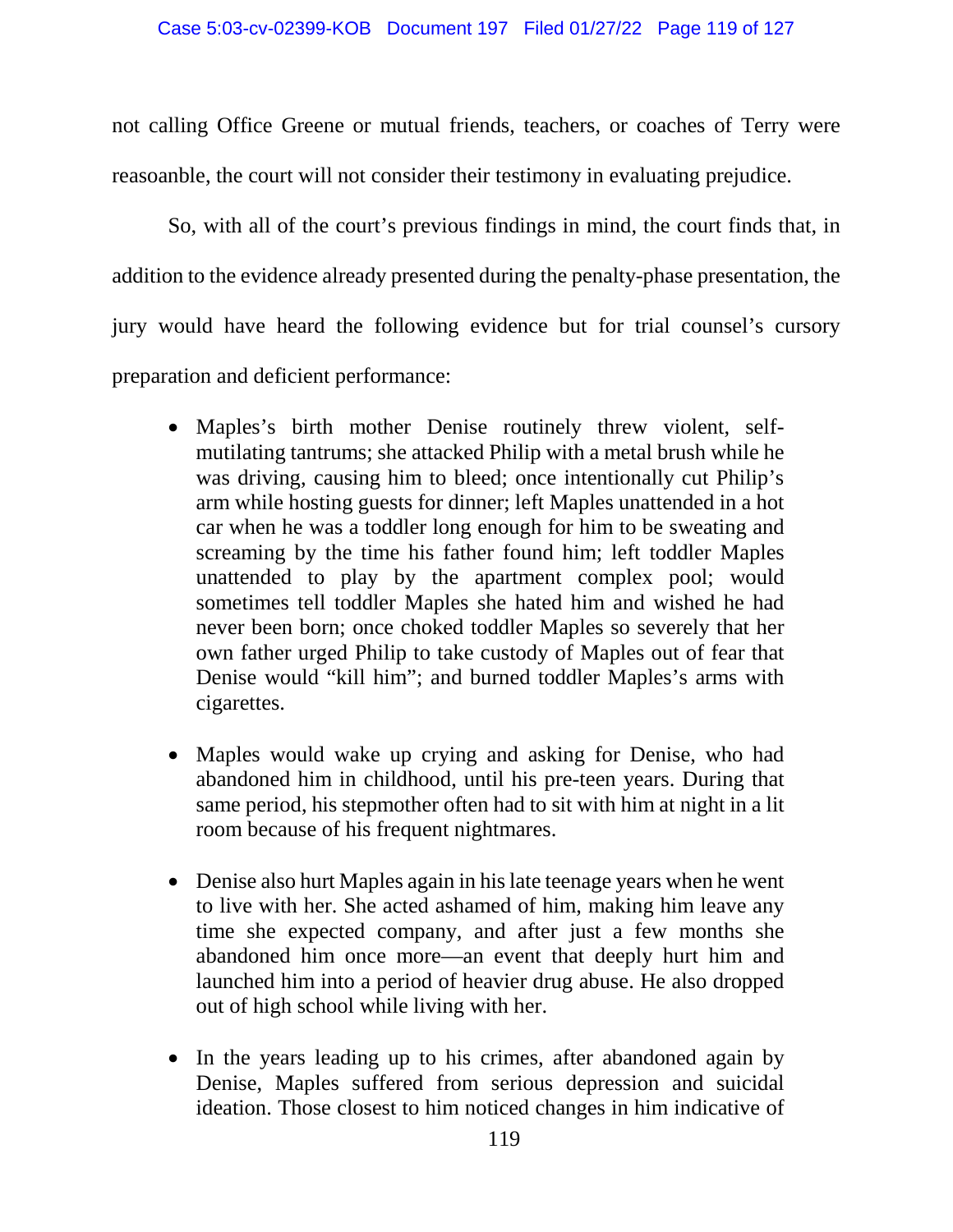depression, including changes in his demeanor, interests, and social life. His counselor at Quest likewise noticed signs of depression and suicidal ideation during her interaction with him. His records from Quest show his feelings of suicidality and depression. He experienced emotional dysregulation that went beyond depression and caused him to experience dissociation. He once slashed his wrists badly enough to cause scars.

• Maples had many positive, humanizing relationships with friends and family; was well-loved by his family members; was very close to and protective of his brother Daniel and read to him when he was young; would wrestle and play football with his cousins; would go to his grandmother's house and help her with chores; was "very caring" and "more like a brother" to his cousin Shannon Smith; rode horses in a saddle club and worked at a stable caring for the horses as a teenager; played football in high school; and was praised as a good worker by his co-worker.

In retort, the State would have also presented the following evidence and argument:

- Maples told Dr. Shealy he dropped out of high school because he was upset about being a credit short of graduation—not because of how he felt about Denise's abandonment.
- Most of Maples's family members who testified to his good character drifted apart from him as he grew older and became more mixed up with drugs. Many did not know Maples had committed some crimes and misdeeds in the years leading up to the murders.
- And Maples put his brother in harm's way at times, once taking him to a friend's house where a fight broke out about drug money Maples owed, during which Daniel was pushed. And Daniel himself did not testify on Maples's behalf during either the original penalty-phase presentation or most tellingly at the evidentiary hearing.

Based on Maples's allegations, some of which this court has found Maples

has not proven, the Eleventh Circuit found: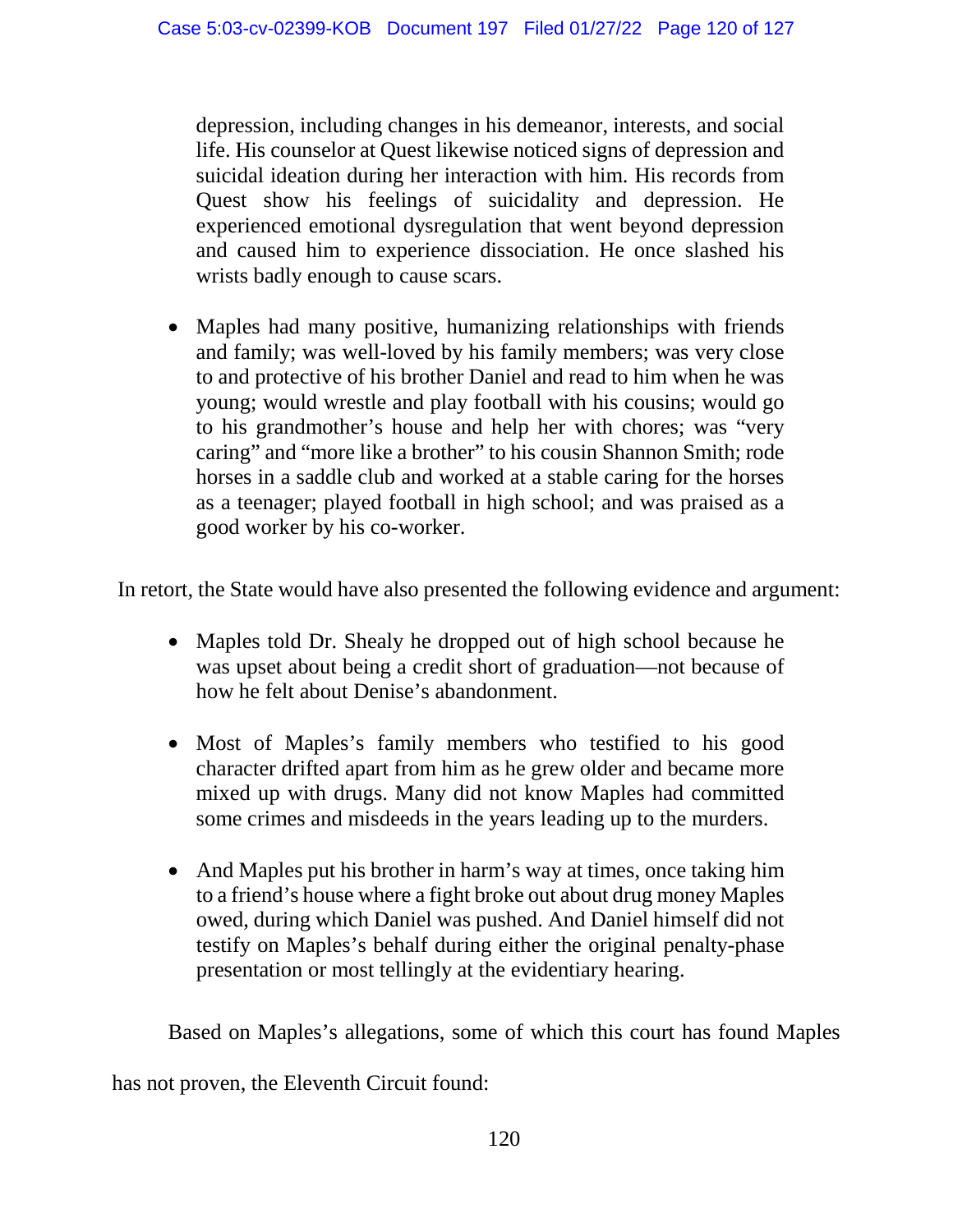With *Strickland* as our guide, reexamining in combination *all* of the evidence—that adduced in Maples's penalty phase and that alleged in his amended Rule 32 petition—de novo, and considering that Maples was only one vote away from a life sentence even without this additional mitigating evidence, we are unconvinced that Maples's trial produced a reliable, just result.

*Maples*, 729 F. App'x at 825 (emphasis in original). The Circuit Court added that "[t]his is so despite the fact that Maples's trial counsel presented a case in mitigation, including relatively lengthy testimony by Dr. Shealy that included some examples of the physical abuse Maples suffered as a child." *Id.* at 825 n.7. The Circuit Court found that Maples's "new and more extensive allegations identify powerful, more in-depth mitigation evidence, and establish a reasonable probability that, but for trial counsel's deficient performance, the result of Maples's penalty-phase proceeding would have been different." *Id.* at 826.

Now, after finding that Maples has not proven all of allegations and the court has before it less mitigation evidence to weigh in Maples's favor, the court still agrees with the Eleventh Circuit that "[t]he evidence actually offered by trial counsel compared to the evidence that was available, merely scratched the surface of the kind of trauma Maples suffered." *See Id.* at 827. And the court also agrees with the Eleventh Circuit that "[t]he mitigation evidence that was actually presented painted a picture of Maples as someone who was abused as a child but suffered no real continuing effects from the abuse, got mixed up with drugs as an adult, and made bad decisions solely as a result of his drug addiction." *See Id.* And the court agrees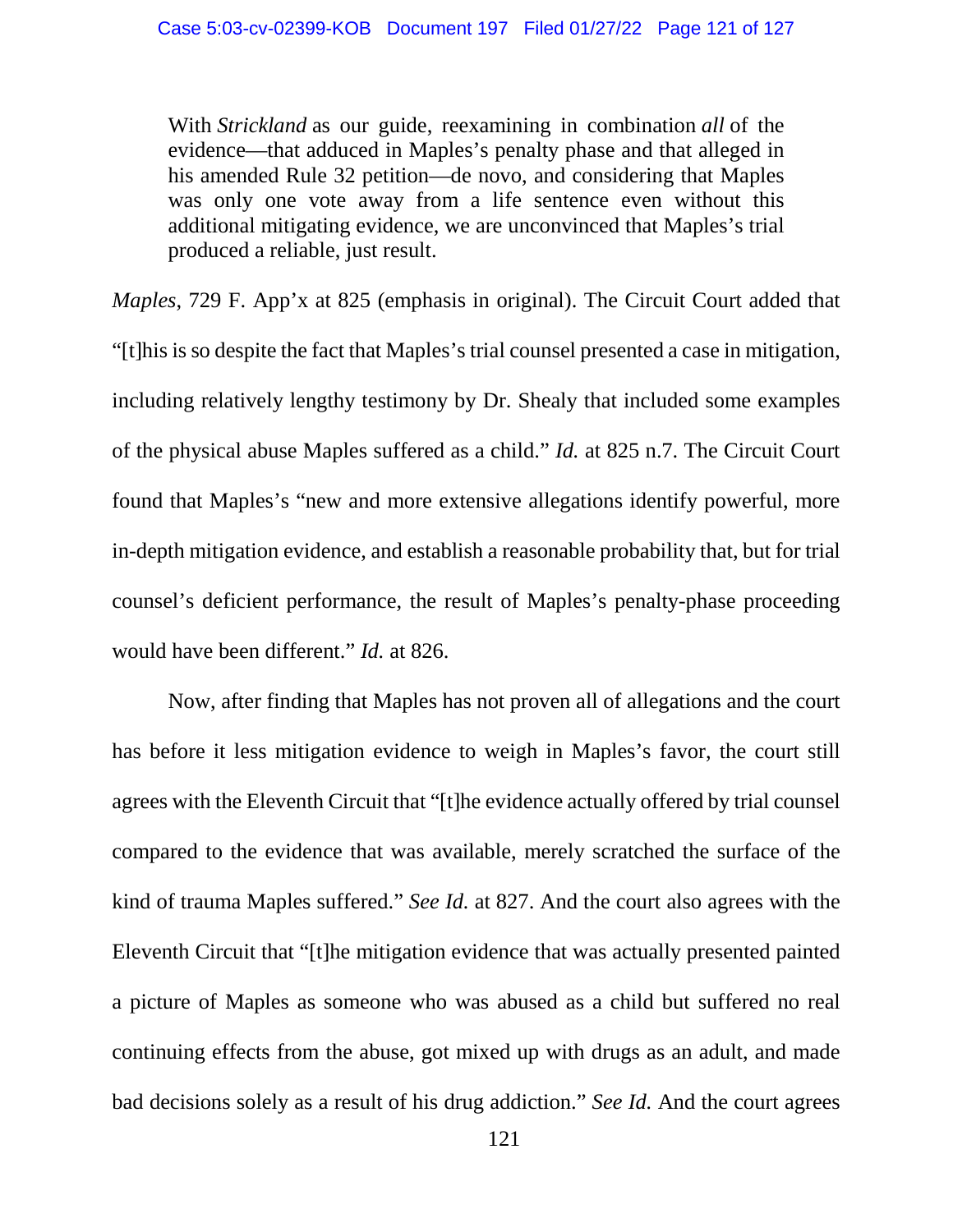#### Case 5:03-cv-02399-KOB Document 197 Filed 01/27/22 Page 122 of 127

with the Eleventh Circuit that "the *totality* of the mitigation evidence paints a different picture of Maples as someone with life-threatening mental health issues who has experienced lasting, ongoing trauma due to his birth mother's abuse and rejection, and who, despite such issues, tried to lead a productive life." *See Id.*  (emphasis in original). Considering the "nature, quality, and volume" of the mitigation evidence that the jury did not hear because of counsel's deficient performance, the mitigation evidence that counsel did present at the penalty phase of Maples's trial barely touched the surface of Maples's troubled background. *See Daniel*, 822 F.3d at 1276.

And the Eleventh Circuit found crucial the fact that "even with trial counsel's cursory mitigation presentation, two jurors *still* voted against the death penalty: just one vote shy of enough votes to preclude a jury recommendation of death." *Id.* (emphasis in original). Thus, "the impact of evaluating the totality of the evidence is even more striking considering that it need only sway one more juror." *Id.*

The court finds that Maples's new mitigation evidence is not "merely cumulative." *See* Maples, 729 F. App'x at 826–27. Trial counsel presented no evidence about Maples's suicidal ideation and instance of self-harm. Trial counsel offered an inaccurate picture of Maples's depression as a mild product of his incarceration despite clear evidence in counsel's possession suggesting Maples's depression was severe and predated the murders. Trial counsel failed to discover or

122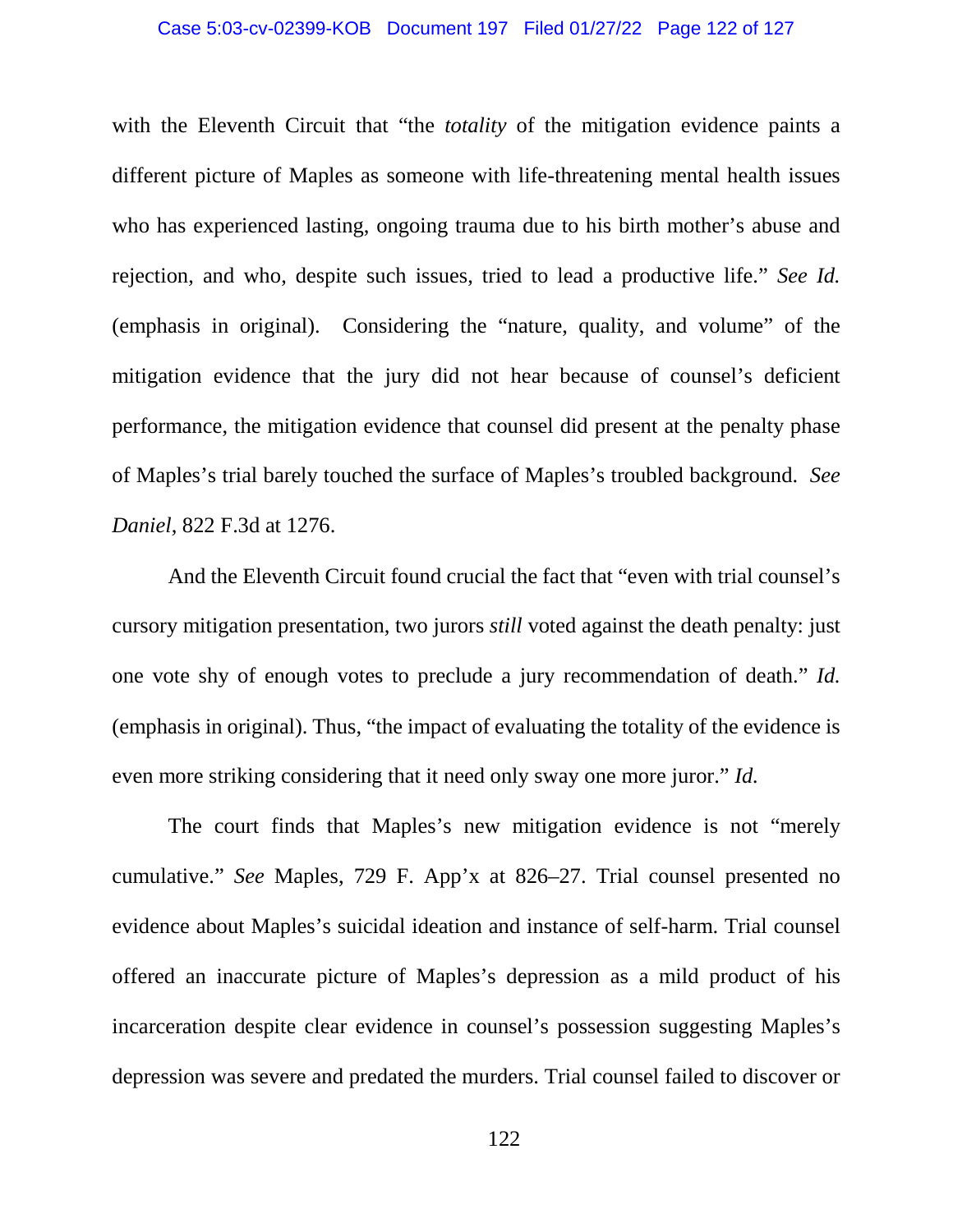#### Case 5:03-cv-02399-KOB Document 197 Filed 01/27/22 Page 123 of 127

present many details about the severity of Denise's abuse and neglect, such as the fact that, when he was a toddler, Denise allowed him to play alone at an apartment complex pool. And trial counsel offered no evidence showing the lasting effects Denise's abuse and abandonment had on Maples while he was growing up, including his regular nightmares and severe fear of darkness. Trial counsel also "failed to fully bring evidence of Maples's good character to light, which could have shown the jury that Maples tried to be a good person despite his traumatic childhood, adolescence, and ongoing resulting mental health problems." *Id.* at 827.

After the evidentiary hearing, it remains true that "even if a portion of the new evidence is cumulative in a sense, its relevance or strength is not undermined when it is considered and reweighed with all of the evidence." *Id.* The evidence Maples presented at the evidentiary hearing was "considerably more detailed and substantive than what was actually presented during the penalty-phase hearing." *Id.* For example, regarding Maples's good character, at trial Kenneth Maples had to be led on direct examination into agreeing that Maples was "okay" and "a pretty good kid that got messed up on drugs." (Doc. 148-18 at 3190, 3192). By contrast, at the evidentiary hearing, his cousin Shannon Smith freely testified that Maples was "a very caring person" who would do "anything to try to make your day better, make you smile." (Doc. 188 at 165).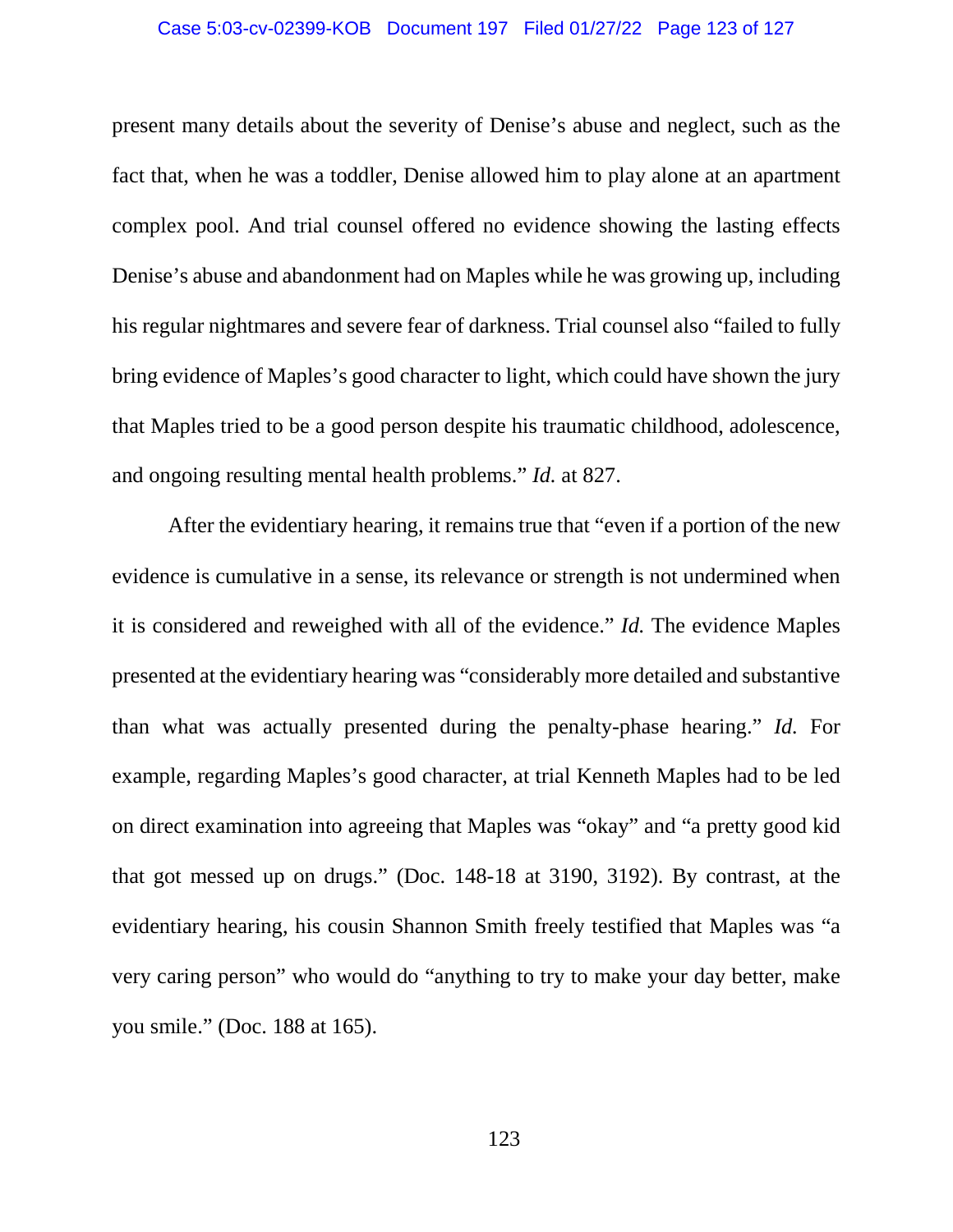Another striking feature of the evidentiary hearing was the sheer volume of new witnesses willing to testify on Maples's behalf, which included Maples's aunts, uncles, cousins, and friends from different eras of his life. While some of their testimony may have overlapped, the court must nevertheless consider the "nature, quality, and *volume*" of the evidence. *See Daniel*, 822 F.3d at 1726 (emphasis added). While a trial judge most likely would not have allowed a five-day penalty phase in which counsel could have called *all* the additional mitigation witnesses, better investigation and preparation would have allowed counsel to select the best family and friend witnesses and prepare them for succinct and pointed testimony that would have gone further to humanize Maples.

Second, the court finds that Maples's new mitigation evidence was not all a "double-edged sword." Though some of the new evidence presented could be classified as "double-edged" at first glance, "[t]he State had already harped on some of the damaging aspects of Maples's past." *Maples*, 729 F. App'x at 826. Much of the new "bad" evidence was thus cumulative of that already presented at trial. *Id.* at 826. For example, the jury had already heard about Maples's DUI and drug possession arrests, his thefts, and his heavy drug use. But the trial jury did not hear evidence about the community's love for Stacy Terry in the penalty phase, as this court did in the evidentiary hearing. As frequently noted, trial counsel was wise to keep such testimony out by not calling witnesses who would remind the jury of the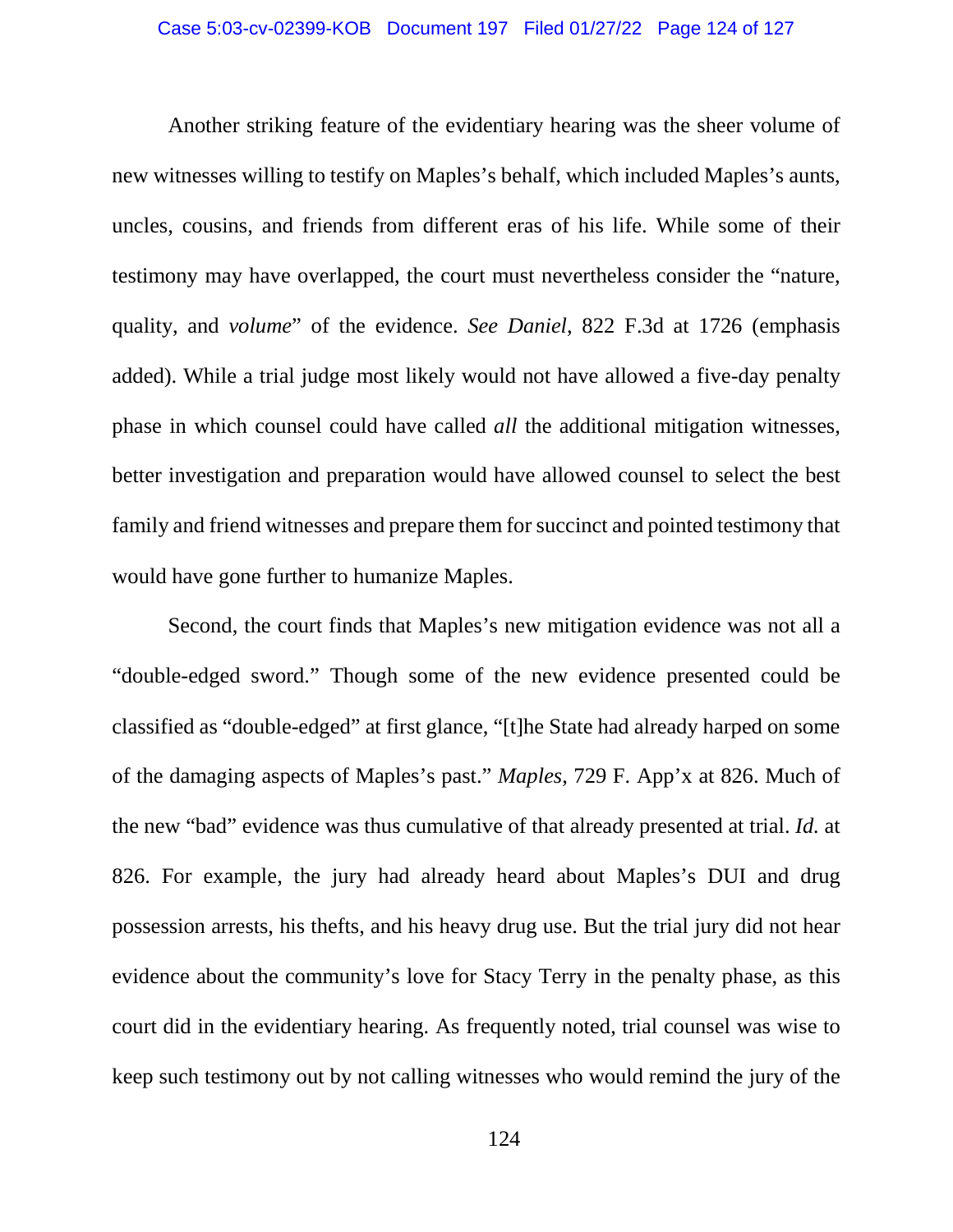#### Case 5:03-cv-02399-KOB Document 197 Filed 01/27/22 Page 125 of 127

wonderful young lives that were lost because of Maples's conduct. But on the balance, the State's new evidence does not outweigh Maples's new evidence such that it undermines the reasonable probability of a different outcome.

Furthermore, the Eleventh Circuit observed that "the impact of evaluating the evidence is even more striking considering that it need only sway one more juror." *Maples*, 729 F. App'x at 827. "And the probability that one more juror would have been moved to vote for life over death is further compounded by the limited aggravation evidence in this case—the state trial court found only one statutory aggravating factor applicable here," which was murder during robbery. *Id.* (citing *Williams*, 542 F.3d at 1343). These findings remain equally applicable here even though Maples's present sentencing profile slightly differs from the one portrayed by his allegations.

Likewise, it remains true after Maples's evidentiary hearing presentation that "the *totality* of the mitigation evidence paints a different picture of Maples as someone with life-threatening mental health issues who has experienced lasting, ongoing trauma due to his birth mother's abuse and rejection, and who, despite such issues, tried to lead a productive life." *Id.* (emphasis in original). Stated differently, Maples's new evidence better achieved trial counsel's stated strategic goal—to "humanize" Maples. "Thus, it is reasonable to conclude that the evidentiary scales would have been tipped, yielding a sentence of life rather than death." *Id.* at 827–28.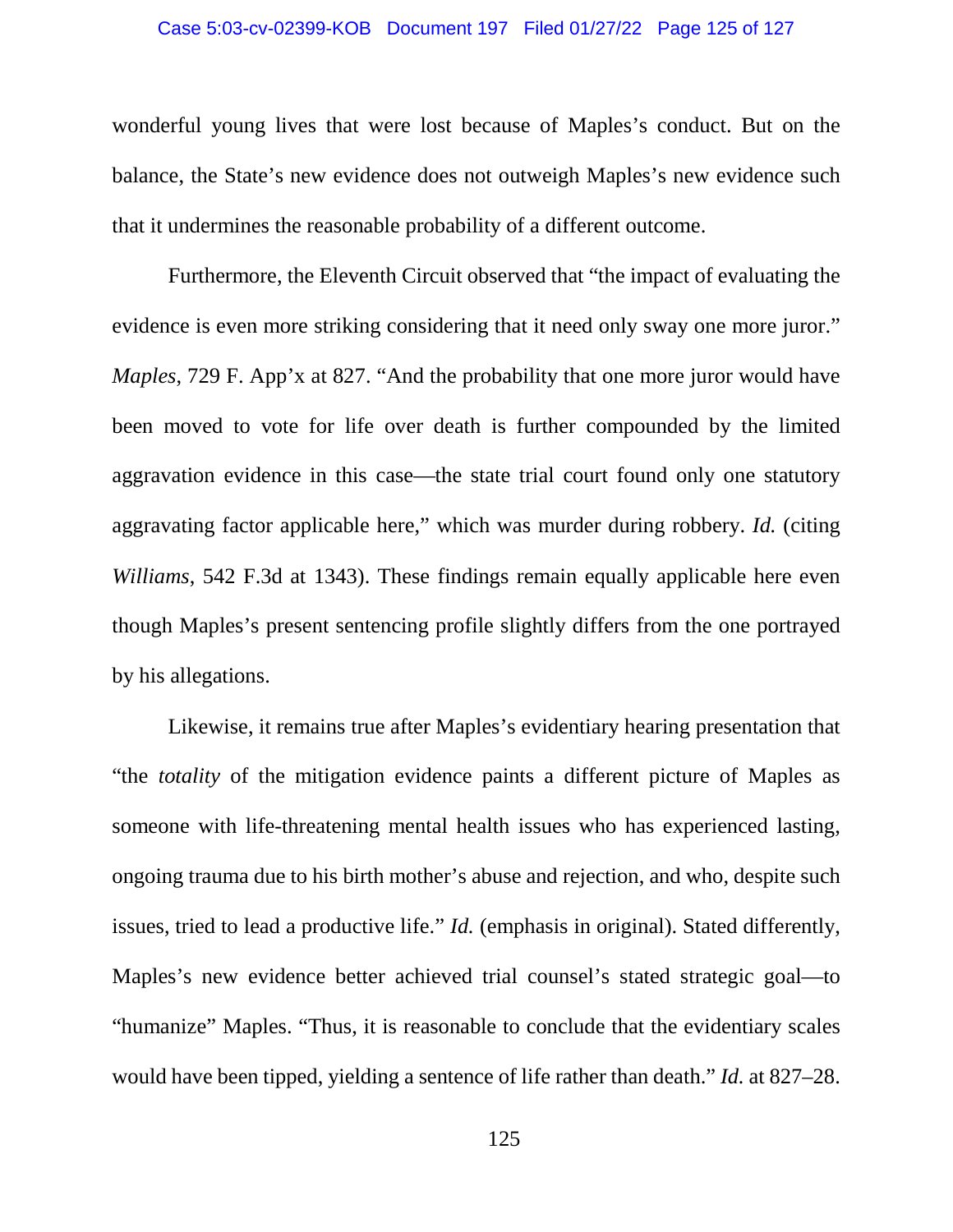Therefore, the court finds that Maples has established sufficient prejudice to warrant relief.

After examining and weighing all the aggravating and mitigating evidence presented both at trial and at the evidentiary hearing, this court finds, as did the Eleventh Circuit, that a reasonable probability exists that Maples's new evidence "would have shifted the life-versus-death balance." *Maples*, 729 F. App'x at 827 (citing *Williams*, 542 F.3d at 1343). The evidence that Maples did prove at the evidentiary hearing had a very strong mitigating effect. Though the evidence Maples presented at the evidentiary hearing differed from the allegations he raised before the Eleventh Circuit, the difference is not so vast as to compel a different outcome than that predicted by the Circuit Court.

### **VIII. CONCLUSION**

Under a *de novo* standard of review, and for the reasons stated above, the court finds Maples has shown actual prejudice to excuse his procedural default of his penalty-phase mitigation claim in state court. The court also finds that Maples has shown deficient performance and prejudice under the *Strickland* standard. Therefore, the court will **GRANT** Maple's Amended Petition for Writ of Habeas Corpus (doc. 24) as to his claim of ineffective assistance of counsel during the penalty phase of his trial. A writ of habeas corpus shall issue directing the State of Alabama to vacate and set aside the death sentence of Cory R. Maples unless, within